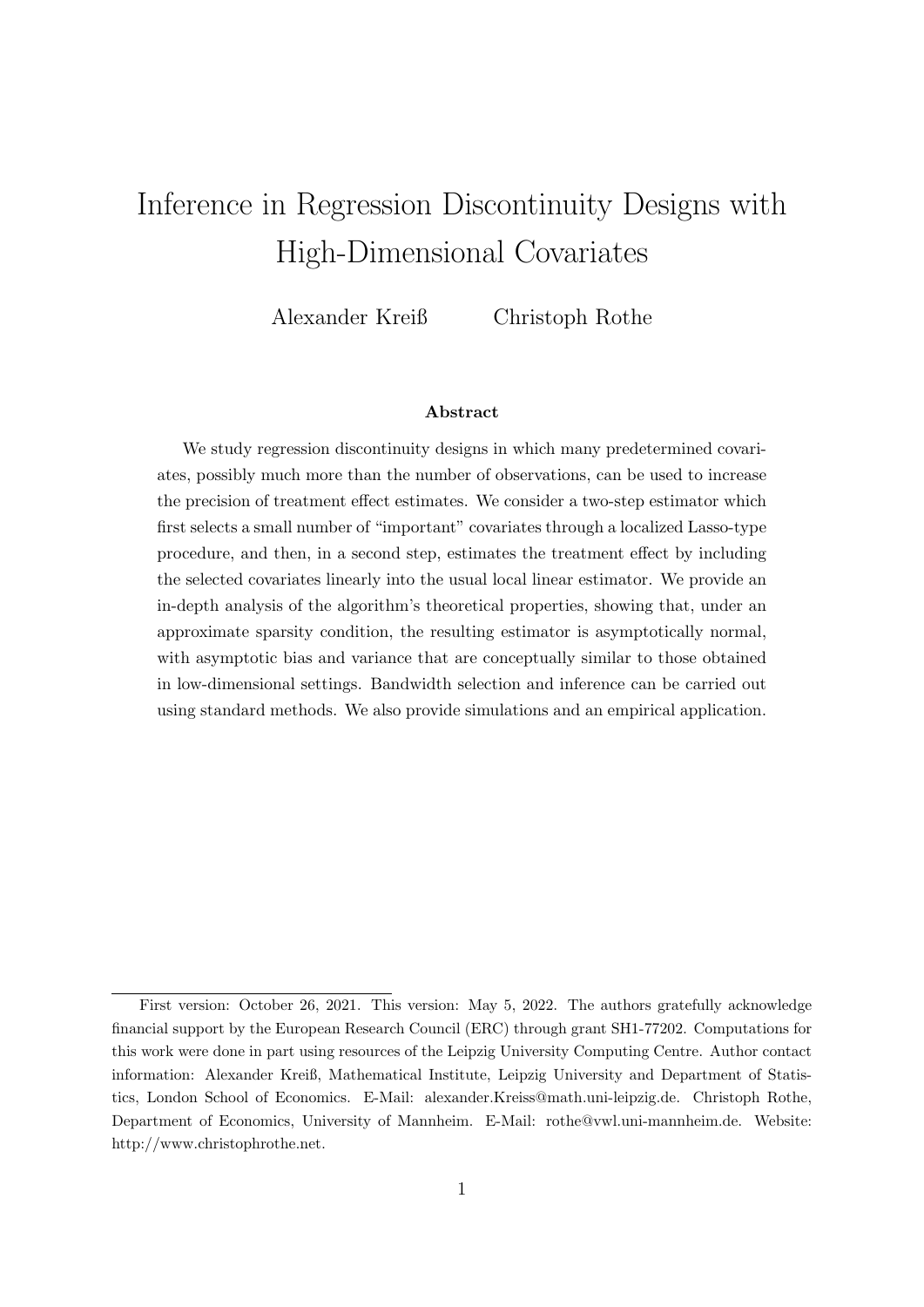# 1 Introduction

Regression discontinuity (RD) designs are widely used for estimating causal effects from observational data in economics and other social sciences. These designs exploit institutional settings in which a unit's treatment assignment is determined by whether its realization of a running variable falls above or below some known cutoff value. Estimates of causal effects are then obtained by comparing the outcomes of units that are close to, but on different sides of the cutoff. Methods based on local linear regression are widely used in this context, and their theoretical properties have been studied extensively in the literature (e.g. [Hahn et al.,](#page-22-0) [2001;](#page-22-0) [Imbens and Kalyanaraman,](#page-22-1) [2012;](#page-22-1) [Calonico et al.,](#page-22-2) [2014;](#page-22-2) Armstrong and Kolesár, [2018\)](#page-21-0).

While an empirical RD study can be carried out using only data on the outcome and the running variable, in practice researchers often want to incorporate additional covariates into their analysis to improve the precision of their estimates. This is commonly done by including the covariates linearly and without localization in a standard local linear RD regression [\(Calonico et al.,](#page-22-3) [2019\)](#page-22-3). Such linear adjustment estimators generally work well if the number of available covariates is small relative to the sample size. However, they might yield distorted inference even with a rather moderate number of covariates; and they are generally expected to break down in high-dimensional settings where the number of covariates is large and possibly even exceeds the number of observations. Such settings can occur, for example, when working with rich administrative data sets, but also if a large number of transformations, like interactions or polynomials, is applied to a low-dimensional set of underlying covariates.

In this paper, we study a two-step approach that addresses this problem. In the first step, we select a small subset of the covariates by adding an  $\ell_1$  or Lasso penalty (cf. [Tibshirani,](#page-23-0) [1996\)](#page-23-0) to the local least squares problem that defines the linear adjustment estimator, and collect those variables with non-zero coefficient estimates. By construction, the selected covariates are strongly related to the outcome, and thus have the greatest potential to "absorb" some of its variance. In the second step, we then compute a standard linear adjustment estimator, but use only the selected covariates. We show that the resulting "post-Lasso" estimator is asymptotically normal under an approximate sparsity condition, with asymptotic bias and variance that are conceptually similar to those obtained in low-dimensional settings (here "approximate sparsity" means that only a small number of the covariates is particularly relevant for the empirical analysis, in the sense that including further covariates would not lead to meaningful improvements of estimation accuracy). We also argue that one can use standard methods for bandwidth selection and inference with the selected variables, making the method very easy to implement in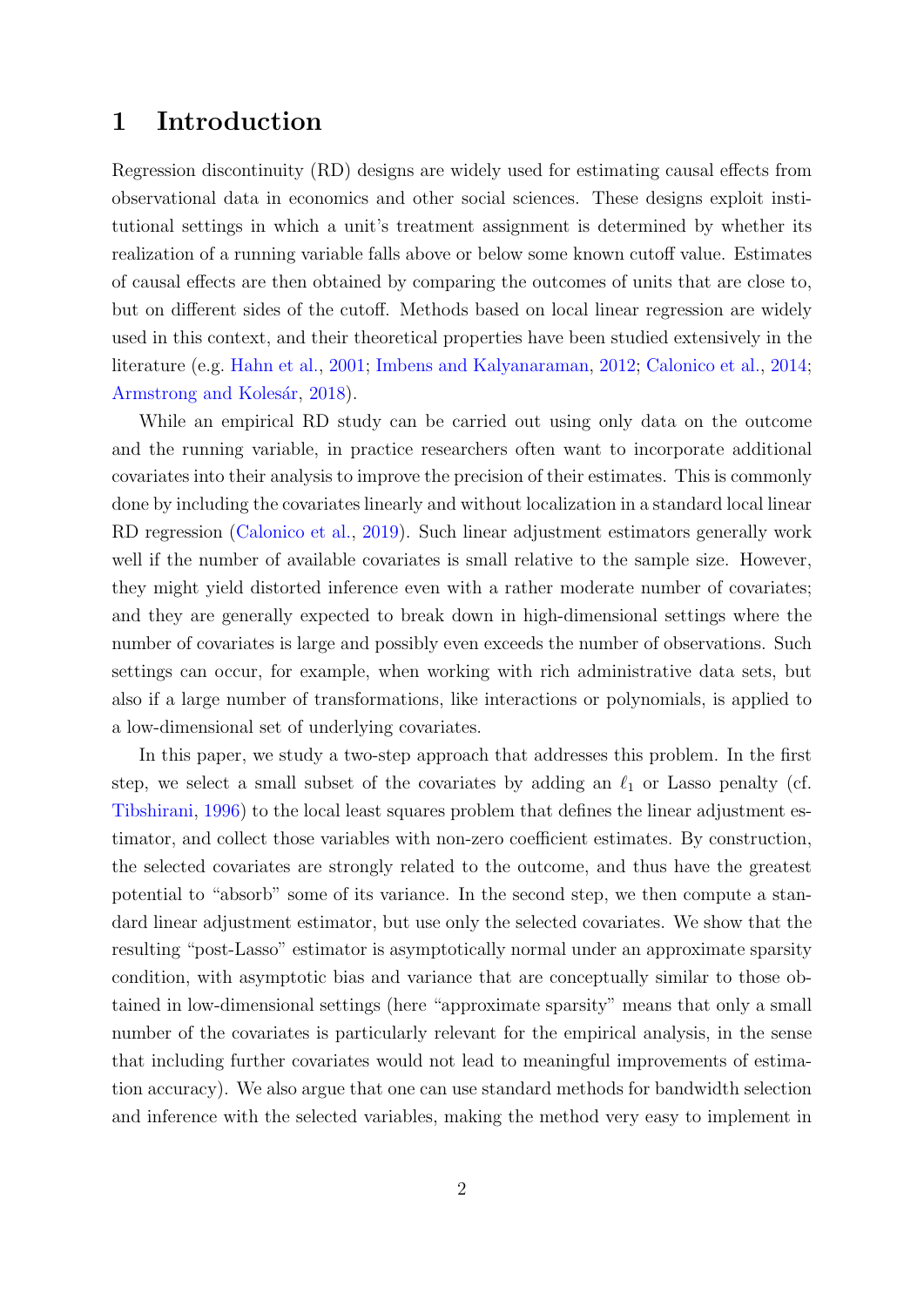practice.

Our estimator has many parallels with the well-known post-Lasso approach for treatment effect estimation under unconfoundedness with high-dimensional controls in [Belloni](#page-21-1) [et al.](#page-21-1) [\(2013\)](#page-21-1), including the use of a similar notion of approximate sparsity. One important difference is that, in contrast to unconfoundedness, it is not necessary to select the "right" covariates in our RD framework in order to obtain a consistent estimator. This is because in our setting the purpose of controlling for covariates is only to increase efficiency, and not to address issues of selection bias.<sup>[1](#page-0-0)</sup> Our method therefore only requires a single selection step that collects variables which are strongly related to the outcome, and not a "double selection" as in [Belloni et al.](#page-21-1) [\(2013\)](#page-21-1) that also selects variables related to treatment status. Our variable selection step is also not based on the standard Lasso, but on a "Lasso-penalized" local linear regression problem; and in contrast to unconfoundedness, one cannot make use of (conditionally) random treatment assignment in RD settings, but only exploit continuity conditions. The theoretical results that we derive in this paper therefore do not follow from existing arguments.

Our paper contributes to a growing literature that considers covariates in RD designs, including Armstrong and Kolesár [\(2018\)](#page-21-0), [Calonico et al.](#page-22-3) [\(2019\)](#page-22-4), Frölich and Huber (2019), [Noack et al.](#page-22-5) [\(2021\)](#page-22-5) and [Arai et al.](#page-21-2) [\(2022\)](#page-21-2). In particular, [Arai et al.](#page-21-2) [\(2022\)](#page-21-2) study an estimation approach that is very similar to the one we consider in this paper. However, their analysis relies on strong conditions, like exact sparsity and a " $\beta$ -min" condition that puts a large lower bound on the coefficients of relevant covariates, which imply perfect model selection.[2](#page-0-0) Our paper uses an arguably more realistic framework, does not require perfect model selection, and develops a complete asymptotic theory for the final RD estimator. Our paper's technical arguments are also related to those in [Su et al.](#page-22-6) [\(2019\)](#page-22-6), who use a localized Lasso to handle high-dimensional covariates in a nonparametric setup, namely a continuous treatment model.

The remainder of this paper is structured as follows. In Section [2](#page-3-0) we introduce our model and our proposed estimator, and give an informal description of its theoretical properties. In Section [3](#page-8-0) we give the assumptions for our theoretical analysis, and state

<sup>&</sup>lt;sup>1</sup>This is a conceptual parallel between our setting and the use of covariates in randomized controlled experiments with a constant propensity score (e.g. [Wager et al.,](#page-23-1) [2016\)](#page-23-1). Note, however, that there is no explicit notion of random assignment in RD designs, and thus results from the literature on experiments do not simply carry over to our setting.

<sup>&</sup>lt;sup>2</sup>Roughly speaking, the conditions in [Arai et al.](#page-21-2)  $(2022)$  describe a setup in which the covariates can be partitioned into groups of "very important" and "completely irrelevant" ones, irrespective of the chosen bandwidth. Moreover, the influence of the "very important" ones is assumed to be large enough that they are selected by a localized Lasso procedure with near-certainty. Such conditions seem unlikely to be satisfied in practice. We also note that the estimator studied by [Arai et al.](#page-21-2) [\(2022\)](#page-21-2) differs from ours in that it does not use all the covariates with non-zero coefficients in the first stage for the "post-Lasso" step, but only those whose estimated coefficients exceed some positive bound, which depends on an additional tuning parameter.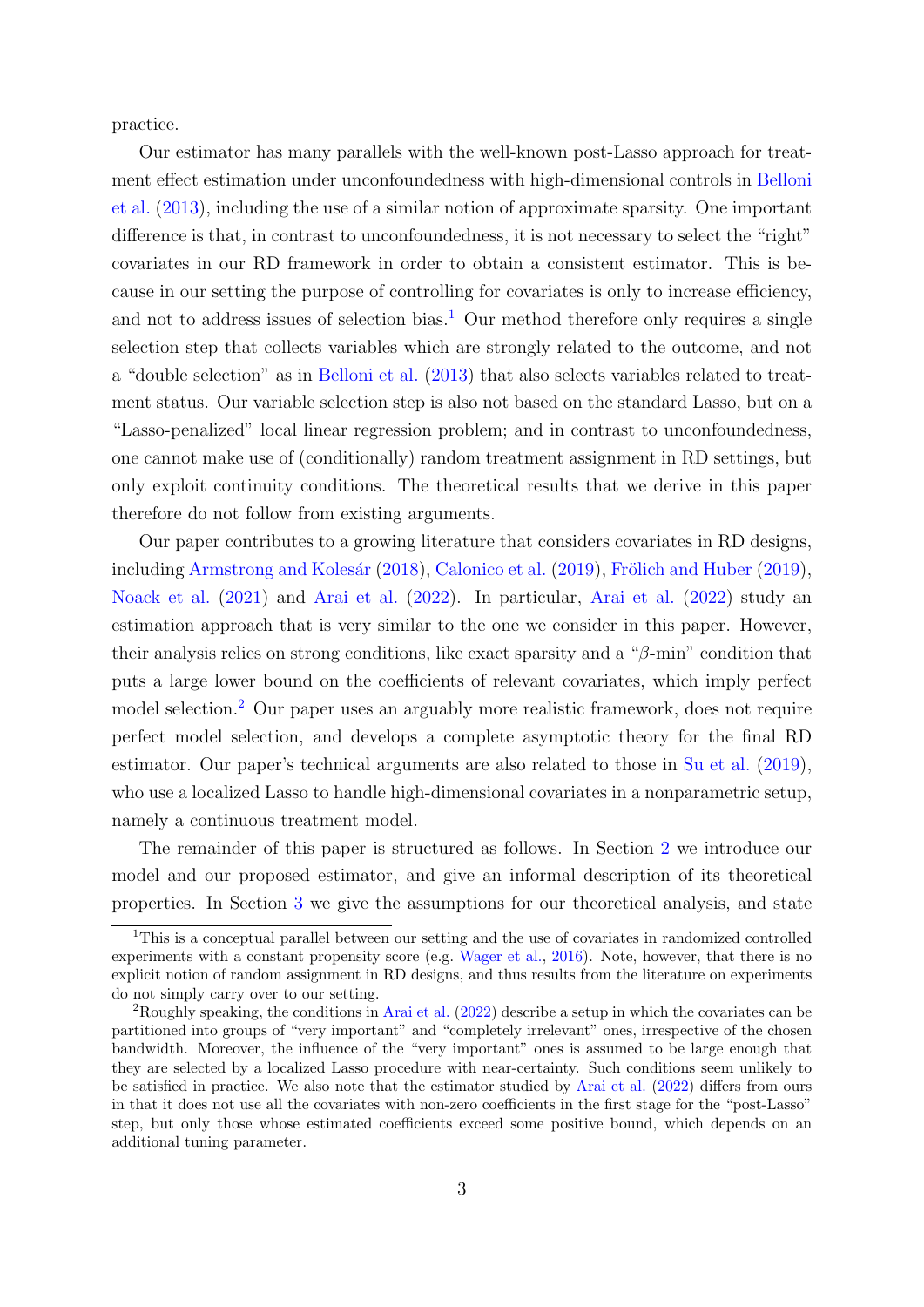and discuss our main result. Section [4](#page-17-0) explains some implementation details of our procedure, and gives the results of a simulation study and an empirical illustration. Section 5 concludes. All proofs are collected in the Online Appendix.

# <span id="page-3-0"></span>2 Setup and Method

# 2.1 Setup and Preliminaries

Consider a sharp RD design to determine the causal effect of a binary treatment on some outcome variable of interest. The data are an independent sample  $\{(Y_i, X_i, Z_i), i =$  $1, \ldots, n$  of size n from some large population. Here  $Y_i \in \mathbb{R}$  is the outcome variable,  $X_i \in \mathbb{R}$  is the running variable, and  $Z_i \in \mathbb{R}^p$  is a vector of pre-treatment covariates. We particularly consider high-dimensional settings in which the covariate dimension  $p$  can be large relative to, or indeed significantly larger than, the sample size  $n$ . We account for this in our framework by allowing  $p = p_n$  to increase with the number of observations. High-dimensional covariates occur of course if the researcher observes a large number of conceptually distinct variables for each unit, but also if the researcher applies a large number of transformations from a dictionary of basis functions, that might create interactions or polynomials, to an underlying low-dimensional vector of covariates.

Units receive the treatment if and only if the running variable exceeds some known cutoff, which we normalize to zero without loss of generality. We denote the resulting treatment indicator by  $T_i$ , so that  $T_i = \mathbb{1}(X_i \geq 0)$ . Units also have potential outcomes  $Y_i(t)$ , for  $t \in \{0,1\}$ , corresponding to the outcome unit i would have experienced had it received treatment t, so that  $Y_i = Y_i(T_i)$ . The parameter of interest is the average treatment effect among units at the cutoff:

$$
\tau_Y = \mathbb{E}(Y_i(1) - Y_i(0) | X_i = 0).
$$

If  $\mathbb{E}(Y_i(t)|X_i = x)$  is continuous around the cutoff for  $t \in \{0, 1\}$ , this parameter is identified by the jump in the conditional expectation function  $\mathbb{E}(Y_i|X_i=x)$  of the observed outcome given the running variable at the threshold:

$$
\tau_Y = \lim_{x \downarrow 0} \mathbb{E}(Y_i | X_i = x) - \lim_{x \uparrow 0} \mathbb{E}(Y_i | X_i = x).
$$
 (2.1)

Local linear regression [\(Fan and Gijbels,](#page-22-7) [1996\)](#page-22-7) is arguably the most popular framework for estimation and inference in RD designs. In the absence of covariates, the jump  $\tau_Y$  is estimated by fitting a linear regression of  $Y_i$  on  $X_i$  locally around the cutoff, allowing for different intercepts and slopes on each side. This estimator is the baseline procedure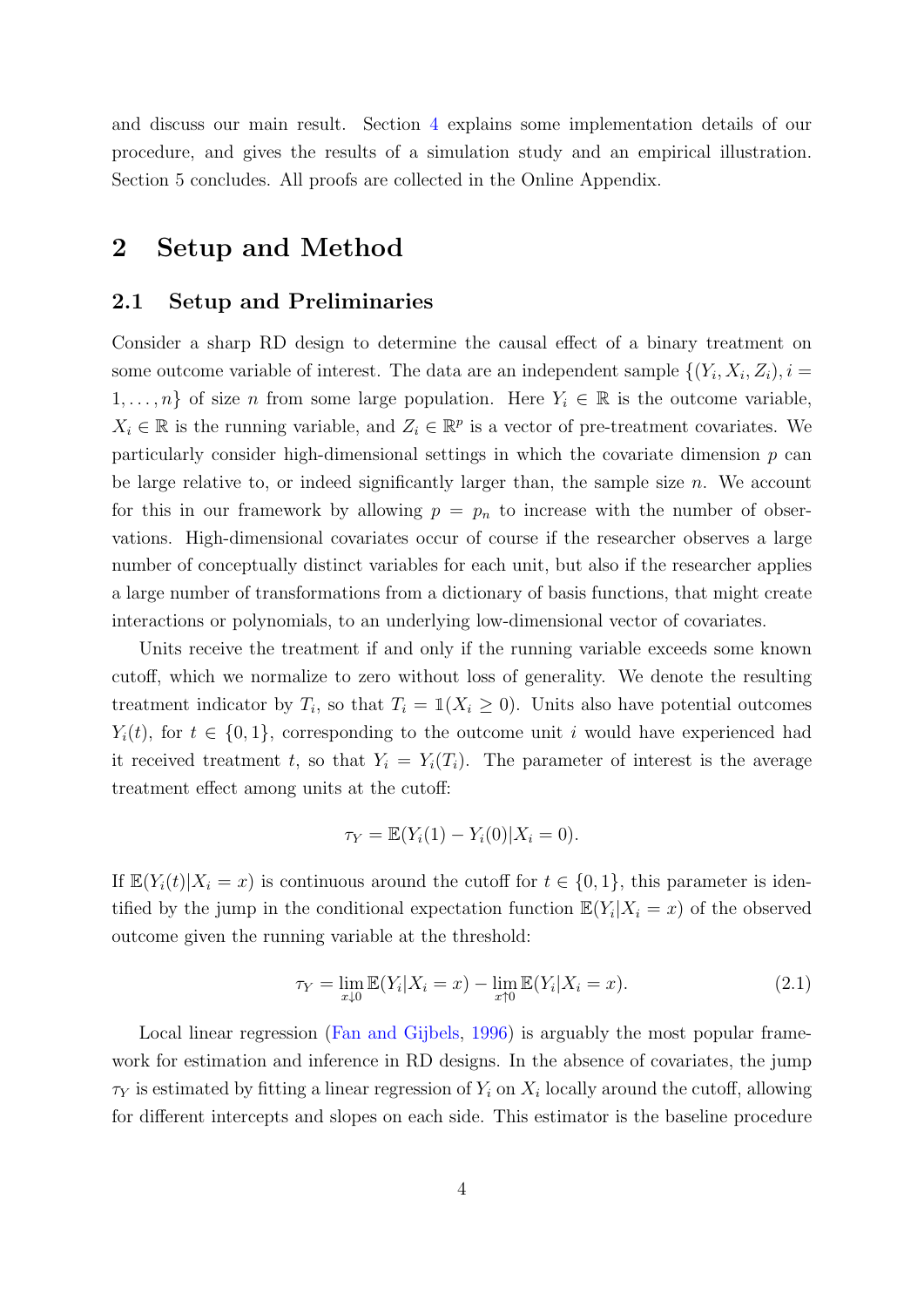for our analysis:

<span id="page-4-0"></span>
$$
\hat{\tau}_{h,\text{Base}} = e_2^{\top} \underset{\theta \in \mathbb{R}^4}{\text{argmin}} \sum_{i}^{n} K_h(X_i) \left( Y_i - V_i^{\top} \theta \right)^2, \tag{2.2}
$$

with K a non-negative kernel function,  $h > 0$  a bandwidth,  $K_h(x) = K(x/h)/h$ ,  $V_i =$  $(1, T_i, X_i/h, T_iX_i/h)$ <sup>T</sup> a vector of appropriate transformations of the running variable, and  $e_2 = (0, 1, 0, \ldots, 0)^\top$  a unit vector of appropriate length. As discussed in [Calonico](#page-22-3) [et al.](#page-22-3) [\(2019\)](#page-22-3), practitioners often augment the local regression in [\(2.2\)](#page-4-0) with additional covariates in a simple linear fashion, which yields the linear adjustment estimator

<span id="page-4-1"></span>
$$
\hat{\tau}_{h,\text{CCFT}} = e_2^{\top} \operatorname*{argmin}_{(\theta,\gamma)\in\mathbb{R}^{4+p}} \sum_{i}^{n} K_h(X_i) (Y_i - V_i^{\top} \theta - Z_i^{\top} \gamma)^2.
$$
\n(2.3)

This estimator is consistent under standard regularity conditions if the dimension of the covariates is fixed and if their conditional distribution given the running variable changes smoothly around the cutoff, in the sense that the conditional expectation of the covariates given the running variable does not jump:

<span id="page-4-3"></span>
$$
\tau_Z = \lim_{x \downarrow 0} \mathbb{E}(Z_i | X_i = x) - \lim_{x \uparrow 0} \mathbb{E}(Z_i | X_i = x) = 0.
$$
 (2.4)

The linear adjustment estimator is typically more efficient than the baseline "no covariates" estimator. It is not uniquely defined, however, if the number of local parameters exceeds the number of observations that receive positive kernel weights in [\(2.3\)](#page-4-1). Moreover, due to overfitting, asymptotic approximations based on a "fixed  $p$ " analysis might not provide adequate descriptions of the estimator's finite sample properties even in settings where the number of covariates is moderate relative to the effective sample size. For instance, in our simulations below we illustrate that conventional standard errors might severely underestimate the true variability of the linear adjustment estimator in a setting with 10–50 covariates and 1,000 data points. Linear adjustment estimators are therefore only appropriate for very low-dimensional settings.

### 2.2 Proposed Method

A natural way to extend linear adjustment estimators to high-dimensional settings is to consider versions that only use a "small" active subset of the available covariates. Formally, with  $J = \{j_1, \ldots, j_s\} \subset \{1, \ldots, p\}$  a generic subset of the covariates' indices of size  $s \equiv |J| \ll p$ , and  $Z_i(J) = (Z_i^{(j_1)})$  $z_i^{(j_1)}, \ldots, Z_i^{(j_s)}$ <sup> $\top$ </sup> the *s*-dimensional vector of components of  $Z_i$  whose indices are collected in  $J$ , such estimators are given by

<span id="page-4-2"></span>
$$
\hat{\tau}_h(J) = e_2^{\top} \underset{(\theta,\gamma)\in\mathbb{R}^{4+s}}{\operatorname{argmin}} \sum_i^n K_h(X_i) \left(Y_i - V_i^{\top} \theta - Z_i(J)^{\top} \gamma\right)^2. \tag{2.5}
$$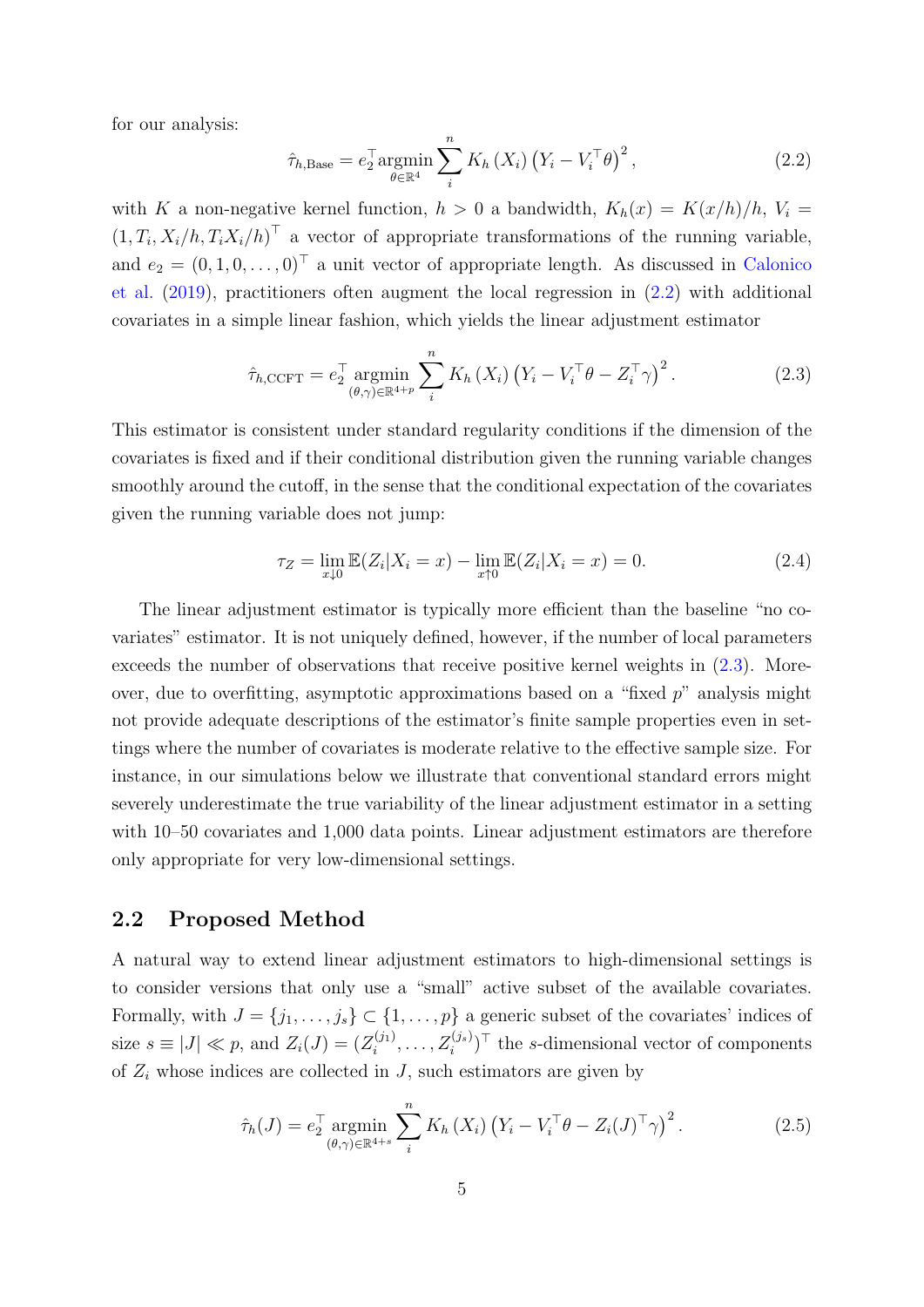Using arguments from [Calonico et al.](#page-22-3) [\(2019\)](#page-22-3), it is easily seen that such estimators are consistent for any fixed covariate subset J under the appropriate regularity conditions. The choice of J does affect the asymptotic variance, however, and using covariates that have high correlation with the outcome (locally at the cutoff) can generally be expected to yield more efficient estimates of  $\tau_Y$ . In practice, the identity of these "most useful" covariates is typically not known a priori, but can potentially be inferred in a data driven way. We therefore consider estimators of the form  $\hat{\tau}_h(\hat{J}_n)$ , with  $\hat{J}_n$  a data-dependent subset of the covariates' indices that is intended to contain the most relevant ones.

Our proposed RD estimator for settings with high-dimensional covariates determines the set  $\hat{J}_n$  of active covariates through a "localized" version of a Lasso regression in a preliminary model selection step. We consider a version of the minimization problem in [\(2.3\)](#page-4-1) that includes an additional penalty on the sum of the absolute values of the coefficients associated with the (appropriately standardized) covariates, and define  $\hat{J}_n$  as the set of covariate indices for which the corresponding coefficient estimate is non-zero. Specifically, our procedure is as follows.

1. Using a preliminary bandwidth b and a penalty parameter  $\lambda$ , solve the following "Lasso version" of the weighted least squares problem in  $(2.5)$ :

$$
\left(\widetilde{\theta}_n, \widetilde{\gamma}_n\right) = \underset{(\theta,\gamma)\in\mathbb{R}^{4+p_n}}{\operatorname{argmin}} \sum_{i=1}^n K_b(X_i) \left(Y_i - V_i^{\top}\theta - \left(Z_i - \hat{\mu}_{Z,n}\right)^{\top}\gamma\right)^2 + \lambda \sum_{k=1}^{p_n} \hat{w}_{n,k} |\gamma_k|,
$$

where

$$
\hat{\mu}_{Z,n} = \frac{1}{n} \sum_{i=1}^{n} Z_i K_b(X_i) \text{ and } \hat{w}_{n,k}^2 = \frac{b}{n} \sum_{i=1}^{n} \left( K_b(X_i) Z_i^{(k)} - \mu_{Z,n}^{(k)} \right)^2
$$

are the local sample mean and variance, respectively, of the covariates. Note that standardizing the covariates allows the penalty parameter  $\lambda$  to be reasonably tuned to all coefficients simultaneously.

2. Using a final bandwidth h, compute the restricted post-Lasso estimate of  $\tau_Y$  as  $\hat{\tau}_h(\hat{J}_n)$  as in [\(2.5\)](#page-4-2), where  $\hat{J}_n = \{k \in \{1, ..., p_n\} : \hat{\gamma}_n^{(k)} \neq 0\}$  is the set of the indices of those covariates selected in the first step.

The tuning parameters b and  $\lambda$  do not appear in the asymptotic distribution of  $\hat{\tau}_h(\hat{J}_n)$ , and hence some ad hoc choices are needed. To choose b, we recommend using a method for bandwidth choice designed for the baseline estimator without covariates, like the ones proposed in [Imbens and Kalyanaraman](#page-22-1) [\(2012\)](#page-22-1), [Calonico et al.](#page-22-2) [\(2014\)](#page-22-2) or [Armstrong and](#page-21-0) Kolesár [\(2018\)](#page-21-0). For  $\lambda$ , we compare different approaches in our simulations, and the results suggest that the plug-in procedure of [Belloni et al.](#page-21-1) [\(2013\)](#page-21-1) works well in practice. The final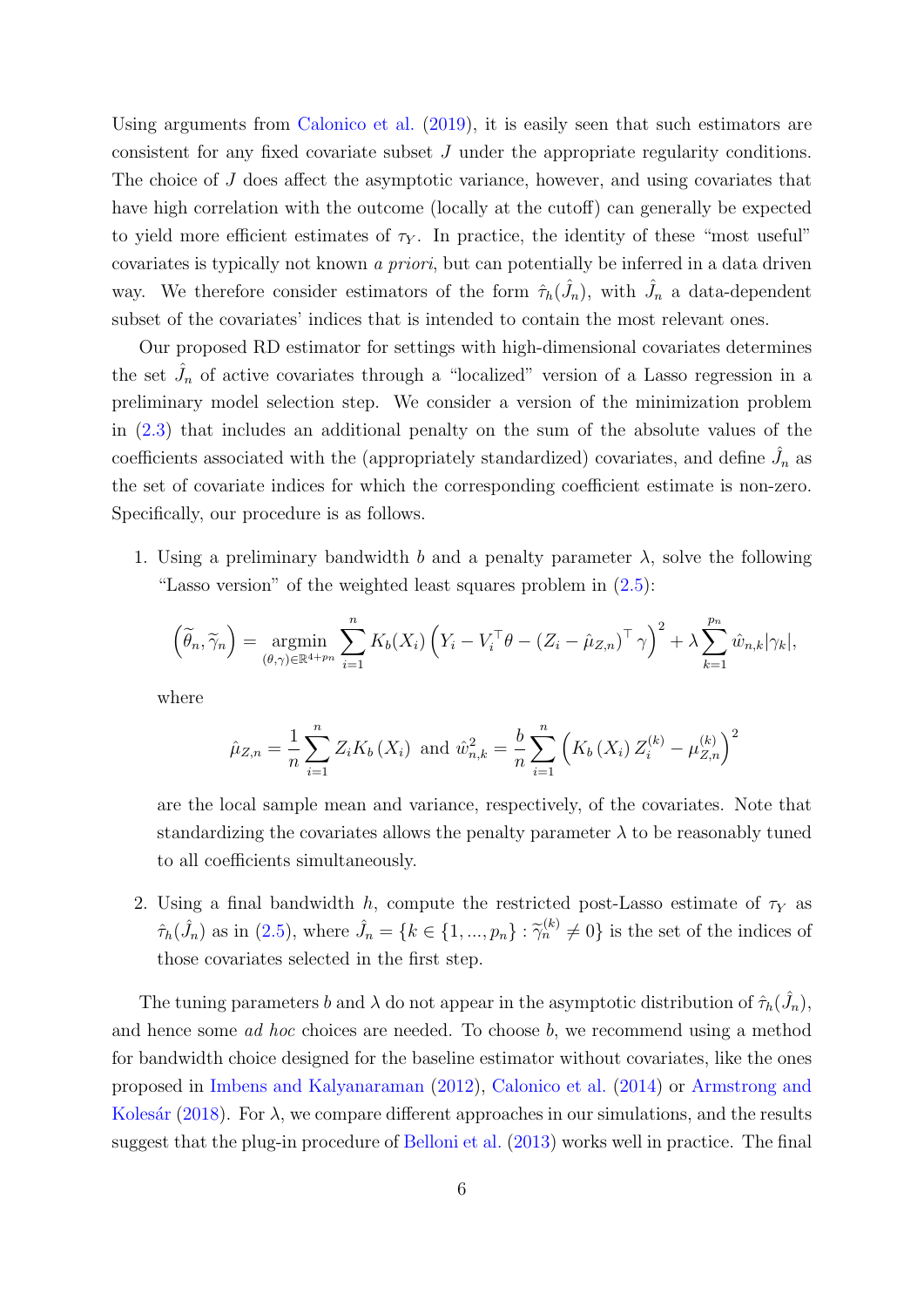bandwidth  $h$  can be chosen via any method suitable for linear adjustment estimators with low-dimensional covariates, such as those discussed in [Calonico et al.](#page-22-3) [\(2019\)](#page-22-3) or [Armstrong](#page-21-0) and Kolesár [\(2018\)](#page-21-0).

## 2.3 Overview of Main Result

We now give an informal overview of the main theoretical result in this paper. For generic random vectors A and B, we use the notation that  $\mu_A(x) = \mathbb{E}(A|X=x)$ ,  $\mu_{AB}(x) =$  $\mathbb{E}(AB^{\top}|X=x), \sigma_{AB}^{2}(x) = \mu_{AB}(x) - \mu_{A}(x)\mu_{B}(x)^{\top};$  and write  $\sigma_{A}^{2}(x) = \sigma_{AA}^{2}(x)$  for simplicity. For a generic function f, we also write  $f_{+} = \lim_{x\downarrow 0} f(x)$  and  $f_{-} = \lim_{x\uparrow 0} f(x)$ for its right and left limit at zero, respectively, so that  $\tau_Y = \mu_{Y+} - \mu_{Y-}$ , for example.

A key assumption for our analysis is that the covariates satisfy an approximate sparsity condition, which intuitively means that only a small subset of the covariates is particularly relevant for the empirical analysis, and that including any further covariates would not lead to meaningful improvements of estimation accuracy. To state this notion more formally, we define the following population regression coefficients and corresponding residuals for any  $J \subset \{1, \ldots, p_n\}$  and bandwidth h:

<span id="page-6-0"></span>
$$
(\theta_0(J,h), \gamma_0(J,h)) = \underset{(\theta,\gamma)}{\operatorname{argmin}} \mathbb{E}\left(K_h(X_i) \left(Y_i - V_i^{\top}\theta - Z_i(J)^{\top}\gamma\right)^2\right),
$$
  
\n
$$
r_i(J,h) = Y_i - V_i^{\top}\theta_0(J,h) - Z_i(J)^{\top}\gamma_0(J,h).
$$
\n(2.6)

Approximate sparsity then means that there exist deterministic target covariate sets  $J_n \subset$  $\{1,\ldots,p_n\}$  that contain a "small" number  $s_n \equiv |J_n| \ll p_n$  of elements, and are such that the local correlation between the corresponding regression errors  $r_i(J_n, h)$  and each component of  $Z_i$  is small relative to the estimation error:

$$
\max_{j=1,\dots,p_n} \left| \mathbb{E}\left(K_h(X_i)Z_i^{(j)}r_i(J_n,h)\right) \right| = O\left(\sqrt{\frac{\log p_n}{nh}}\right).
$$

Moreover, this condition needs to be satisfied for an appropriate range of bandwidths, so that the sequence  $J_n$  does not depend on the exact choice of h.

Under this and other regularity conditions discussed below, one can show that the post-Lasso estimator  $\hat{\tau}_h(\hat{J}_n)$  has the same first-order asymptotic properties as an infeasible estimator  $\hat{\tau}_h(J_n)$  that uses the true target set, and then prove an asymptotic normality result for the latter. Taken together, this yields the main result of our paper, which is that the post-Lasso estimator  $\hat{\tau}_h(\hat{J}_n)$  of  $\tau_Y$  satisfies

<span id="page-6-1"></span>
$$
\frac{\sqrt{nh}\left(\hat{\tau}_h(\hat{J}_n) - \tau_Y - h^2 \mathcal{B}_n\right)}{\mathcal{S}_n} \stackrel{d}{\to} \mathcal{N}\left(0, 1\right),\tag{2.7}
$$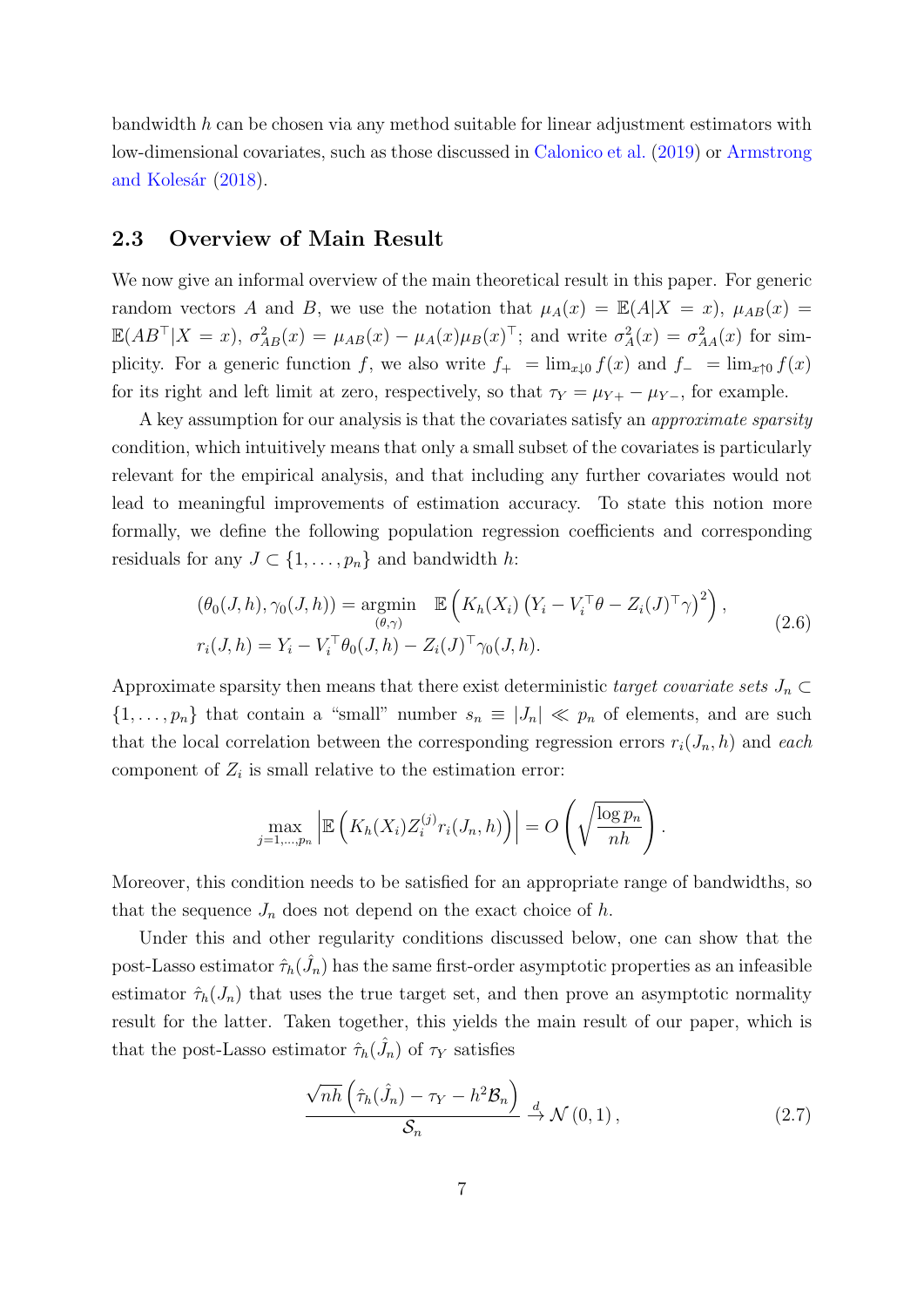with asymptotic bias and variance, respectively, such that

<span id="page-7-0"></span>
$$
\mathcal{B}_n \approx \frac{C_{\mathcal{B}}}{2} \left( \mu''_{\widetilde{Y}+} - \mu''_{\widetilde{Y}-} \right) \quad \text{and} \quad \mathcal{S}_n^2 \approx \frac{C_{\mathcal{S}}}{f_X(0)} \left( \sigma_{\widetilde{Y}+}^2 + \sigma_{\widetilde{Y}-}^2 \right) \tag{2.8}
$$

in a sense made precise below. Here  $C_{\mathcal{B}}$  and  $C_{\mathcal{S}}$  are constants that depend on the kernel function  $K$  only, and

$$
\widetilde{Y}_i = Y_i - Z_i (J_n)^\top \gamma_n
$$
, with  $\gamma_n = \left(\sigma_{Z(J_n)-}^2 + \sigma_{Z(J_n)+}^2\right)^{-1} \left(\sigma_{YZ(J_n)-}^2 + \sigma_{YZ(J_n)+}^2\right)$ ,

is a "covariate-adjusted" version of the outcome variable that uses a vector  $\gamma_n$  that can be thought of as an approximation of  $\gamma_0(J_n, h)$  that is independent of the bandwidth. Our proposed estimator is thus first-order asymptotically equivalent to a "baseline" sharp RD estimator as in [\(2.2\)](#page-4-0) with the covariate-adjusted outcome  $\widetilde{Y}_i$  replacing the original outcome  $Y_i$ <sup>[3](#page-0-0)</sup>

Note that, as in [Calonico et al.](#page-22-3) [\(2019\)](#page-22-3), the continuity of  $\mu_Z$  from [\(2.4\)](#page-4-3) is necessary to establish this result. If the components of  $\mu_Z$  could potentially have a jump at the cutoff, the estimator  $\hat{\tau}_h(\hat{J}_n)$  would generally not be consistent for  $\tau_Y$ , but satisfy  $\hat{\tau}_h(\hat{J}_n)$  $(\tau_Y - \tau_Z^{\top} \gamma_n)(1 + o_P(1))$ . In practice, researchers may want to investigate the plausibility of assuming [\(2.4\)](#page-4-3) by running a series of sharp RD regressions in which the covariates take the role of the dependent variable, and testing whether the estimated jump at the cutoff is significantly different from zero via some approach that is appropriate for large-scale hypothesis testing (e.g. [Benjamini and Hochberg,](#page-21-3) [1995\)](#page-21-3). Alternatively, one could carry out this exercise only for the selected covariates  $Z_i(\hat{J}_n)$ .

The formulas for the bias and variance of  $\hat{\tau}_h(\hat{J}_n)$  in  $(2.8)$  are analogous to those ob-tained in [Calonico et al.](#page-22-3) [\(2019\)](#page-22-3) for the case that  $J_n \equiv J$  contains only a fixed number of covariates. This suggests that one can select the final bandwidth  $h$  and create a confidence interval for  $\tau_Y$  by applying their proposed methods for low-dimensional setups to the generated data set  $\{(Y_i, X_i, Z_i(\hat{J}_n)), i = 1, \ldots, n\}$  that only contains the covariates selected by our algorithm. Similarly, given a bound on the second derivative of the function  $\mathbb{E}(\widetilde{Y}_i | X_i = x)$ , one can select the bandwidth h and construct confidence intervals for  $\tau_Y$  by using the methods proposed by Armstrong and Kolesár [\(2018\)](#page-21-0) with the generated data set. See Section [4.1](#page-17-1) for further discussion of implementation details.

<sup>&</sup>lt;sup>3</sup>Note, however, that in contrast to the  $Y_i$  the distribution of the  $\widetilde{Y}_i$  depends on the sample size n, and hence the properties of this estimator do not directly follow from existing ones for "baseline" sharp RD estimators.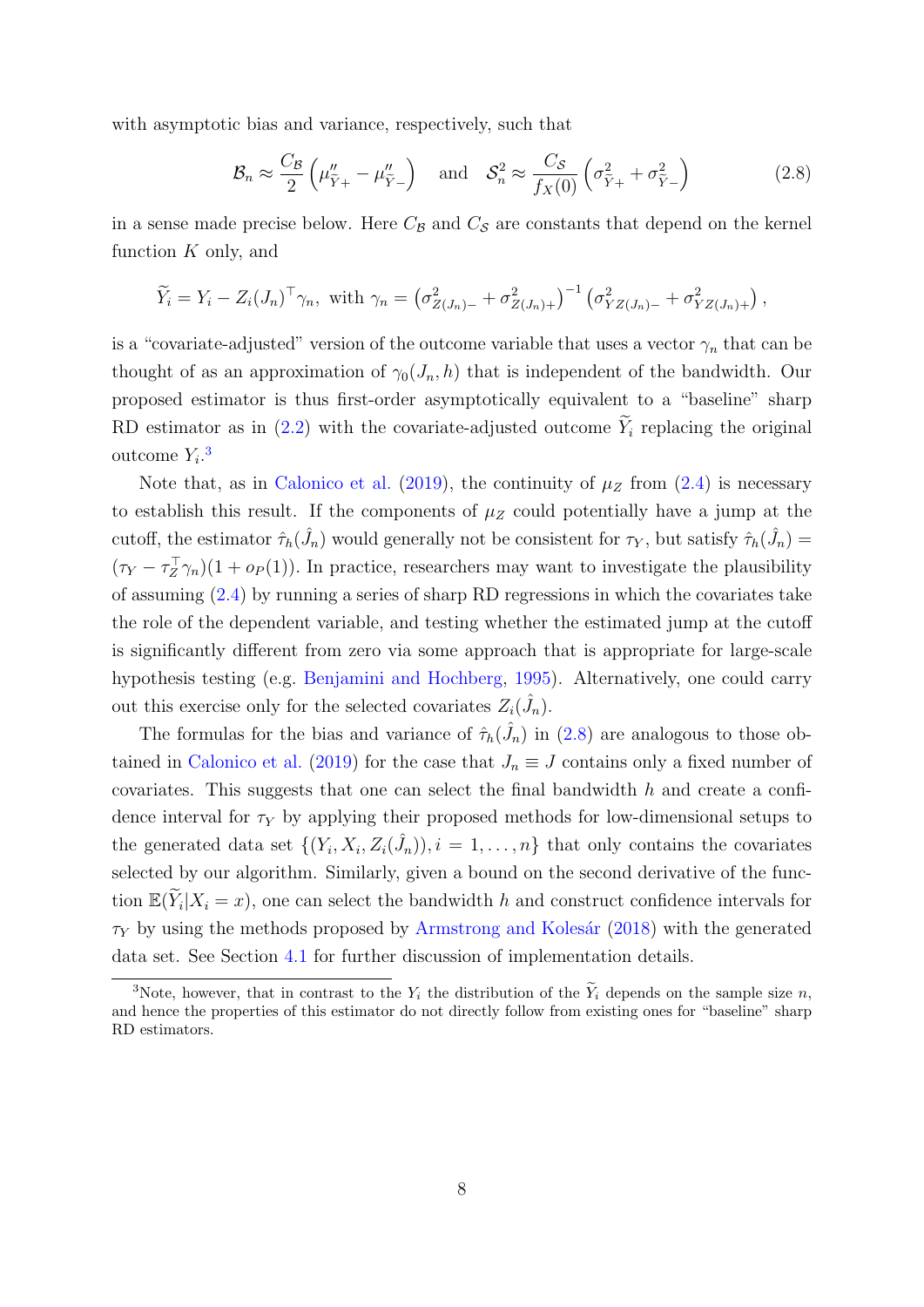# <span id="page-8-0"></span>3 Theoretical Analysis

### <span id="page-8-2"></span>3.1 Assumptions

We impose the following assumptions in our theoretical analysis.

**Assumption (BW):** (Bandwidth). There are positive constants  $c_{g,1}, c_{g,2}$  such that  $h, b \in$  $[c_{g,1}g, c_{g,2}g]$ , where  $g \to 0$  is a reference sequence such that  $|J_n| \log p_n / \sqrt{ng} \to 0$  and  $|J_n|g^2\sqrt{\log p_n}\to 0.$ 

Assumption (BW) means that the bandwidths in the first and second stage of our procedure are such that  $b \simeq h$ , i.e., b and h converge to zero with the same speed. The exact role of this assumption is related to regularity conditions in Assumption (MS) and is discussed below. We emphasize here that (BW) can be achieved simply by selecting bandwidths from the range  $[c_{g,1}g, c_{g,2}g]$ . The condition that  $|J_n| \log p_n / \sqrt{ng} \to 0$  is a version of a standard assumption in the Lasso literature (cf. Chapter 6 in [van de Geer](#page-23-2) and Bühlmann  $(2011)$ , adapted to our locally penalized setup. The requirement that  $|J_n|g^2\sqrt{\log p_n} \to 0$  is needed to control for the bias. If the rate of the reference bandwidth g is considered to be given, Assumption (BW) can be seen as imposing restrictions on the maximal number of covariates in the target set  $J_n$ . If, on the other hand, the growth of  $|J_n|$  is considered to be given, this assumption can be interpreted as imposing limitations on the rate at which localization occurs.

**Assumption (AS):** (Approximate Sparsity). It holds that  $p_n \to \infty$  and, with  $r_i(J_n, h)$ as in  $(2.6)$ , that

<span id="page-8-1"></span>
$$
\max_{k=1,\dots,p_n} \left| \mathbb{E} \left( Z_{n,i}^{(k)} K_h(X_i) r_i(J_n, h) \right) \right| = O \left( \sqrt{\frac{\log p_n}{nh}} \right). \tag{3.1}
$$

In addition, equation [\(3.1\)](#page-8-1) remains true with h replaced by b.

Assumption (AS) is similar in nature to the notion of approximate sparsity in, for example, [Belloni et al.](#page-21-1) [\(2013\)](#page-21-1).<sup>[4](#page-0-0)</sup> Note that it follows from the definition of  $r_i(J_n, h)$  that  $\mathbb{E}(Z_{n,i}^{(k)}K_h(X_i)r_i(J_n,h)) = 0$  for all  $k \in J_n$ , and thus  $(3.1)$  only restricts the properties of covariates that are not part of the target set. Intuitively, (AS) means that the set  $J_n$ contains "essentially" all relevant covariates, in the sense that any covariate which is not contained in  $J_n$  is almost locally uncorrelated with the regression error  $r_i(J_n, h)$ . Note that in a setting with exact rather than approximate sparsity, condition [\(3.1\)](#page-8-1) follows automatically as, by definition,  $Z_{n,i}^{(k)}$  is uncorrelated with  $(X_i, r_i(J_n, h))$  for  $k \notin J_n$  in this case.

<sup>&</sup>lt;sup>4</sup>Note that (AS) is required to make the Lasso work. Thus, it should not be read as a restriction, but it rather allows for data-dependent model selection (cf. our Remark [3.8](#page-16-0) below for alternatives to (AS)). Online Appendix [C.2](#page-64-0) provides a numerical example for the behavior of the Lasso in a non-sparse setting.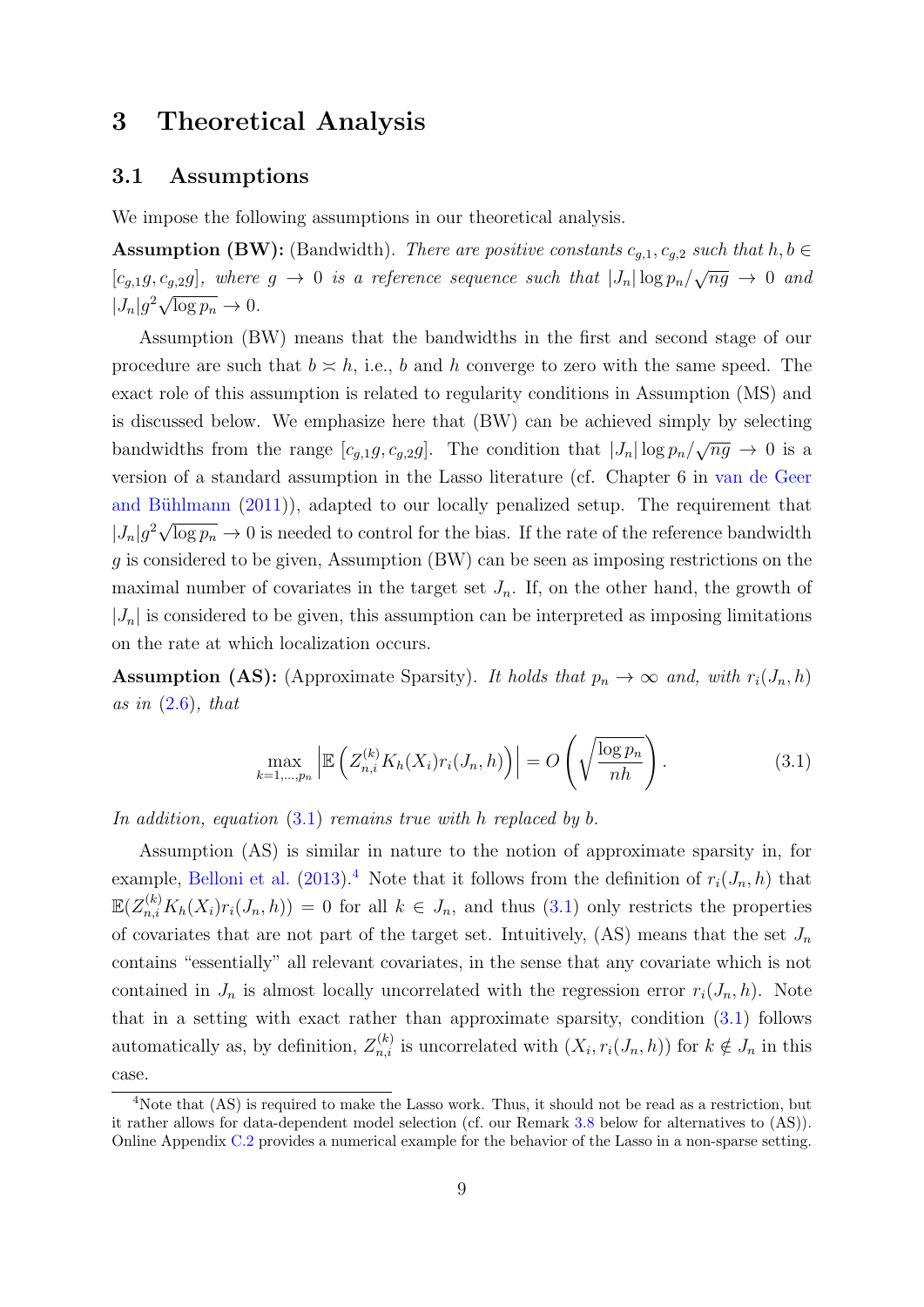**Assumption (D):** (Differentiability). The density of  $X_i$ ,  $f_X$ , is three times continuously differentiable in a neighborhood around zero and  $f_X(0) > 0$ . Moreover,  $\mu_Z$  is continuous and uniformly bounded in a neighborhood around zero.  $\mu_Z$  and  $\mu_Y$  are three times onesided differentiable at 0, i.e.,  $\mu'_Z$ ,  $\mu''_Z$  and  $\mu'''_Z$  exist on  $(-\infty,0) \cup (0,\infty)$  and the left- and right sided limits at zero exist as well (and the same for  $\mu_Y$ ). The functions  $\mu_{ZZ}$  and  $\mu_{ZY}$ are one-sided differentiable, and the derivatives fulfill

$$
\sup_{n \in \mathbb{N}} \sup_{k \in \{1, \ldots, p_n\}} \sup_{u \in [0,1]} |\mu'_{Z^{(k)}}(uh)| + |\mu'_{Z^{(k)}}(-uh)| < \infty,
$$
  
\n
$$
\sup_{n \in \mathbb{N}} \sup_{k,l \in \{1, \ldots, p_n\}} \sup_{u \in [0,1]} |\mu'_{Z^{(k)}Z^{(l)}}(uh)| + |\mu'_{Z^{(k)}Z^{(l)}}(-uh)| < \infty,
$$
  
\n
$$
\sup_{n \in \mathbb{N}} \sup_{k \in J_n} \sup_{u \in [0,1]} |\mu'_{Z^{(k)}Y}(uh)| + |\mu'_{Z^{(k)}Y}(-uh)| < \infty,
$$
  
\n
$$
\sup_{n \in \mathbb{N}} \sup_{k \in J_n} \sup_{u \in [0,1]} |\mu''_{Z^{(k)}}(uh)| + |\mu''_{Z^{(k)}}(-uh)| < \infty,
$$
  
\n
$$
\sup_{n \in \mathbb{N}} \sup_{k \in \{1, \ldots, p_n\}} \sup_{u \in [0,1]} |\mu'''_{Z^{(k)}}(uh)| + |\mu'''_{Z^{(k)}}(-uh)| < \infty.
$$

In a finite dimensional setting, like in [Calonico et al.](#page-22-3) [\(2019\)](#page-22-3), the above conditions are implied by assuming existence and continuity of the one-sided derivatives. In the highdimensional setting, the uniformity assumption is required in order to avoid pathological cases such as  $\mu_{Z^{(k)}}$  getting increasingly steep as  $k \to \infty$ . Note that the conditions on the third derivative are only required on the target set  $J_n$ .

To state the next assumptions, we define the matrix

$$
M_n = \left(\mu_Z(0) \quad \mathbf{0} \quad h\mu'_{Z-} \quad h\left(\mu'_{Z+} - \mu'_{Z-}\right)\right)^\top \in \mathbb{R}^{4 \times p_n},
$$

where 0 denotes a vector of zeros and put  $\tilde{Z}_i = Z_i - M_n^{\top} V_i$ . Assumption (TCS): (Target Covariate Set). It holds that

<span id="page-9-3"></span><span id="page-9-2"></span><span id="page-9-1"></span><span id="page-9-0"></span>
$$
\left\| \mathbb{E}\left(K_h(X_i)\widetilde{Z}_i(J_n)\widetilde{Z}_i^\top(J_n)\right)^{-1} \right\|_2 = O(1),
$$

and there are finite numbers  $\delta, \sigma_l, \sigma_r, C > 0$  such that

$$
\lim_{n \to \infty} \sup_{u \in [0,1]} \left| \mathbb{E}(r_i(J_n, h)^2 | X_i = uh) - \sigma_r^2 \right| = 0,
$$
\n(3.2)

$$
\lim_{n \to \infty} \sup_{u \in [0,1]} \left| \mathbb{E}(r_i(J_n, h)^2 | X_i = -uh) - \sigma_l^2 \right| = 0,
$$
\n(3.3)

$$
\sup_{x \in [-h,h]} \sup_{n \in \mathbb{N}} \left| \mathbb{E}(|r_i(J_n, h)|^{2+\delta} | X_i = x) \right| < C,\tag{3.4}
$$

sup  $n\bar{\in}\mathbb{\bar{N}}$ sup  $k \in J_n$ sup  $u \in [0,1]$  $\begin{array}{c} \begin{array}{c} \begin{array}{c} \end{array} \\ \begin{array}{c} \end{array} \end{array} \end{array}$  $\mathbb{E}\left(Z_i^{(k)}Y_i\big|X_i=uh\right)\Big|+\Big|$  $\mathbb{E}\left(Z_i^{(k)}Y_i\big|X_i=-uh\right)\right|$  $< \infty.$  (3.5)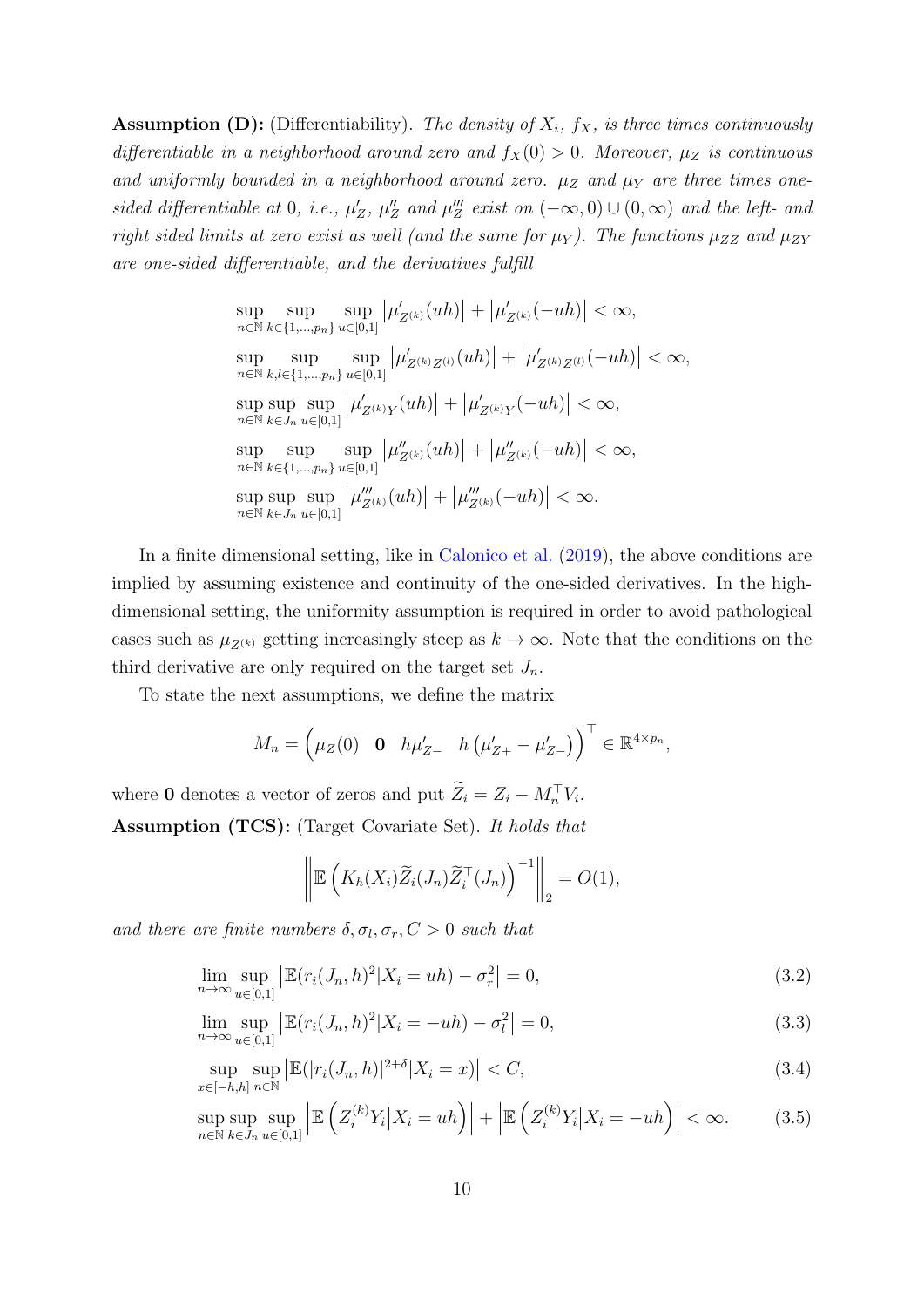In addition,  $(3.2)$  and  $(3.3)$  also hold when h is replaced by b.

We call the requirements  $(3.2)$  and  $(3.3)$  in (TCS) equi-continuity from the right and left, respectively, and [\(3.4\)](#page-9-2) and [\(3.5\)](#page-9-3) are called uniform boundedness. In the proof the asymptotic normality of our final RD estimator, we use uniform boundedness to show a Lyapunov condition for the central limit theorem, and equi-continuity to ensure that the respective asymptotic variance converges to a finite and positive constant. While boundedness seems to be unavoidable, the equi-continuity is assumed for convenience in our proofs. Removing it would potentially lead to a different convergence rate for our estimator by allowing settings where "almost" all variance is explained through the covariates in the limit. Given that this is not a realistic assumption, we do not consider adding this extra generality. Note that it is necessary to distinguish the limits from left and right in (TCS) because the conditional distribution of  $r_i(J_n, h)$  given the running variable may experience a jump at zero.

**Assumption (K):** (Kernel). The kernel  $K : \mathbb{R} \to [0, \infty)$  integrates to one, is continuous, symmetric and is supported on  $[-1, 1]$ .

Such conditions on the kernel are standard in the literature, and satisfied by the commonly used triangular and Epanechnikov kernels, for example. Kernels with unbounded support, like the Gaussian kernel, could be accommodated at the cost of slightly more involved theoretical arguments. Note that (K) implies that the following quantities are finite:

$$
K^{(a)} = \int_{-\infty}^{\infty} u^a K(u) du, \quad K_+^{(a)} = \int_0^{\infty} u^a K(u) du, \quad a \in \{0, 1, 2, 3, 4\}.
$$

For the following assumptions, we need further preliminary definitions. Let

$$
\mathbf{Y} = (Y_1, ..., Y_n)', \quad \mathbf{K}_h = \text{diag}(K(X_1/h)/h, ..., K(X_n/h)/h),
$$

$$
\mathbf{V} = \begin{pmatrix} 1 & T_1 & X_1/h & T_1X_1/h \\ \vdots & \vdots & \vdots & \vdots \\ 1 & T_n & X_n/h & T_nX_n/h \end{pmatrix}, \quad \mathbf{Z}(J) = \begin{pmatrix} Z_1(J)^\top \\ \vdots \\ Z_n(J)^\top \end{pmatrix},
$$

and for simplicity write  $\mathbf{Z} = \mathbf{Z}(\{1, ..., p_n\}).$ 

<span id="page-10-1"></span>**Definition 3.1.** Let  $c > 0$  and  $J \subseteq \{1, ..., p_n\}$ , define

<span id="page-10-0"></span>
$$
k(c, J) = \inf \frac{|J| \frac{1}{n} \left\| \mathbf{K}_b^{\frac{1}{2}} \left( \mathbf{V} \mathbf{Z} \right) \begin{pmatrix} \theta \\ \gamma \end{pmatrix} \right\|_2^2}{\left\| \begin{pmatrix} \theta & \gamma_J \end{pmatrix}' \right\|_1^2},
$$
(3.6)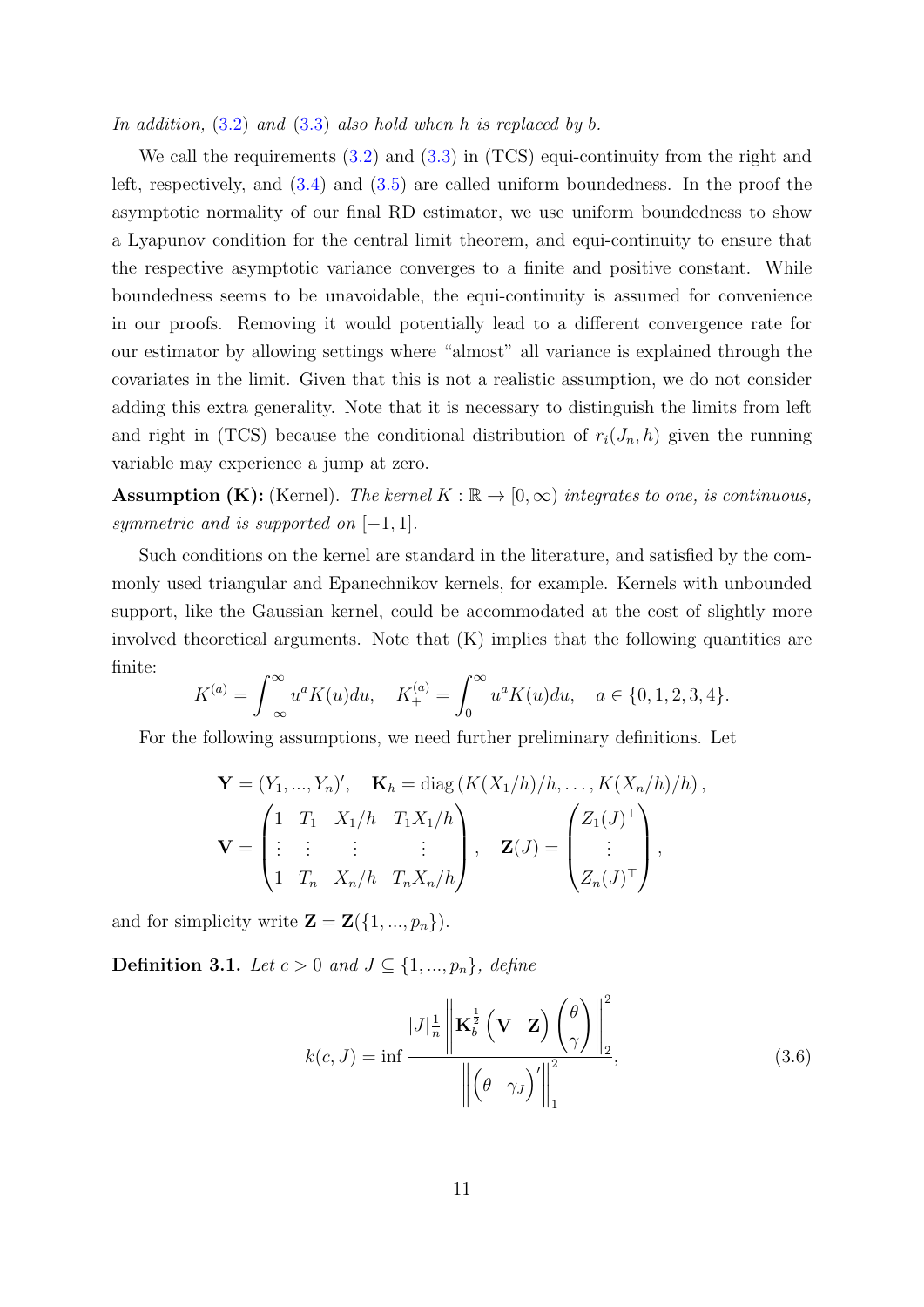where the infimum is taken over all vectors  $(\theta \gamma)' \in \mathbb{R}^{p_n+4}$  for which

<span id="page-11-0"></span>
$$
\|\gamma_{J^c}\|_1 \le c \left\| \begin{pmatrix} \theta \\ \gamma_J \end{pmatrix} \right\|_1 \tag{3.7}
$$

and, for any  $\gamma \in \mathbb{R}^{p_n}$ ,  $\gamma_J^{(j)} = \gamma^{(j)}$  for  $j \in J$  and  $\gamma_J^{(j)} = 0$  for  $j \in J^c$ . We say that the compatibility condition  $CC(c, J_n)$  holds for a possibly random sequence  $J_n \subseteq \{1, ..., p_n\}$  if  $k(c, J_n)^{-1} = O_P(1).$ 

The constant  $k(c, J)$  differs from the *compatibility constants* known from the classical Lasso literature (cf. Chapter 6.13 in van de Geer and Bühlmann  $(2011)$ ) only in the additional kernel weight and in the fact that the vector  $\theta$  is not penalized in our setup. In order to give some intuition, we rewrite  $(3.6)$  as follows:

<span id="page-11-2"></span>
$$
k(c, J) = \frac{|J|}{nh} \inf \sum_{i=1}^{n} K\left(\frac{X_i}{h}\right) \left(V_i^{\top} \theta + Z_i(J)^{\top} \gamma_J - \left(-Z_i(J^c)^{\top} \gamma_{J^c}\right)\right)^2, \tag{3.8}
$$

where the infimum is taken over all pairs  $(\theta, \gamma)$  for which  $(3.7)$  and additionally  $\|\theta\|_1 +$  $\|\gamma_J\|_1 = 1$  hold. Thus,  $k(c, J)$  is bounded away from zero if the covariates in  $J^c$  with small coefficients are unable to linearly represent the RD design vectors  $V_i$  or the active covariates  $Z_i(J)$ .

<span id="page-11-3"></span>**Definition 3.2.** Define for a sequence  $m_n \in \mathbb{N}$  and set  $J_n$ 

<span id="page-11-1"></span>
$$
\varphi(m_n, J_n) = \inf \frac{\frac{1}{n} \left\| \mathbf{K}_h^{\frac{1}{2}} \left( \mathbf{V} \mathbf{Z} \right) \alpha \right\|_2^2}{\|\alpha\|^2} \le \sup \frac{\frac{1}{n} \left\| \mathbf{K}_h^{\frac{1}{2}} \left( \mathbf{V} \mathbf{Z} \right) \alpha \right\|_2^2}{\|\alpha\|^2} =: \Phi(m_n, J_n), \quad (3.9)
$$

where inf and sup are taken over all vectors  $\alpha = (\theta, \gamma)^{\top} \in \mathbb{R}^{p_n+4} \setminus \{0\}$  such that  $|\{i \in J_n^c :$  $|\gamma_i \neq 0| \leq m_n$ . We say that the restricted sparse eigenvalue condition RSE $(m_n, J_n, h)$ holds for a (random) sequence  $m_n$  and a sequence of index sets  $J_n$  if  $\varphi(m_n, J_n)^{-1} = O_P(1)$ and  $\Phi(m_n, J_n) = O_P(1)$ .

Following the pattern of the compatibility constant in Definition [3.1,](#page-10-1) we extend the concept of restricted sparse eigenvalues to localized problems. Continuing with the analogy, we can write down an equivalent formulation of  $(3.9)$  in the fashion of  $(3.8)$  to see that CC and RSE are similar in terms of their interpretation. The restricted sparse eigenvalue assumption is often required when it comes to Lasso estimators. See for example [Belloni et al.](#page-21-1) [\(2013\)](#page-21-1) for a discussion for non-localized estimators (Comment 3.2 therein) or Lemma 1 in [Belloni and Chernozhukov](#page-21-4) [\(2013\)](#page-21-4). The localized case with the additional kernel changes the problem to a conditional instead of an unconditional variance.

Assumption (RSE & CC): (Restricted Sparse Eigenvalues and Compatibility). The  $matrix\ \widetilde{\mathbf{Z}}(\hat{J}_n)^\top \mathbf{K}_h \widetilde{\mathbf{Z}}(J_n)$  is almost surely invertible. The conditions  $RSE(|J_n| \log n, J_n, h)$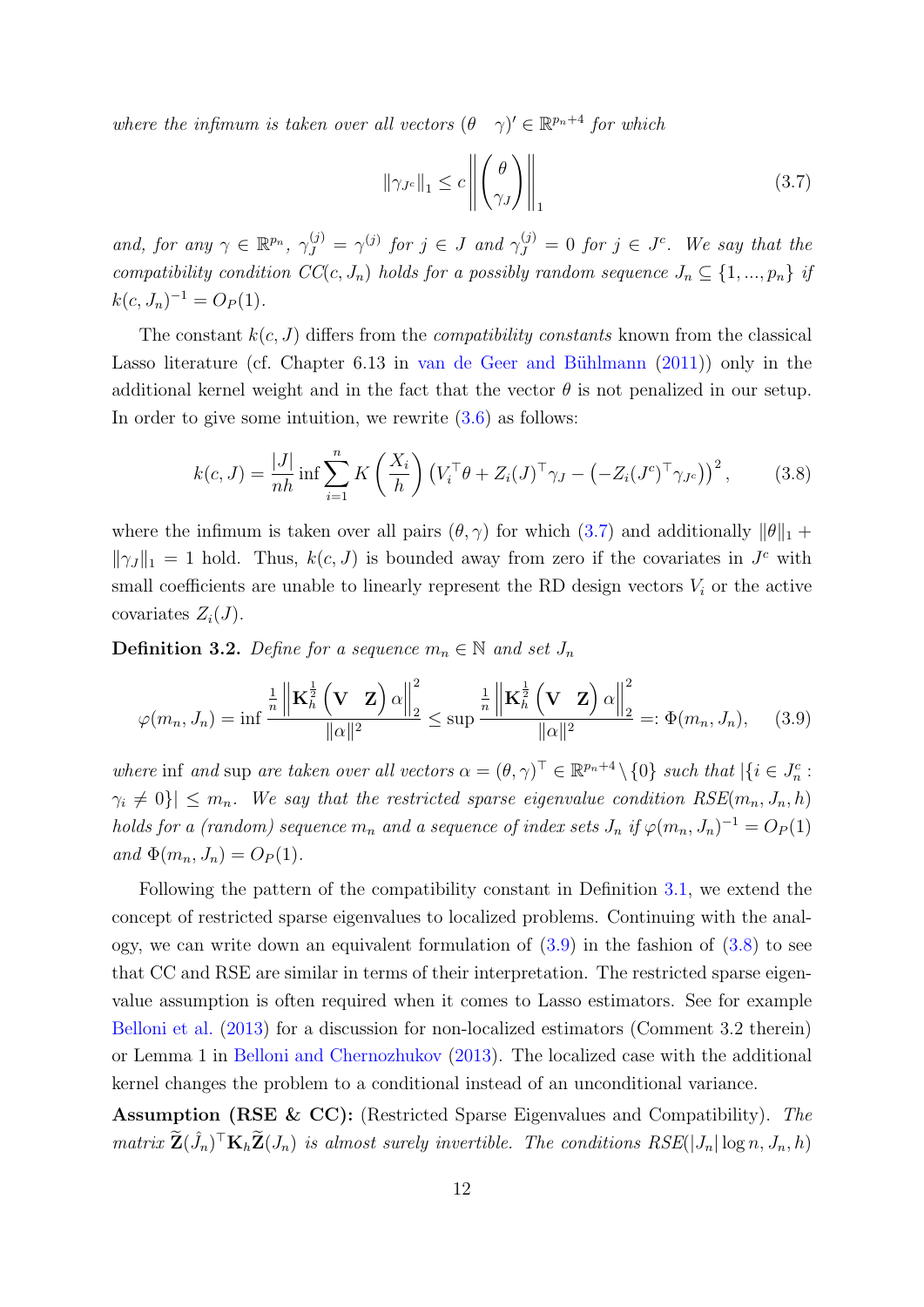for  $\mathbf{Z}, \, RSE(|J_n| \log n, J_n, b), \, RSE(0, J_n, h) \, and \, CC(\bar{w}, J_n) \, hold \, true \, for \, \bar{w} = 3w^{(u)}/w^{(l)},$ where  $w^{(l)}$  and  $w^{(u)}$  are lower and upper bounds, respectively, on the weights  $\hat{w}_{n,k}$  given in Lemma [A.16.](#page-57-0)

Recalling the discussion after Definitions [3.1](#page-10-1) and [3.2,](#page-11-3) the assumption above means that  $Z_i(J_n^c)$  cannot be used to represent  $V_i$  or  $Z_i(J_n)$ . It can therefore be understood as excluding collinearity between the covariates. In order to establish standard consistency results for the Lasso (like Lemma [A.18](#page-58-0) in the Online Appendix) we only require the compatibility condition. The restricted eigenvalue assumptions are required for our asymptotic normality results, where they guarantee that the number of selected covariates is growing slowly and that results about the model selection step carry over to the RD step.

Recall the notation from [\(2.6\)](#page-6-0) for the following assumption.

**Assumption (MS):** (Model Smoothness). There is a sub-sequence  $J_{0,n} \subseteq J_n$ , a sequence  $\eta_n \to \infty$  and a constant  $C > 0$  such that for any bandwidth H which fulfills  $c_{g,1}g \leq \mathcal{H} \leq$  $c_{g,2}g$ , with  $g, c_{g,1}, c_{g,2}$  are as in  $(BW)$ , we have that for any  $k \in J_{0,n}$ 

<span id="page-12-0"></span>
$$
\left|\gamma_0^{(k)}(J_n, \mathcal{H})\right| \ge \eta_n \sqrt{\frac{|J_n| \log p_n}{ng}}\tag{3.10}
$$

and for any  $k \in J_n \setminus J_{0,n}$ 

<span id="page-12-1"></span>
$$
\left|\gamma_0^{(k)}(J_n, \mathcal{H})\right| \le C\sqrt{\frac{|J_n|\log p_n}{ng}}.\tag{3.11}
$$

Moreover,

$$
\sqrt{|J_n \setminus J_{0,n}|} \cdot \frac{|J_n| \log p_n}{\sqrt{ng}} \to 0 \quad and \quad \sqrt{|J_n \setminus J_{0,n}|} \cdot |J_n| g^2 \sqrt{\log p_n} \to 0.
$$

This assumption rules out pathological settings in which a covariate's relevance within the target set is strongly affected by minor changes of the bandwidth. $5$  To see this, fix H and consider sets  $J_{0,n}(\mathcal{H}) \subseteq J_n$  such that  $(3.10)$  holds for  $k \in J_{0,n}(\mathcal{H})$  while for  $k \in J_n \setminus J_{0,n}(\mathcal{H}),$  [\(3.11\)](#page-12-1) is true. Assumption (MS) reads then as: The mapping  $\mathcal{H} \mapsto J_{0,n}(\mathcal{H})$  is constant for each  $n \in \mathbb{N}$ . In other words, the identity of the covariates with large population regression coefficients in  $J_n$  remains the same when the bandwidth is slightly altered. There might also be covariates in the target set  $J_n$  with relatively small coefficients, namely those for which  $(3.11)$  holds. Therefore, assumption  $(MS)$  is

 $5$ Note that  $(3.10)$  and  $(3.11)$  are mutually exclusive but not exhaustive. It would be possible to formulate mutually exclusive conditions by introducing a constant  $C_0 > 0$  which depends on many unknown quantities. This extra generality would thus bring no meaningful practical benefit.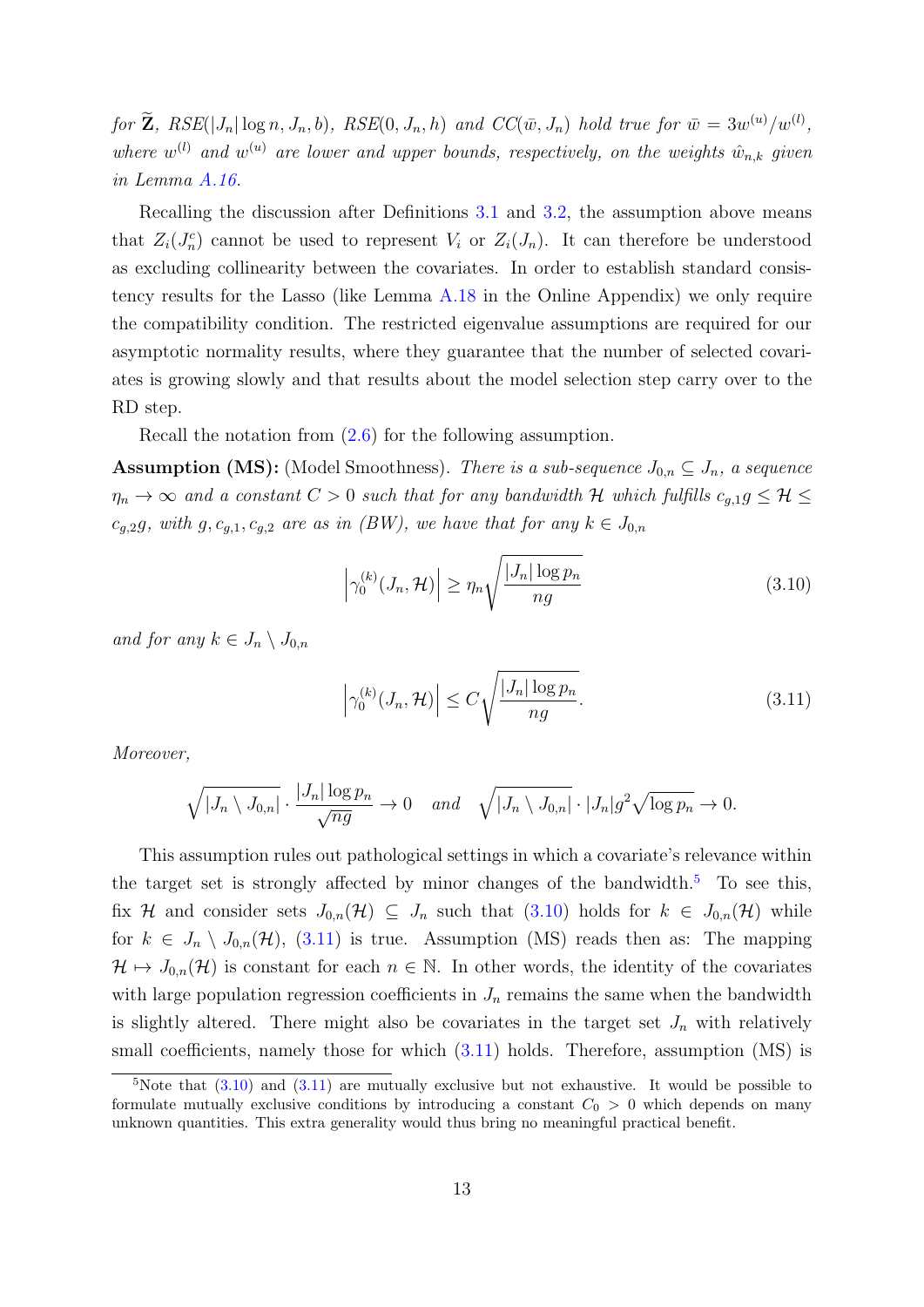different from a  $\beta$ -min assumption (cf. van de Geer and Bühlmann, [2011\)](#page-23-2).

For the next assumption, we define for  $k \in \{1, ..., p_n\}$  and  $m \in \mathbb{N}$ :

$$
\mu_{k,m}(x) = \mathbb{E}\left(\left|Z_i^{(k)}\right|^m \middle| X_i = x\right) \text{ and } \mu_{k,m}^{(r)}(x) = \mathbb{E}\left(\left|Z_i^{(k)}r_i(J_n, b)\right|^m \middle| X_i = x\right)
$$

**Assumption (CTB):** (Covariate Tail Behavior). The functions  $\mu_{k,1}, \mu_{k,2}$  and  $\mu_{k,1}^{(r)}$  $\begin{bmatrix} (r) \ k,1 \end{bmatrix}$  are uniformly bounded in a neighborhood around zero. There are finite numbers  $\sigma_a^2$ ,  $c_a$ ,  $c_a^* > 0$ for  $a = 0, 1, 2$  such that for all  $m \in \mathbb{N}$ 

$$
\int_{\mathbb{R}} \left(1 + |u|^m\right) K(u)^m \mu_{k,m}(ub) f_X(ub) du \leq \frac{m!}{2} \sigma_0^2 c_0^{m-2},\tag{3.12}
$$

<span id="page-13-2"></span><span id="page-13-1"></span><span id="page-13-0"></span>
$$
\int_{\mathbb{R}} K(u)^{2m} \mu_{k,2m}(ub) f_X(ub) du \leq \frac{m!}{2} \sigma_1^2 c_1^{m-2},\tag{3.13}
$$

$$
\int_{\mathbb{R}} (1+|u|^m) K(u) \mu_{k,m}^{(r)}(ub) f_X(ub) du \leq \frac{m!}{2} \sigma_2^2 c_2^{m-2}.
$$
 (3.14)

Equations  $(3.12)$  and  $(3.14)$  hold also when b is replaced by h.

Conditions [\(3.12\)](#page-13-0) and [\(3.13\)](#page-13-2) hold, for example, for bounded covariates, or covariates which fulfill a local sub-Gaussianity condition. Similarly,  $(3.14)$  is implied by a subgaussianity or boundedness condition on the covariates and the residuals. We use these tail-constraints to prove a Bernstein-type concentration result (cf. Proposition [A.4](#page-34-0) and the reference there for a general statement and Lemma [A.5](#page-35-0) for a formulation of the statement which is tailored to our setting). Condition  $(3.13)$  is a specific requirement for the model selection step and is thus formulated in terms of the model selection bandwidth b.

Assumption (CV): (Covariate Variance). It holds that

$$
\min_{n \in \mathbb{N}} \min_{k \in \{1, \dots, p_n\}} \mathbb{E} \left( \frac{1}{b} K \left( \frac{X_i}{b} \right)^2 \left( Z_i^{(k)} \right)^2 \right) > 0,
$$
  

$$
\max_{n \in \mathbb{N}} \max_{k \in \{1, \dots, p_n\}} \mathbb{E} \left( \frac{1}{b} K \left( \frac{X_i}{b} \right)^2 \left( Z_i^{(k)} \right)^2 \right) < \infty.
$$

This assumption ensures that no single covariate has, asymptotically, either a negligible or dominating variance, and thus that all covariates have a roughly similar scale.

# 3.2 Main Result and Discussion

The main result of this paper shows asymptotic normality of our estimator under the conditions stated in Section [3.1.](#page-8-2) In order to state it, we define the following constants,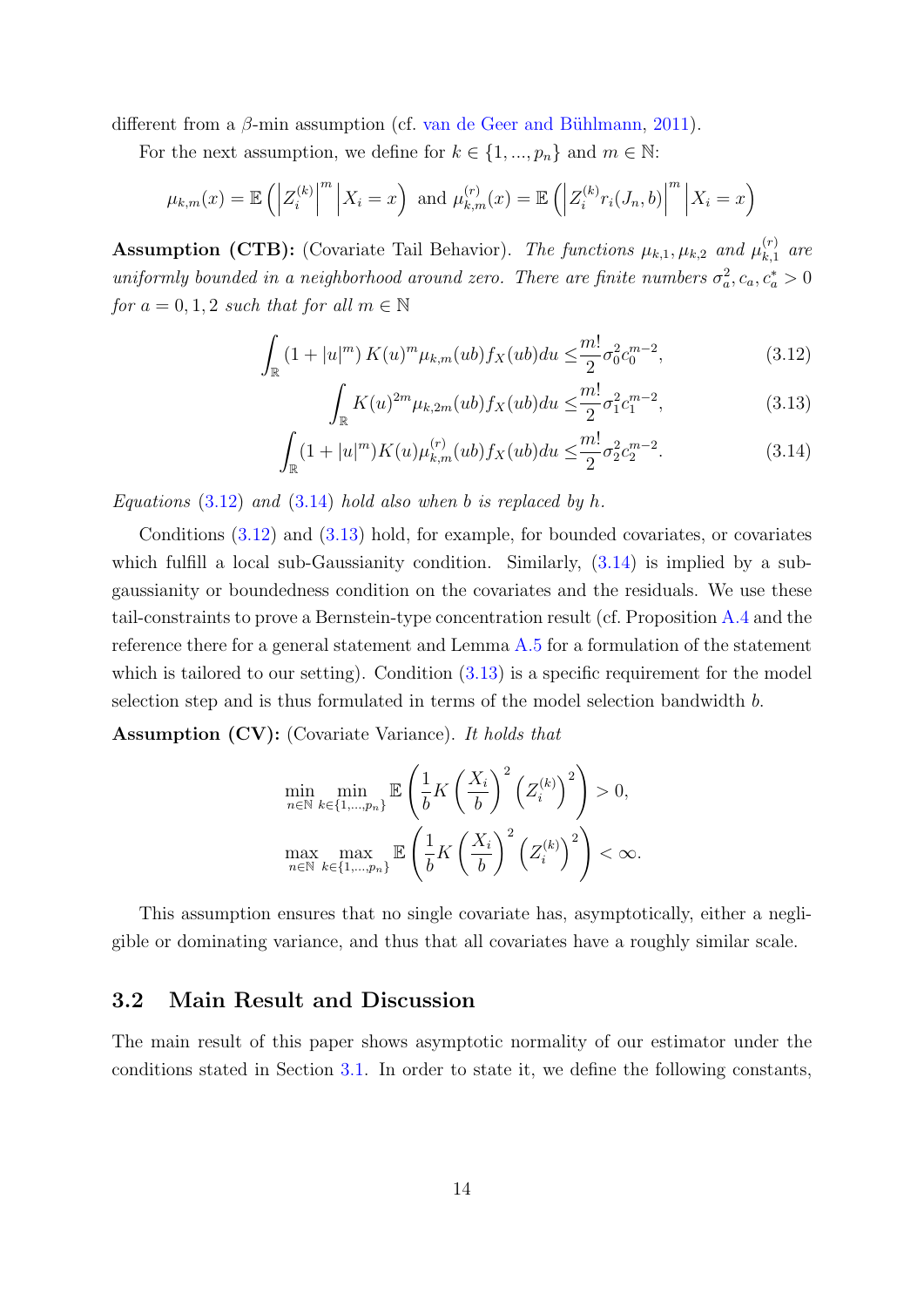which depend on the kernel function only:

$$
C_{\mathcal{B}} = \frac{K_{+}^{(3)} - 2K_{+}^{(1)}K_{+}^{(2)}}{K_{+}^{(2)} - 2\left(K_{+}^{(1)}\right)^{2}}, \quad C_{\mathcal{S}} = \frac{(K^{2})^{(0)}(K_{+}^{(2)})^{2} + (K^{2})_{+}^{(2)}(K_{+}^{(1)})^{2} - 2(K^{2})_{+}^{(1)}K_{+}^{(1)}}{\left[\left(K_{+}^{(1)} - \frac{1}{2}K_{+}^{(2)}\right)^{2}\right]}.
$$

<span id="page-14-1"></span>Theorem 1. Suppose the assumptions from Section [3.1](#page-8-2) hold, and that the penalty parameter  $\lambda$  is chosen such that  $\lambda = O(\sqrt{\log p_n/(ng)})$ . Then there are sequences  $\mathcal{B}_n$  and  $S_n$  satisfying

<span id="page-14-0"></span>
$$
\mathcal{B}_n = \frac{C_{\mathcal{B}}}{2} \left( \mu_{\widetilde{Y}+}'' - \mu_{\widetilde{Y}-}'' \right) + o\left( |J_n|^{1/2} \right) \text{ and } \tag{3.15}
$$

<span id="page-14-2"></span>
$$
S_n^2 = \frac{C_S}{f_X(0)} \left( \sigma_{\tilde{Y}+}^2 + \sigma_{\tilde{Y}-}^2 \right) + o(1)
$$
 (3.16)

such that  $(2.7)$  holds:

$$
\frac{\sqrt{nh}\left(\hat{\tau}_h(\hat{J}_n)-\tau_Y-h^2\mathcal{B}_n\right)}{\mathcal{S}_n}\stackrel{d}{\to}\mathcal{N}\left(0,1\right).
$$

The theorem's proof is given in Online Appendix [A.1.](#page-24-0) The following remarks discuss its implications and possible extensions.

Remark 3.3 (Asymptotic Bias). The first term in the expansion of the asymptotic bias  $\mathcal{B}_n$  in  $(3.15)$  is proportional to

$$
\mu_{\widetilde{Y}+}'' - \mu_{\widetilde{Y}-}'' = (\mu_{Y+}'' - \mu_{Y-}'') - (\mu_{Z(J_n)+}'' - \mu_{Z(J_n)-}'')^\top \gamma_n \equiv A - B_n.
$$

The term  $A = \mu''_{Y+} - \mu''_{Y-}$  is the one we would obtain for the baseline estimator, and the term  $B_n = (\mu''_{Z(J_n)+} - \mu''_{Z(J_n)-})^T \gamma_n$  captures the covariates' contribution to the bias. Depending on the curvature of the components of  $\mu_{Z(J_n)}$ , in theory our estimator's overall asymptotic bias could thus be larger or smaller than that of the baseline estimator; and since  $B_n$  could potentially be of order  $O(|J_n|^{1/2})$  our estimator's overall asymptotic bias could also vanish at the same or a slightly slower rate than that of the baseline estimator.

We would argue that one should not be too concerned though that including covariates could increase the bias in an empirical context. In particular, the general notion of covariates being predetermined prior to treatment assignment is plausibly compatible with a strengthening of  $(2.4)$  that assumes that not only the levels but also the second derivatives of  $\mu_Z$  are continuous around the cutoff. In this case, we have  $B_n = 0$ , and the leading bias in [\(3.15\)](#page-14-0) simplifies to that of the baseline RD estimator.

We note that there are some pathological cases in which the first term in  $(3.15)$  would actually be of smaller order than the remainder term, and thus not be leading. The following Lemma provides conditions that rule this out.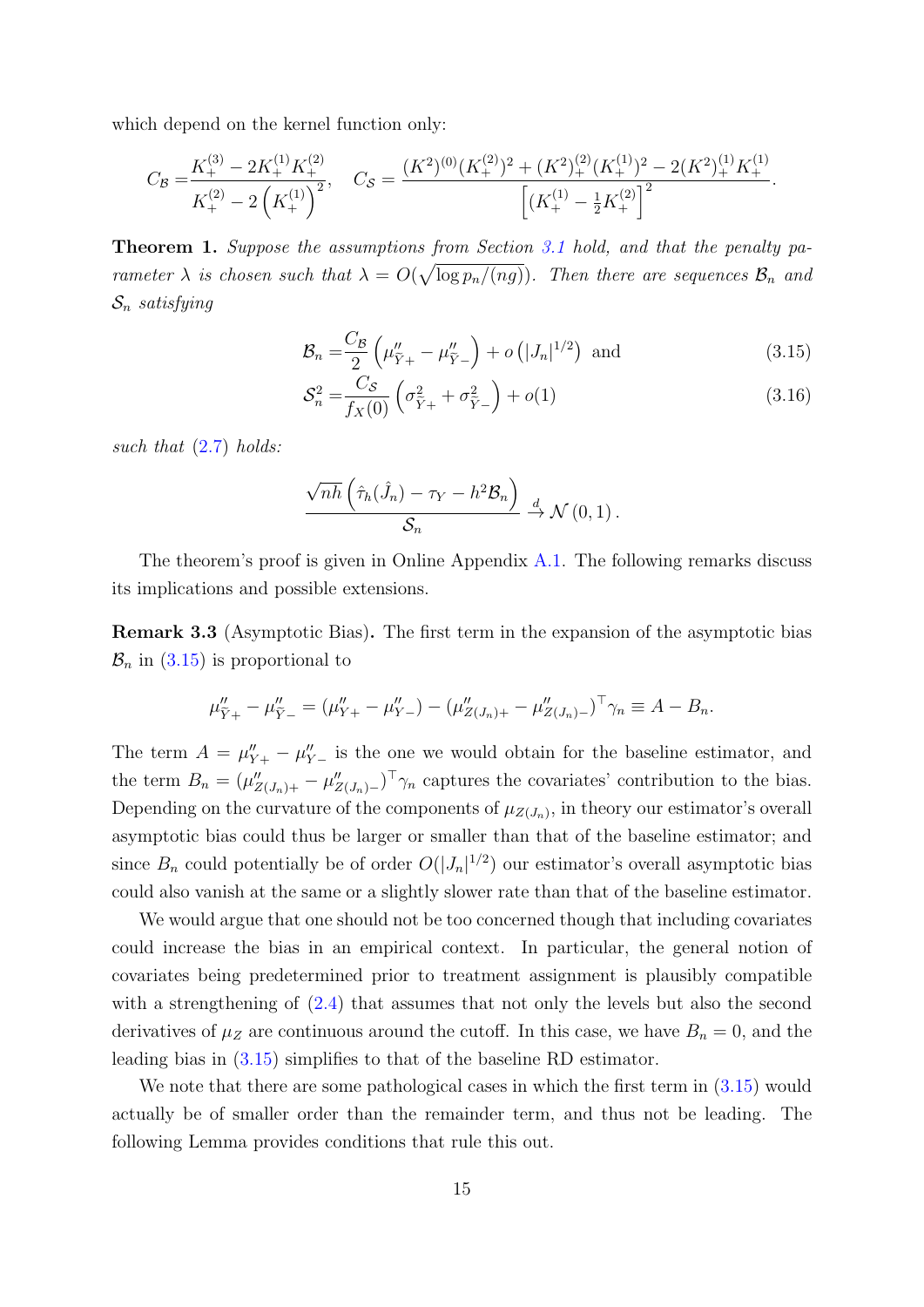<span id="page-15-2"></span>Lemma 3.4. Suppose that, in addition to the assumptions of Theorem [1,](#page-14-1) there is a constant  $\eta > 0$  such that

<span id="page-15-0"></span>
$$
\left| \left( \mu''_{Z(J_n)+} - \mu''_{Z(J_n)-} \right)^{\top} \gamma_n - \left( \mu''_{Y+} - \mu''_{Y-} \right) \right| \ge \eta \tag{3.17}
$$

and, if  $\|\mu''_{Z(J_n)+} - \mu''_{Z(J_n)-}\|_2 \to \infty$ , there is a constant  $c > 0$  such that

<span id="page-15-1"></span>
$$
\|\mu''_{Z(J_n)+} - \mu''_{Z(J_n)-}\|_2 \le c \left| \left(\mu''_{Z(J_n)+} - \mu''_{Z(J_n)-}\right)^\top \gamma_n \right|.
$$
\n(3.18)

Then

<span id="page-15-3"></span>
$$
\mathcal{B}_n = \frac{C_{\mathcal{B}}}{2} \left( \mu_{\tilde{Y}^+}'' - \mu_{\tilde{Y}^-}'' \right) (1 + o(1)). \tag{3.19}
$$

Requirements [\(3.17\)](#page-15-0) and [\(3.18\)](#page-15-1) are the natural extensions of the standard assumption that  $\mu''_{Y+} - \mu''_{Y-} \neq 0$  to our setting. They exclude pathological cases in which the covariates' contribution to the bias  $B_n$  and the "no covariates" component A happen to cancel each other asymptotically, and cases in which some of the components of the vector  $\mu''_{Z(J_n)+} - \mu''_{Z(J_n)-}$  are large, but happen to exactly offset each other such that their linear combination  $B_n$  vanishes.

Remark 3.5 (Asymptotic Variance). The leading term of our estimator's asymptotic variance  $S_n^2$  converges to a positive constant under our assumptions, and is guaranteed not to exceed that of the baseline estimator from  $(2.2)$ , or that of any estimator of the form in [\(2.5\)](#page-4-2) that uses a strict subset of the the target set  $J_n$ . This can be seen by noting first that it depends on the covariates only through the term

$$
\sigma_{\tilde{Y}+}^2 + \sigma_{\tilde{Y}-}^2 = \lim_{x \downarrow 0} \text{Var}(Y_i - Z_i(J_n)^\top \gamma_n | X_i = x) + \lim_{x \uparrow 0} \text{Var}(Y_i - Z_i(J_n)^\top \gamma_n | X_i = x);
$$

and second that  $\gamma_n$  minimizes the function

$$
\gamma \mapsto \lim_{x \downarrow 0} \text{Var}(Y_i - Z_i(J_n)^\top \gamma | X_i = x) + \lim_{x \uparrow 0} \text{Var}(Y_i - Z_i(J_n)^\top \gamma | X_i = x).
$$

This holds because the function is quadratic in  $\gamma$ , has a positive definite Hessian matrix, and its Jacobian is set to zero by  $\gamma_n = (\lim_{x\downarrow{0}} \text{Var}(Z_i(J_n)|X_i=x)+\lim_{x\uparrow{0}} \text{Var}(Z_i(J_n|X_i=x)))$  $(x)^{-1}(\lim_{x\downarrow 0} \text{Cov}(Y_i, Z_i(J_n)|X_i=x) + \lim_{x\uparrow 0} \text{Cov}(Y_i, Z_i(J_n)|X_i=x)),$  as defined above.<sup>[6](#page-0-0)</sup>

At first glance, this result might seem to suggest that a sequence of larger target sets must always lead to a smaller asymptotic variance. The following Lemma shows that this is not the case. Indeed, it shows the stronger statement that if there are two covariate sets  $J_{1,n}, J_{2,n} \subseteq \{1, ..., p_n\}$  that both satisfy our assumptions, the corresponding estimators of the form in  $(2.5)$  must have the same asymptotic variance.

<sup>&</sup>lt;sup>6</sup>The remarks in [Calonico et al.](#page-22-3) [\(2019,](#page-22-3) Section IV.B) seem to suggest that this result should only hold under additional conditions, but this does not appear to be the case here.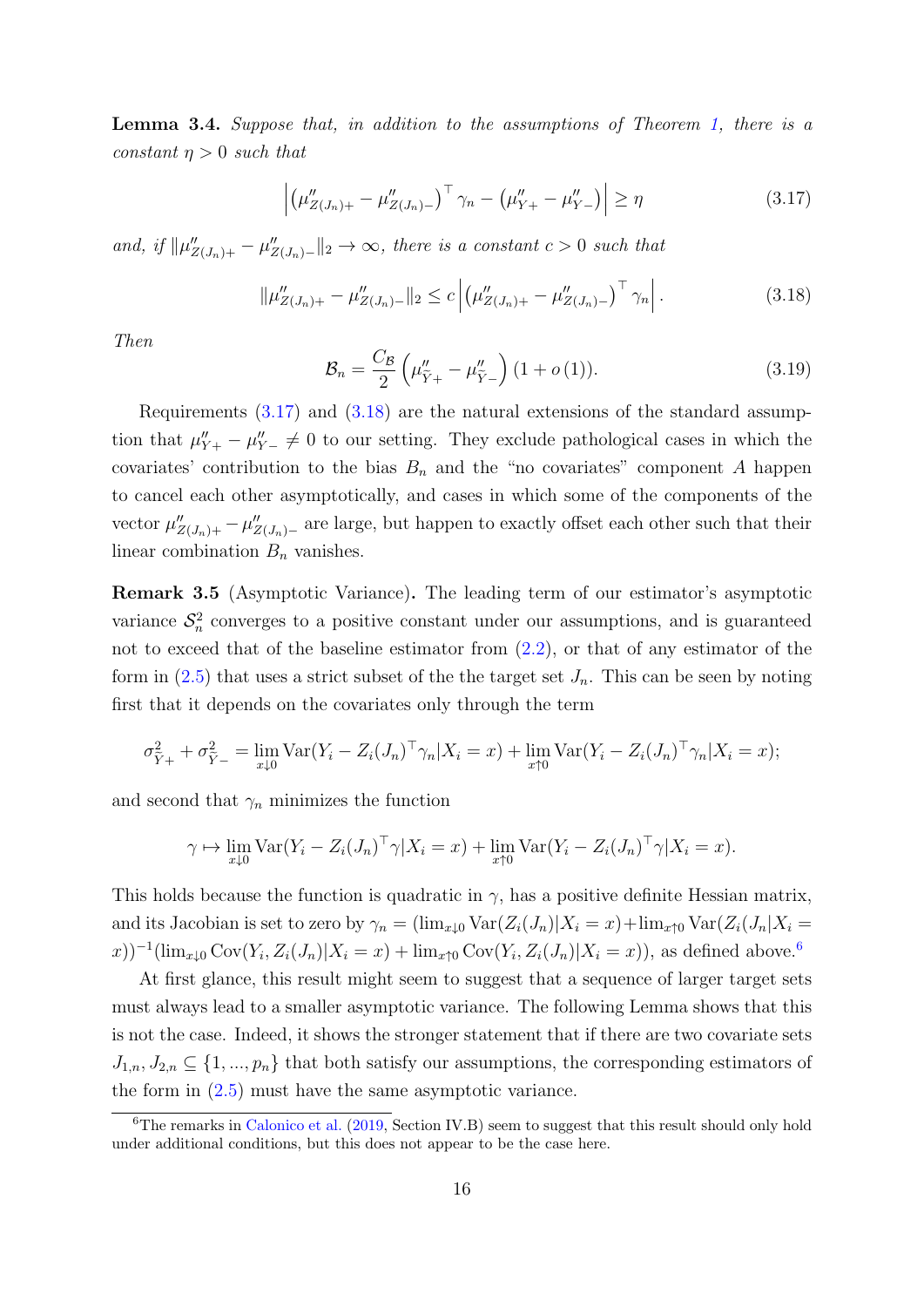<span id="page-16-1"></span>**Lemma 3.6.** Let  $J_{1,n}, J_{2,n} \subseteq \{1, ..., p_n\}$  be two sequences of covariate indices such that

$$
\left\| \mathbb{E} \left( K_h(X) \left( V_i^{\top} \quad Z_i(J_{1,n} \cup J_{2,n})^{\top} \right)^{\top} \left( V_i^{\top} \quad Z_i(J_{1,n} \cup J_{2,n})^{\top} \right) \right)^{-1} \right\|_2 = O(1)
$$

and let  $|J_{j,n}| \log p_n/nh \to 0$  for  $j = 1, 2$ . Suppose Assumptions (AS) and (TCS) hold with  $J_n$  replaced by either  $J_{1,n}$  or  $J_{2,n}$ , and let  $S_{j,n}^2$  be the asymptotic variance of  $\hat{\tau}_h(J_{j,n})$  as in Theorem [1,](#page-14-1) for  $j = 1, 2$ . Then  $S_{1,n}^2 - S_{2,n}^2 = o(1)$ .

We conjecture that even in a setting in which (AS) does not hold for any target set, our estimator continues to have the smallest asymptotic variance among all linear adjustment estimators that only use a moderate (in some appropriate sense) number of the available covariates, given some suitable choice of  $\lambda$ . However, proving such a result would require developing a "non-sparse" theory for the Lasso, which is beyond the scope of this paper.

Remark 3.7 (Double Selection). As an alternative to our proposed estimator, one could also consider a "double selection" procedure which, as in [Belloni et al.](#page-21-1) [\(2013\)](#page-21-1), additionally includes covariates that are predictive for treatment status into the active set. That is, one could redefine the set  $\hat{J}_n$  as  $\hat{J}_n = \{k \in \{1, ..., p_n\} : \tilde{\gamma}_n^{(k)} \neq 0 \text{ or } \bar{\gamma}_n^{(k)} \neq 0\}$ , where

$$
\bar{\gamma}_n = \underset{\gamma \in \mathbb{R}^{p_n}}{\operatorname{argmin}} \sum_{i=1}^n K_b(X_i) \left( T_i - \left( Z_i - \hat{\mu}_{Z,n} \right)^{\top} \gamma \right)^2 + \lambda \sum_{j=k}^{p_n} \hat{w}_{n,k} |\gamma_k|,
$$

and  $\tilde{\gamma}_n$  is as defined above. This change would not affect the properties of the final RD estimator, however, as under  $(2.4)$  the covariates are not informative about treatment status among units local to the cutoff (a conceptually similar phenomenon appears in randomized experiments). For analogous reasons, the large sample properties of our final RD estimator would also be the same as that of an alternative procedure that excludes the predictors  $V_i$  from the model selection step (we choose to include them because that substantially simplifies the algebra in some steps of our proofs).

<span id="page-16-0"></span>Remark 3.8 (Role of the Lasso). Our assumptions do not imply that the Lasso recovers the target set with very high probability, in the sense that  $\mathbb{P}(\hat{J}_n = J_n) \to 1$ . Existing results suggest that such a property could only be established under substantially stronger conditions, including exact rather than approximate sparsity and a so-called " $\beta$ -min" condition that imposes a substantial lower bound on the values of all non-zero coefficients (cf. Section 2.6 in van de Geer and Bühlmann  $(2011)$  and the references therein). Consistent estimation of the target set is also not required for our results. In fact, similarly as in [Belloni and Chernozhukov](#page-21-4) [\(2013\)](#page-21-4), we only require that the covariates obtained via the model selection step lead to regression residuals that are "similar" to those corresponding to the target set. Precise requirements are given in Assumption (CMS) in the Online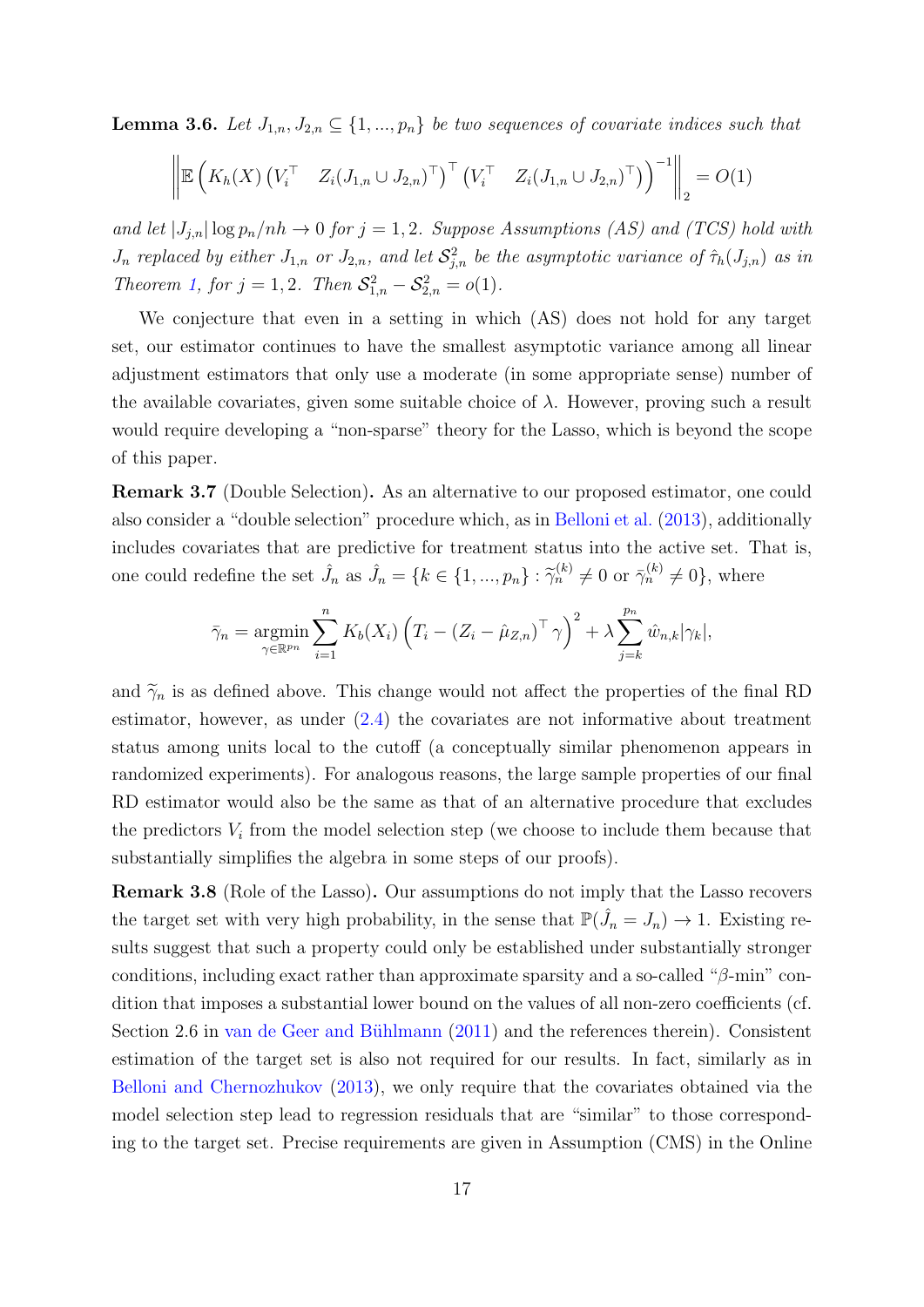Appendix, and we show in the proof of Theorem [1](#page-14-1) that these are satisfied by the Lasso. Any model selection procedure that satisfies Assumption (CMS) could be used instead of the Lasso in our procedure as well. The simplest example being the ad-hoc selection of a pre-defined set of covariates in which case  $p_n \equiv p_0$  and  $\hat{J}_n \equiv \{1, ..., p_0\}.$ 

# <span id="page-17-0"></span>4 Numerical Results

# <span id="page-17-1"></span>4.1 Implementation

In order to implement our proposed method in practice, one has to choose the initial bandwidths b, the Lasso penalty  $\lambda$ , and the final bandwidth h. As discussed in Section 2, the latter can in principle be chosen by applying any approach deemed suitable for settings with low-dimensional covariates to the generated data set  $\{(Y_i, X_i, Z_i(\hat{J}_n)), i = 1, \ldots, n\},\$ such as those proposed by [Calonico et al.](#page-22-3) [\(2019\)](#page-22-3) or Armstrong and Kolesár [\(2018\)](#page-21-0). We conduct our simulations using both frameworks, with results based on the methods in Armstrong and Kolesár [\(2018\)](#page-21-0) reported in this section, and results based on the methods in [Calonico et al.](#page-22-3) [\(2019\)](#page-22-3) reported in Online Appendix [C.1.](#page-63-0)

The choice of b and  $\lambda$  is complicated by the fact that these quantities do not appear in the limiting distribution of our final RD estimator. Our heuristic recommendation is to use a method for bandwidth choice designed for settings without covariates, like the ones proposed in [Imbens and Kalyanaraman](#page-22-1) [\(2012\)](#page-22-1), [Calonico et al.](#page-22-2) [\(2014\)](#page-22-2) or [Armstrong](#page-21-0) and Kolesár [\(2018\)](#page-21-0) to select b; and we focus on the method proposed in [Armstrong and](#page-21-0) Kolesár [\(2018\)](#page-21-0) in this section. We also consider choosing  $\lambda$  via adaptions of three methods for non-localized Lasso estimators to our RD setting: standard cross-validation, the plugin procedure of [Belloni et al.](#page-21-1) [\(2013\)](#page-21-1), and a recently proposed bootstrap-based method by [Lederer and Vogt](#page-22-8) [\(2021\)](#page-22-8). The three procedures are described formally in Online Appendix [B,](#page-62-0) and we refer to them by the acronyms (CV), (BCH) and (LV), respectively, below. Our computations in this section use the R packages glmnet for implementing Lasso-based covariate selection, and RDHonest for bandwidth selection, standard errors, and confidence intervals.

#### <span id="page-17-2"></span>4.2 Simulations

For the simulations, we consider the following DGP, which is a variation of "Model 2" in [Calonico et al.](#page-22-3) [\(2019\)](#page-22-3) and corresponds to an RD setting with  $p = 200$  covariates and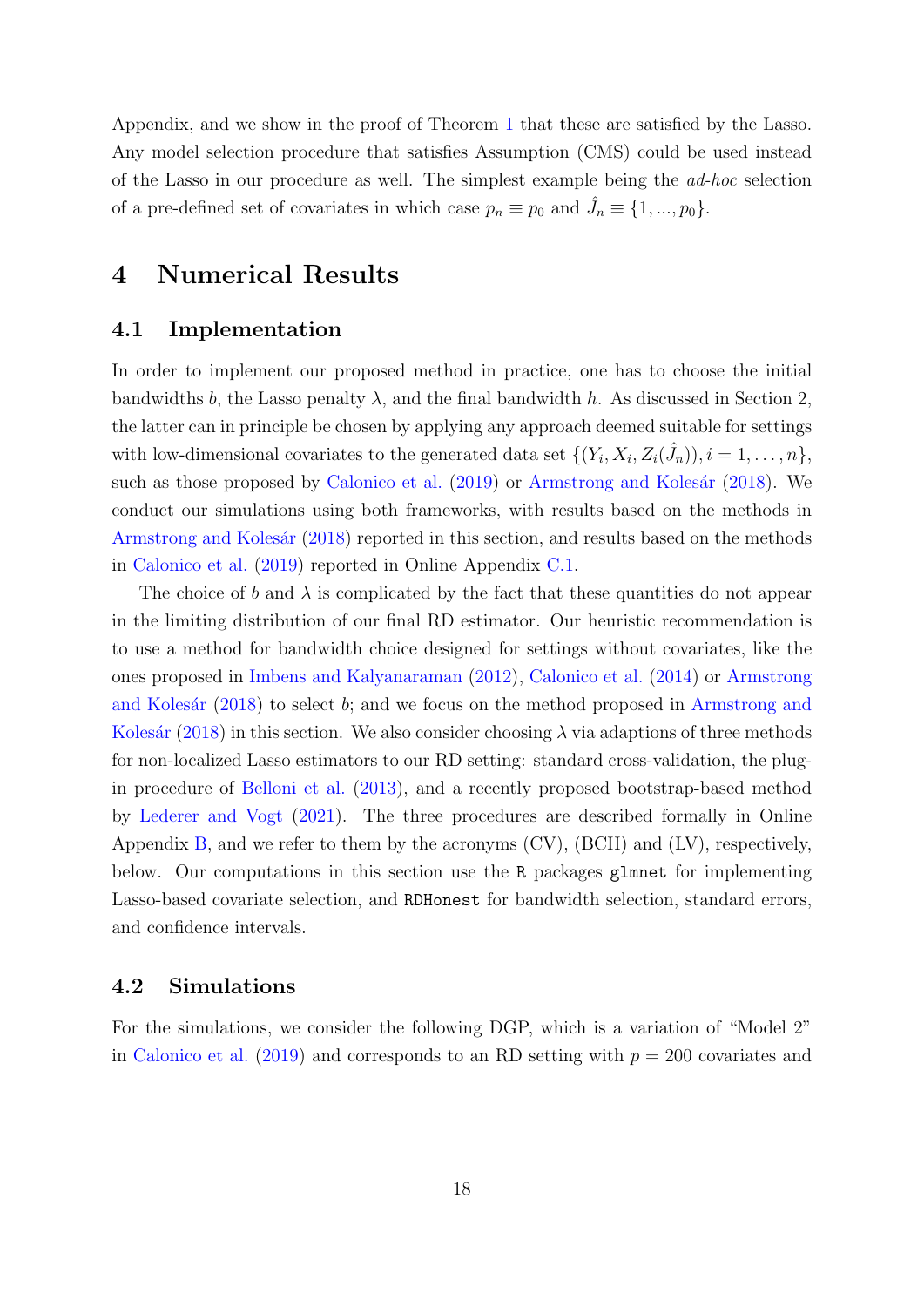parameter of interest  $\tau_Y = 0.02$ :

$$
X \sim 2 \cdot \text{beta}(2, 4) - 1, \quad T = \mathbb{1}(X \ge 0), \quad (\varepsilon, Z^{\top})^{\top} \sim \mathcal{N}(\mathbf{0}, \Sigma), \quad \Sigma = \begin{pmatrix} \sigma_{\varepsilon}^{2} & v^{\top} \\ v & \sigma_{Z}^{2} I_{200} \end{pmatrix},
$$

$$
Y = \varepsilon + \begin{cases} 0.36 + 0.96 \cdot X + 5.47 \cdot X^{2} \\ 0.38 + 0.62 \cdot X - 2.84 \cdot X^{2} \\ 0.38 + 0.62 \cdot X - 2.84 \cdot X^{2} \\ + 8.42 \cdot X^{3} - 10.24 \cdot X^{4} + 4.31 \cdot X^{5} + 0.28 \cdot Z^{\top} \alpha, \quad \text{if } T = 1, \end{cases}
$$

with  $\sigma_{\varepsilon}^2 = 0.1295^2$ ,  $\sigma_Z^2 = 0.1353^2$ ,  $I_{200}$  denoting the 200 × 200 identity matrix,  $v \in \mathbb{R}^{200}$  a vector whose kth component is equal to  $v_k = 0.8\sqrt{6}\sigma_\varepsilon^2/\pi k$ , and  $\alpha \in \mathbb{R}^{200}$  a vector whose kth component is equal to  $\alpha_k = 2/k^2$ . This choice of  $\alpha$  implies that the kth covariate  $Z^{(k)}$ becomes less important for variance reduction as  $k$  increases. We consider the sample size  $n = 1,000$  and set the number of Monte Carlo replications to 10,000.

We report results for our post-Lasso procedure with the penalty parameter  $\lambda$  selected via either of (CV), (BCH) and (VL). For comparison, we also consider linear adjustment estimators that use different fixed subsets of the covariates, namely either no covariates, only the first covariate, only the first 10 covariates, only the first 30 covariates, only the first 50 covariates, or only the "optimal" linear combination of covariates  $Z^{\top} \alpha$ . Note that the covariates are ordered by their "importance" in our DGP, the procedures that use a fixed non-zero number of covariates are infeasible, as in practice the econometrician would generally not know which covariates are the most important ones. The "optimal covariate" estimator is not feasible as well, as the vector  $\alpha$  is generally unknown in applications. These estimators serve as (oracle) performance benchmarks in our simulation study.

Our simulation results are summarized in Table [1.](#page-19-0) Regarding our proposed procedures, we see that choosing the Lasso penalty via (CV) leads to substantially more covariates being selected relative to (BCH) or (LV), with the latter being roughly similar. All Lasso-based estimators have similarly low bias and similar empirical standard deviations; and the latter are both lower than that of the "no covariates" baseline, and close to that of the "optimal covariate" oracle estimator. Standard errors and CI coverage are accurate with (BCH) and (LV). However, for (CV) the standard errors notably underestimate the true standard deviation, which leads to slight CI undercoverage. This phenomenon seems to occur because the slightly larger number of covariates that (CV) tends to select already leads to overfitting in the post-Lasso stage.

A similar effect occurs with the linear adjustment estimator that uses fixed sets of the covariates. While the performance of this estimator is good in our simulations if only the single most important covariate is used, with the 10, 30 or 50 most important covariates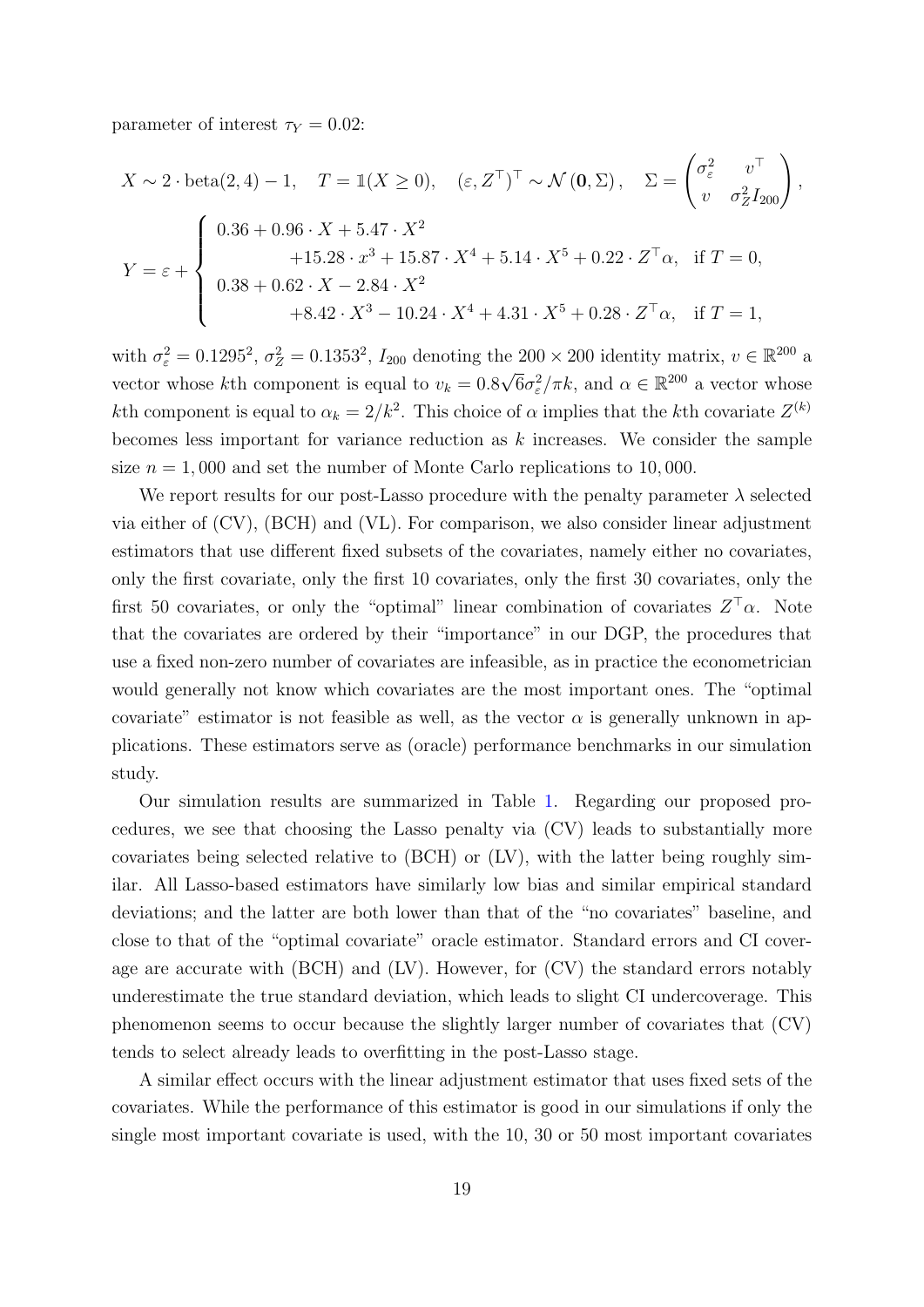<span id="page-19-0"></span>

| Covariate Selection                  | $\#\text{Cov}.$          | Bias   | SD     | Avg. SE | $CI$ Length | Coverage |
|--------------------------------------|--------------------------|--------|--------|---------|-------------|----------|
| Lasso $(CV)$                         | 9.5                      | 0.0054 | 0.0464 | 0.0325  | 0.1559      | 87.7     |
| Lasso (BCH)                          | $1.2\,$                  | 0.0051 | 0.0512 | 0.0488  | 0.2189      | 96.1     |
| Lasso $(LV)$                         | 1.9                      | 0.0047 | 0.0482 | 0.0445  | 0.2005      | 95.6     |
| Fixed: No Covariates                 | $\overline{\phantom{0}}$ | 0.0070 | 0.0744 | 0.0735  | 0.3278      | 96.7     |
| Fixed: Most Important Covariate Only | $\overline{\phantom{0}}$ | 0.0050 | 0.0516 | 0.0499  | 0.2236      | 96.3     |
| Fixed: 10 Most Important Covariates  |                          | 0.0044 | 0.0427 | 0.0364  | 0.1670      | 94.6     |
| Fixed: 30 Most Important Covariates  | $\overline{\phantom{0}}$ | 0.0055 | 0.0447 | 0.0282  | 0.1390      | 87.5     |
| Fixed: 50 Most Important Covariates  | $\overline{\phantom{0}}$ | 0.0063 | 0.0487 | 0.0213  | 0.1176      | 77.0     |
| Fixed: Optimal Covariate             |                          | 0.0042 | 0.0441 | 0.0424  | 0.1900      | 96.2     |

Table 1: Simulation Results

Results based on 10, 000 Monte Carlo replications. For each estimator, the table shows shows average number of selected covariates  $(\text{\#Cov.})$ , the bias (Bias), the standard deviation (SD), the average value of the final estimator's standard error (SE), the average length of the corresponding confidence interval for the parameter of interest (CI Length), and the share of simulation runs in which the respective confidence interval covered the true parameter value (Coverage).

we see a progressively severe downward bias in the standard error, with corresponding CI undercoverage.

Overall, the simulation results are in line with our asymptotic theory, and show that our procedures can obtain near-oracle performance in practice. They also highlight the need for working with a small number of covariates to obtain reliable inference, and thus the need for covariate selection even if the number of available covariates is only moderate relative to the sample size.

# 4.3 Empirical Application

In this section, we apply our methodology to data on Austrian workers from [Card et al.](#page-22-9) [\(2007\)](#page-22-9), to whom we refer for an extensive description of its construction. During the sample period, workers are eligible for severance payments when losing their job if they have at least 36 months of job tenure at the time of separation. One part of the analysis in [Card et al.](#page-22-9) [\(2007\)](#page-22-9) concerns the question whether severance payments lead to higher wages in future jobs (by enabling workers to search longer for a new position, and thus find better matches). We use our method to reanalyze this question, taking previous job tenure as the running variable, with a cutoff at 36 months, and the difference in log wages between old and new jobs as the outcome. The data include a large number of covariates containing information about workers' socio-demographic characteristics and the nature of their employment. We select 60 of these covariates, and split them into a basic and an extended set as follows:

Basic Covariates: Gender, marital status, Austrian nationality, "blue collar" occupa-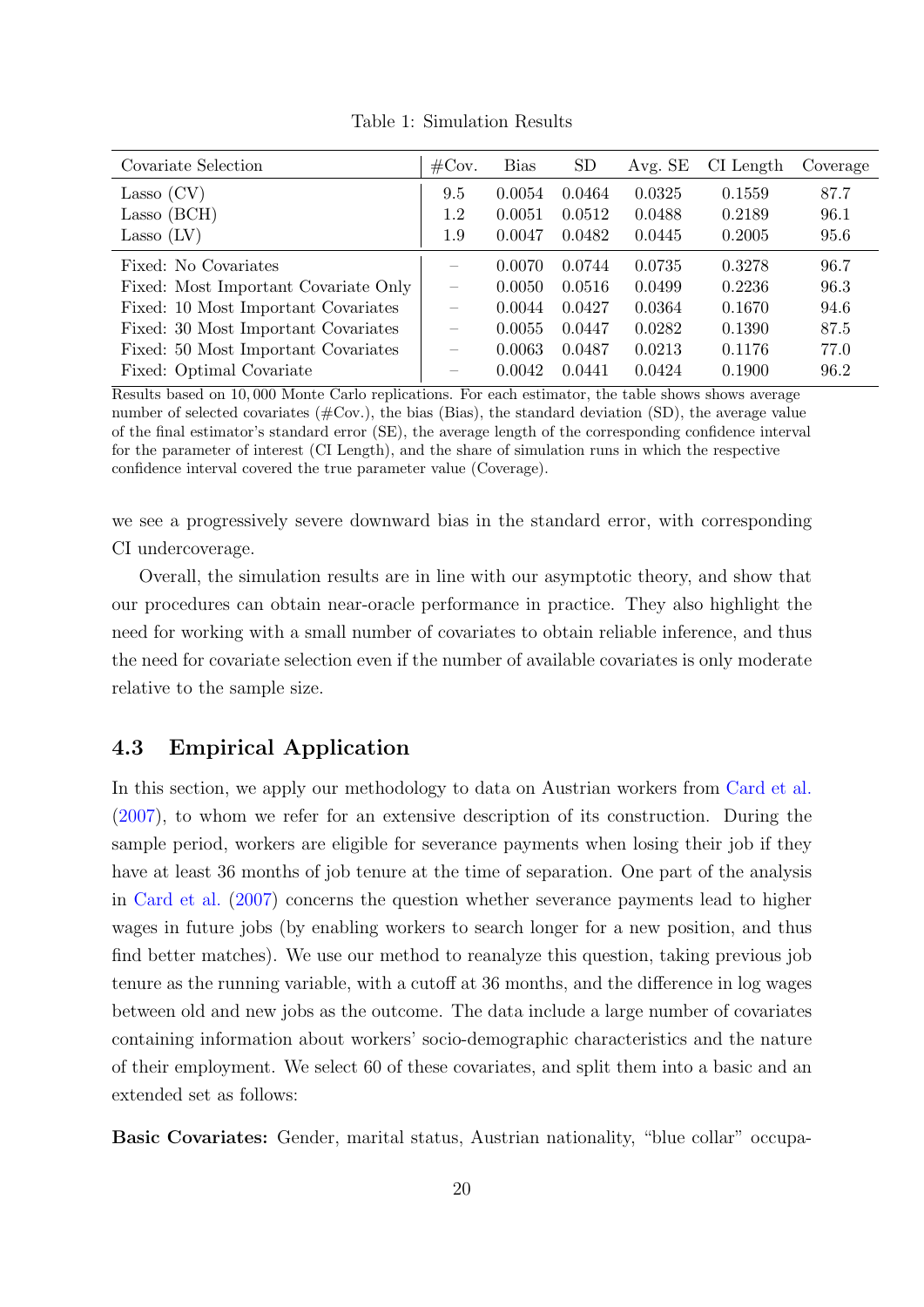tion, age and its square, log of previous wage and its square, indicators for month and year of job termination (38 covariates)

Additional Covariates: Work experience and its square, number of employees in firm at job just lost, indicator of having a job before the one just lost, "blue collar" status at job prior to the one lost, indicator of having a prior spell of nonemployment, duration of last nonemployment, total number of spells of nonemployment in career, indicator of being recalled to the job before the one just lost, indicator for higher education, indicators for industry sector and region (22 covariates)

We also create further covariates by including all non-trivial interaction terms and trigonometric series transformations of all non-dummy variables, which are of the form  $\sin(2\pi k \times$ variable) and cos( $2\pi k \times$  variable) for  $k = 1, ..., 5$ . This results in a total of 1,958 covariates. After removing all observations with at least one missing covariate value, data on 288,175 workers is available for the empirical analysis. We then compute an estimate of the RD parameter, with associated standard error and confidence intervals. In view of our simulation results, we only consider (BCH) for selecting the penalty parameter. We compare the result to those based on the baseline estimator or linear adjustment estimators that either use only the basic set of covariates, or both the basic and the additional set of covariates.

The results are shown in Table [2.](#page-21-5) All four methods produce similar point estimates close to zero, which is in line with the results in [Card et al.](#page-22-9) [\(2007\)](#page-22-9). Our method's standard error is about  $11\%$  lower than that of the baseline estimator without covariates, showing that the use of a small number of carefully selected covariates can meaningfully improve estimation accuracy. The corresponding confidence interval is also shorter by a similar factor. Importantly, (BCH) only selects three of the 1,958 covariates, all of which are interactions of the squared logarithm of the previous wage with some other variable. The results for the two remaining linear adjustment estimators show that controlling for a larger number of covariates does not yield meaningfully smaller standard errors, which suggest that approximate sparsity is a reasonable assumption in this context. In view of our simulation results above, there also is concern that using 38 or 60 covariates could lead to downward biased standard errors for the corresponding linear adjustment estimators.

# 5 Concluding Remarks

Our results on sharp RD estimation with a potentially large number of covariates can be extended to other settings, such as fuzzy RD or regression kink (RK) designs. In fuzzy RD designs, for instance, units are assigned to treatment if their realization of the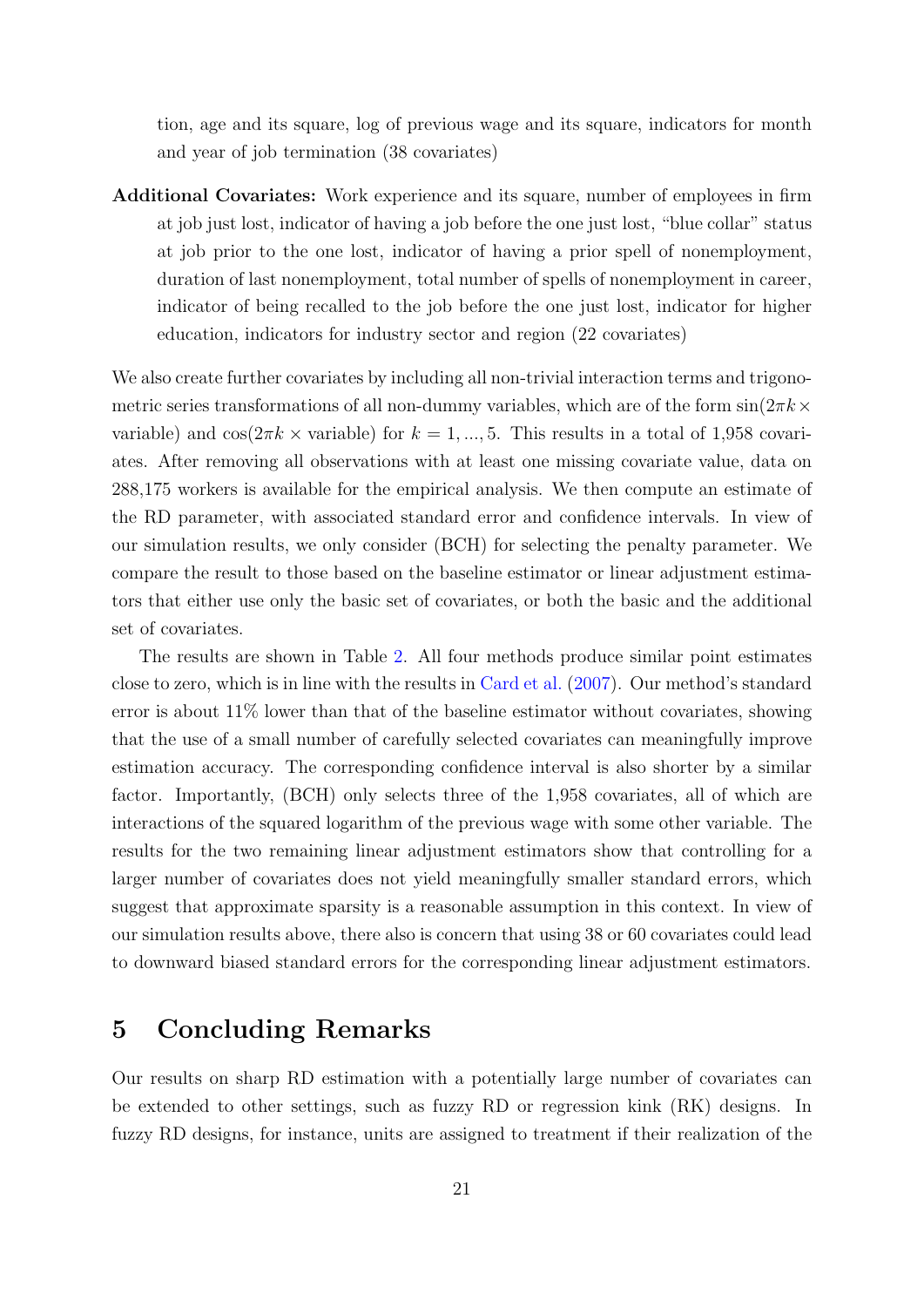<span id="page-21-5"></span>

|                             |                  |           |        | Confidence Interval         |        |        |  |
|-----------------------------|------------------|-----------|--------|-----------------------------|--------|--------|--|
| Covariate Selection         | $\#\text{Cov}$ . | Estimator | SE     | Lower                       | Upper  | Length |  |
| Lasso (BCH)                 |                  | 0.0387    |        | $0.0207$   $-0.0066$ 0.0839 |        | 0.0905 |  |
| Fixed: None                 | $\left( \right)$ | $-0.0063$ | 0.0233 | $-0.0570$ 0.0443            |        | 0.1013 |  |
| Fixed: Basic only           | 38               | 0.0116    | 0.0200 | $-0.0322$                   | 0.0554 | 0.0876 |  |
| Fixed: Basic $+$ Additional | 60               | 0.0168    | 0.0203 | $-0.0277$                   | 0.0612 | 0.0890 |  |

Table 2: Estimation Results

Results based on 288,175 observations. Column #Cov. shows the number of selected covariates. Based on our simulation results above, there are concerns that SEs for estimators "Fixed: Basic only" and "Fixed: Basic + Additional" could be downward biased.

running variable falls above the threshold value, but they do not necessarily comply with this assignment. The conditional treatment probability hence jumps at the cutoff, but in contrast to sharp RD designs it generally does not jump from zero to one. The parameter of interest in fuzzy RD designs is

$$
\tau_{\text{fuzzy}} = \frac{\tau_Y}{\tau_T} \equiv \frac{\mu_{Y+} - \mu_{Y-}}{\mu_{T+} - \mu_{T-}},
$$

which is the ratio of two sharp RD estimands. It can be estimated by running our proposed procedure twice, once with  $Y_i$  and once with  $T_i$  as the dependent variable, and taking the ratio of the two estimates. If the assumptions from Section [3.1](#page-8-2) also hold with  $T_i$  replacing  $Y_i$ , and  $\tau_T$  is bounded away from zero, the asymptotic normality of the resulting estimator of  $\tau_{\text{fuzzy}}$  simply follows from the delta method.

# References

- <span id="page-21-2"></span>Arai, Y., T. Otsu, and M. H. Seo (2022): "Regression Discontinuity Design with Potentially Many Covariates," Working Paper.
- <span id="page-21-0"></span>ARMSTRONG, T. B. AND M. KOLESÁR (2018): "Optimal inference in a class of regression models," Econometrica, 86, 655–683.
- <span id="page-21-4"></span>BELLONI, A. AND V. CHERNOZHUKOV (2013): "Least squares after model selection in high-dimensional sparse models," *Bernoulli*, 19, 521–547.
- <span id="page-21-1"></span>BELLONI, A., V. CHERNOZHUKOV, AND C. HANSEN (2013): "Inference on treatment effects after selection among high-dimensional controls," The Review of Economic Studies, 81, 608–650.
- <span id="page-21-3"></span>BENJAMINI, Y. AND Y. HOCHBERG (1995): "Controlling the false discovery rate: a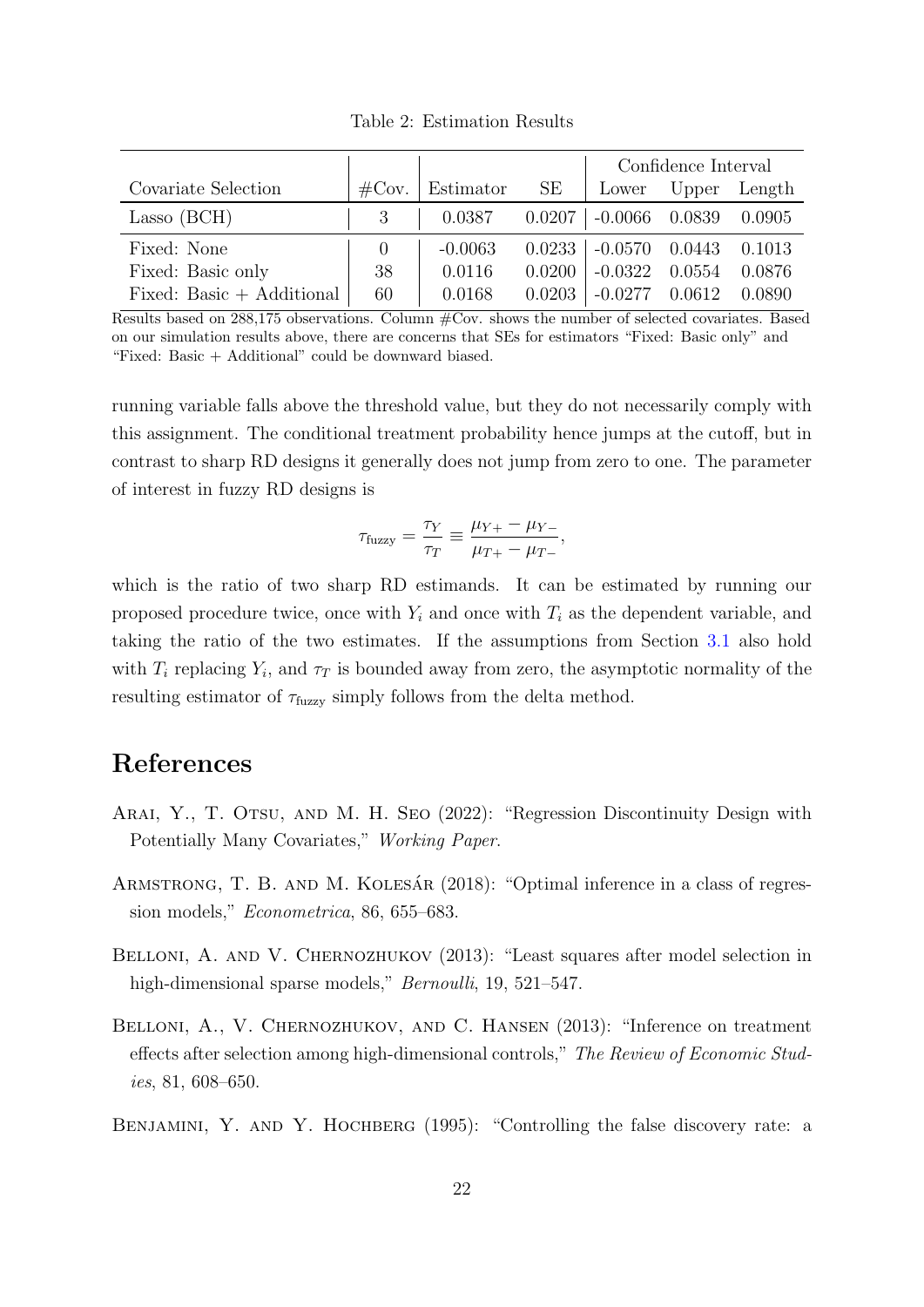practical and powerful approach to multiple testing," Journal of the Royal statistical society: series B (Methodological), 57, 289–300.

- <span id="page-22-10"></span>BICKEL, P. J., Y. RITOV, AND A. B. TSYBAKOV (2009): "Simultaneous analysis of Lasso and Dantzig selector," Annals of Statistics, 37, 1705–1732.
- <span id="page-22-3"></span>Calonico, S., M. D. Cattaneo, M. H. Farrell, and R. Titiunik (2019): "Regression discontinuity designs using covariates," The Review of Economics and Statistics, 101, 442–451.
- <span id="page-22-2"></span>Calonico, S., M. D. Cattaneo, and R. Titiunik (2014): "Robust nonparametric confidence intervals for regression-discontinuity designs," Econometrica, 82, 2295–2326.
- <span id="page-22-9"></span>CARD, D., R. CHETTY, AND A. WEBER (2007): "Cash-on-Hand and Competing Models of Intertemporal Behavior: New Evidence from the Labor Market," The Quarterly Journal of Economics, 122.
- <span id="page-22-7"></span>FAN, J. AND I. GIJBELS (1996): *Local polynomial modelling and its applications*, Chapman & Hall/CRC.
- <span id="page-22-4"></span>FRÖLICH, M. AND M. HUBER (2019): "Including Covariates in the Regression Discontinuity Design," Journal of Business & Economic Statistics, 37, 736–748.
- <span id="page-22-11"></span>GINÉ, E. AND R. NICKL (2016): Mathematical foundations of infinite-dimensional statistical models, Cambridge series in statistical and probabilistic mathematics, New York: Cambridge University Press.
- <span id="page-22-0"></span>HAHN, J., P. TODD, AND W. VAN DER KLAAUW (2001): "Identification and Estimation of Treatment Effects with a Regression-Discontinuity Design," Econometrica, 69, 201–209.
- <span id="page-22-1"></span>IMBENS, G. AND K. KALYANARAMAN (2012): "Optimal bandwidth choice for the regression discontinuity estimator," The Review of Economic Studies, 79, 933–959.
- <span id="page-22-12"></span>Klenke, A. (2008): Probability Theory, Springer, London.
- <span id="page-22-8"></span>LEDERER, J. AND M. VOGT (2021): "Estimating the Lasso's Effective Noise," *Journal* of Machine Learning Research, 22, 1–32.
- <span id="page-22-5"></span>NOACK, C., T. OLMA, AND C. ROTHE (2021): "Flexible Covariate Adjustments in Regression Discontinuity Designs," Working Paper.
- <span id="page-22-6"></span>Su, L., T. Ura, and Y. Zhang (2019): "Non-separable models with high-dimensional data," Journal of Econometrics, 212, 646–677.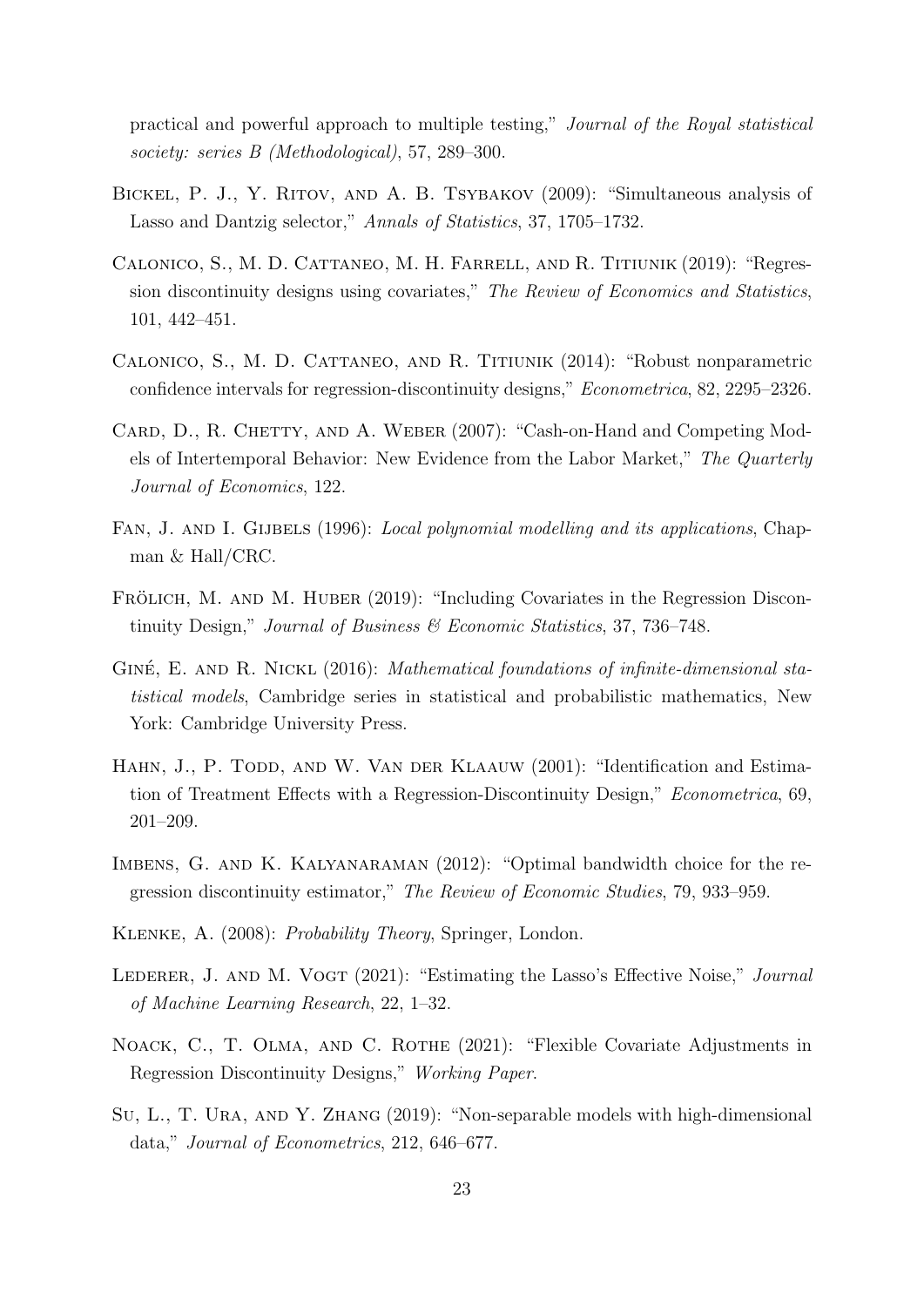- <span id="page-23-0"></span>TIBSHIRANI, R. (1996): "Regression shrinkage and selection via the Lasso," Journal of the Royal Statistical Society. Series B (Methodological), 58, 267–288.
- <span id="page-23-2"></span>VAN DE GEER, S. AND P. BÜHLMANN (2011): Statistics for high-dimensional data, Heidelberg: Springer.
- <span id="page-23-1"></span>WAGER, S., W. DU, J. TAYLOR, AND R. J. TIBSHIRANI (2016): "High-dimensional regression adjustments in randomized experiments," Proceedings of the National Academy of Sciences, 113, 12673–12678.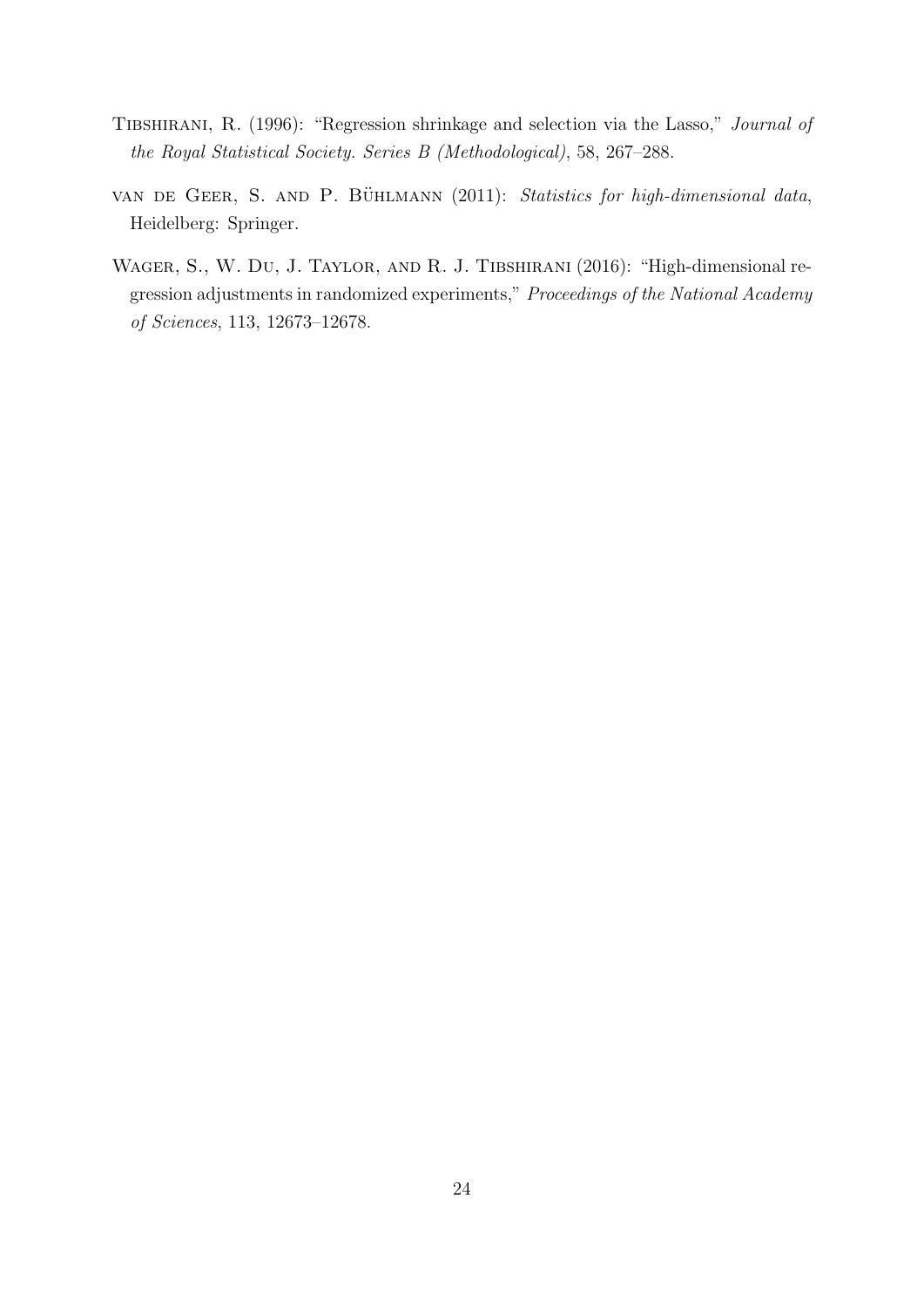# A Proofs

### <span id="page-24-0"></span>A.1 Notation and Overview

For subsets  $J \subseteq \{1, ..., p_n\}$  we denote by |J| its size and for an arbitrary vector  $a \in \mathbb{R}^{p_n}$ we denote its restricted version by  $a_j$ , i.e.,  $a_j^{(i)} = a^{(i)}$  for  $i \in J$  and  $a_j^{(i)} = 0$  for  $i \notin J$ , where  $a^{(i)}$  refers to the *i*-th entry of a. The restricted version of  $Z_i$  will be denoted by  $Z_i(J)$ . Furthermore,

$$
\mathbf{Y} = (Y_1, ..., Y_n)^{\top}, \quad \mathbf{K}_h = \text{diag}\left(h^{-1}K(X_1h^{-1}), ..., h^{-1}K(X_nh^{-1})\right),
$$
\n
$$
\mathbf{V} = \begin{pmatrix} 1 & T_1 & X_1/h & T_1X_1/h \\ \vdots & \vdots & \vdots & \vdots \\ 1 & T_n & X_n/h & T_nX_n/h \end{pmatrix}, \quad \mathbf{Z}(J) = \begin{pmatrix} Z_1(J)^{\top} \\ \vdots \\ Z_n(J)^{\top} \end{pmatrix},
$$
\n
$$
\mathbf{r}_n(J_n, h) = (r_1(J_n, h), ..., r_n(J_n, h))^{\top},
$$

where diag(v) denotes a diagonal matrix which diagonal is given by the vector v. In this notation, the (constrained to J) minimizer in the argmin of  $(2.3)$  is given by

$$
\left(\hat{\theta}_n(J), \hat{\gamma}_n(J)\right) = \underset{\substack{(\theta,\gamma) \in \mathbb{R}^{4+p_n} \\ \gamma_{J}c=0}}{\operatorname{argmin}} \frac{1}{n} \left\| \mathbf{K}_h^{\frac{1}{2}} \left( \mathbf{Y} - \mathbf{V} \theta_0 - \mathbf{Z} \gamma \right) \right\|^2
$$

and  $\hat{\tau}_n(J)$  is the second entry of  $\hat{\theta}_n(J)$ . Here  $\mathbf{K}_h^{\frac{1}{2}}$  denotes a diagonal matrix whose diagonal equals the square roots of the corresponding diagonal elements of  $\mathbf{K}_h$ . Note that  $\hat{\tau}_n = \hat{\tau}_n(\hat{J}_n)$  and  $\hat{\theta}_n = \hat{\theta}_n(\hat{J}_n)$ . Moreover, we can find an explicit formula for  $\hat{\theta}_n(J)$ :

$$
\hat{\theta}_n(J) = \left[ (\mathbf{V} - \mathbf{Z}(J)\hat{\gamma}_{V,n}(J))^\top \mathbf{K}_h (\mathbf{V} - \mathbf{Z}(J)\hat{\gamma}_{V,n}(J)) \right]^{-1} \times (\mathbf{V} - \mathbf{Z}(J)\hat{\gamma}_{V,n}(J))^\top \mathbf{K}_h (\mathbf{Y} - \mathbf{Z}(J)\hat{\gamma}_n^*(J)),
$$
\n
$$
\hat{\gamma}_n^*(J) = \left( \mathbf{Z}(J)^\top \mathbf{K}_h \mathbf{Z}(J) \right)^{-1} \mathbf{Z}(J)^\top \mathbf{K}_h \mathbf{Y}, \quad \hat{\gamma}_{V,n}(J) = \left( \mathbf{Z}(J)^\top \mathbf{K}_h \mathbf{Z}(J) \right)^{-1} \mathbf{Z}(J)^\top \mathbf{K}_h \mathbf{V}.
$$

Note that  $\hat{\gamma}_n^*(J)$  is the regression coefficient in a regression of  $Y_i$  on  $Z_i(J)$ , and  $\hat{\gamma}_{V,n}(J)$ is a matrix of regression coefficients from a regression of each component of the vector  $V_i = (1, T_i, X_i/h, T_i X_i/h)^\top$  on  $Z_i(J)$ .

In the proof of Theorem [1](#page-14-1) we will begin by generalizing the results from [Calonico et al.](#page-22-3)  $(2019)$  to a setting where there is a large (possibly larger than n) set of covariates available of which we choose a subset which can be reasonably handled with the given number of observations in a data driven way. Therefore, we have to extend the considerations from [Calonico et al.](#page-22-3) [\(2019\)](#page-22-3) to the case where the covariates are a random subset of a large covariate set which grows as the number of observations grows. While doing this, we do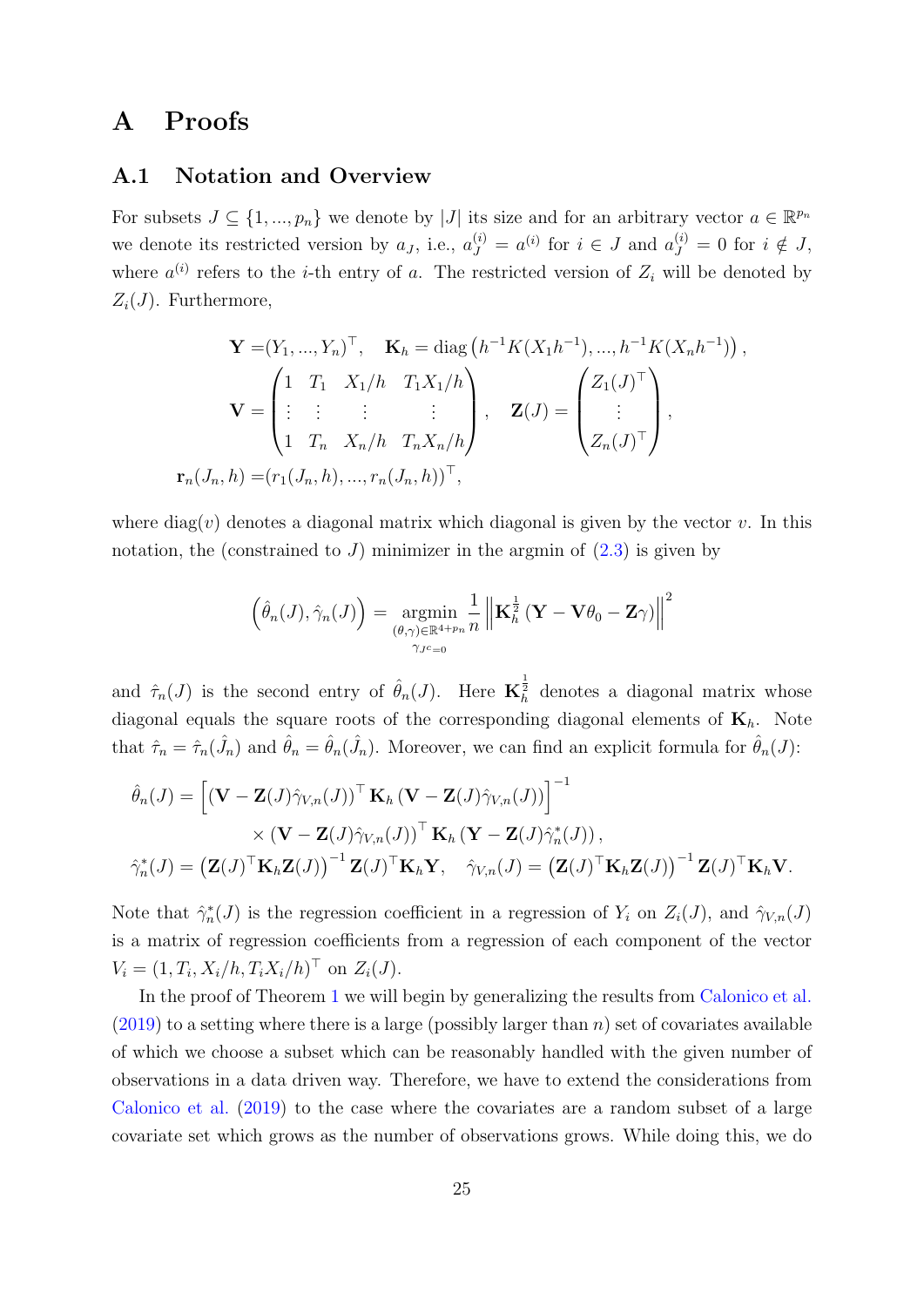not specify the exact model selection algorithm but we study the asymptotic behavior of a general model selection procedure. In the proof of Theorem [1](#page-14-1) we will formulate conditions that a general model selection procedure has to fulfill and we will show that the Lasso procedure which we introduced in the main text has these properties.

*Proof of Theorem [1.](#page-14-1)* We first show how we can reduce the situation to the case where  $\mu_Z$ is continuously differentiable. Recall that  $\tilde{Z}_i = Z_i - M_n^{\top} V_i$  and define  $\tilde{Z}$  like  $Z$  but where  $Z_i$  is replaced by  $Z_i$ . We can directly see that

$$
\mu_{\widetilde{Z}}(x) = \mathbb{E}(\widetilde{Z}_i | X_i = x) = \mu_Z(x) - \mu_{Z-} - x\mu'_{Z-} - x\mathbb{1}(x \ge 0)(\mu'_{Z+} - \mu'_{Z-})
$$

is differentiable with  $\mu_{\widetilde{Z}}(0) = \mu'$  $Z_{\tilde{Z}}(0) = 0$ . We compare an estimator based on  $V_i$  and  $Z_i$ ,

$$
(\check{\theta}_n, \check{\gamma}_n) = \operatorname*{argmin}_{(\theta, \gamma)} \sum_{i=1}^n K_h(X_i) \left( Y_i - V_i^{\top} \theta - \widetilde{Z}_i^{\top} \gamma \right)^2,
$$

with our estimator (note that it is no problem that we have here  $V_i$  rather than  $V_i$  in [\(2.5\)](#page-4-2) because only the second component of  $\hat{\theta}_n$  will be of interest later):

$$
\left(\hat{\theta}_n, \hat{\gamma}_n\right) = \underset{(\theta, \gamma)}{\operatorname{argmin}} \sum_{i=1}^n K_h(X_i) \left(Y_i - V_i^{\top} \theta - Z_i^{\top} \gamma\right)^2
$$

$$
= \underset{(\theta, \gamma)}{\operatorname{argmin}} \sum_{i=1}^n K_h(X_i) \left(Y_i - V_i^{\top} \left(\theta + M_n \gamma\right) - \widetilde{Z}_i^{\top} \gamma\right)^2,
$$

where all argmin above are over the set of all  $(\theta, \gamma)$  with  $\gamma_{\hat{J}^c_n} = 0$ . Since both estimators are otherwise unconstrained, it is true that the optimal values of the two objective functions above are identical. From this we conclude that

$$
\tilde{\gamma}_n = \hat{\gamma}_n
$$
 and  $\tilde{\theta}_n = \hat{\theta}_n + M_n \hat{\gamma}_n$ .

If the optima are not unique, such solutions exist which we keep for the remainder of the proof.

In a completely analogous fashion we also compare the population quantities

$$
\left(\check{\theta}_{0}(J_{n},h),\check{\gamma}_{0}(J_{n},h)\right)=\underset{\left(\theta,\gamma\right)}{\operatorname{argmin}}\mathbb{E}\left(K_{h}(X_{i})\left(Y_{i}-V_{i}^{\top}\theta-\widetilde{Z}_{i}^{\top}\gamma\right)^{2}\right)
$$

and

$$
(\theta_0(J_n,h),\gamma_0(J_n,h)) = \underset{(\theta,\gamma)}{\operatorname{argmin}} \mathbb{E}\left(K_h(X_i)\left(Y_i - V_i^{\top}(\theta + M_n\gamma) - \widetilde{Z}_i^{\top}\gamma\right)^2\right),
$$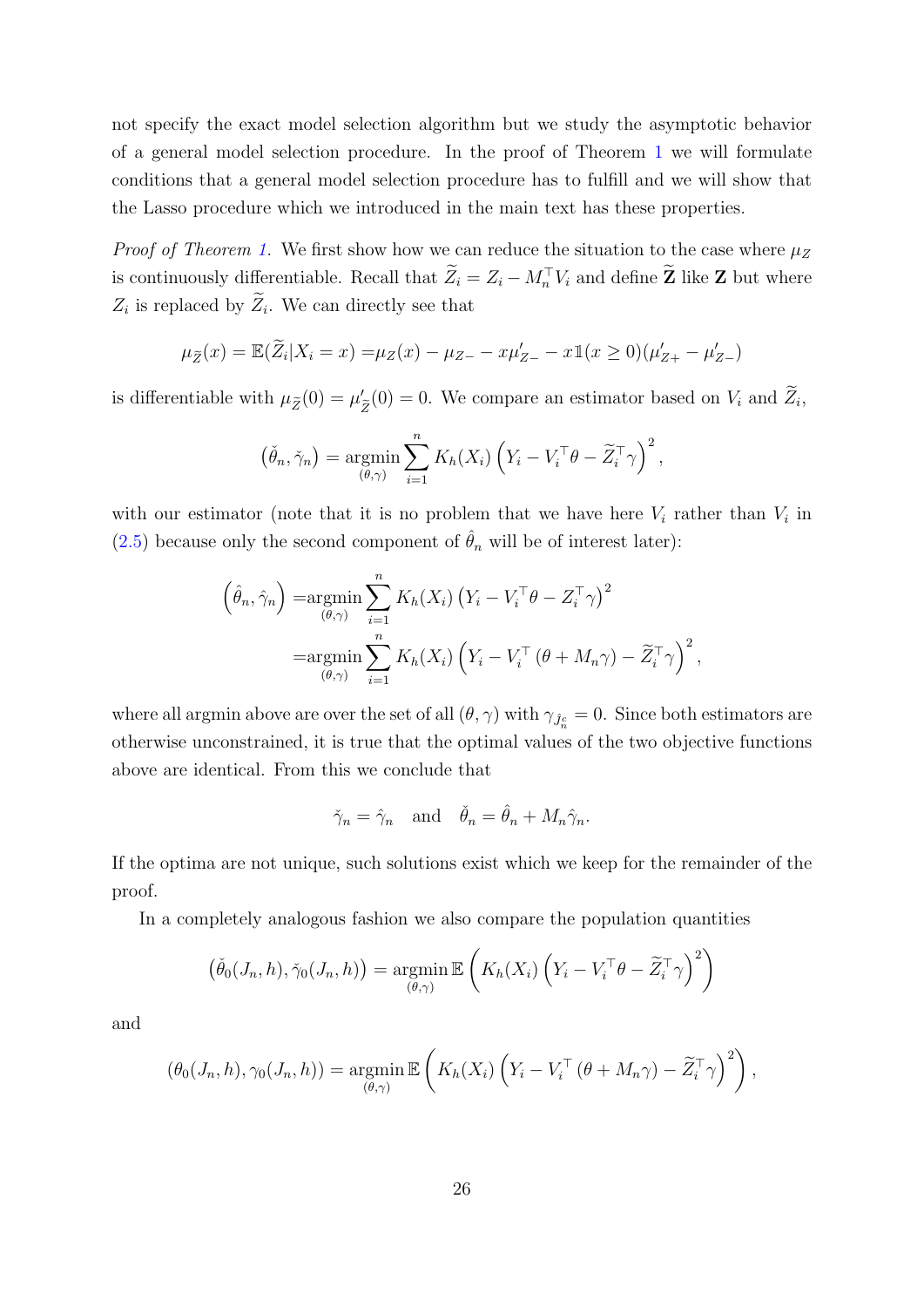where the argmin are over the set of all  $(\theta, \gamma)$  for which  $\gamma_{J_n^c} = 0$ . Then, we obtain

$$
\check{\gamma}_0(J_n, h) = \gamma_0(J_n, h) \quad \text{and} \quad \check{\theta}_0(J_n, h) = \theta_0(J_n, h) + M_n \gamma_0(J_n, h).
$$

In particular, we read from these formulas

$$
\check{\theta}_n^{(2)}(J_n, h) = \hat{\theta}_n^{(2)}(J_n, h) + (M_n)_2, \hat{\gamma}_n(J_n, h) = \hat{\theta}_n^{(2)}(J_n, h).
$$

We formulate now the general condition on a model selection procedure. In principle, we can distinguish two different types of such selection procedures: ones that (like the Lasso) generate parameter estimates  $\tilde{\theta}_n$  and  $\tilde{\gamma}_n$  and then put  $\hat{J}_n = \{j : \tilde{\gamma}^{(j)} \neq 0\}$ ; and ones that generate a set  $\hat{J}_n$  directly. Depending on the type of the procedure at least one of the following quantities is well defined:

$$
B_n = \frac{1}{n} \left\| \mathbf{K}_h^{\frac{1}{2}} \left( \mathbf{Y} - \mathbf{V} \check{\theta}_0(J_n, h) - \widetilde{\mathbf{Z}} \widetilde{\gamma}_n \right) \right\|_2^2
$$
  
 
$$
- \frac{1}{n} \left\| \mathbf{K}_h^{\frac{1}{2}} \left( \mathbf{Y} - \mathbf{V} \check{\theta}_0(J_n, h) - \widetilde{\mathbf{Z}} \check{\gamma}_0(J_n, h) \right) \right\|_2^2, \tag{A.1}
$$

$$
C_n(I_n) = \frac{1}{n} \left\| \mathbf{K}_h^{\frac{1}{2}} \left( \mathbf{Y} - \mathbf{V} \check{\theta}_0(J_n, h) - \widetilde{\mathbf{Z}} \left( \check{\gamma}_0(J_n, h) \right)_{\hat{J}_n \cap I_n} \right) \right\|_2^2
$$
  
- 
$$
\frac{1}{n} \left\| \mathbf{K}_h^{\frac{1}{2}} \left( \mathbf{Y} - \mathbf{V} \check{\theta}_0(J_n, h) - \widetilde{\mathbf{Z}} \check{\gamma}_0(J_n, h) \right) \right\|_2^2, \tag{A.2}
$$

where  $I_n$  is an arbitrary sequence of subsets of indices. If we use a procedure which does not output  $\tilde{\gamma}_n$ , we just put  $B_n = \infty$ . Both of the quantities  $B_n$  and  $C_n(I_n)$  can function as performance measures for model selection. Let  $\delta_n$  be such that (recall the definition of  $r_i(J_n, h)$  from  $(2.6)$ :

<span id="page-26-1"></span><span id="page-26-0"></span>
$$
\sup_{k=1,\dots,p_n} \frac{1}{nh} \sum_{i=1}^n K\left(\frac{X_i}{h}\right) \widetilde{Z}_i^{(k)} r_i(J_n, h) = O_P(\delta_n(h)).
$$
\n(A.3)

The assumption (CMS) below formulates precisely what is required of the model selection  $\hat{J}_n$  in order to obtain asymptotic normality of the final RD estimator.

**Assumption (CMS):** (Conditions on Model Selection)  $\widetilde{\mathbf{Z}}(\hat{J}_n)$  **K**<sub>h</sub> $\widetilde{\mathbf{Z}}(\hat{J}_n)$  is almost surely invertible and  $RSE(\hat{J}_n|, J_n, h)$  holds for  $\widetilde{Z}_i$ . Denote  $\zeta_n = \sqrt{\max(0, \min(B_n, C_n(I_n)))}$ (with  $Z_i$  replaced by  $\widetilde{Z}_i$  in the definition) for some subset  $I_n \subseteq \{1, ..., p_n\}$  and suppose that

$$
\beta_{1,n} = \frac{|\hat{J}_n| \log p_n}{nh} = o_P(1), \quad \beta_{2,n} = |\hat{J}_n| h^4 = o_P(1),
$$
  

$$
\beta_{3,n} = \left(\sqrt{\log p_n} + \sqrt{n h^5}\right) \left(|J_n| + |\hat{J}_n|\right)^{\frac{1}{2}} \zeta_n = o_P(1),
$$
  

$$
\alpha_n = \left(\sqrt{\log p_n} + \sqrt{n h^5}\right) \left(|J_n| + |\hat{J}_n|\right) \left(\frac{1}{\sqrt{n h}} + \delta_n\right) = o_P(1),
$$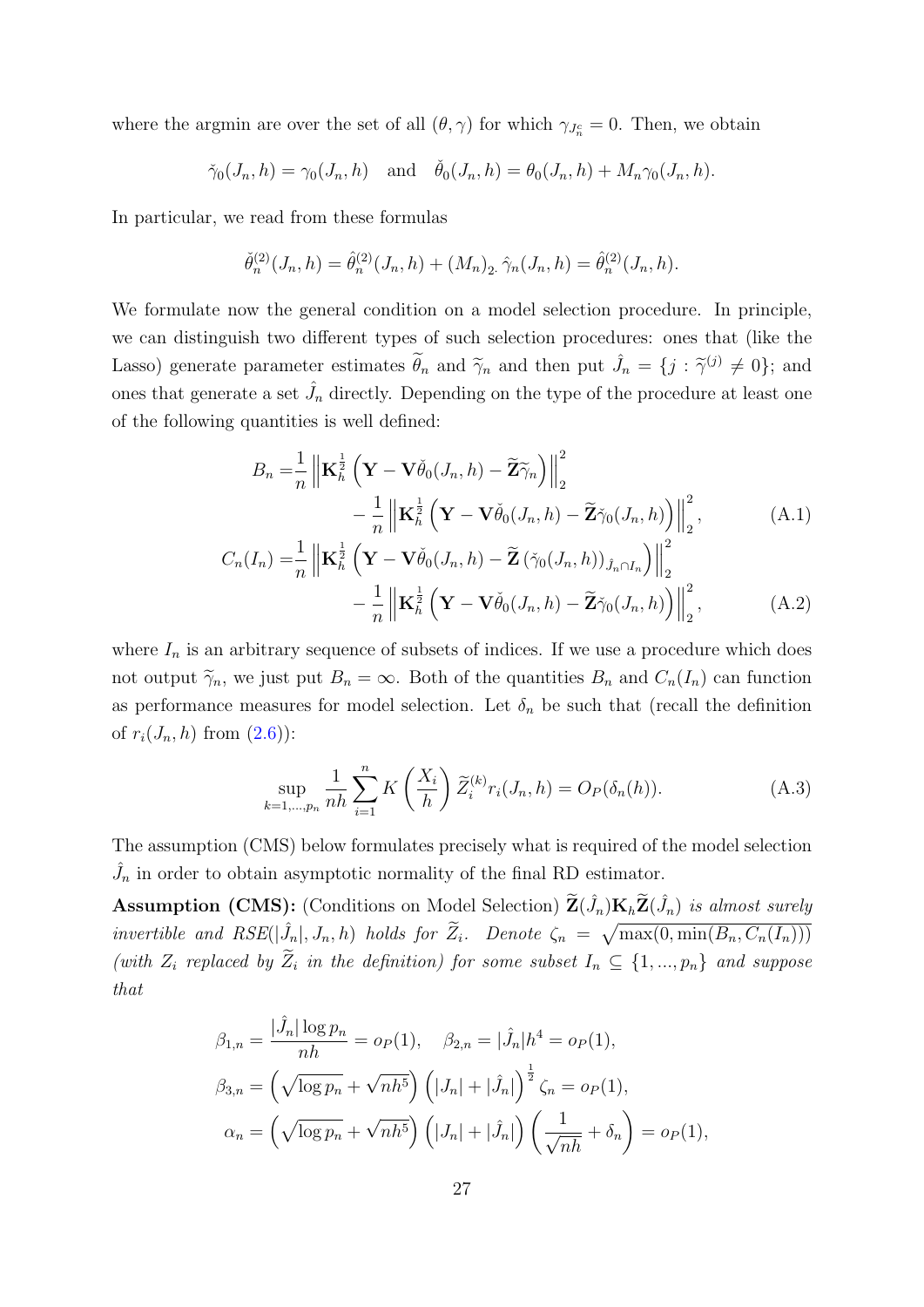$$
\sqrt{|\hat{J}_n|} \left( \sqrt{\beta_{1,n}} + \sqrt{\beta_{2,n}} \right) (\alpha_n + \beta_{3,n}) = o_P(1)
$$

Suppose for the moment that (CMS) holds. Our notation from above yields (where  $S_n^2$  is defined in Theorem [A.1\)](#page-36-0):

$$
\sqrt{\frac{nh}{\mathcal{S}_n^2}} \left( \hat{\theta}_n^{(2)} - \check{\theta}_0^{(2)}(J_n, h) \right) = \sqrt{\frac{nh}{\mathcal{S}_n^2}} \left( \check{\theta}_n^{(2)} - \check{\theta}_0^{(2)}(J_n, h) \right).
$$
 (A.4)

Hence, the asymptotics of the left hand side are determined by the asymptotics of the right hand side. Note that

$$
\check{r}_i(J_n, h) = Y_i - V_i^{\top} \check{\theta}_n - \widetilde{Z}_i^{\top} \check{\gamma}_n = Y_i - V_i^{\top} \hat{\theta}_n - Z_i^{\top} \hat{\gamma}_n = r_i(J_n, h).
$$

Hence, all assumptions which we make on  $r_i(J_n, h)$  carry over to  $\check{r}_i(J_n, h)$ . Moreover,  $\mu_Z'' = \mu_{\tilde{z}}''$ Ze . Thus, all assumptions of Theorem [A.1](#page-36-0) hold true and we may thus apply this theorem with  $Z_i = \widetilde{Z}_i$  to show that

$$
\sqrt{\frac{nh}{\mathcal{S}_n^2}} \left( \check{\theta}_n^{(2)} - \check{\theta}_0(J_n, h)^{(2)} \right) \to \mathcal{N}(0, 1).
$$

We also see that all assumptions of Lemma [A.10](#page-45-0) hold for  $Z_i = \widetilde{Z}_i$  and can hence invoke this lemma to show that  $\check{\theta}_0(J_n, h)^{(2)} = \tau + h^2 \mathcal{B}_n$ . This completes the asymptotic normality. We show now that  $(3.15)$ ,  $(3.16)$  and  $(CMS)$  hold.

Discussion of Bias: Define for ease of notation

$$
\tilde{\beta}_n = \mathbb{E}\left(K_h(X_i)\widetilde{Z}_i(J_n)\widetilde{Z}_i(J_n)^\top\right)^{-1}\mathbb{E}\left(K_h(X_i)\widetilde{Z}_i(J_n)Y_i\right),
$$

and use the formula for  $\mathcal{B}_n$  from Lemma [A.10](#page-45-0) below. In order to prove [\(3.15\)](#page-14-0), we have to show that

$$
\frac{C_{\mathcal{B}}}{2} \left( \mu''_{Y+} - \mu''_{Y-} - \sum_{k \in J_n} \left( \mu''_{Z^{(k)}+} - \mu''_{Z^{(k)}-} \right) \gamma_n^{(k)} \right) + o\left( |J_n|^{1/2} \right)
$$
\n
$$
= \frac{C_{\mathcal{B}}}{2} \left( \mu''_{Y+} - \mu''_{Y-} - \sum_{k \in J_n} \left( \mu''_{Z^{(k)}+} - \mu''_{Z^{(k)}-} \right) \tilde{\beta}_n^{(k)} \right) + o(1) + O(|J_n|h^2) + O(|J_n|^{\frac{1}{2}}h)
$$
\n
$$
\Leftrightarrow \sum_{k \in J_n} \left( \mu''_{Z^{(k)}+} - \mu''_{Z^{(k)}-} \right) \left( \tilde{\beta}_n^{(k)} - \gamma_n^{(k)} \right) = o(1) + O(|J_n|h^2) + O(|J_n|^{\frac{1}{2}}h) + o\left( |J_n|^{1/2} \right).
$$

Since we assume  $|J_n|h^2 \to 0$  in (BW), the dominating term on the right hand side is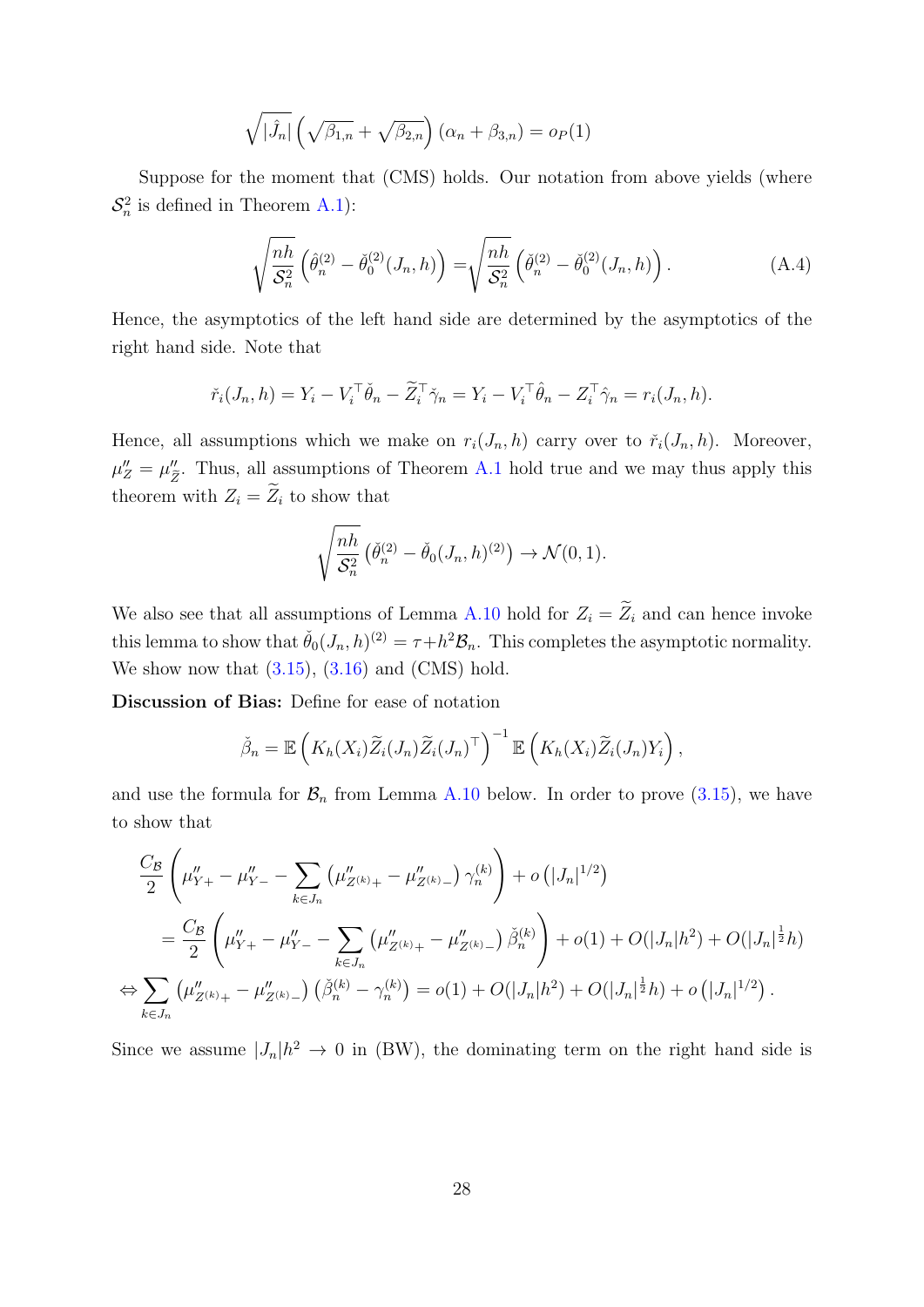$o(|J_n|^{1/2})$ . By the Cauchy-Schwarz Inequality we have

$$
\left| \sum_{k \in J_n} \left( \mu''_{Z^{(k)}+} - \mu''_{Z^{(k)}-} \right) \left( \check{\beta}_n^{(k)} - \gamma_n^{(k)} \right) \right| \leq \left( \sum_{k \in J_n} \left( \mu''_{Z^{(k)}+} - \mu''_{Z^{(k)}-} \right)^2 \right)^{\frac{1}{2}} \left\| \check{\beta}_n - \gamma_n \right\|_2.
$$

From the boundedness assumptions in (D) we conclude that

$$
\left(\sum_{k\in J_n} \left(\mu''_{Z^{(k)}+} - \mu''_{Z^{(k)}-}\right)^2\right)^{\frac{1}{2}} = O\left(|J_n|^{1/2}\right)
$$

and hence we have left to prove that  $\|\check{\beta}_n - \gamma_n\|_2 \to 0$ . We have

$$
\|\check{\beta}_n - \gamma_n\|_2 = \left\| \mathbb{E}\left(K_h(X_i)\widetilde{Z}_i(J_n)\widetilde{Z}_i(J_n)^\top\right)^{-1} \mathbb{E}\left(K_h(X_i)\widetilde{Z}_i(J_n)\left(Y_i - \widetilde{Z}_i(J_n)^\top\gamma_n\right)\right) \right\|_2
$$
  
=  $O(1) \left\| \mathbb{E}\left(K_h(X_i)\widetilde{Z}_i(J_n)\left(Y_i - \widetilde{Z}_i(J_n)^\top\gamma_n\right)\right) \right\|_2$ 

by assumption. Define

$$
\mu(x) = \mathbb{E}\left( (\widetilde{Z}_i(J_n) \left( Y_i - \widetilde{Z}_i(J_n)^\top \gamma_n \right) \big| X_i = x \right).
$$

It holds that

$$
\mu_{+} = \sigma_{Z(J_n)Y+}^2 - \sigma_{Z(J_n)+}^2 \gamma_n
$$
 and  $\mu_{+} = \sigma_{Z(J_n)Y+}^2 - \sigma_{Z(J_n)-}^2$ ,

which in turn implies  $\mu_{+} + \mu_{-} = 0$ . Using an argument as in [\(A.7\)](#page-34-1) and the bounded derivatives we obtain that each entry of  $\mu(x)$  can be bounded in absolute value by  $Ch$ , where  $C$  is a suitable constant. This yields

$$
\left\| \mathbb{E}\left(K_h(X_i)\widetilde{Z}_i(J_n)\left(Y_i-\widetilde{Z}_i(J_n)^\top\gamma_n\right)\right) \right\|_2^2 \leq C^2|J_n|h^2 \to 0
$$

by the assumptions on h and  $|J_n|$ . This completes the proof of [\(3.15\)](#page-14-0).

**Discussion of Variance:** Recall that  $\sigma_l^2$ ,  $\sigma_r^2$  denote the left and right limits of  $\mathbb{E}(r_i(J_n, h)^2 | X_i =$ x) at  $x = 0$ , respectively, in (TCS). It can be computed that for  $h \to 0$ 

$$
S_n^2 \to \frac{C_S}{f_X(0)} \left( \sigma_l^2 + \sigma_r^2 \right).
$$

Thus, in order to show that [\(3.16\)](#page-14-2) holds, we have to prove that  $\sigma_{\tilde{\Omega}}^2$  $Y^+$  $\rightarrow \sigma_r^2$  and  $\sigma_{\tilde{Y}-}^2 \rightarrow \sigma_l^2$ . In the beginning of the proof of Lemma [A.10,](#page-45-0) cf.  $(A.37)$ , we provide a formula for  $\check{\theta}_0(J_n, h)$  (note that each  $Z_i$  in Lemma [A.10](#page-45-0) has to be replaced by  $\widetilde{Z}_i$ ). By combining this with  $(A.9)$ , Lemma  $A.12$  and the boundedness assumptions on the derivatives we obtain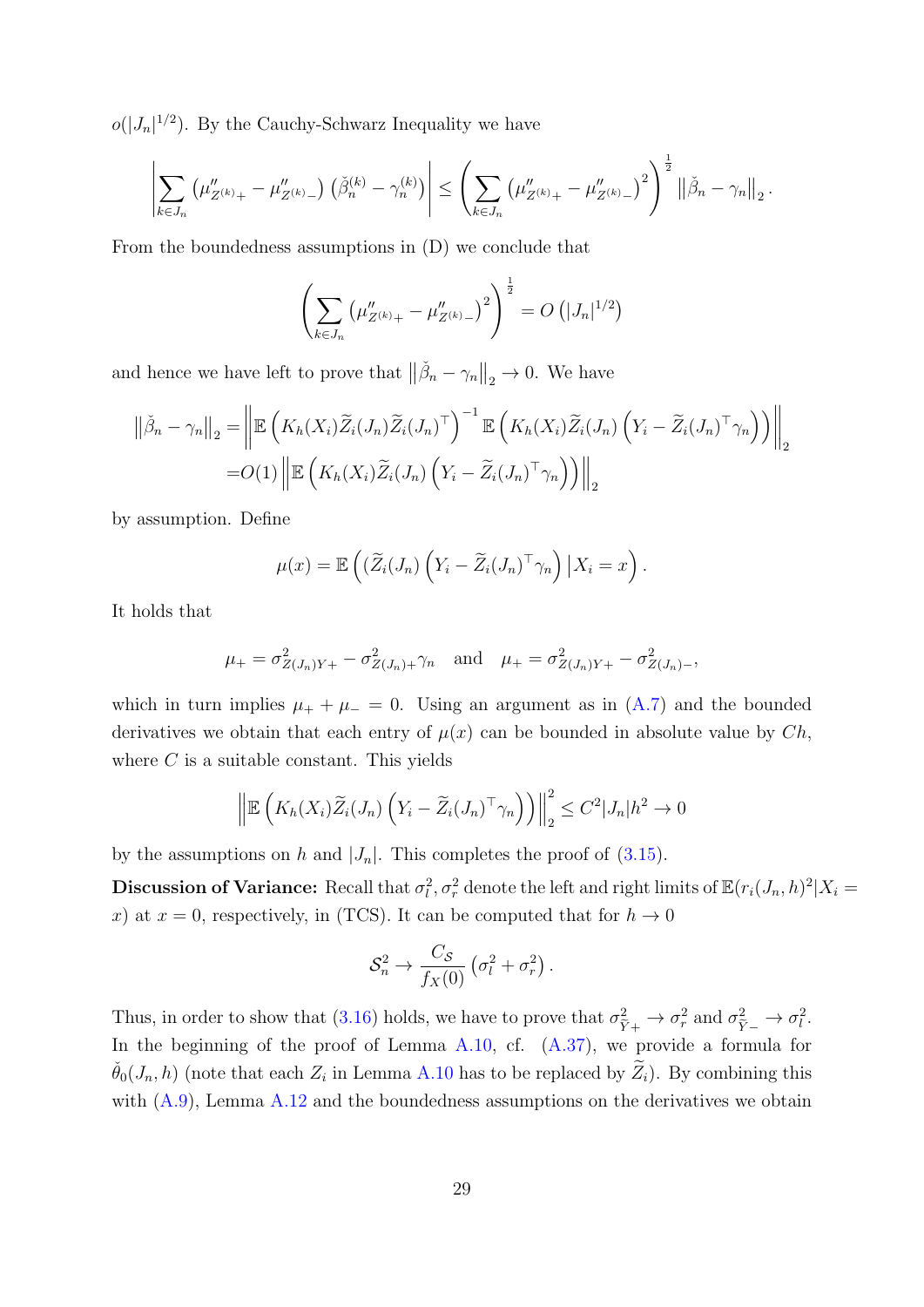(recall that  $\mu_{\tilde{Z}(J_n)}$  is continuous with  $\mu_{\tilde{Z}(J_n)}(0) = 0$ )

$$
\check{\theta}_0(J_n,h) \to \begin{pmatrix} \mu_{Y-} & \tau & 0 & 0 \end{pmatrix}^\top.
$$

We can obtain a formula for  $\gamma_0(J_n, h) = \gamma_0(J_n, h)$  in the fashion of  $(A.37)$  simply by interchanging the roles of  $V_i$  and  $Z_i$ . Doing this, we obtain  $\gamma_0(J_n, h) = \gamma_n + O(h)$  uniformly. Using this and the relation between  $\theta_0(J_n, h)$  and  $\check{\theta}_0(J_n, h)$  we obtain (recall that  $|J_n|h \to$ 0):

$$
\theta_0(J_n, h) - \left(\mu_{\tilde{Y}-} \mu_{\tilde{Y}+} - \mu_{\tilde{Y}-} 0 \ 0\right)^{\top}
$$
  
=  $\check{\theta}_0(J_n, h) - M_n \gamma_0(J_n, h) - \left(\mu_{Y-} - \mu_{Z-}^{\top} \gamma_n \ \tau \ 0 \ 0\right)^{\top} \to 0.$ 

Using this convergence we obtain

$$
\mathbb{E} (r(J_n, h)^2 | X_i = 0+) - \text{Var}(\widetilde{Y}_i | X_i = 0+)
$$
\n
$$
= \theta_0(J_n, h)^{\top} \mathbb{E} (V_i V_i^{\top} | X_i = 0+) \theta_0(J_n, h) - (\mu_{Y+} - \mu_{Z(J_n) +}^{\top} \gamma_n)^2
$$
\n
$$
+ \gamma_0(J_n, h)^{\top} \mu_{Z(J_n)Z(J_n) +} \gamma_0(J_n, h) - \gamma_n^{\top} \mu_{Z(J_n)Z(J_n) +} \gamma_n
$$
\n
$$
- 2\mathbb{E} (Y_i V_i^{\top} | X_i = 0+) \theta_0(J_n, h) + 2\mu_{Y+}^2 - 2\mu_{Z(J_n) +}^{\top} \mu_{Y+} \gamma_n
$$
\n
$$
- 2\mathbb{E} (Y_i Z_i(J_n)^{\top} | X_i = 0+) \gamma_0(J_n, h) + 2\mu_{Y(J_n)Z+}^{\top} \gamma_n
$$
\n
$$
+ 2\theta_0(J_n, h)^{\top} \mathbb{E} (V_i Z_i(J_n)^{\top} | X_i = 0+) \gamma_0(J_n, h) + 2\gamma_n^{\top} \mu_{Z(J_n) +} \mu_{Z(J_n) +}^{\top} \gamma_n - 2\mu_{Y+} \mu_{Z(J_n) +}^{\top} \gamma_n
$$
\n
$$
\to 0.
$$

Thus, by definition of  $\sigma_r^2$  in (TCS) we conclude that  $\text{Var}(\tilde{Y}_i | X_i = 0+) \to \sigma_r^2$ . We can prove in a similar fashion that  $\text{Var}(Y_i|X_i = 0-) \to \sigma_l^2$  which concludes the proof of [\(3.16\)](#page-14-2). Discussion of (CMS): We show finally that the Lasso model selection fulfils the Assumption (CMS). We assume that  $\widetilde{\mathbf{Z}}(\hat{J}_n)\mathbf{K}_h\widetilde{\mathbf{Z}}(\hat{J}_n)$  is almost surely invertible. By Theorem [A.2](#page-55-0) we have that  $|\hat{J}_n| = O_P(|J_n|)$  which means in particular  $\mathbb{P}(|\hat{J}_n| \leq \log n \cdot |J_n|) \to 1$ . From this and  $RSE(|J_n|\log n, J_n, h)$  for  $\widetilde{Z}_i$ , we conclude that  $RSE(|\hat{J}_n|, J_n, h)$  holds as well. From  $|\hat{J}_n| = O(|J_n|)$  and  $\delta_n = O(\sqrt{\log p_n/nh})$  which we get from Lemma [A.1](#page-30-0) for h we conclude that  $\alpha_n, \beta_{1,n}, \beta_{2,n} \to 0$  by the assumptions on the rates. By employing Theorem [A.3](#page-56-0) we find that also  $\beta_{3,n} \to 0$  and the last condition of (CMS) holds too.  $\Box$ 

In the following we discuss the use of the Lasso as model selector in Theorem [1,](#page-14-1) that is, we need to show that (CMS) is true. To this end, we use many standard arguments for the Lasso and the post Lasso. See, for example, van de Geer and Bühlmann  $(2011)$ ; [Belloni and Chernozhukov](#page-21-4) [\(2013\)](#page-21-4); [Bickel et al.](#page-22-10) [\(2009\)](#page-22-10). Note that in the following our interest will lie solely in  $\gamma$ . Therefore, similarly to the discussion in the proof of Theorem [1,](#page-14-1) we note that we may shift  $Z_i$  by  $\alpha'V_i$  for any  $\alpha$  without changing the value of  $\widetilde{\gamma}_n$  (this is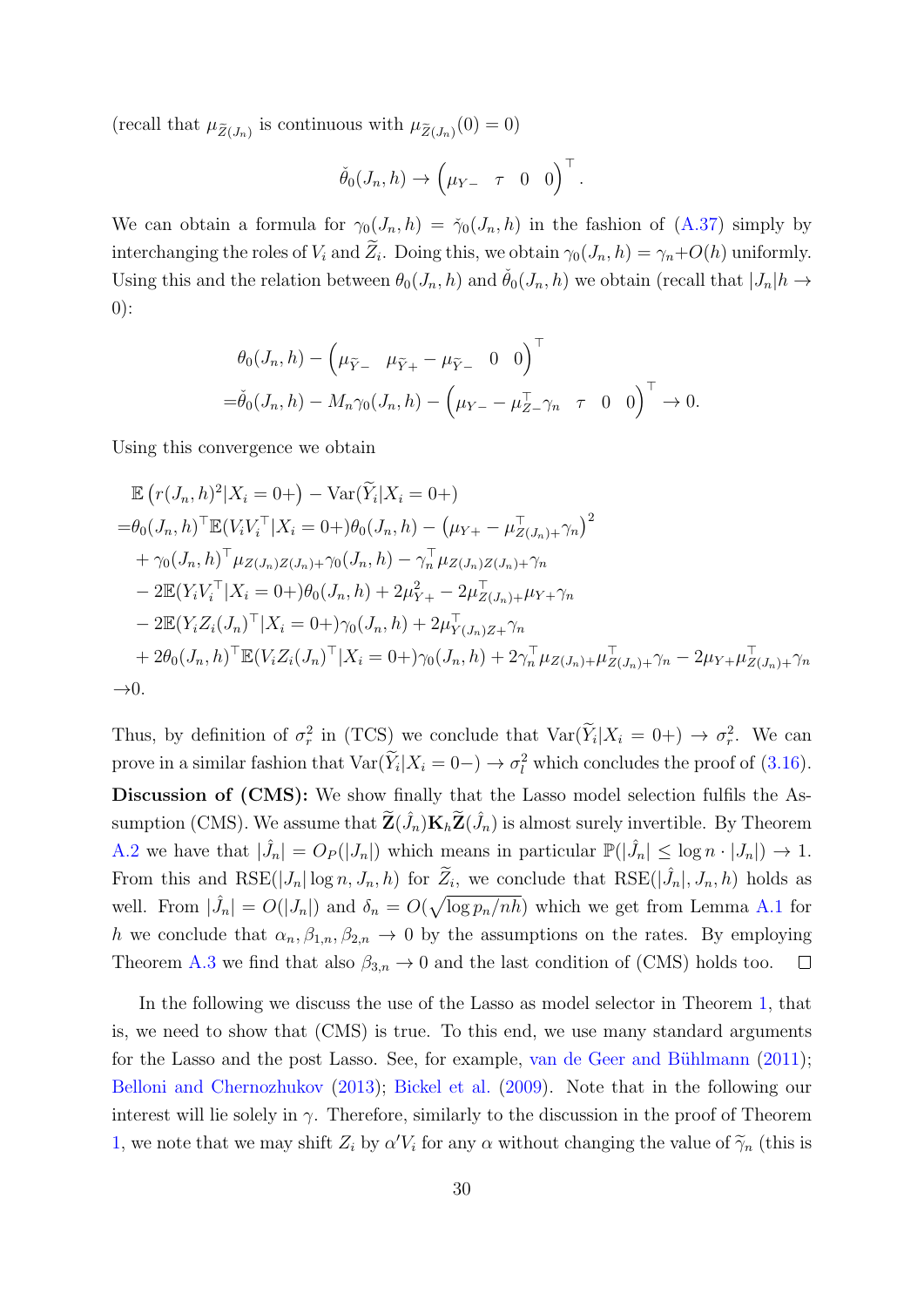because  $\theta$  is not penalized). In contrast to Theorem [1](#page-14-1) we shift for the theoretical analysis in a way such that  $\mathbb{E}(K_b(X_i)Z_i) = 0$ . This makes some notation simpler. However, for computational stability it might be useful to centralize the covariates by their empirical mean. This practice is hence not problematic. In order to understand well what the Lasso estimator is doing we recall in particular the notation in [\(2.6\)](#page-6-0). Note moreover that the bandwidth b is different from h. Recall the definition of  $\delta_n(h)$  in  $(A.3)$ . Under approximate sparsity, we can prove an exact rate.

<span id="page-30-0"></span>**Lemma A.1.** Let (CTB, [3.14\)](#page-13-1) and (AS) hold. Let  $p_n \to \infty$ ,  $b \to 0$  and  $\log p_n / nb \to 0$ . Then, for  $C > 0$  large enough

$$
\mathbb{P}\left(\sup_{k=1,\dots,p_n} \left|\frac{1}{nb}\sum_{i=1}^n Z_i^{(k)} K\left(\frac{X_i}{b}\right) r_i(J_n,b)\right| > C\sqrt{\frac{\log p_n}{nb}}\right) \to 0.
$$

Particularly, if in addition,  $(TCS (3.2), (3.3))$  $(TCS (3.2), (3.3))$  $(TCS (3.2), (3.3))$  $(TCS (3.2), (3.3))$  $(TCS (3.2), (3.3))$  and  $(D \text{ conditions on } \mu_Z \text{ and } \mu'_Z)$  hold for h we have

$$
\delta_n(b) = O\left(\sqrt{\frac{\log p_n}{nb}}\right). \tag{A.5}
$$

If, moreover, all of (CTB) and  $\mathbb{E}(K_b(X_i)Z_i) = 0$  hold (but possibly not (TCS)), then

$$
\mathbb{P}\left(\sup_{k=1,\ldots,p_n} \left|\frac{1}{nb}\sum_{i=1}^n \hat{\omega}_{n,k}^{-1} Z_i^{(k)} K\left(\frac{X_i}{b}\right) r_i(J_n,b)\right| > C\sqrt{\frac{\log p_n}{nb}}\right) \to 0.
$$

*Proof.* We only show the proof for the case with weights. Otherwise, put  $\hat{\omega}_{n,k} = 1$  below and carry out the steps analogously. Since the conditions of Lemma [A.16](#page-57-0) hold we have that  $\mathbb{P}(\mathcal{A}_n^c) \to 0$  for

$$
\mathcal{A}_n = \left\{ \forall k \in \{1, ..., p_n\} : \hat{\omega}_{n,k} \ge w^{(l)} \right\}.
$$

Thus, we get for any  $C > 0$ 

$$
\mathbb{P}\left(\sup_{k=1,\ldots,p_n} \left|\frac{1}{nb}\sum_{i=1}^n \hat{\omega}_{n,k}^{-1} Z_i^{(k)} K\left(\frac{X_i}{b}\right) r_i(J_n,b)\right| > C\sqrt{\frac{\log p_n}{nb}}\right)
$$
\n
$$
= \mathbb{P}\left(\exists k \in \{1,\ldots,p_n\}: \left|\frac{1}{nb}\sum_{i=1}^n Z_i^{(k)} K\left(\frac{X_i}{b}\right) r_i(J_n,b)\right| > C\sqrt{\frac{\log p_n}{nb}}\hat{\omega}_{n,k}\right)
$$
\n
$$
\leq \mathbb{P}\left(\exists k \in \{1,\ldots,p_n\}: \left|\frac{1}{nb}\sum_{i=1}^n Z_i^{(k)} K\left(\frac{X_i}{b}\right) r_i(J_n,b)\right| > C\sqrt{\frac{\log p_n}{nb}}w^{(l)}\right) + \mathbb{P}(\mathcal{A}_n^c)
$$
\n
$$
\leq p_n \max_{k=1,\ldots,p_n} \mathbb{P}\left(\left|\frac{1}{nb}\sum_{i=1}^n Z_i^{(k)} K\left(\frac{X_i}{b}\right) r_i(J_n,b)\right| > C\sqrt{\frac{\log p_n}{nb}}w^{(l)}\right) + \mathbb{P}(\mathcal{A}_n^c)
$$
\n
$$
\leq p_n \max_{k=1,\ldots,p_n} \mathbb{P}\left(\left|\frac{1}{nb}\sum_{i=1}^n Z_i^{(k)} K\left(\frac{X_i}{b}\right) r_i(J_n,b) - \mathbb{E}\left(Z_i^{(k)}\frac{1}{b} K\left(\frac{X_i}{b}\right) r_i(J_n,b)\right)\right|
$$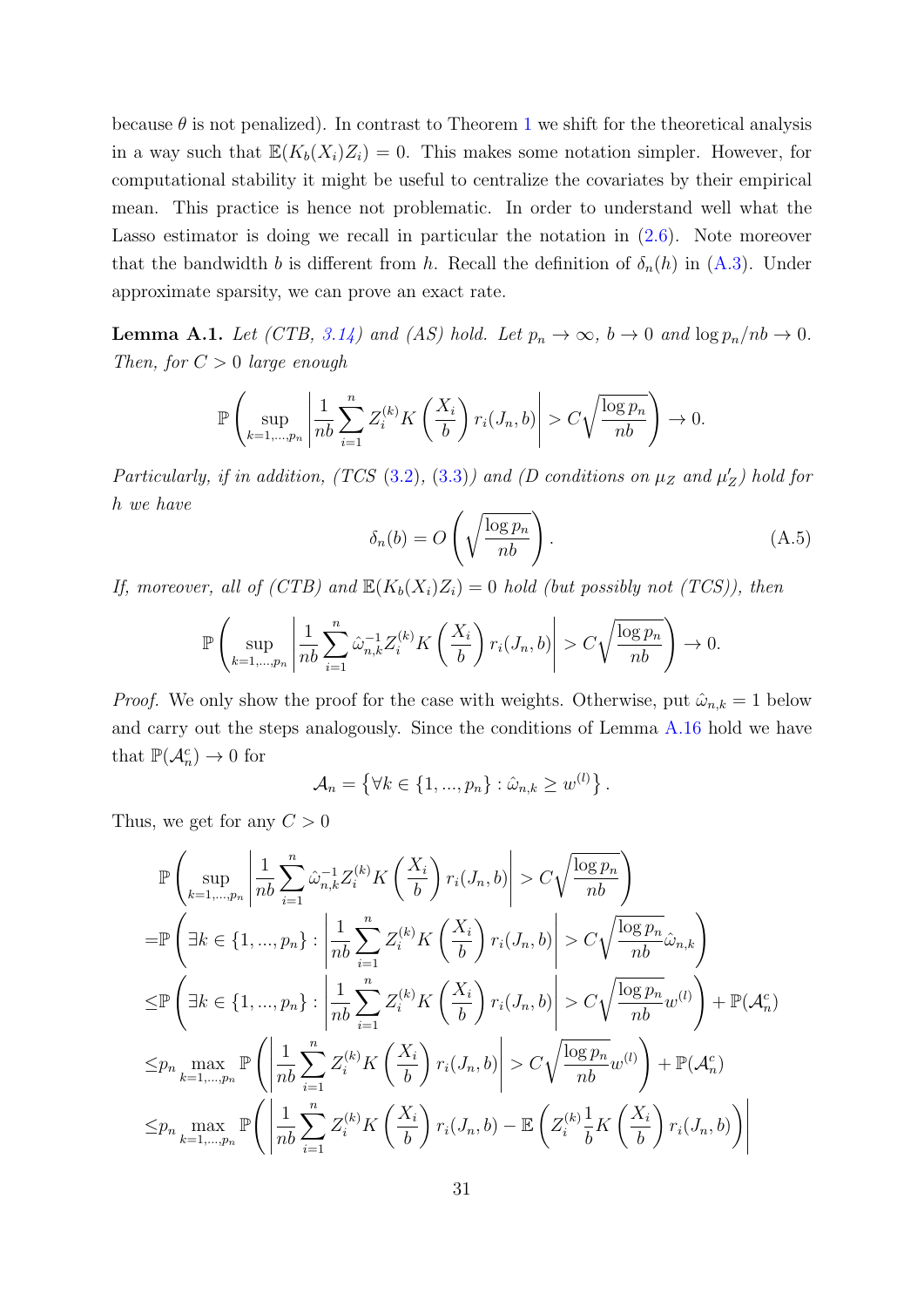$$
> C\sqrt{\frac{\log p_n}{nb}}w^{(l)}\tag{A.6}
$$

$$
+ p_n \max_{k=1,\dots,p_n} \mathbb{P}\left(\left|\mathbb{E}\left(Z_i^{(k)}\frac{1}{b}K\left(\frac{X_i}{b}\right)r_i(J_n,b)\right)\right| > C\sqrt{\frac{\log p_n}{nb}}w^{(l)}\right) + \mathbb{P}(\mathcal{A}_n^c).
$$

We have just argued that  $\mathbb{P}(\mathcal{A}_n^c) \to 0$  and we assume that (cf. (AS)) the expectations are smaller than  $C\sqrt{\frac{\log p_n}{nb}}$  for a large enough choice of  $C > 0$ . Thus, we get that the second line converges to zero. The first line converges to zero by Lemma [A.5](#page-35-0) which we may apply because we assume the moment conditions in (CTB, [\(3.14\)](#page-13-1)).

Note that when proving the statement without weights, we do not need to rely on Lemma [A.16](#page-57-0) and hence we do not need to require  $\mathbb{E}(K_b(X_i)Z_i) = 0$ .

In order to see what  $\delta_n(b)$  is, we note that

$$
\frac{1}{nh}\sum_{i=1}^{n} K\left(\frac{X_i}{h}\right) \widetilde{Z}_i^{(k)} r_i(J_n, h) = \frac{1}{nh}\sum_{i=1}^{n} K\left(\frac{X_i}{h}\right) Z_i^{(k)} r_i(J_n, h) - [M_n]_{k}^{\top} \frac{1}{nh} \sum_{i=1}^{n} V_i r_i(J_n, h).
$$

We have just shown that the first part is of order  $\sqrt{\log p_n/nb}$  after taking the sup. The second part will be shown in Lemma [A.8](#page-44-0) to be of order  $1/\sqrt{nb}$  because  $M_n$  remains bounded by assumption.  $\Box$ 

We finish this section with the proofs of Lemmas [3.4](#page-15-2) and [3.6](#page-16-1) which we stated in the main text.

*Proof of Lemma [3.4.](#page-15-2)* Let  $a_n$  be such that the following is true  $(\check{\beta}_n$  was defined in the proof of Theorem [1](#page-14-1) and the big-O and small-o terms are the same as in the definition of  $\mathcal{B}_n$  in Lemma [A.10\)](#page-45-0):

$$
\frac{C_{\mathcal{B}}}{2} \left( \mu''_{\widetilde{Y}+} - \mu''_{\widetilde{Y}-} \right) (1 + a_n) = \frac{C_{\mathcal{B}}}{2} \left[ \mu''_{Y+} - \mu''_{Y-} - \sum_{k \in J_n} \left( \mu''_{Z^{(k)}+} - \mu''_{Z^{(k)}-} \right) \check{\beta}_n^{(k)} \right] + o(1) + O(|J_n|h^2) + O(|J_n|^{\frac{1}{2}}h) \n\Leftrightarrow \left( \mu''_{\widetilde{Y}+} - \mu''_{\widetilde{Y}-} \right) a_n = \left[ - \sum_{k \in J_n} \left( \mu''_{Z^{(k)}+} - \mu''_{Z^{(k)}-} \right) \left( \check{\beta}_n^{(k)} - \gamma_n^{(k)} \right) \right] + o(1) + O(|J_n|h^2) + O(|J_n|^{\frac{1}{2}}h)
$$

In order to prove [\(3.19\)](#page-15-3), we need to show that  $a_n \to 0$ . Note next, that we assume  $|J_n|h^2 \to 0$  in (BW) and hence all big-O-terms above are  $o(1)$ . Since [\(3.17\)](#page-15-0) holds by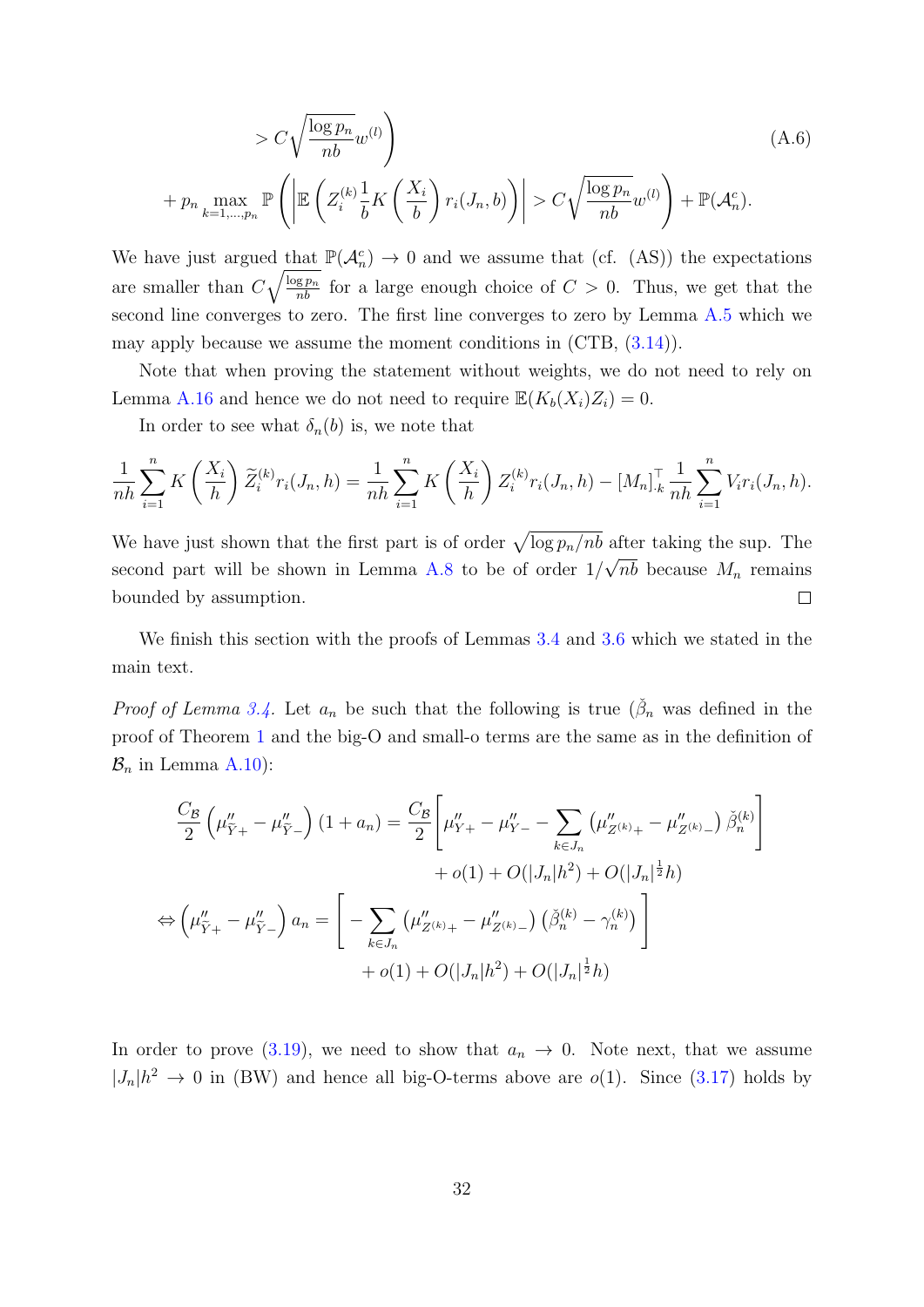assumption, we have left to show that

$$
\leq \frac{\left| \sum_{k \in J_n} \left( \mu''_{Z^{(k)}+} - \mu''_{Z^{(k)}-} \right) \left( \check{\beta}_n^{(k)} - \gamma_n^{(k)} \right) \right|}{\mu''_{\tilde{Y}^+} - \mu''_{\tilde{Y}^-}} \\ \leq \left| \frac{\sum_{k \in J_n} \left( \mu''_{Z^{(k)}+} - \mu''_{Z^{(k)}-} \right)^2}{\left( \mu''_{\tilde{Y}^+} - \mu''_{\tilde{Y}^-} \right)^2} \right|^{\frac{1}{2}} \left\| \check{\beta}_n - \gamma_n \right\|_2 \to 0
$$

(use the Cauchy-Schwarz Inequality). The first part is  $O(1)$  by  $(3.17)$  and  $(3.18)$  and  $\|\check{\beta}_n - \gamma_n\|_2 \to 0$  converges to zero which was proven in the proof of Theorem [1.](#page-14-1)  $\Box$ 

*Proof of Lemma [3.6.](#page-16-1)* Suppose firstly that  $J_{1,n} \supseteq J_{2,n}$ . By definition (cf. [A.1\)](#page-36-0)

$$
\mathcal{S}_n^2(J_{1,n}) = \frac{1}{h} \mathbb{E}\left(K\left(\frac{X_i}{h}\right)^2 \xi\left(\frac{X_i}{h}\right) r_i(J_{1,n}, h)^2\right),\,
$$

where  $\xi$  is a given function. Hence, we need to study the limit of the following difference (below  $\gamma_0(J_{2,n}, h)$  as a vector in  $\mathbb{R}^{|J_{1,n}|}$  which has zeros at the places  $J_{1,n} \setminus J_{2,n}$ )

$$
\frac{1}{h} \mathbb{E}\left(K\left(\frac{X_i}{h}\right)^2 \xi\left(\frac{X_i}{h}\right) r_i(J_{1,n}, h)^2\right) - \frac{1}{h} \mathbb{E}\left(K\left(\frac{X_i}{h}\right)^2 \xi\left(\frac{X_i}{h}\right) r_i(J_{2,n}, h)^2\right)
$$
\n
$$
= \frac{1}{h} \mathbb{E}\left(K\left(\frac{X_i}{h}\right)^2 \xi\left(\frac{X_i}{h}\right) \left(\left(\frac{\theta_0(J_{2,n}, h) - \theta_0(J_{1,n}, h)}{\gamma_0(J_{2,n}, h) - \gamma_0(J_{1,n}, h)}\right)^\top \left(\frac{V_i}{Z_i(J_{1,n})}\right)\right)^2\right)
$$
\n
$$
+ \frac{2}{h} \mathbb{E}\left(K\left(\frac{X_i}{h}\right)^2 \xi\left(\frac{X_i}{h}\right) r_i(J_{2,n}, h) \left(\frac{\theta_0(J_{2,n}, h) - \theta_0(J_{1,n}, h)}{\gamma_0(J_{2,n}, h) - \gamma_0(J_{1,n}, h)}\right)^\top \left(\frac{V_i}{Z_i(J_{1,n})}\right)\right).
$$

We suppose in (TCS) that  $\mathbb{E}(r_i(J_{a,n}, h)^2 | X_i = x)$  behaves nicely around  $x = 0$  for  $a = 1, 2$ and hence the qualitative behavior of the above is determined by  $\|\theta_0(J_{1,n}, h) - \theta_0(J_{2,n}, h)\|_2^2$ 2 and  $\|\gamma_0(J_{1,n}, h) - \gamma_0(J_{2,n}, h)\|_2^2$  $2<sub>2</sub>$ . These can be controlled by applying least squares algebra as follows:

$$
\begin{aligned}\n&\begin{pmatrix}\n\theta_0(J_{1,n}, h) \\
\gamma_0(J_{1,n}, h)\n\end{pmatrix} - \begin{pmatrix}\n\theta_0(J_{2,n}, h) \\
\gamma_0(J_{2,n}, h)\n\end{pmatrix} \\
&= \mathbb{E}\begin{pmatrix}\nK_h(X_i) \begin{pmatrix} V_i \\
Z_i(J_{1,n})\n\end{pmatrix} \begin{pmatrix} V_i \\
Z_i(J_{1,n})\n\end{pmatrix}^\top\n\end{aligned}\n\times\n\mathbb{E}\begin{pmatrix}\nK_h(X_i) \begin{pmatrix} V_i \\
Z_i(J_{1,n})\n\end{pmatrix} \begin{pmatrix}\nY_i - \begin{pmatrix} V_i \\
Z_i(J_{1,n})\n\end{pmatrix}^\top \begin{pmatrix}\n\theta_0(J_{2,n}, h) \\
\gamma_0(J_{2,n}, h)\n\end{pmatrix}\n\end{aligned}
$$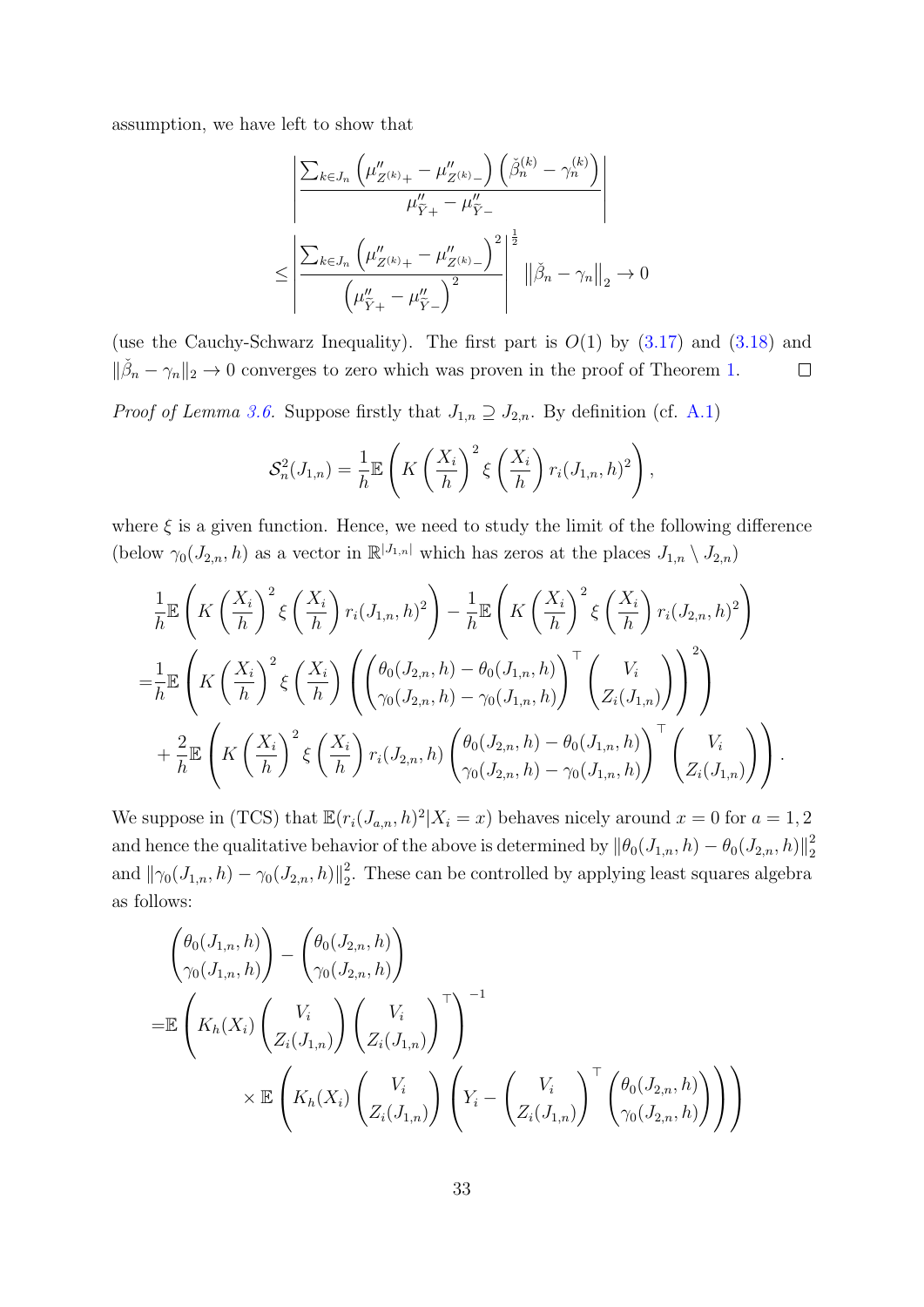$$
= \mathbb{E}\left(K_h(X_i)\left(\begin{matrix} V_i \\ Z_i(J_{1,n}) \end{matrix}\right)\left(\begin{matrix} V_i \\ Z_i(J_{1,n}) \end{matrix}\right)^{\top}\right)^{-1} \mathbb{E}\left(K_h(X_i)\left(\begin{matrix} V_i \\ Z_i(J_{1,n}) \end{matrix}\right)r_i(J_{n,2},h)\right).
$$

Since

$$
\left\| \mathbb{E} \left( K_h(X_i) \left( \begin{matrix} V_i \\ Z_i(J_{1,n}) \end{matrix} \right) \left( \begin{matrix} V_i \\ Z_i(J_{1,n}) \end{matrix} \right)^{\top} \right)^{-1} \right\|_2 = O(1)
$$

and by Assumption (AS) and noting that  $\mathbb{E}(K_h(X_i)V_i r_i(J_{2,n}, h)) = 0$  we obtain

$$
\left\| \begin{pmatrix} \theta_0(J_{1,n}, h) \\ \gamma_0(J_{1,n}, h) \end{pmatrix} - \begin{pmatrix} \theta_0(J_{2,n}, h) \\ \gamma_0(J_{2,n}, h) \end{pmatrix} \right\|_2^2 = O(1) \left\| \mathbb{E} \left( K_h(X_i) \begin{pmatrix} V_i \\ Z_i(J_{1,n}) \end{pmatrix} r_i(J_{n,2}, h) \right) \right\|_2^2
$$
  
=  $O \left( \frac{\log p_n}{nh} |J_{1,n}| \right)$ 

which converges to zero. If  $J_{2,n} \supseteq J_{1,n}$  we can apply the same arguments with the roles of  $J_{1,n}$  and  $J_{2,n}$  interchanged. If  $J_{1,n}$  and  $J_{2,n}$  are not nested, define  $J_{3,n} = J_{1,n} \cup J_{2,n}$ . (AS) and (TCS) continue to hold for  $J_{3,n}$  and by the above argument,  $S_n^2(J_{3,n}) - S_n^2(J_{1,n}) \to 0$ and  $S_n^2(J_{3,n}) - S_n^2(J_{2,n}) \to 0$  which implies  $S_n^2(J_{1,n}) - S_n^2(J_{2,n}) \to 0$  and the proof is complete.  $\Box$ 

### A.2 Preliminary Results

Let  $L : \mathbb{R} \to \mathbb{R}$  be an arbitrary function and recall the definitions

$$
L_{-}^{(\alpha)} = \int_{-\infty}^{0} L(u)u^{\alpha} du, \quad L_{+}^{(\alpha)} = \int_{0}^{\infty} L(u)u^{\alpha} du, \quad L_{-}^{(\alpha)} = \int_{-\infty}^{\infty} L(u)u^{\alpha} du
$$

for  $\alpha \in \{0, 1, 2, 3, 4\}$ . If L is a symmetric second order kernel, we have  $L^{(0)} = 1, L^{(0)}_{-} =$  $L_{+}^{(0)}=\frac{1}{2}$  $L_2^{(1)} = -L_+^{(1)}$  and  $L_-^{(2)} = L_+^{(2)}$ . This proves the following lemma.

<span id="page-33-0"></span>**Lemma A.2.** For every symmetric kernel K with  $K^{(2)} < \infty$  the matrix

$$
\kappa(K) = \begin{pmatrix} K^{(0)} & K_{+}^{(0)} & K_{-}^{(1)} & K_{+}^{(1)} \\ K_{+}^{(0)} & K_{+}^{(0)} & K_{+}^{(1)} & K_{+}^{(1)} \\ K_{-}^{(1)} & K_{+}^{(1)} & K_{-}^{(2)} & K_{+}^{(2)} \\ K_{+}^{(1)} & K_{+}^{(1)} & K_{+}^{(2)} & K_{+}^{(2)} \end{pmatrix}
$$

is invertible.

*Proof.* By using the above relations, we find that the determinant of  $\kappa(K)$  is given by

$$
\left(\left(K^{(1)}_{+}\right)^2 - \frac{1}{2}K^{(2)}\right)^2.
$$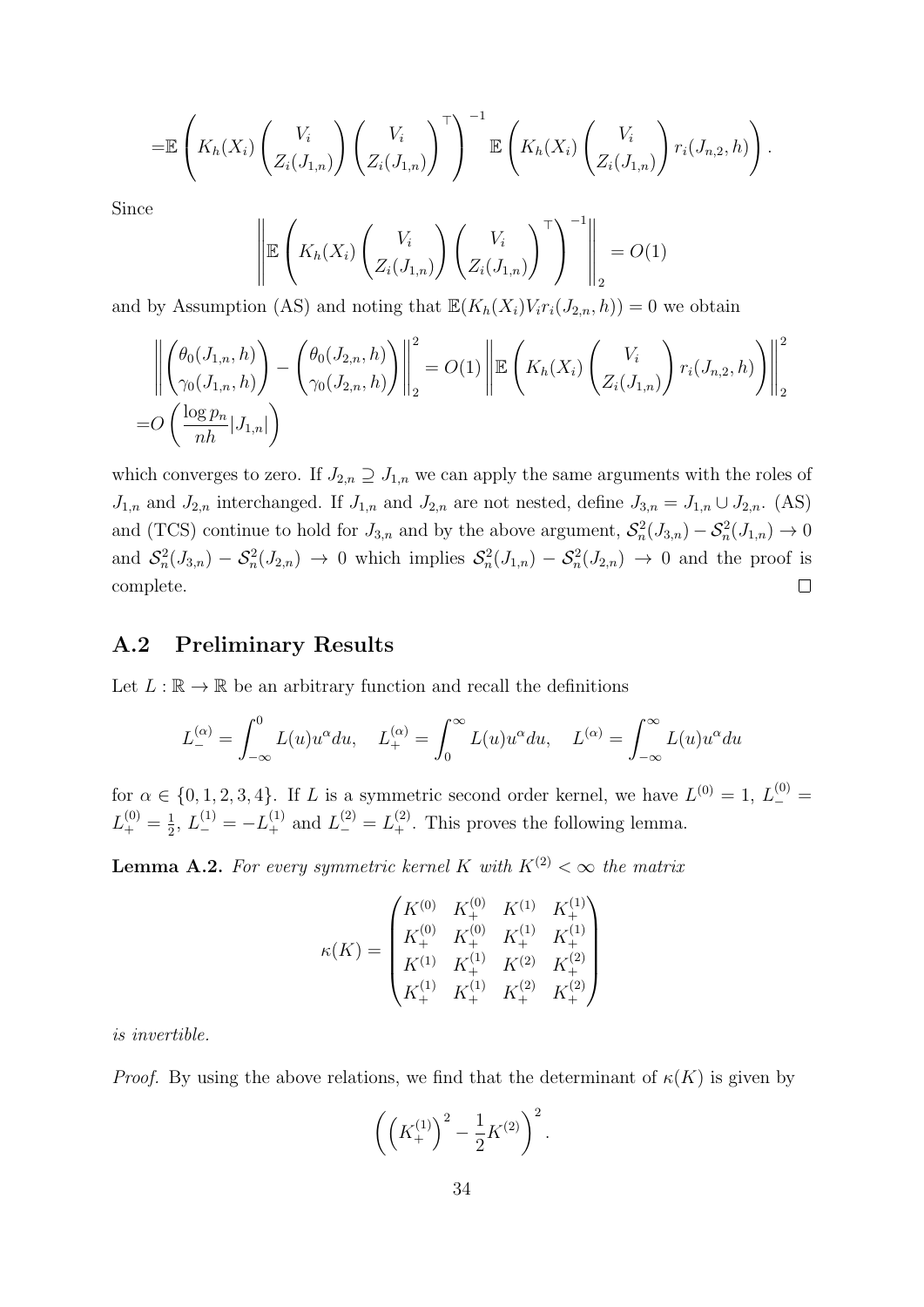$\left(\begin{matrix}1\\+\end{matrix}\right)^2 < \frac{1}{2}K^{(2)}$  and we conclude By using Jensen's Inequality for integrals we get that  $\left(K_{+}^{(1)}\right)$  $\Box$ that the determinant is strictly positive which completes the proof.

The matrix  $\kappa(K)$  will play a role in Lemma [A.3](#page-34-3) below. We will also often need computations of the following type and therefore we do it here once as a reference: Suppose that  $f : \mathbb{R} \to \mathbb{R}$  is twice one-sided differentiable at zero, that is, the first two derivatives of  $f_m : (-\infty, 0) \to \mathbb{R}, x \mapsto f(x)$  and  $f_p : (0, \infty) \to \mathbb{R}, x \mapsto f(x)$  exist and can be continuously extended to zero. We write f\_ for the extension of  $f_m$  to zero and  $f_+$  for the extension of  $f_p$  at zero. Define  $f'_{-}, f'_{+}, f''_{-}$ , and  $f''_{+}$  in a similar way. Then,

$$
\mathbb{E}\left(\frac{1}{h}L\left(\frac{X_i}{h}\right)f(X_i)\right) = \int_{-\infty}^{0} L(u)f(uh)f_X(uh)du + \int_{0}^{-\infty} L(u)f(uh)f_X(uh)du
$$
  
\n
$$
= L_{-}^{(0)}f_{-}f_X(0) + L_{+}^{(0)}f_{+}f_X(0) + h\left[L_{-}^{(1)}(f \cdot f_X)_{-}' + L_{+}^{(1)}(f \cdot f_X)_{+}'\right]
$$
  
\n
$$
+ \frac{1}{2}h^2\left[L_{-}^{(2)}(f \cdot f_X)_{-}'' + L_{+}^{(2)}(f \cdot f_X)_{+}''\right] + o(h^2).
$$
\n(A.7)

A simple consequence of the above is the following Lemma:

<span id="page-34-3"></span>**Lemma A.3.** Let  $f_X$  be twice continuously differentiable and let  $K^{(\alpha)}$  for  $\alpha \in \{0, ..., 4\}$ and  $(K^2)^{(\alpha)}$  for  $\alpha \in \{0,1,2\}$  be finite. If  $h \to 0$  and  $nh \to \infty$ , then

<span id="page-34-2"></span><span id="page-34-1"></span>
$$
\frac{1}{n} \sum_{i=1}^{n} K_h(X_i) V_i V_i^{\top} = \mathbb{E} \left( K_h(X_i) V_i V_i^{\top} \right) + O_P \left( \frac{1}{nh} \right),
$$
\n(A.8)  
\n
$$
\mathbb{E} (K_h(X_i) V_i V_i^{\top}) = f_X(0) \kappa(K) + f'_X(0) h \begin{pmatrix} K^{(1)} & K^{(1)} & K^{(2)} & K^{(2)} \\ K_+^{(1)} & K_+^{(1)} & K_+^{(2)} & K_+^{(2)} \\ K_+^{(2)} & K_+^{(2)} & K_+^{(3)} & K_+^{(3)} \\ K_+^{(2)} & K_+^{(2)} & K_+^{(3)} & K_+^{(3)} \\ K_+^{(2)} & K_+^{(3)} & K_+^{(3)} & K_+^{(3)} \\ K_+^{(3)} & K_+^{(3)} & K_+^{(4)} & K_+^{(4)} \\ K_+^{(3)} & K_+^{(3)} & K_+^{(4)} & K_+^{(4)} \end{pmatrix} + o(h^2)
$$
\n(A.9)

Proof. For the proof we have to compute the expectation and the variance of the average by means of  $(A.7)$ .  $\Box$ 

Lastly, we consider in this preliminary discussion a local version of the Bernstein Inequality. For the convenience of the reader, we state the regular Bernstein Inequality as it can be found e.g. in  $Gini\acute{e}$  and Nickl  $(2016)$ .

<span id="page-34-0"></span>**Proposition A.4.** Let  $A_i$ ,  $i = 1, ..., n$  be a sequence of independent, centered random variables such that there are numbers c and  $\sigma_i$  such that for all  $m \in \mathbb{N}$   $\mathbb{E}(|A_i|^m|) \leq$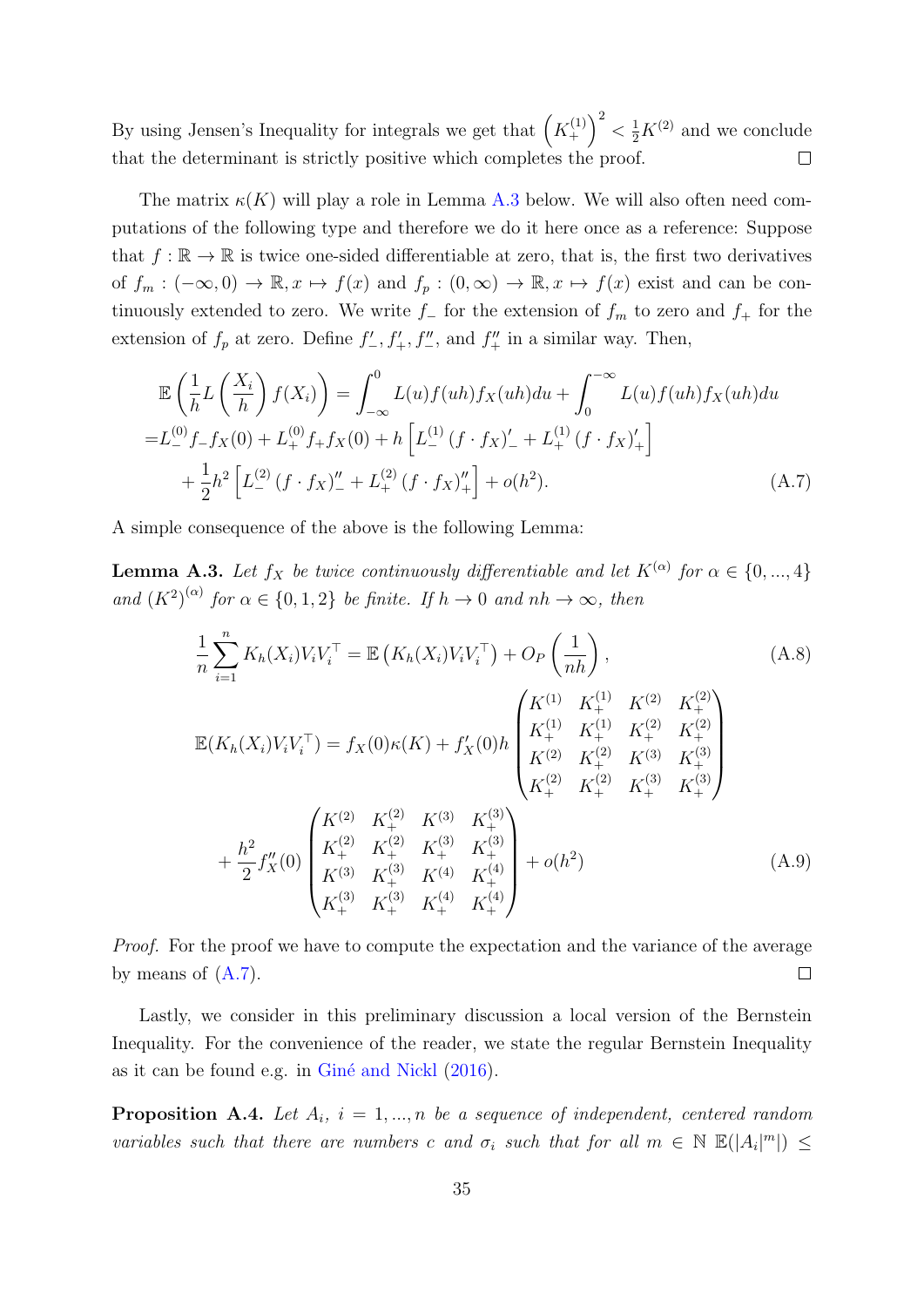m!  $\frac{n!}{2}\sigma_i^2c^{m-2}$ . Set  $\sigma^2 = \sum_{i=1}^n\sigma_i^2$ ,  $S_n = \sum_{i=1}^nA_i$ . Then, for all  $t \geq 0$ ,  $\mathbb{P}(S_n \geq t) \leq$  $\exp\left(-\frac{t^2}{2\sqrt{\sigma^2-1}}\right)$  $\frac{t^2}{2(\sigma^2+ct)}\bigg).$ 

In our setting, the following local version will be relevant.

<span id="page-35-0"></span>**Lemma A.5.** Let  $B_1, ..., B_n$  be iid and denote  $\mu_m(x) = \mathbb{E}(|B_i|^m | X_i = x)$  (which is independent of  $i = 1,...n$ ). Suppose that for all  $m \geq 2$  and  $n \in \mathbb{N}$ 

$$
\int_{\mathbb{R}} K(u)^{m} \mu_{m}(uh) f_X(uh) du \leq \frac{m!}{2} \sigma_0^2 c^{m-2},
$$

$$
\left| \int_{\mathbb{R}} K(u) \mathbb{E}(B_i | X_i = uh) f_X(uh) du \right| \leq c^*
$$

for some constants  $\sigma_0^2$ ,  $c, c^* > 0$ . Let furthermore  $p_n$  and h be such that (after possibly increasing  $\sigma_0$  and c) for all  $m \geq 2$  and all  $n \in \mathbb{N}$ 

$$
\frac{m!}{2}\sigma_0^2 c^{m-2} (c^*)^{-m} \ge h^{m-1} \text{ and } \sqrt{\frac{\log p_n}{nh}} \le \frac{1}{8c}.
$$

It holds for all  $x \ge 16\sigma_0^2$  that

$$
\mathbb{P}\left(\frac{1}{n}\sum_{i=1}^n \left(K_h(X_i)B_i - \mathbb{E}\left(K_h(X_i)B_i\right)\right) > x\sqrt{\frac{\log p_n}{nh}}\right) \le \left(\frac{1}{p_n}\right)^x.
$$

*Proof.* We begin by rewriting the term of interest as follows. Let  $\varepsilon_n = x \sqrt{\frac{\log p_n}{nh}}$ . Then,

$$
\mathbb{P}\left(\frac{1}{n}\sum_{i=1}^n \left(K_h(X_i)B_i - \mathbb{E}\left(K_h(X_i)B_i\right)\right) > \varepsilon_n\right) = \mathbb{P}\left(\sum_{i=1}^n A_{n,i} > nh\varepsilon_n\right),
$$

where

$$
A_{n,i} = K\left(\frac{X_i}{h}\right)B_i - \mathbb{E}\left(K\left(\frac{X_i}{h}\right)B_i\right).
$$

We apply now Bernstein's Inequality (cf. Proposition [A.4\)](#page-34-0) to  $A_{n,i}$ . Since for  $a, b \geq 0$ , we have that  $(a + b)^m \leq 2^{m-1}(a^m + b^m)$ , we have for any  $i = 1, ..., n$  and any  $m \in \mathbb{N}$  by assumption

$$
\mathbb{E}(|A_{i,n}|^m) \le 2^{m-1} \left( \mathbb{E} \left( K \left( \frac{X_i}{h} \right)^m |B_i|^m \right) + \left| \mathbb{E} \left( K \left( \frac{X_i}{h} \right) B_i \right) \right|^m \right)
$$
  

$$
\le 2^{m-1} \left( h \int_{\mathbb{R}} K(u)^m \mu_m(uh) f_X(uh) du + \left| h \int_{\mathbb{R}} K(u) \mathbb{E} (B_i | X_i = uh) f_X(uh) du \right|^m \right)
$$
  

$$
\le 2^{m-1} \left( \frac{m!}{2} h \sigma_0^2 c^{m-2} + h^m (c^*)^m \right) \le \frac{m!}{2} \cdot 4 h \sigma_0^2 \cdot (2c)^{m-2}.
$$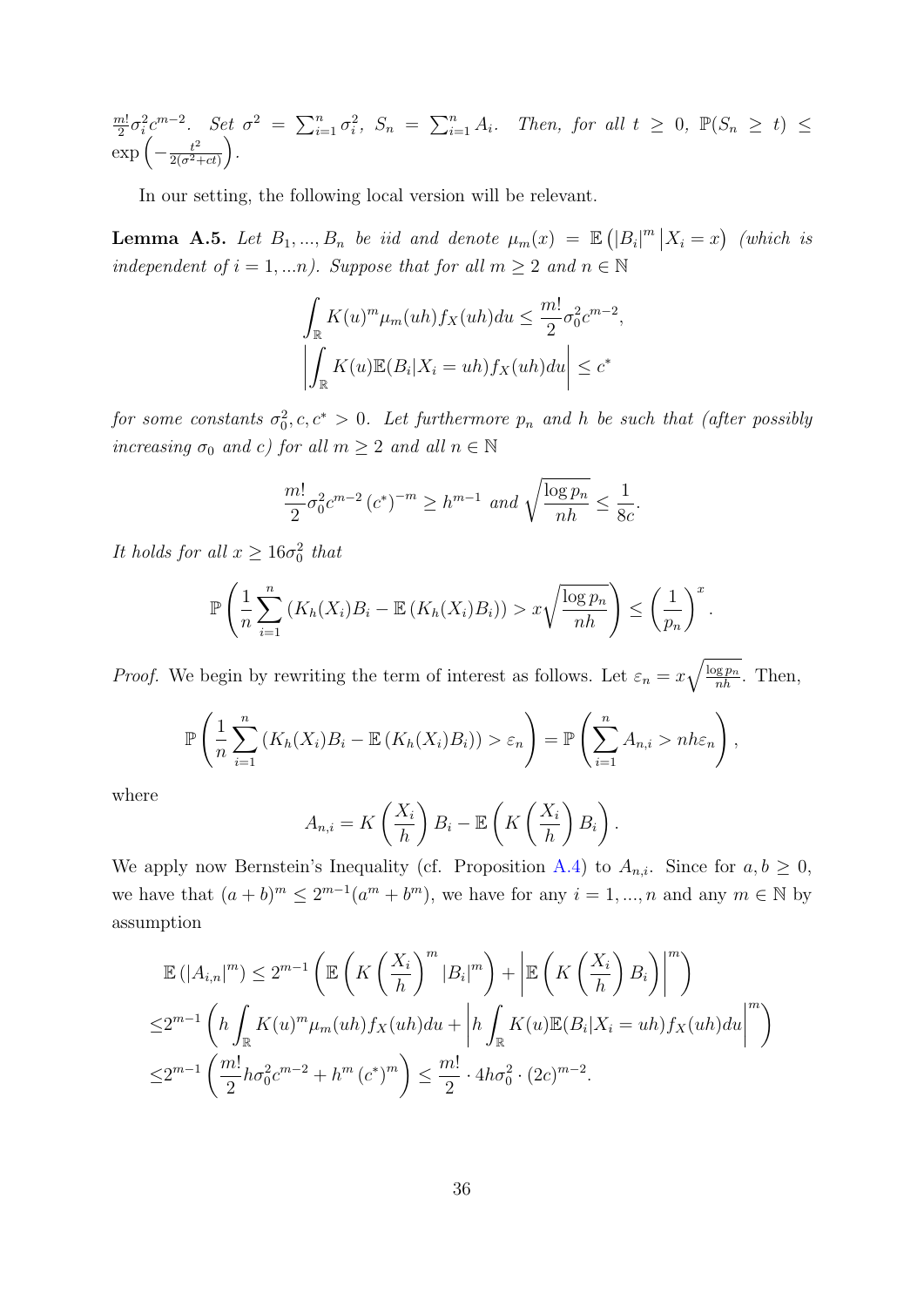We may thus apply Proposition [A.4](#page-34-0) with  $\sigma^2 = 4nh\sigma_0^2$  and " $c = 2c$ ". We conclude

$$
\mathbb{P}\left(\frac{1}{n}\sum_{i=1}^{n}\left(K_h(X_i)B_i - \mathbb{E}\left(K_h(X_i)B_i\right)\right) > \varepsilon_n\right)
$$
\n
$$
\leq \exp\left(-\frac{n^2h^2\varepsilon_n^2}{2\left(4nh\sigma_0^2 + 2cnh\varepsilon_n\right)}\right) = \exp\left(-\frac{x^2nh\log p_n}{2\left(4nh\sigma_0^2 + 2cx\sqrt{nh\log p_n}\right)}\right)
$$
\n
$$
\leq \exp\left(-\frac{x^2\log p_n}{2\left(4\sigma_0^2 + 2cx\sqrt{\frac{\log p_n}{nh}}\right)}\right) \leq \exp\left(-x\log p_n\right)
$$

by the assumptions on x and  $\log p_n/nh$ .

## A.3 The Result for a General Model Selection Algorithm

#### A.3.1 Statement of the Result and Proof Structure

<span id="page-36-0"></span>**Theorem A.1.** Let  $p_n \to \infty$ ,  $h \to 0$ ,  $nh \to \infty$  and  $\log p_n / nh \to 0$  and let K be symmetric, compactly supported with  $K^{(4)}$ ,  $(K^2)^{(2)} < \infty$ . Suppose that (CMS) holds and let  $f_X$  and  $\mu_{Z^{(k)}}$  be twice differentiable in a neighbourhood around zero with  $f_X(0) > 0$ and  $f''_X$  being continuous at zero and  $\mu_{Z^{(k)}}(0) = \mu'_{Z^{(k)}}(0) = 0$  as well as

<span id="page-36-3"></span>
$$
\sup_{n \in \mathbb{N}} \sup_{k \in \{1, \dots, p_n\}} \sup_{u \in [0,1]} \left| \mu''_{Z^{(k)}}(uh) \right| + \left| \mu''_{Z^{(k)}}(-uh) \right| < \infty. \tag{A.10}
$$

Moreover, suppose that for  $\mu_{k,m}(x) = \mathbb{E}\left(\left|\begin{array}{cc}1 & 0 & \cdots & 0\\0 & 0 & \cdots & 0\\0 & \cdots & 0 & 0\\0 & \cdots & 0 & 0\end{array}\right|\right)$  $Z_i^{(k)}$  $\begin{bmatrix} i \end{bmatrix}$  $\left| \begin{array}{c} \end{array} \right|$  $X_i = x\Big)$  there are finite numbers  $\sigma_0^2, c, c^*$ such that for all natural  $m \geq 2$  and all k

$$
\int_{\mathbb{R}} \left(1 + |u|^m\right) K(u)^m \mu_{k,m}(uh) f_X(uh) du \leq \frac{m!}{2} \sigma_0^2 c^{m-2},\tag{A.11}
$$

$$
\int_{\mathbb{R}} (1+|u|) K(u)^{m} \mu_{k,1}(uh) f_X(uh) du \leq c^*.
$$
\n(A.12)

Suppose that for the target set  $J_n$ , there are  $\delta > 0$  and finite numbers  $\sigma_l, \sigma_r, C > 0$  such that

<span id="page-36-1"></span>
$$
\lim_{n \to \infty} \sup_{u \in [0,1]} \left| \mathbb{E}(r_i(J_n, h)^2 | X_i = uh) - \sigma_r^2 \right| = 0,
$$
\n
$$
\lim_{n \to \infty} \sup_{u \in [0,1]} \left| \mathbb{E}(r_i(J_n, h)^2 | X_i = -uh) - \sigma_l^2 \right| = 0,
$$
\n(A.13)

<span id="page-36-2"></span>
$$
\sup_{n \in \mathbb{N}} \sup_{x \in [-h,h]} \left| \mathbb{E}(|r_i(J_n, h)|^{2+\delta} | X_i = x) \right| < C. \tag{A.14}
$$

<span id="page-36-5"></span><span id="page-36-4"></span> $\Box$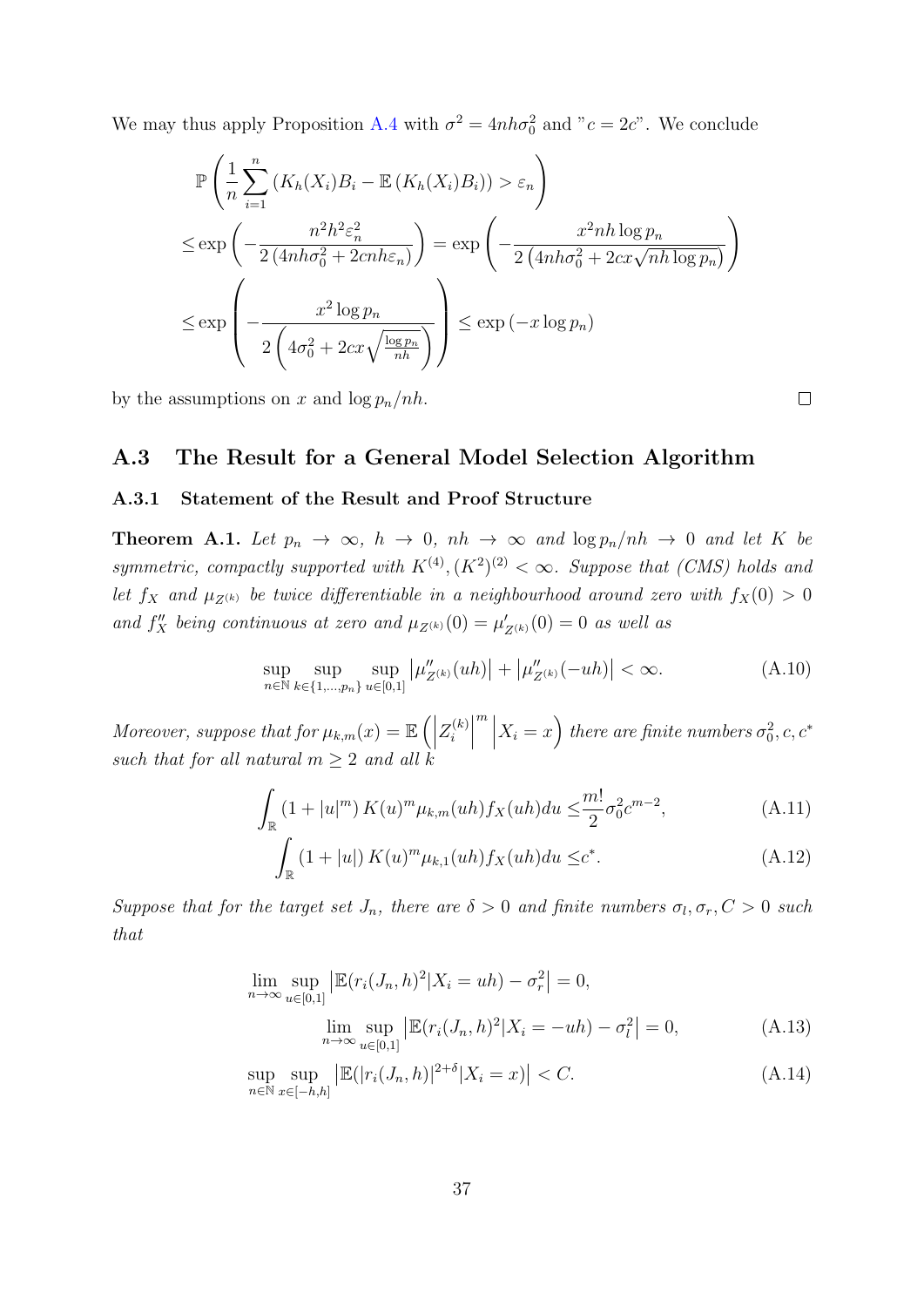Set  $w = ((f_X(0)\kappa(K))^{-1})\Big|_2^T$  to be the scaled second row of the inverse of  $\kappa(K)$ . Define

$$
\mathcal{S}_n^2 = \frac{1}{h} \mathbb{E}\left(K\left(\frac{X_i}{h}\right)^2 \left(w^\top V_i\right)^2 r_i(J_n, h)^2\right).
$$

Then,

$$
\sqrt{\frac{nh}{\mathcal{S}_n^2}} \left( \hat{\tau}_n(\hat{J}_n) - \theta_{0,n}^{(2)} \right) \stackrel{d}{\rightarrow} \mathcal{N}(0,1).
$$

Proof of Theorem [A.1.](#page-36-0) Note that the conditions of this theorem contain all conditions of the supporting results (from the following section) or imply them (e.g. [\(A.13\)](#page-36-1) is stronger than  $(A.32)$ ). Therefore we can use all results from Section  $A.3.2$ . Let

<span id="page-37-1"></span>
$$
\mathbf{M}_{n}(\hat{J}_{n}) = \mathbf{I}_{n} - \mathbf{K}_{h}^{\frac{1}{2}} \mathbf{Z}(\hat{J}_{n}) \left( \mathbf{Z}(\hat{J}_{n})^{\top} \mathbf{K}_{h} \mathbf{Z}(\hat{J}_{n}) \right)^{-1} \mathbf{Z}(\hat{J}_{n})^{\top} \mathbf{K}_{h}^{\frac{1}{2}}
$$
(A.15)

denote the projection matrix on the chosen covariates  $(I_n$  denotes *n*-dimensional identity matrix). We write here  $\mathbf{r}_n = \mathbf{r}(J_n, h)$  and  $\gamma_{0,n} = \gamma_{0,n}(J_n, h)$  because  $J_n$  and h will be the same sequences throughout the proof. Moreover,  $\gamma_{0,n}$  will be understood as element of  $\mathbb{R}^{p_n}$ with  $\gamma_{0,n}^{(k)} = 0$  for  $k \notin J_n$ . Note that  $\mathbf{M}_n \mathbf{K}_h^{\frac{1}{2}} \mathbf{Z}(\hat{J}_n) = 0$ . We thus obtain by calculation (or the Frisch-Waugh-Lovell Theorem for weighted regression) the following representation of our estimator

$$
\hat{\theta}_n = \left(\mathbf{V}^\top \mathbf{K}_h^{\frac{1}{2}} \mathbf{M}_n(\hat{J}_n) \mathbf{K}_h^{\frac{1}{2}} \mathbf{V}\right)^{-1} \mathbf{V}^\top \mathbf{K}_h^{\frac{1}{2}} \mathbf{M}_n(\hat{J}_n) \mathbf{K}_h^{\frac{1}{2}} \mathbf{Y} \n= \theta_{0,n} + \left(\mathbf{V}^\top \mathbf{K}_h^{\frac{1}{2}} \mathbf{M}_n(\hat{J}_n) \mathbf{K}_h^{\frac{1}{2}} \mathbf{V}\right)^{-1} \mathbf{V}^\top \mathbf{K}_h^{\frac{1}{2}} \mathbf{M}_n(\hat{J}_n) \mathbf{K}_h^{\frac{1}{2}} \left(\mathbf{Z} \gamma_{0,n} + \mathbf{r}_n\right).
$$

Suppose for the moment that we know that

<span id="page-37-0"></span>
$$
\frac{1}{n}\mathbf{V}^{\top}\mathbf{K}^{\frac{1}{2}}M_n(\hat{J}_n)\mathbf{K}_h^{\frac{1}{2}}\mathbf{Z}\gamma_{0,n} = o_P\left(\frac{1}{\sqrt{nh}}\right).
$$
\n(A.16)

If the above is true we obtain together with Proposition  $A.7$ , Lemma  $A.8$ , the assumptions on  $\delta_n$  and the fact that  $\kappa(K)$  is invertible by Lemma [A.2](#page-33-0) that

$$
\left(\frac{1}{n}\mathbf{V}^{\top}\mathbf{K}_{h}^{\frac{1}{2}}\mathbf{M}_{n}(\hat{J}_{n})\mathbf{K}_{h}^{\frac{1}{2}}\mathbf{V}\right)^{-1} = (f_{X}(0)\kappa(K))^{-1} + o_{P}(1),
$$
\n
$$
\frac{1}{n}\mathbf{V}^{\top}\mathbf{K}_{h}^{\frac{1}{2}}\mathbf{M}_{n}(\hat{J}_{n})\mathbf{K}_{h}^{\frac{1}{2}}(\mathbf{Z}\gamma_{0,n} + \mathbf{r}_{n}) = \frac{1}{n}\mathbf{V}^{\top}\mathbf{K}_{h}\mathbf{r}_{n} + o_{P}\left(\frac{1}{\sqrt{nh}}\right),
$$
\n
$$
\frac{1}{n}\mathbf{V}^{\top}\mathbf{K}_{h}\mathbf{r}_{n} = O_{P}\left(\frac{1}{\sqrt{nh}}\right).
$$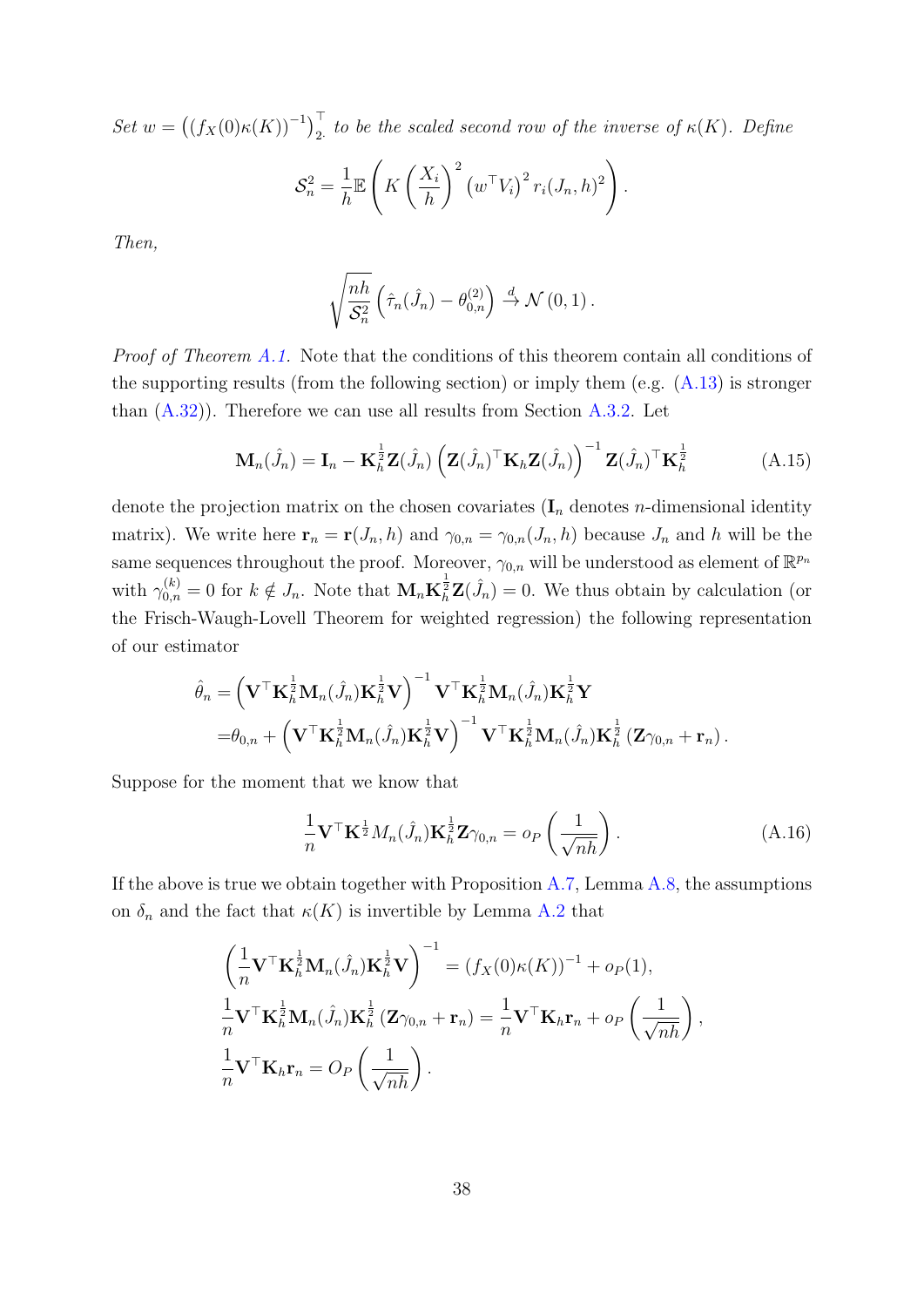Hence,

$$
\sqrt{nh}\left(\hat{\theta}_n - \theta_{0,n}\right) = \left(f_X(0)\kappa(K)\right)^{-1}\sqrt{nh}\frac{1}{n}\mathbf{V}^\top\mathbf{K}_h\mathbf{r}_n + o_P(1).
$$

Thus, to find the asymptotics of the estimator for the treatment effect we study the second entry of the above vector. Recall to this end that w denotes the second row of the kernel matrix written as a column. Thus we have

$$
\sqrt{nh}\left(\hat{\tau}_n - \theta_{0,n}^{(2)}\right) = \sqrt{nh}\frac{1}{n}w^\top \mathbf{V}^\top \mathbf{K}_h \mathbf{r}_n + o_P(1) = \frac{1}{\sqrt{nh}}\sum_{i=1}^n K\left(\frac{X_i}{h}\right)w^\top V_i r_i(J_n, h) + o_P(1).
$$

For simplicity of notation we write  $\nu(X_i/h) = w^{\top}V_i$ . Now we can employ Lyapunov's central limit theorem (cf. Lemma 15.41 and Theorem 15.43 in [Klenke](#page-22-12) [\(2008\)](#page-22-12)). We have by definition

$$
\operatorname{Var}\left(\frac{1}{\sqrt{nh}}\sum_{i=1}^{n}K\left(\frac{X_i}{h}\right)\nu\left(\frac{X_i}{h}\right)r_i(J_n,h)\right)
$$

$$
=\frac{1}{nh}\sum_{i=1}^{n}\mathbb{E}\left(K\left(\frac{X_i}{h}\right)^2\nu\left(\frac{X_i}{h}\right)^2r_i(J_n,h)^2\right)
$$

$$
=\frac{1}{h}\mathbb{E}\left(K\left(\frac{X_i}{h}\right)^2\nu\left(\frac{X_i}{h}\right)^2r_i(J_n,h)^2\right)=\mathcal{S}_n^2.
$$

By the continuity and boundedness assumptions [\(A.13\)](#page-36-1) and [\(A.14\)](#page-36-2) on  $\mathbb{E}(r_i(J_n,h)^2|X_i)$ and  $\mathbb{E}(|r_{n,ij}|^{2+\delta}|X_i)$ , we conclude that there are constants  $\alpha_0, \alpha_1 > 0$  such that for some  $\delta > 0$  and  $n \to \infty$ 

$$
\frac{1}{h} \mathbb{E}\left(K\left(\frac{X_i}{h}\right)^2 \nu\left(\frac{X_i}{h}\right)^2 r_i(J_n, h)^2\right) \to \alpha_0,
$$
\n
$$
\frac{1}{h} \mathbb{E}\left(K\left(\frac{X_i}{h}\right)^{2+\delta} \left|\nu\left(\frac{X_i}{h}\right)\right|^{2+\delta} |r_i(J_n, h)|^{2+\delta}\right) \le \alpha_1.
$$

Thus the Lyapunov condition is fulfilled: For  $n \to \infty$ 

$$
\sum_{i=1}^{n} \frac{n^{-\frac{2+\delta}{2}}h^{-\frac{2+\delta}{2}} \mathbb{E}\left(K\left(\frac{X_i}{h}\right)^{2+\delta} \left|\nu\left(\frac{X_i}{h}\right)\right|^{2+\delta} |r_i(J_n,h)|^{2+\delta}\right)}{S_n^{2+\delta}} \le \frac{\alpha_1(nh)^{-\frac{\delta}{2}}}{\left(\frac{\alpha_0}{2}\right)^{\frac{2+\delta}{2}}} \to 0
$$

and we conclude

$$
\frac{1}{\sqrt{nhS_n^2}}\sum_{i=1}^n K\left(\frac{X_i}{h}\right)\nu\left(\frac{X_i}{h}\right)r_i(J_n,h)\to \mathcal{N}(0,1).
$$

In order to finish the proof, we have to show  $(A.16)$  which we will do next. Recall to this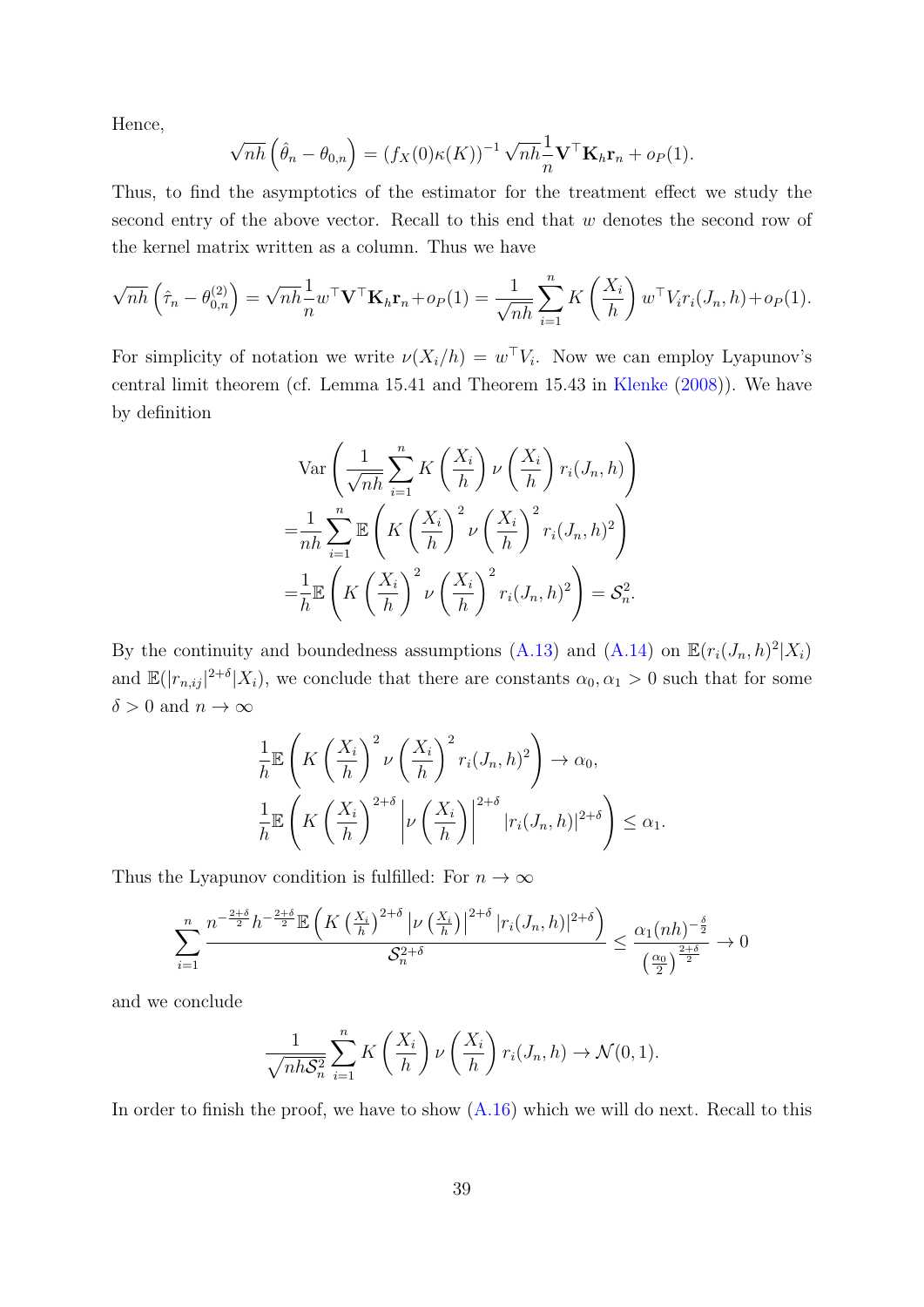end the post selection estimators

<span id="page-39-3"></span><span id="page-39-2"></span><span id="page-39-1"></span><span id="page-39-0"></span>
$$
\left(\hat{\theta}_n, \hat{\gamma}_n\right) = \underset{\theta, \gamma: \gamma_{j_c^n} = 0}{\operatorname{argmin}} \left\| \mathbf{K}_h^{\frac{1}{2}} \left( \mathbf{Y} - \mathbf{V} \theta - \mathbf{Z} \gamma \right) \right\|_2^2.
$$

Note that  $\hat{\gamma}_n$  is constrained to be zero for covariates not included in  $\hat{J}_n$ . Therefore, we have  $M_n(\hat{J}_n) \mathbf{K}_h^{\frac{1}{2}} \mathbf{Z} \hat{\gamma}_n = 0$ . We can hence write

$$
\frac{1}{n}\mathbf{V}^{\top}\mathbf{K}_{h}^{\frac{1}{2}}M_{n}(\hat{J}_{n})\mathbf{K}_{h}^{\frac{1}{2}}\mathbf{Z}\gamma_{0,n} = \frac{1}{n}\mathbf{V}^{\top}\mathbf{K}_{h}^{\frac{1}{2}}M_{n}(\hat{J}_{n})\mathbf{K}_{h}^{\frac{1}{2}}\mathbf{Z}\left(\gamma_{0,n} - \hat{\gamma}_{n}\right)
$$
\n
$$
= \frac{1}{n}\mathbf{V}^{\top}\mathbf{K}_{h}\mathbf{Z}\left(\gamma_{0,n} - \hat{\gamma}_{n}\right) + \frac{1}{n}\mathbf{V}^{\top}\mathbf{K}_{h}\mathbf{Z}(\hat{J}_{n})\left(\mathbf{Z}(\hat{J}_{n})^{\top}\mathbf{K}_{h}\mathbf{Z}(\hat{J}_{n})\right)^{-1}\mathbf{Z}(\hat{J}_{n})^{\top}\mathbf{K}_{h}\left(\mathbf{Z}\gamma_{0,n} - \mathbf{Z}\hat{\gamma}_{n}\right)
$$
\n
$$
= \frac{1}{n}\mathbf{V}^{\top}\mathbf{K}_{h}\mathbf{Z}\left(\gamma_{0,n} - \hat{\gamma}_{n}\right) \tag{A.17}
$$

$$
= \frac{1}{n} \mathbf{V}^\top \mathbf{K}_h \mathbf{Z} \left( \gamma_{0,n} - \gamma_n \right)
$$
\n
$$
+ \frac{1}{n} \mathbf{V}^\top \mathbf{K}_h \mathbf{Z} \left( \hat{\mathbf{I}} \right) \left( \mathbf{Z} \left( \hat{\mathbf{I}} \right)^\top \mathbf{K}_h \mathbf{Z} \left( \hat{\mathbf{I}} \right) \right)^{-1} \mathbf{Z} \left( \hat{\mathbf{I}} \right)^\top \mathbf{K}_h \mathbf{V} \left( \hat{\mathbf{A}} - \mathbf{A}_h \right)
$$
\n(A.17)

$$
+\frac{1}{n}\mathbf{V}^{\top}\mathbf{K}_{h}\mathbf{Z}(\hat{J}_{n})\left(\mathbf{Z}(\hat{J}_{n})^{\top}\mathbf{K}_{h}\mathbf{Z}(\hat{J}_{n})\right)^{-1}\mathbf{Z}(\hat{J}_{n})^{\top}\mathbf{K}_{h}\mathbf{V}\left(\hat{\theta}_{n}-\theta_{0,n}\right) \tag{A.18}
$$
\n
$$
\frac{1}{n}\mathbf{V}^{\top}\mathbf{K}_{h}\mathbf{Z}(\hat{J}_{n})\left(\mathbf{Z}(\hat{J}_{n})\mathbf{I}\mathbf{K}_{h}\mathbf{Z}(\hat{J}_{n})\right)^{-1}\mathbf{Z}(\hat{J}_{n})^{\top}\mathbf{K}_{h}\mathbf{V}(\hat{\theta}_{n}-\theta_{0,n}) \tag{A.19}
$$

$$
-\frac{1}{n}\mathbf{V}^{\top}\mathbf{K}_{h}\mathbf{Z}(\hat{J}_{n})\left(\mathbf{Z}(\hat{J}_{n})^{\top}\mathbf{K}_{h}\mathbf{Z}(\hat{J}_{n})\right)^{-1}\mathbf{Z}(\hat{J}_{n})^{\top}\mathbf{K}_{h}\mathbf{r}_{n}
$$
(A.19)

$$
+\frac{1}{n}\mathbf{V}^{\top}\mathbf{K}_{h}\mathbf{Z}(\hat{J}_{n})\left(\mathbf{Z}(\hat{J}_{n})^{\top}\mathbf{K}_{h}\mathbf{Z}(\hat{J}_{n})\right)^{-1}\mathbf{Z}(\hat{J}_{n})^{\top}\mathbf{K}_{h}\left(\mathbf{Y}-\mathbf{Z}\hat{\gamma}_{n}-\mathbf{V}\hat{\theta}_{n}\right).
$$
 (A.20)

Note that [\(A.20\)](#page-39-0) equals zero because it contains the empirical correlation of a covariate with the empirical residuals (which is zero). From the definition of  $M_n(\hat{J}_n)$  it follows from [\(A.30\)](#page-43-1) of Proposition [A.7](#page-43-0) that [\(A.19\)](#page-39-1) =  $o_P(1/\sqrt{n}h)$  by the conditions on  $\delta_n$ . Hence, in order to prove [\(A.16\)](#page-37-0), we have to prove that  $(A.17)$  and  $(A.18)$  are both of order  $o_P(1/\sqrt{n\hbar})$ . We do this by studying the rate of convergence of  $\hat{\theta}_n$  and  $\hat{\gamma}_n$ . We note firstly that

$$
\frac{1}{n} \begin{pmatrix} \theta_{0,n} - \hat{\theta}_n \\ \gamma_{0,n} - \hat{\gamma}_n \end{pmatrix}^\top \begin{pmatrix} \mathbf{V}^\top \\ \mathbf{Z}^\top \end{pmatrix} \mathbf{K}_h \begin{pmatrix} \mathbf{V} & \mathbf{Z} \end{pmatrix} \begin{pmatrix} \theta_{0,n} - \hat{\theta}_n \\ \gamma_{0,n} - \hat{\gamma}_n \end{pmatrix} \geq \varphi(|\hat{J}_n|, J_n) \left\| \begin{pmatrix} \theta_{0,n} - \hat{\theta}_n \\ \gamma_{0,n} - \hat{\gamma}_n \end{pmatrix} \right\|_2^2,
$$

where  $\varphi$  is defined as in Definition [3.2.](#page-11-3) Since we assume the restricted sparse eigenvalue condition RSE( $|\hat{J}_n|, J_n, h$ ) we have that  $\varphi(|\hat{J}_n|, J_n)^{-1} = O_P(1)$  and we conclude that

<span id="page-39-4"></span>
$$
\left\| \begin{pmatrix} \theta_{0,n} - \hat{\theta}_n \\ \gamma_{0,n} - \hat{\gamma}_n \end{pmatrix} \right\|_2 = O_P\left( \frac{1}{\sqrt{n}} \left\| \mathbf{K}_h^{\frac{1}{2}} \left( \mathbf{V} \mathbf{Z} \right) \begin{pmatrix} \theta_{0,n} - \hat{\theta}_n \\ \gamma_{0,n} - \hat{\gamma}_n \end{pmatrix} \right\|_2 \right). \tag{A.21}
$$

The proof strategy is now similar to [Belloni and Chernozhukov](#page-21-4) [\(2013\)](#page-21-4). At first we note that, by definition for any index set  $I_n$ 

$$
\frac{1}{n}\left\|\mathbf{K}^{\frac{1}{2}}\left(\mathbf{Y}-\mathbf{V}\hat{\theta}_{n}-\mathbf{Z}\hat{\gamma}_{n}\right)\right\|_{2}^{2}-\frac{1}{n}\left\|\mathbf{K}^{\frac{1}{2}}\left(\mathbf{Y}-\mathbf{V}\theta_{0,n}-\mathbf{Z}\gamma_{0,n}\right)\right\|_{2}^{2}
$$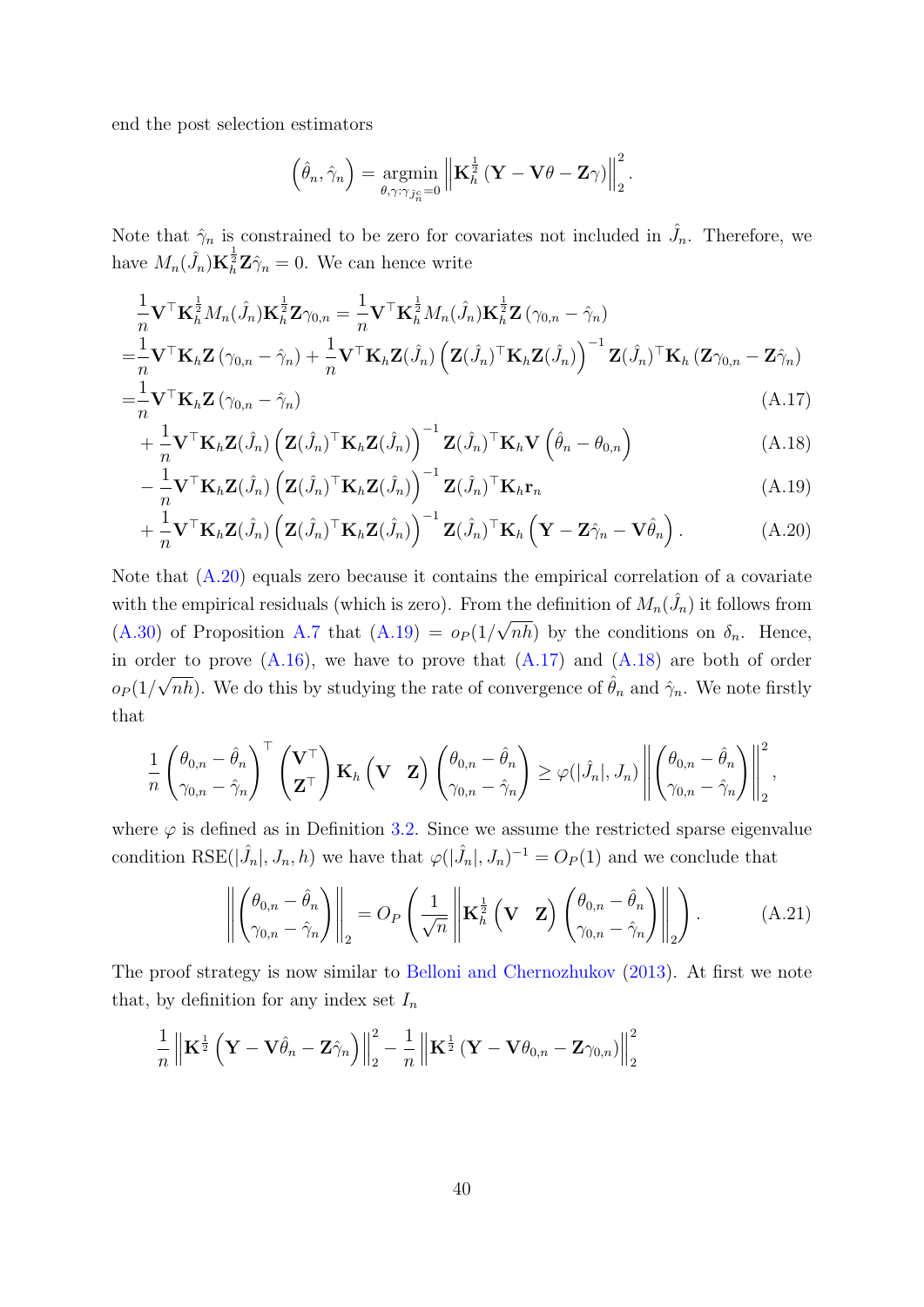$$
\leq \left\{ \begin{array}{l} \frac{1}{n} \left\| \mathbf{K}^{\frac{1}{2}} \left( \mathbf{Y} - \mathbf{V} \theta_{0,n} - \mathbf{Z} \widetilde{\gamma}_n \right) \right\|_2^2 - \frac{1}{n} \left\| \mathbf{K}^{\frac{1}{2}} \left( \mathbf{Y} - \mathbf{V} \theta_{0,n} - \mathbf{Z} \gamma_{0,n} \right) \right\|_2^2 =: B_n \\ \frac{1}{n} \left\| \mathbf{K}^{\frac{1}{2}} \left( \mathbf{Y} - \mathbf{V} \theta_{0,n} - \mathbf{Z} \left( \gamma_{0,n} \right) j_{n} \cap I_n \right) \right\|_2^2 \\ - \frac{1}{n} \left\| \mathbf{K}^{\frac{1}{2}} \left( \mathbf{Y} - \mathbf{V} \theta_{0,n} - \mathbf{Z} \gamma_{0,n} \right) \right\|_2^2 = C_n(I_n) \end{array} \right. \tag{A.22}
$$

Since the index set  $I_n$  will not change during this proof, we write in the following  $C_n =$  $C_n(I_n)$ . Let now,  $\hat{\alpha}_n = (\hat{\theta}_n^{\top}, \hat{\gamma}_n^{\top})^{\top} - (\theta_{0,n}^{\top}, \gamma_{0,n}^{\top})^{\top}$ . Then,  $\left(\hat{\theta}_n-\theta_{0,n}\right)_{J^c_n}$  $\bigg\|_0$  $\leq$   $|\hat{J}_n|$  and hence we can apply Lemma [A.9](#page-45-1) with  $m_n = |\hat{J}_n|$  to obtain that

<span id="page-40-0"></span>
$$
\frac{1}{n} \left\| \mathbf{K}_{h}^{\frac{1}{2}} \left( \mathbf{Y} - (\mathbf{V} \ \mathbf{Z}) \begin{pmatrix} \hat{\theta}_{n} \\ \hat{\gamma}_{n} \end{pmatrix} \right) \right\|_{2}^{2} - \left\| \mathbf{K}_{h}^{\frac{1}{2}} \left( \mathbf{Y} - (\mathbf{V} \ \mathbf{Z}) \begin{pmatrix} \theta_{0,n} \\ \gamma_{0,n} \end{pmatrix} \right) \right\|_{2}^{2}
$$

$$
- \left\| \mathbf{K}_{h}^{\frac{1}{2}} \left( \mathbf{V} \ \mathbf{Z} \right) \hat{\alpha}_{n} \right\|_{2}^{2}
$$

$$
\leq \rho_{n}(|\hat{J}_{n}|) \frac{1}{\sqrt{n}} \left\| \mathbf{K}_{h}^{\frac{1}{2}} \left( \mathbf{V} \ \mathbf{Z} \right) \hat{\alpha}_{n} \right\|_{2}
$$

which in turn implies together with  $(A.22)$ 

$$
\frac{1}{n} \left\| \mathbf{K}_{h}^{\frac{1}{2}} \left( \mathbf{V} \mathbf{Z} \right) \hat{\alpha}_{n} \right\|_{2}^{2} - \rho_{n}(|\hat{J}_{n}|) \frac{1}{\sqrt{n}} \left\| \mathbf{K}_{h}^{\frac{1}{2}} \left( \mathbf{V} \mathbf{Z} \right) \hat{\alpha}_{n} \right\|_{2} \n\leq \frac{1}{n} \left\| \mathbf{K}_{h}^{\frac{1}{2}} \left( \mathbf{Y} - \left( \mathbf{V} \mathbf{Z} \right) \left( \frac{\hat{\theta}_{n}}{\hat{\gamma}_{n}} \right) \right) \right\|_{2}^{2} - \frac{1}{n} \left\| \mathbf{K}_{h}^{\frac{1}{2}} \left( \mathbf{Y} - \left( \mathbf{V} \mathbf{Z} \right) \left( \frac{\theta_{0,n}}{\gamma_{0,n}} \right) \right) \right\|_{2}^{2} \leq \min(B_{n}, C_{n}).
$$

It is elementary to prove that  $x_n^2 - p_n x_n \le q_n$  for non-negative sequences  $x_n, p_n$  and an arbitrary sequence  $q_n$  implies  $x_n \leq p_n + \sqrt{\max(q_n, 0)}$ . Hence, the above gives us

$$
\frac{1}{\sqrt{n}} \left\| \mathbf{K}_h^{\frac{1}{2}} \left( \mathbf{V} \mathbf{Z} \right) \hat{\alpha}_n \right\|_2 \le \rho_n(|\hat{J}_n|) + \sqrt{\max(0, \min(B_n, C_n))}.
$$

Thus, we obtain from [\(A.21\)](#page-39-4) that

<span id="page-40-1"></span>
$$
\left\| \begin{pmatrix} \theta_{0,n} - \hat{\theta}_n \\ \gamma_{0,n} - \hat{\gamma}_n \end{pmatrix} \right\|_2 = O_P\left( \rho_n(|\hat{J}_n|) + \sqrt{\max(0, \min(B_n, C_n))} \right). \tag{A.23}
$$

We use this to show that  $(A.17)$  and  $(A.18)$  are both  $o_P(1/$  $(nh)$ . Note that  $(A.17)$ and [\(A.18\)](#page-39-3) are both vectors of length 4 and hence we may use any norm to study the asymptotics. Moreover, for any matrix M, we denote by  $|M|_{\infty}$  the supremum over the absolute values of the entries of M. Set moreover  $\zeta_n = \sqrt{\max(0, \min(B_n, C_n))}$ . We begin with [\(A.17\)](#page-39-2). Note therefore that  $\|\gamma_{0,n} - \hat{\gamma}_n\|_1 \leq (|J_n| + |\hat{J}_n|)^{\frac{1}{2}} \|\gamma_{0,n} - \hat{\gamma}_n\|_2$ . Then we obtain for some constant  $C > 0$  from Lemma [A.6](#page-41-1) and by using  $(A.23)$  in which we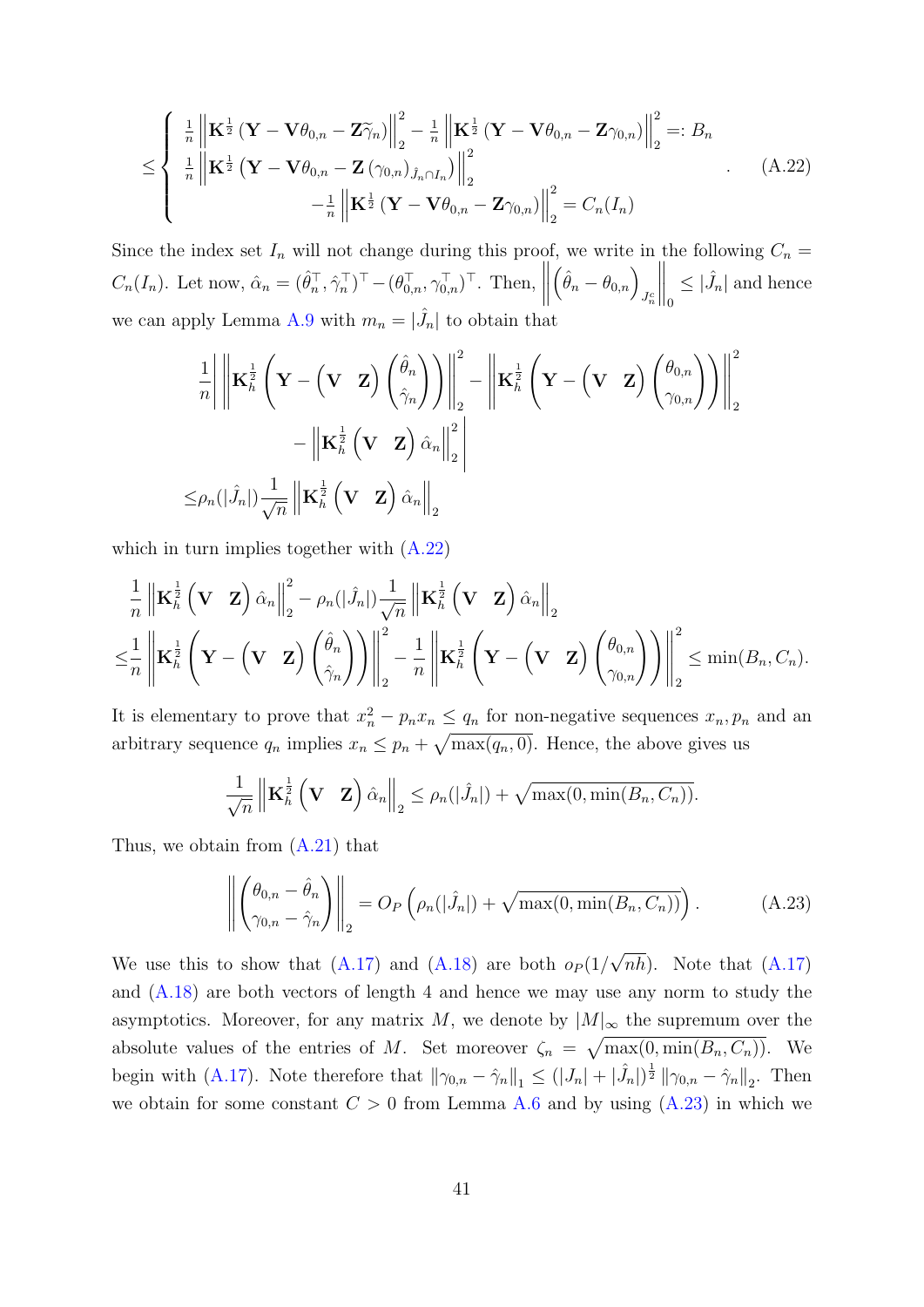substitute the rate of  $\rho(|\hat{J}_n|)$  from Lemma [A.9:](#page-45-1)

$$
\sqrt{nh} \|(A.17)\|_1 \le \sqrt{nh} \left| \frac{1}{n} \mathbf{V}^\top \mathbf{K}_h \mathbf{Z} \right|_\infty \|\gamma_{0,n} - \hat{\gamma}_n\|_1
$$
  
\n
$$
\le C\sqrt{nh} \left( \sqrt{\frac{\log p_n}{nh}} + h^2 \right) \left( |J_n| + |\hat{J}_n| \right)^{\frac{1}{2}} \left( \left( |J_n| + |\hat{J}_n| \right)^{\frac{1}{2}} \left( \frac{1}{\sqrt{nh}} + \delta_n \right) + \zeta_n \right)
$$
  
\n
$$
= C \left( \sqrt{\log p_n} + \sqrt{nh^5} \right) \left( \left( |J_n| + |\hat{J}_n| \right) \left( \frac{1}{\sqrt{nh}} + \delta_n \right) + \left( |J_n| + |\hat{J}_n| \right)^{\frac{1}{2}} \zeta_n \right).
$$

The above converges to zero by the assumptions on the rates in (CMS). Hence,  $(A.17) = (A.17)$  $(A.17) = (A.17)$  $o_P(1/\sqrt{n}h)$ . For [\(A.18\)](#page-39-3) we obtain, for a different constant  $C > 0$ , by applying the bound [\(A.31\)](#page-43-2) together with Lemma [A.6](#page-41-1) and [\(A.23\)](#page-40-1) where we again replace  $\rho(|\hat{J}_n|)$  as in Lemma [A.9\)](#page-45-1)

$$
\sqrt{nh} \|(A.18)\|_1 \leq \sqrt{nh} \left| \frac{1}{n} \mathbf{V}^\top \mathbf{K}_h \mathbf{Z}(\hat{J}_n) \left( \mathbf{Z}(\hat{J}_n)^\top \mathbf{K}_h \mathbf{Z}(\hat{J}_n) \right)^{-1} \mathbf{Z}(\hat{J}_n)^\top \mathbf{K}_h \mathbf{V} \right|_{\infty} \left\| \hat{\theta}_n - \theta_{0,n} \right\|_1
$$
  
\n
$$
\leq C |\hat{J}_n| \sqrt{nh} \sqrt{\Phi\left( |\hat{J}_n|, J_n \right)} \left( \sqrt{\frac{\log p_n}{nh}} + h^2 \right)^2
$$
  
\n
$$
\times \left( \left( |J_n| + |\hat{J}_n| \right) \left( \frac{1}{\sqrt{nh}} + \delta_n \right) + \left( |J_n| + |\hat{J}_n| \right)^{\frac{1}{2}} \zeta_n \right)
$$
  
\n
$$
\leq C |\hat{J}_n| \sqrt{\Phi\left( |\hat{J}_n|, J_n \right)} \left( \sqrt{\frac{\log p_n}{nh}} + h^2 \right)
$$
  
\n
$$
\times \left( \sqrt{\log p_n} + \sqrt{nh^5} \right) \left( \left( |J_n| + |\hat{J}_n| \right) \left( \frac{1}{\sqrt{nh}} + \delta_n \right) + \left( |\hat{J}_n| + |J_n| \right)^{\frac{1}{2}} \zeta_n \right).
$$

Since we assume  $RSE(\hat{J}_n, J_n, h)$  and the rates in (CMS), we have that the above converges to zero and the proof is complete.  $\Box$ 

#### <span id="page-41-0"></span>A.3.2 Supporting Results

In the following Lemma the difference between regression discontinuity design and and regular treatment effects becomes visible: We assume only asymptotically that the covariates and the treatment indicator are uncorrelated, moreover we do not model explicitly the relation between them. Thus we can only obtain that the correlation converges to zero.

<span id="page-41-1"></span>**Lemma A.6.** Let K be second order and compactly supported and let  $h \to 0$ ,  $p_n \to \infty$  and  $\log p_n/nh \to 0$ . Suppose that  $f_X$  and  $\mu_{Z^{(k)}}(x)$  are twice differentiable on a neighborhood around 0 with  $\mu_{Z^{(k)}}(0) = \mu'_{Z^{(k)}}(0) = 0$  and  $f''_X$  continuous and  $\mu''_Z$  $\int_{Z^{(k)}}^{\prime}$  fulfill  $(A.10)$ . Let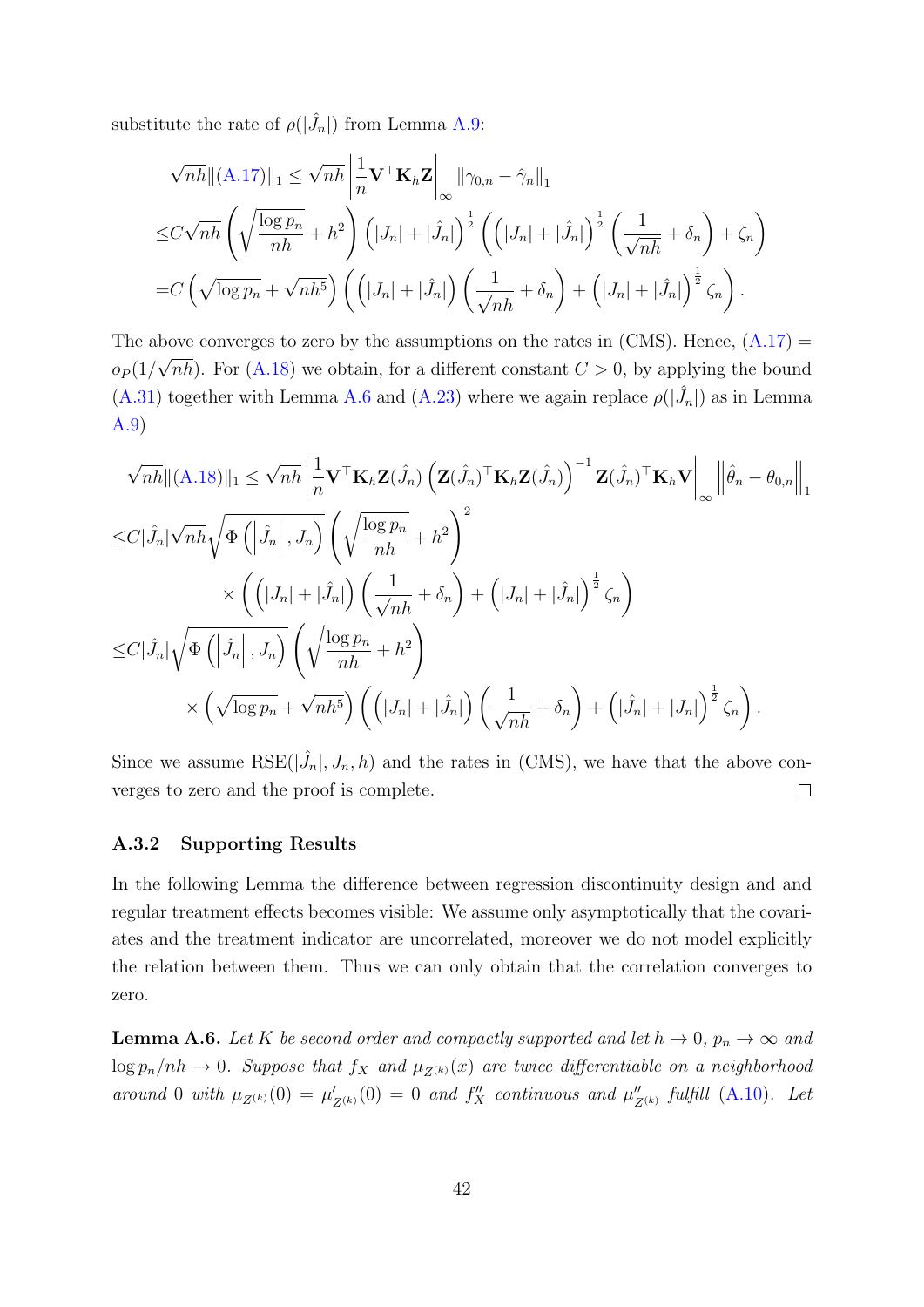furthermore  $(A.11)$  and  $(A.12)$  hold. Then, we have

<span id="page-42-1"></span><span id="page-42-0"></span>
$$
\sup_{a \in \{1,\dots,4\}} \left\| \mathbb{E} \left( \frac{1}{n} \mathbf{Z}^\top \mathbf{K}_h \mathbf{V}_{\cdot a} \right) \right\|_{\infty} = O(h^2),\tag{A.24}
$$

$$
\sup_{a \in \{1,\dots,4\}} \left\| \frac{1}{n} \mathbf{Z}^\top \mathbf{K}_h \mathbf{V}_{\cdot a} \right\|_{\infty} = O_P\left(\sqrt{\frac{\log p_n}{nh}}\right) + O(h^2). \tag{A.25}
$$

*Proof.* Since  $a = 1, \ldots, 4$  can only take finitely many values, it suffices to prove the state-ments [\(A.24\)](#page-42-0) and [\(A.25\)](#page-42-1) for an arbitrary  $a \in \{1, ..., 4\}$ . Let a be thus fixed. Note that

$$
\frac{1}{n}\mathbf{Z}^\top \mathbf{K}_h \mathbf{V}_{\cdot a} = \frac{1}{n} \sum_{i=1}^n K_h(X_i) Z_i V_i^{(a)}.
$$

Note that the bounds on  $\mu''_{Z^{(k)}}$  and the differentiability of  $f_X$  imply a similar bound for  $(\mu_{Z^{(k)}} f_X)'$ , i.e.,

$$
C = \sup_{n \in \mathbb{N}} \sup_{k \in \{1, \dots, p_n\}} \sup_{u \in [0,1]} |(\mu_{Z^{(k)}} f_X)''(uh)| + |(\mu_{Z^{(k)}} f_X)''(-uh)| < \infty.
$$

We begin by computing the expectation in  $(A.24)$ . By using that  $\mu_{Z^{(k)}}(x)$  is differentiable and that  $\mu_{Z^{(k)}}(0) = \mu'_{Z^{(k)}}(0) = 0$  we obtain for all  $k = 1, ..., p_n$  by an argument as in  $(A.7)$ that:

$$
\left| \mathbb{E}\left(K_h(X_i)Z_i^{(k)}V_i^{(a)}\right) \right| \leq \frac{1}{2}h^2 \cdot C. \tag{A.26}
$$

This implies [\(A.24\)](#page-42-0) and that

<span id="page-42-2"></span>
$$
\left\| \frac{1}{n} \mathbf{Z}^{\top} \mathbf{K}_{h} \mathbf{V}_{\cdot a} \right\|_{\infty} \le \left\| \frac{1}{n} \mathbf{Z}^{\top} \mathbf{K}_{h} \mathbf{V}_{\cdot a} - \mathbb{E} \left( \frac{1}{n} \mathbf{Z}^{\top} \mathbf{K}_{h} \mathbf{V}_{\cdot a} \right) \right\|_{\infty} + O(h^{2}). \tag{A.27}
$$

For the first part above we will apply Lemma [A.5](#page-35-0) with  $B_i = Z_i^{(k)} V_i^{(a)}$  $\zeta_i^{(a)}$ . The integral conditions hold true by assumption because  $\mathbb{E}\left(\right)$  $Z_i^{(k)} V_i^{(a)}$  $\begin{vmatrix} i \end{vmatrix}$  $\left| X_i = x \right\rangle \leq (1 + (|x|/h)^m) \mu_{k,m}(x).$ The conditions on  $n, p_n, h$  follow because we assume that  $h \to 0$  and  $\log p_n/nh \to 0$ . Note furthermore that all constants in the assumptions do not depend on  $k$ . We may thus apply Lemma [A.5](#page-35-0) simultaneously for all  $k = 1, ..., p_n$  and obtain for x large enough as in Lemma [A.5](#page-35-0) (but  $x > 1$ ) for  $\varepsilon_n = x \sqrt{\log p_n / nh}$  by the union bound that

$$
\mathbb{P}\left(\max_{k\in\{1,\dots,p_n\}}\frac{1}{n}\sum_{i=1}^n \left(K_h(X_i)Z_i^{(k)}V_i^{(a)} - \mathbb{E}\left(K_h(X_i)Z_i^{(k)}V_i^{(a)}\right)\right) > \varepsilon_n\right)
$$
  

$$
\leq p_n \max_{k\in\{1,\dots,p_n\}} \mathbb{P}\left(\frac{1}{n}\sum_{i=1}^n \left(K_h(X_i)Z_i^{(k)}V_i^{(a)} - \mathbb{E}\left(K_h(X_i)Z_i^{(k)}V_i^{(a)}\right)\right) > \varepsilon_n\right)
$$
  

$$
\leq p_n^{1-x} \to 0
$$
 (A.28)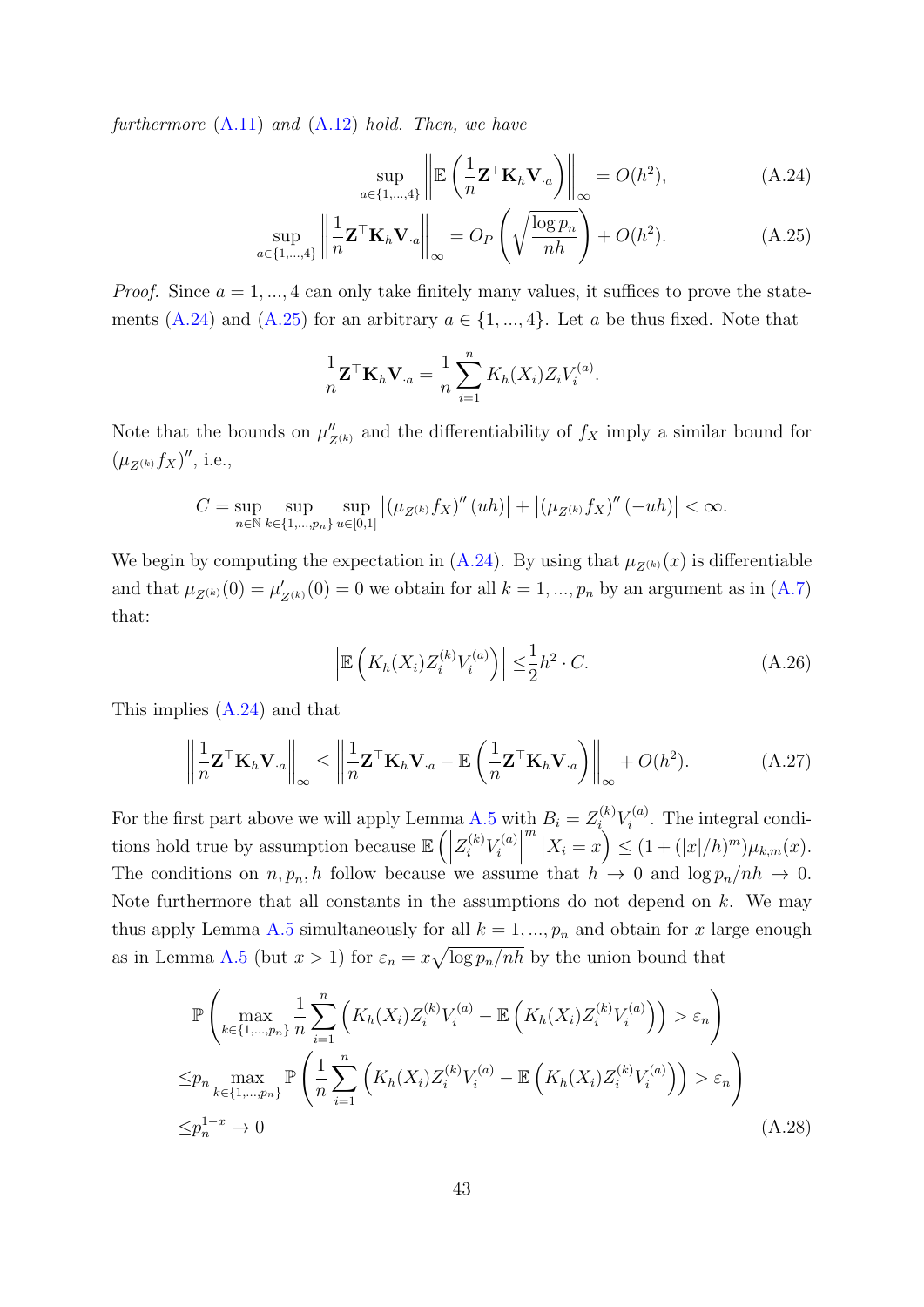which implies

$$
\left\|\frac{1}{n}\mathbf{Z}^\top \mathbf{K}_h \mathbf{V}_{\cdot a} - \mathbb{E}\left(\frac{1}{n}\mathbf{Z}^\top \mathbf{K}_h \mathbf{V}_{\cdot a}\right)\right\|_{\infty} = O_P\left(\sqrt{\frac{\log p_n}{nh}}\right).
$$

This, together with [\(A.27\)](#page-42-2), completes the proof of [\(A.25\)](#page-42-1).

The previous results are used in the following way to understand the behaviour of the projection matrix  $\mathbf{M}_n(\hat{J}_n)$ .

<span id="page-43-0"></span>Proposition A.7. Let all notation be as above and let the assumptions of Lemmas [A.3](#page-34-3) and [A.6](#page-41-1) be true. Suppose that  $RSE(|\hat{J}_n|, J_n, h)$  holds and  $\frac{|\hat{J}_n|\log p_n}{nh} = o_P(1)$  as well as  $|\hat{J}_n| h^4 = o_P(1)$ . We have then that

$$
\frac{1}{n}\mathbf{V}^{\top}\mathbf{K}_{h}^{\frac{1}{2}}\mathbf{M}_{n}(\hat{J}_{n})\mathbf{K}_{h}^{\frac{1}{2}}\mathbf{V} \xrightarrow{\mathbb{P}} f_{X}(0)\kappa(K)
$$
\n
$$
\frac{1}{n}\mathbf{V}^{\top}\mathbf{K}_{h}^{\frac{1}{2}}\mathbf{M}_{n}(\hat{J}_{n})\mathbf{K}_{h}^{\frac{1}{2}}\mathbf{r}_{n} = \frac{1}{n}\mathbf{V}^{\top}\mathbf{K}_{h}\mathbf{r}_{n} + O_{P}\left(\left\|\frac{1}{n}\mathbf{Z}^{\top}\mathbf{K}_{h}\mathbf{r}_{n}\right\|_{\infty} \cdot |\hat{J}_{n}|\left(\sqrt{\frac{\log p_{n}}{nh}} + h^{2}\right)\right).
$$
\n(A.29)

*Proof.* By definition  $(A.15)$  we have

$$
\frac{1}{n}\mathbf{V}^\top \mathbf{K}_h^{\frac{1}{2}} \mathbf{M}_n(\hat{J}_n) \mathbf{K}_h^{\frac{1}{2}} \mathbf{V} = \frac{1}{n}\mathbf{V}^\top \mathbf{K}_h \mathbf{V} - \frac{1}{n}\mathbf{V}^\top \mathbf{K}_h \mathbf{Z}(\hat{J}_n) \left( \mathbf{Z}(\hat{J}_n)^\top \mathbf{K}_h \mathbf{Z}(\hat{J}_n) \right)^{-1} \mathbf{Z}(\hat{J}_n)^\top \mathbf{K}_h \mathbf{V}.
$$

The first term above converges by Lemma [A.3](#page-34-3) to the quantity we claim in the lemma. It remains to show that the second part converges to zero in probability. Recall to this end the definition of  $\Phi(m_n, J_n)$  in Definition [3.2.](#page-11-3) We note that for all  $a, b \in \{1, ..., 4\}$  (below ∥.∥ denotes the Euclidean norm for vectors and the spectral norm for matrices)

<span id="page-43-2"></span>
$$
\begin{split}\n&\left[\frac{1}{n}\mathbf{V}^{\top}\mathbf{K}_{h}\mathbf{Z}(\hat{J}_{n})\left(\mathbf{Z}(\hat{J}_{n})^{\top}\mathbf{K}_{h}\mathbf{Z}(\hat{J}_{n})\right)^{-1}\mathbf{Z}(\hat{J}_{n})^{\top}\mathbf{K}_{h}\mathbf{V}\right]_{a,b} \\
&\leq \left\|\left(\frac{1}{n}\mathbf{Z}(\hat{J}_{n})^{\top}\mathbf{K}_{h}\mathbf{Z}(\hat{J}_{n})\right)^{-1}\frac{1}{n}\mathbf{Z}(\hat{J}_{n})^{\top}\mathbf{K}_{h}\mathbf{V}_{\cdot a}\right\|_{1} \cdot \left\|\frac{1}{n}\mathbf{Z}^{\top}\mathbf{K}_{h}\mathbf{V}_{\cdot b}\right\|_{\infty} \\
&\leq |\hat{J}_{n}|^{\frac{1}{2}}\sqrt{\Phi(|\hat{J}_{n}|, J_{n})} \cdot \left\|\frac{1}{n}\mathbf{Z}(\hat{J}_{n})^{\top}\mathbf{K}_{h}\mathbf{V}_{\cdot a}\right\| \cdot \left\|\frac{1}{n}\mathbf{Z}(\hat{J}_{n})^{\top}\mathbf{K}_{h}\mathbf{V}_{\cdot b}\right\|_{\infty} \\
&\leq |\hat{J}_{n}|\sqrt{\Phi(|\hat{J}_{n}|, J_{n})} \cdot \left\|\frac{1}{n}\mathbf{Z}^{\top}\mathbf{K}_{h}\mathbf{V}_{\cdot a}\right\|_{\infty} \cdot \left\|\frac{1}{n}\mathbf{Z}^{\top}\mathbf{K}_{h}\mathbf{V}_{\cdot b}\right\|_{\infty}.\n\end{split} \tag{A.31}
$$

By assumption we have  $\Phi(|\hat{J}_n|, J_n) = O_P(1)$  and we just have to deal with the two infinity-norms. From Lemma [A.6](#page-41-1) we find that

$$
|\hat{J}_n| \left( \sup_{a=1,\dots,4} \left\| \frac{1}{n} \mathbf{Z}^\top \mathbf{K}_h \mathbf{V}_{\cdot a} \right\|_{\infty} \right)^2 = O_P\left( \frac{|\hat{J}_n| \log p_n}{nh} \right) + O_P(|\hat{J}_n| h^4) = o_P(1)
$$

<span id="page-43-3"></span><span id="page-43-1"></span> $\Box$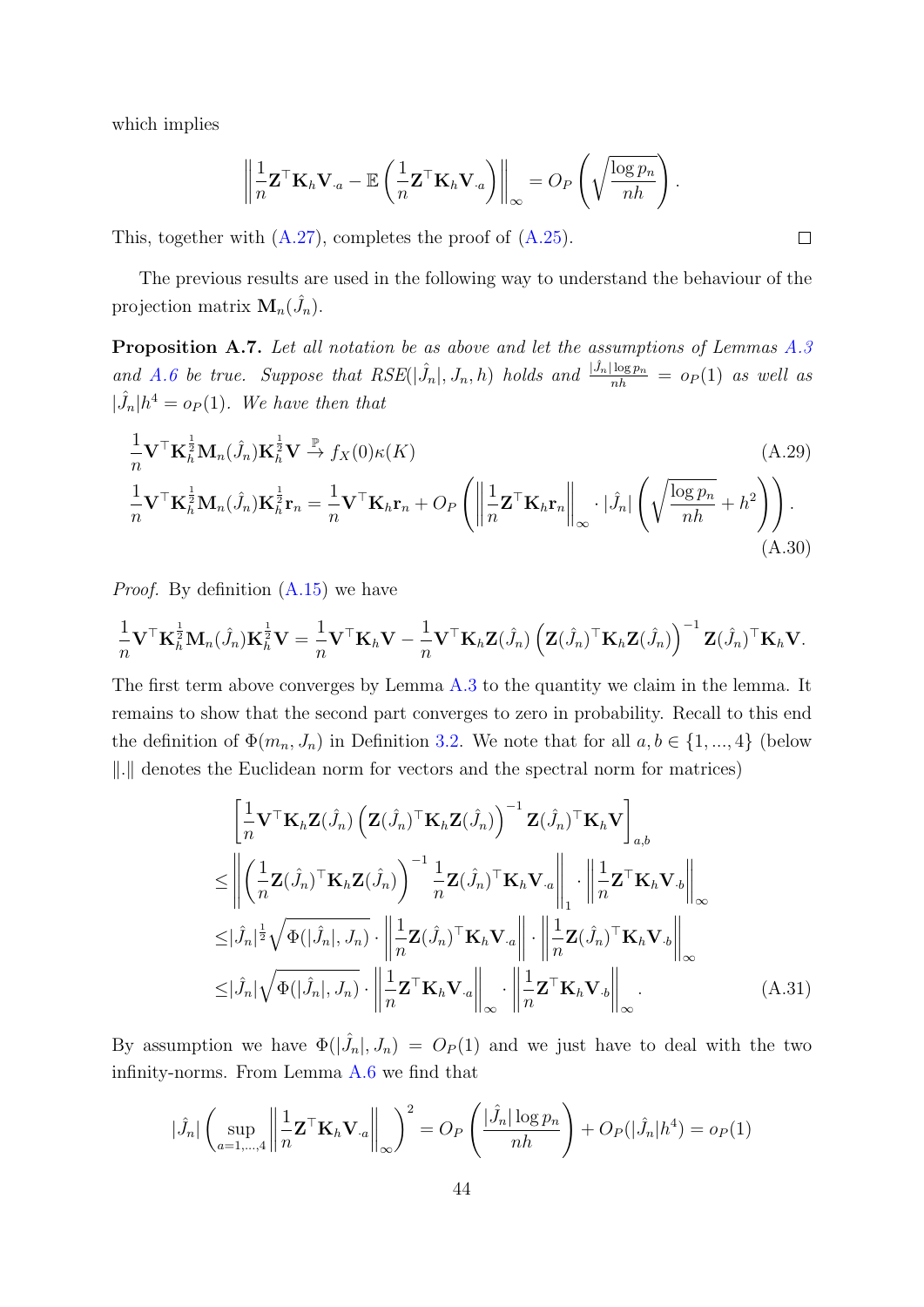by the assumptions on  $|\hat{J}_n|$  and h. Thus, we have shown [\(A.29\)](#page-43-3). In order to show [\(A.30\)](#page-43-1) we use very similar arguments: Firstly,

$$
\frac{1}{n}\mathbf{V}^\top \mathbf{K}_h^{\frac{1}{2}} \mathbf{M}_n(\hat{J}_n) \mathbf{K}_h^{\frac{1}{2}} \mathbf{r}_n = \frac{1}{n} \mathbf{V}^\top \mathbf{K}_h \mathbf{r}_n - \frac{1}{n} \mathbf{V}^\top \mathbf{K}_h \mathbf{Z}(\hat{J}_n) \left( \mathbf{Z}(\hat{J}_n)^\top \mathbf{K}_h \mathbf{Z}(\hat{J}_n) \right)^{-1} \mathbf{Z}(\hat{J}_n)^\top \mathbf{K}_h \mathbf{r}_n.
$$

The first part equals exactly the first part of  $(A.30)$ . Thus we have left to prove that the second part above has the rate which appears in  $(A.30)$ . This can be seen by the same reasoning as in  $(A.31)$  and statement  $(A.25)$  from Lemma [A.6.](#page-41-1) More precisely, let  $a \in \{1, ..., 4\}$  be arbitrary, then we can finish the proof of the proposition as follows:

$$
\begin{aligned}\n&\left[\frac{1}{n}\mathbf{V}^{\top}\mathbf{K}_{h}\mathbf{Z}(\hat{J}_{n})\left(\mathbf{Z}(\hat{J}_{n})^{\top}\mathbf{K}_{h}\mathbf{Z}(\hat{J}_{n})\right)^{-1}\mathbf{Z}(\hat{J}_{n})^{\top}\mathbf{K}_{h}\mathbf{r}_{n}\right]_{a} \\
&\leq&|\hat{J}_{n}|\sqrt{\Phi(|\hat{J}_{n}|,J_{n})}\cdot\left\|\frac{1}{n}\mathbf{Z}^{\top}\mathbf{K}_{h}\mathbf{V}_{\cdot a}\right\|_{\infty}\cdot\left\|\frac{1}{n}\mathbf{Z}^{\top}\mathbf{K}_{h}\mathbf{r}_{n}\right\|_{\infty} \\
&=&O_{P}\left(\left\|\frac{1}{n}\mathbf{Z}^{\top}\mathbf{K}_{h}\mathbf{r}_{n}\right\|_{\infty}\cdot\left(|\hat{J}_{n}|\sqrt{\frac{\log p_{n}}{nh}}+h^{2}|\hat{J}_{n}|\right)\right)\n\end{aligned}
$$

<span id="page-44-0"></span>**Lemma A.8.** Suppose that  $f_X$  is continuous and that for some  $C \in (0, \infty)$ ,

<span id="page-44-1"></span>
$$
\sup_{n \in \mathbb{N}} \sup_{u \in [0,1]} \left| \mathbb{E}(r_i(J_n, h)^2 | X_i = uh) \right| + \left| \mathbb{E}(r_i(J_n, h)^2 | X_i = -uh) \right| \le C. \tag{A.32}
$$

Then,

<span id="page-44-2"></span>
$$
\frac{1}{n}\mathbf{V}^{\top}\mathbf{K}_{h}\mathbf{r}_{n} = O_{P}\left(\frac{1}{\sqrt{nh}}\right). \tag{A.33}
$$

*Proof.* We prove [\(A.33\)](#page-44-2) by an application of Markov's Inequality. Note that since  $\mathbf{r}_n$ is a residual we have that  $\mathbb{E}(\mathbf{V}^{\top}\mathbf{K}_h\mathbf{r}_n) = 0$ . Since V has only four rows, we may just work for each row individually. We hence keep  $a \in \{1, ..., 4\}$  arbitrary but fixed in the following. By Assumption [\(A.32\)](#page-44-1) we find that

$$
\mathbb{E}\left(\frac{1}{h}K\left(\frac{X_i}{h}\right)^2 V_{i,a}^2 r_i(J_n,h)^2\right) = O(1)
$$

Thus, for any  $\varepsilon > 0$  we have by Markov's Inequality and independence

$$
\mathbb{P}\left(\left|\frac{1}{n}\mathbf{V}_{\cdot a}^{\top}\mathbf{K}_{h}\mathbf{r}_{n}\right|>\varepsilon\right) \leq \frac{1}{\varepsilon^{2}}\mathbb{E}\left(\left(\frac{1}{n}\sum_{i=1}^{n}\frac{1}{h}K\left(\frac{X_{i}}{h}\right)V_{i,a}r_{i}(J_{n},h)\right)^{2}\right)
$$

$$
=\frac{1}{nh\varepsilon^{2}}\mathbb{E}\left(\frac{1}{h}K\left(\frac{X_{i}}{h}\right)^{2}V_{i,a}^{2}r_{i}(J_{n},h)^{2}\right)=O\left((nh\varepsilon^{2})^{-1}\right).
$$

From the above we conclude  $(A.33)$  and the proof of the lemma is complete.

 $\Box$ 

 $\Box$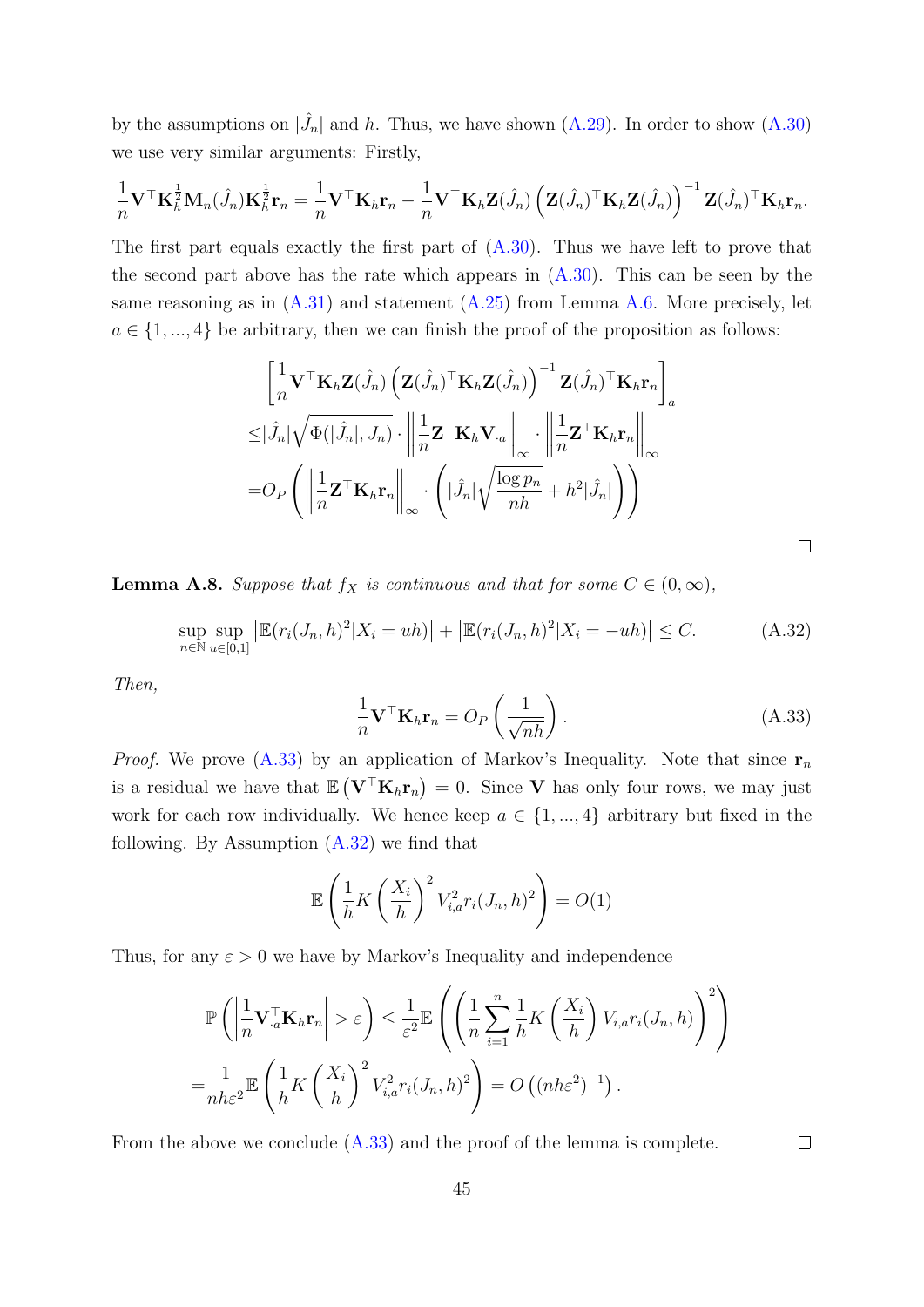The following result is our version of Lemma 4 in [Belloni and Chernozhukov](#page-21-4) [\(2013\)](#page-21-4). The proof is similar but we give it here for completeness.

<span id="page-45-1"></span>**Lemma A.9.** Suppose that  $RSE(m_n, J_n, h)$  holds for some (possibly random) sequence  $m_n$ . Let furthermore the conditions of Lemma [A.8](#page-44-0) hold. Denote  $\alpha=(\theta^\top, \gamma^\top)^\top$  for  $\theta\in\mathbb{R}^4$ and  $\gamma \in \mathbb{R}^{p_n}$ . Then we have for all  $\alpha$  with  $\|\gamma_{J_n^c}\|_0 \leq m_n$ ,

$$
\frac{1}{n}\Bigg|\Bigg\|\mathbf{K}_{h}^{\frac{1}{2}}\left(\mathbf{Y}-\left(\mathbf{V}\mid\mathbf{Z}\right)\left(\begin{pmatrix} \theta_{0,n} \\ \gamma_{0,n} \end{pmatrix}+\alpha\right)\right)\Bigg\|_{2}^{2}-\Bigg\|\mathbf{K}_{h}^{\frac{1}{2}}\left(\mathbf{Y}-\left(\mathbf{V}\mid\mathbf{Z}\right)\begin{pmatrix} \theta_{0,n} \\ \gamma_{0,n} \end{pmatrix}\right)\Bigg\|_{2}^{2}\\-\Bigg\|\mathbf{K}_{h}^{\frac{1}{2}}\left(\mathbf{V}\mid\mathbf{Z}\right)\alpha\Bigg\|_{2}^{2}\Bigg\|\le\rho_{n}(m_{n})\frac{1}{\sqrt{n}}\left\|\mathbf{K}_{h}^{\frac{1}{2}}\left(\mathbf{V}\mid\mathbf{Z}\right)\alpha\right\|_{2},
$$

where

$$
\rho_n(m_n) = O_P\left(\sqrt{|J_n| + m_n}\left(\frac{1}{\sqrt{nh}} + \frac{1}{n} ||\mathbf{Z}^\top \mathbf{K}_h \mathbf{r}_n||_\infty\right)\right).
$$

*Proof.* For ease of notation we write  $\mathbf{D} = (\mathbf{V} \ \mathbf{Z})$ . Then, we have

$$
\frac{1}{n} \left\| \mathbf{K}_{h}^{\frac{1}{2}} \left( \mathbf{Y} - \mathbf{D} \left( \begin{pmatrix} \theta_{0,n} \\ \gamma_{0,n} \end{pmatrix} + \alpha \right) \right) \right\|_{2}^{2} - \left\| \mathbf{K}_{h}^{\frac{1}{2}} \left( \mathbf{Y} - \mathbf{D} \begin{pmatrix} \theta_{0,n} \\ \gamma_{0,n} \end{pmatrix} \right) \right\|_{2}^{2} - \left\| \mathbf{K}_{h}^{\frac{1}{2}} \mathbf{D} \alpha \right\|_{2}^{2}
$$
\n
$$
= \frac{2}{n} \left| \alpha^{\top} \mathbf{D}^{\top} \mathbf{K}_{h} \left( \mathbf{Y} - \mathbf{D} \begin{pmatrix} \theta_{0,n} \\ \gamma_{0,n} \end{pmatrix} \right) \right| = \frac{2}{n} \left| \alpha^{\top} \begin{pmatrix} \mathbf{V}^{\top} \\ \mathbf{Z}^{\top} \end{pmatrix} \mathbf{K}_{h} \mathbf{r}_{n} \right|
$$
\n
$$
\leq 2 \|\alpha\|_{1} \left( \frac{1}{n} \left\| \mathbf{V}^{\top} \mathbf{K}_{h} \mathbf{r}_{n} \right\|_{\infty} + \frac{1}{n} \left\| \mathbf{Z}^{\top} \mathbf{K}_{h} \mathbf{r}_{n} \right\|_{\infty} \right).
$$

Since  $\|\alpha_{J_n^c}\|_0 \leq m_n$ , we have

$$
\|\alpha\|_1 \leq \sqrt{|J_n| + m_n} \cdot \|\alpha\|_2 \leq \frac{\sqrt{|J_n| + m_n}}{\sqrt{\varphi(m_n, J_n)}} \cdot \frac{1}{\sqrt{n}} \left\| \mathbf{K}_h^{\frac{1}{2}} \mathbf{D} \alpha \right\|_2,
$$

where  $\varphi(m_n, J_n)$  is defined in the restricted sparse eigenvalue condition. Since we assume  $RSE(m_n, J_n, h)$  and since we can apply Lemma [A.8](#page-44-0) the proof is complete.  $\Box$ 

### A.4 Computing the Bias

#### A.4.1 The Result and Proof Structure

The following lemma shows the form of the bias.

<span id="page-45-0"></span>**Lemma A.10.** Let  $h \to 0, nh \to \infty$ ,  $|J_n|^{1/2}h^2 \to 0$  and let K be symmetric with  $\kappa(K)$ invertible and  $K^{(4)}$ ,  $(K^2)^{(2)} < \infty$ . Suppose that  $f_X$  is three times differentiable with  $f_X(0) > 0$ . Suppose furthermore that  $\|\mathbb{E}(K_h(X_i)Z_i(J_n)Z_i(J_n)^{\top}\|_2 = O(1)$  and that the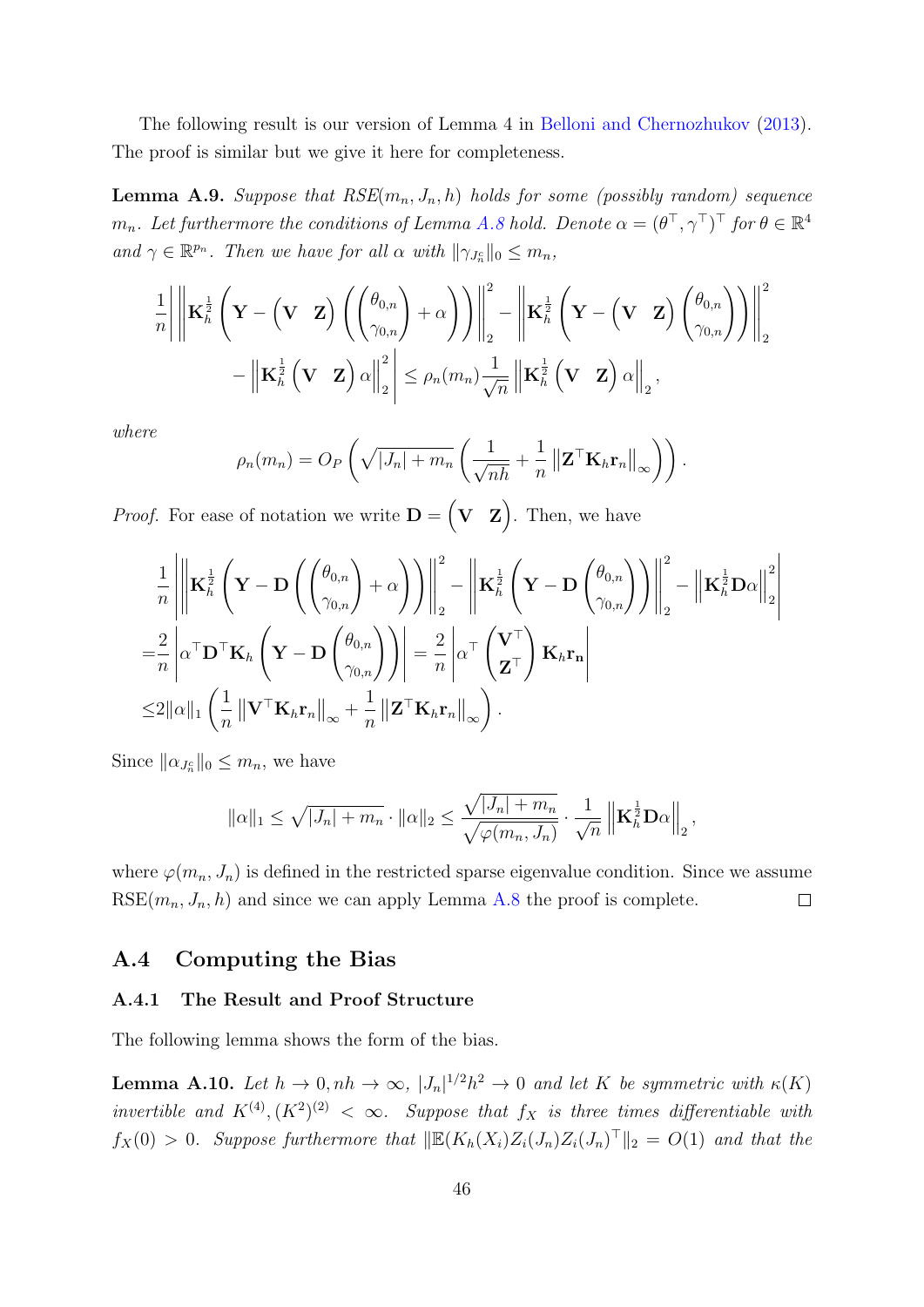*CEFs*  $\mu_{Z^{(k)}}(x) = \mathbb{E}(Z_i^{(k)})$  $\mathcal{L}_i^{(k)}|X_i=x\rangle$  are differentiable with  $\mu_{Z^{(k)}}(0)=\mu'$  $\chi'_{Z_i^{(k)}}(0) = 0$  and three times one-sided differentiable such that the third derivatives extend continuously to zero with

<span id="page-46-1"></span><span id="page-46-0"></span>
$$
\sup_{n \in \mathbb{N}} \sup_{k \in J_n} \sup_{u \in [0,1]} \left| \left( \mu_{Z^{(k)}} f_X \right)''(uh) \right| + \left| \left( \mu_{Z^{(k)}} f_X \right)''(-uh) \right| < \infty,\tag{A.34}
$$

$$
\sup_{n \in \mathbb{N}} \sup_{k \in J_n} \sup_{u \in [0,1]} \left| \left( \mu_{Z^{(k)}} f_X \right)^{m} (uh) \right| + \left| \left( \mu_{Z^{(k)}} f_X \right)^{m} (-uh) \right| < \infty,\tag{A.35}
$$

$$
\sup_{n \in \mathbb{N}} \sup_{k \in J_n} \sup_{u \in [0,1]} \left| \mathbb{E} \left( Z_i^{(k)} Y_i | X_i = uh \right) \right| + \left| \mathbb{E} \left( Z_i^{(k)} Y_i | X_i = -uh \right) \right| < \infty. \tag{A.36}
$$

Suppose that  $\mu_Y(x) = \mathbb{E}(Y_i | X_i = x)$  is three times one-sided differentiable. Denote

$$
\mathcal{B}_n = \frac{1}{2} \frac{K_+^{(3)} - 2K_+^{(1)}K_+^{(2)}}{K_+^{(2)} - 2\left(K_+^{(1)}\right)^2} \left[\mu''_{Y+} - \mu''_{Y-} \right] \n- \sum_{k \in J_n} \left(\mu''_{Z^{(k)}+} - \mu''_{Z^{(k)}-}\right) \left[\mathbb{E}(K_h(X_i)Z_iZ_i^\top)^{-1}\mathbb{E}(K_h(X_i)Z_iY_i)\right]_k \n+ o(1) + O(|J_n|h^2) + O(|J_n|^{\frac{1}{2}}h).
$$

Then,

$$
\theta_{0,n}^{(2)} = \tau + h^2 \mathcal{B}_n.
$$

In order to reduce the notation in the proof we omit, in this subsection only, the subscript  $J_n$  on the covariates  $Z_i(J_n)$ . Thus, in the following  $Z_i \in \mathbb{R}^{n \times |J_n|}$ .

*Proof of Lemma [A.10.](#page-45-0)* Let  $a_1, a_2, b_1, b_2$  be as in Lemma [A.14](#page-53-0) and define

$$
\kappa_{h,b}(K) = \left[ \left( I + \frac{f'_X(0)}{f_X(0)} h \begin{pmatrix} 0 & 0 & a_1 & 0 \\ 0 & 0 & 0 & a_1 \\ 1 & 0 & -a_2 & 0 \\ 0 & 1 & 2a_2 & a_2 \end{pmatrix} + h^2 \frac{f''_X(0)}{2f_X(0)} \begin{pmatrix} a_1 & 0 & -b_1 & 0 \\ 0 & a_1 & 2b_1 & b_1 \\ -a_2 & 0 & b_2 & 0 \\ 2a_2 & a_2 & 0 & b_2 \end{pmatrix} \right)^{-1} \right]_{2}.
$$

By using least squares algebra, we obtain

$$
\theta_{0,n}^{(2)}
$$
\n
$$
= \left[ \left( \mathbb{E}(K_h(X_i)V_iV_i^\top) - \mathbb{E}(K_h(X_i)V_iZ_i^\top) \mathbb{E}(K_h(X_i)Z_iZ_i^\top)^{-1} \mathbb{E}(K_h(X_i)Z_iV_i^\top) \right)^{-1} \right]_{2}.
$$
\n
$$
\times \left( \mathbb{E}(K_h(X_i)V_iY_i) - \mathbb{E}(K_h(X_i)V_iZ_i^\top) \mathbb{E}(K_h(X_i)Z_iZ_i^\top)^{-1} \mathbb{E}(K_h(X_i)Z_iY_i) \right)
$$
\n
$$
= \left[ \left( I - \mathbb{E}\left( K_h(X_i)V_iV_i^\top \right)^{-1} \mathbb{E}(K_h(X_i)V_iZ_i^\top) \mathbb{E}(K_h(X_i)Z_iZ_i^\top)^{-1} \mathbb{E}(K_h(X_i)Z_iV_i^\top) \right)^{-1} \right]_{2}.
$$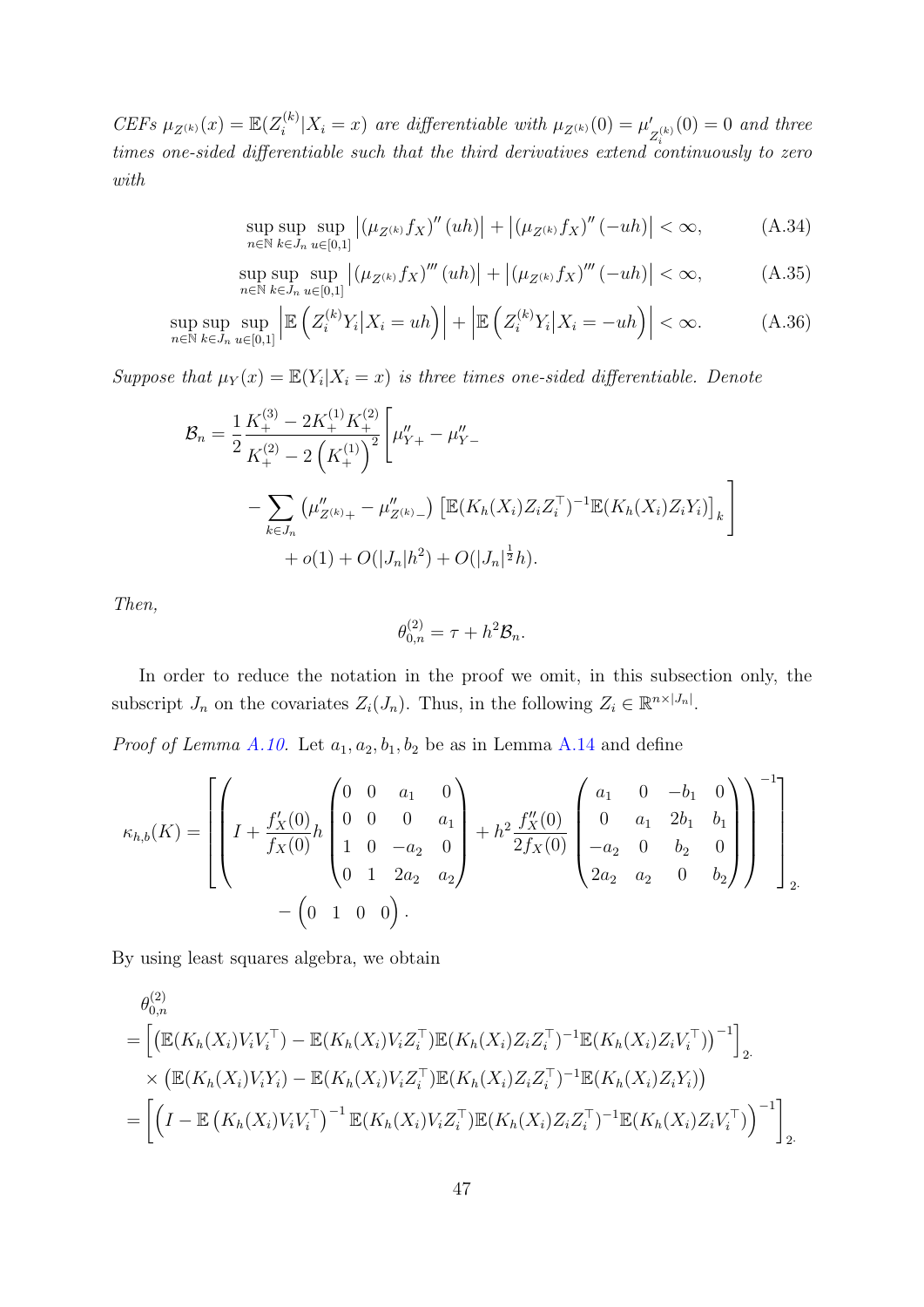<span id="page-47-0"></span>
$$
\times \left( \kappa(K)^{-1} \mathbb{E}(K_h(X_i)V_iV_i^{\top}) \right)^{-1} \times \kappa(K)^{-1} \left( \mathbb{E}(K_h(X_i)V_iY_i) - \mathbb{E}(K_h(X_i)V_iZ_i^{\top}) \mathbb{E}(K_h(X_i)Z_iZ_i^{\top})^{-1} \mathbb{E}(K_h(X_i)Z_iY_i) \right)
$$
\n(A.37)

By the approximations from Lemma [A.13](#page-52-0) and [A.15](#page-54-0) we obtain

$$
\begin{split}\n&\left[\left(I - \mathbb{E}\left(K_{h}(X_{i})V_{i}V_{i}^{\top}\right)^{-1}\mathbb{E}(K_{h}(X_{i})V_{i}Z_{i}^{\top})\mathbb{E}(K_{h}(X_{i})Z_{i}Z_{i}^{\top})^{-1}\mathbb{E}(K_{h}(X_{i})Z_{i}V_{i}^{\top})\right)^{-1}\right]_{2} \\
&\times \left(\kappa(K)^{-1}\mathbb{E}(K_{h}(X_{i})V_{i}V_{i}^{\top})\right)^{-1} \\
&= \left(\left(0 \quad 1 \quad 0 \quad 0\right) + O(|J_{n}|h^{4})\right) \\
&\times \left(f_{X}(0)I + f_{X}'(0)h\begin{pmatrix}0 & 0 & a_{1} & 0 \\ 0 & 0 & 0 & a_{1} \\ 1 & 0 & -a_{2} & 0 \\ 0 & 1 & 2a_{2} & a_{2}\end{pmatrix} + h^{2}\frac{f_{X}'(0)}{2}\begin{pmatrix}a_{1} & 0 & -b_{1} & 0 \\ 0 & a_{1} & 2b_{1} & b_{1} \\ -a_{2} & 0 & b_{2} & 0 \\ 2a_{2} & a_{2} & 0 & b_{2}\end{pmatrix} + o(h^{2})\right) \\
&= \frac{1}{f_{X}(0)}\left[\left(I + \frac{f_{X}'(0)}{f_{X}(0)}h\begin{pmatrix}0 & 0 & a_{1} & 0 \\ 0 & 0 & 0 & a_{1} \\ 1 & 0 & -a_{2} & 0 \\ 0 & 1 & 2a_{2} & a_{2}\end{pmatrix} + h^{2}\frac{f_{X}'(0)}{2f_{X}(0)}\begin{pmatrix}a_{1} & 0 & -b_{1} & 0 \\ 0 & a_{1} & 2b_{1} & b_{1} \\ -a_{2} & 0 & b_{2} & 0 \\ 2a_{2} & a_{2} & 0 & b_{2}\end{pmatrix}\right)^{-1}\right]_{2} \\
&+ o(h^{2}) + O\left(|J_{n}|h^{4}\right) \\
&= \frac{1}{f_{X}(0)}\left(\left(0 \quad 1 \quad 0 \quad 0\right) + \kappa_{h,b}(K)\right) + o(h^{2}) + O\left(|J_{n}|h^{4}\right). \end{split} \tag{A.38}
$$

From Lemma [A.12](#page-50-0) we obtain with  $A = Y_i$ 

<span id="page-47-2"></span>
$$
\kappa(K)^{-1} \mathbb{E}(K_h(X_i)V_iY_i) = \begin{pmatrix} f_X(0)\mu_{Y-} \\ f_X(0)\tau \\ h[\mu_Y f_X]_-' \\ h([\mu_Y f_X]_+' - [\mu_Y f_X]_-'] \end{pmatrix} + h^2 B(K,Y) + O(h^3). \quad (A.39)
$$

We apply now Lemma [A.12](#page-50-0) with  $A = Z_i^{(k)}$  $i^{(k)}$  for each  $k \in J_n$ . Recall for that case that  $\mu_{Z^{(k)}}(0) = \mu'_{Z^{(k)}}(0) = 0.$  Let furthermore  $B_k$  be the vector  $B(K, A)$  for  $A = Z_i^{(k)}$  $i^{(\kappa)}$  and denote by  $B \in \mathbb{R}^{4\times |J_n|}$  the matrix which has the vectors  $B_k$  as columns. With these definitions, we obtain from Lemma [A.12](#page-50-0)

<span id="page-47-1"></span>
$$
\kappa(K)^{-1} \mathbb{E}(K_h(X_i)V_i Z_i^{\top}) \mathbb{E}(K_h(X_i) Z_i Z_i^{\top})^{-1} \mathbb{E}(K_h(X_i) Z_i Y_i)
$$
  
= $h^2 B \mathbb{E}(K_h(X_i) Z_i Z_i^{\top})^{-1} \mathbb{E}(K_h(X_i) Z_i Y_i) + O(h^3) \mathbb{E}(K_h(X_i) Z_i Z_i^{\top})^{-1} \mathbb{E}(K_h(X_i) Z_i Y_i).$  (A.40)

where  $O(h^3)$  denotes a  $4 \times |J_n|$  matrix of entries of order  $O(h^3)$  where for all of them the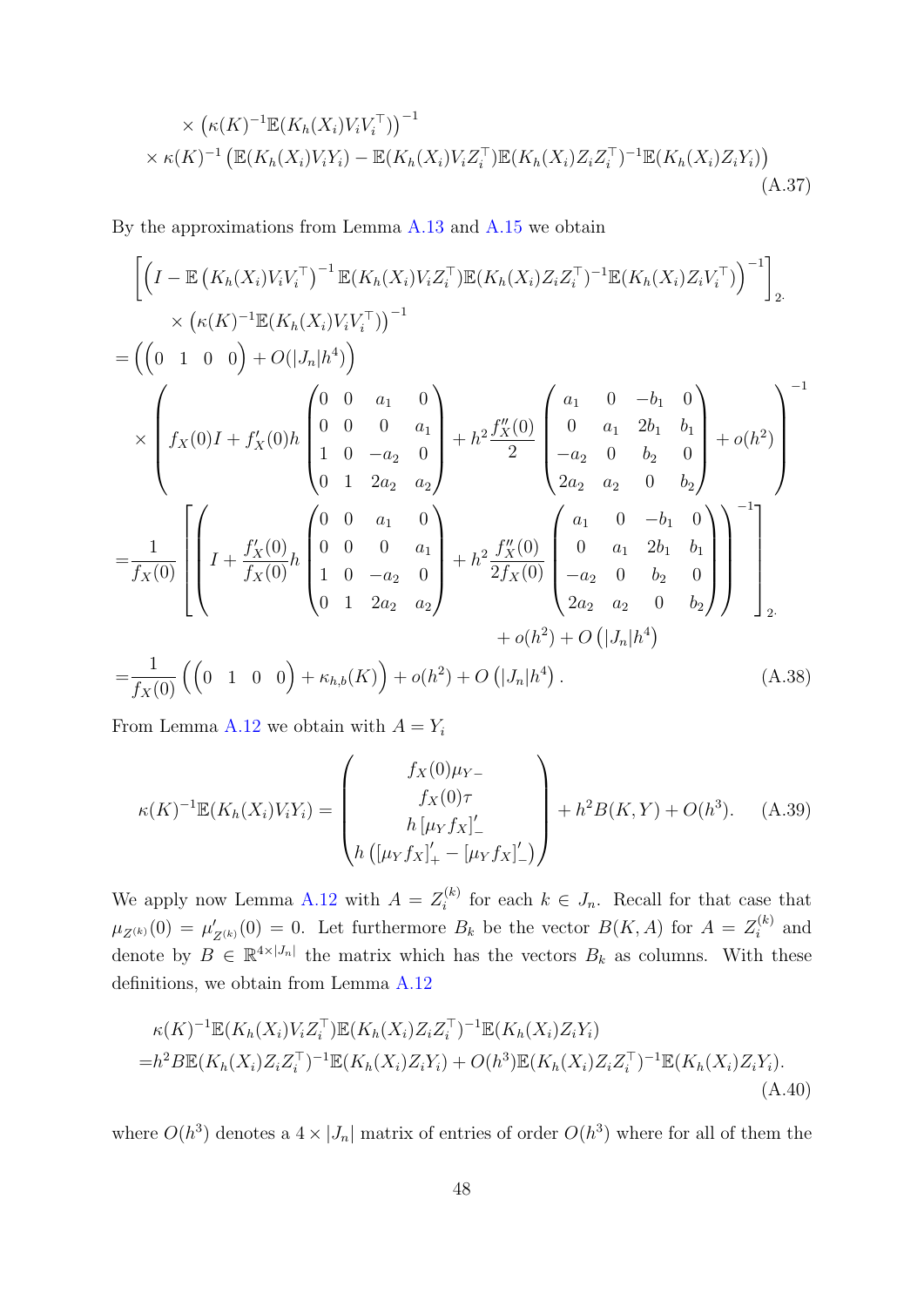same constant can be used because we assume boundedness of the corresponding derivatives. Similarly, the entries of B are uniformly bounded. We know from Lemma [A.11](#page-49-0) that

$$
\left\| \mathbb{E}\left( K_h(X_i) Z_i Z_i^\top \right)^{-1} \mathbb{E}\left( K_h(X_i) Z_i Y_i \right) \right\|_2 = O(1).
$$

Hence, by using the Cauchy-Schwarz Inequality we obtain for each entry  $a \in \{1, ..., 4\}$ that

$$
\left| [(A.40)]^{(a)} \right| \leq h^2 \|B_{a\cdot}\|_2 O(1) + \left\| \left[ O(h^3) \right]_{a\cdot}\right\|_2 O(1) = O\left( |J_n|^{\frac{1}{2}} h^2 \right) + O\left( |J_n|^{\frac{1}{2}} h^3 \right).
$$

Hence, by bringing together the considerations [\(A.38\)](#page-47-2)-[\(A.40\)](#page-47-1) and by using that  $\kappa_{h,b}(K)$  =  $O(h)$  and  $|J_n|^{\frac{1}{2}}h^2 \to 0$  we finally obtain that

$$
\theta_{0,n}^{(2)} = \left[ \frac{1}{f_X(0)} \left( \begin{pmatrix} 0 & 1 & 0 & 0 \end{pmatrix} + \kappa_{h,b}(K) \right) + o(h^2) + O\left(|J_n|h^4\right) \right] \times \kappa(K)^{-1} \left( \mathbb{E}(K_h(X_i)V_iY_i) - \mathbb{E}(K_h(X_i)V_iZ_i^\top \right) \mathbb{E}(K_h(X_i)Z_iZ_i^\top)^{-1} \mathbb{E}(K_h(X_i)Z_iY_i) \right)
$$
  
\n
$$
= \tau + \frac{h^2}{f_X(0)} B^{(2)}(K,Y) - \frac{h^2}{f_X(0)} B_2 \mathbb{E}(K_h(X_i)Z_iZ_i^\top)^{-1} \mathbb{E}(K_h(X_i)Z_iY_i)
$$
  
\n
$$
+ \kappa_{h,b}(K) \left( \frac{\mu_{Y-}}{\tau_{X(0)}} \frac{\tau}{[\mu_Y f_X]_-'} + o(h^2) + O(|J_n|h^4) + O(|J_n|^{\frac{1}{2}}h^3).
$$
\n(A.41)

The completion of the proof is straight forward but computationally tedious. We firstly need to compute  $\kappa_{h,b}(K)$  explicitly. This can be done by using a computer algebra system and we report here only the result (see Lemma [A.14](#page-53-0) for a definition of  $a_1$ )

$$
\kappa_{h,b}(K) = \left( o(h^2) \quad h^2 a_1 \left( \frac{f'_X(0)^2}{f_X(0)^2} - \frac{f''_X(0)}{2f_X(0)} \right) + o(h^2) \quad O(h^2) \quad -ha_1 \frac{f'_X(0)}{f_X(0)} + O(h^2) \right).
$$

Moreover, we compare the vectors in the definition of  $B(K, A)$  with the columns of the matrix in [\(A.46\)](#page-54-1). Thus, we obtain from Lemma [A.14](#page-53-0) that

<span id="page-48-0"></span>
$$
B^{(2)}(K, A) = \frac{a_1}{2} \left( \mu''_{A+} f_X(0) + 2\mu'_{A+} f'_X(0) + \mu_{A+} f''_X(0) - \mu''_{A-} f'_X(0) - 2\mu'_{A-} f'_X(0) - \mu_{A-} f''_X(0) \right).
$$

Hence, in particular

$$
B^{(2)}(K,Y) = \frac{a_1}{2} \Big( \mu''_{Y+} f_X(0) + 2\mu'_{Y+} f'_X(0) + \mu_{Y+} f''_X(0) - \mu''_{Y-} f'_X(0) - 2\mu'_{Y-} f'_X(0) - \mu_{Y-} f''_X(0) \Big),
$$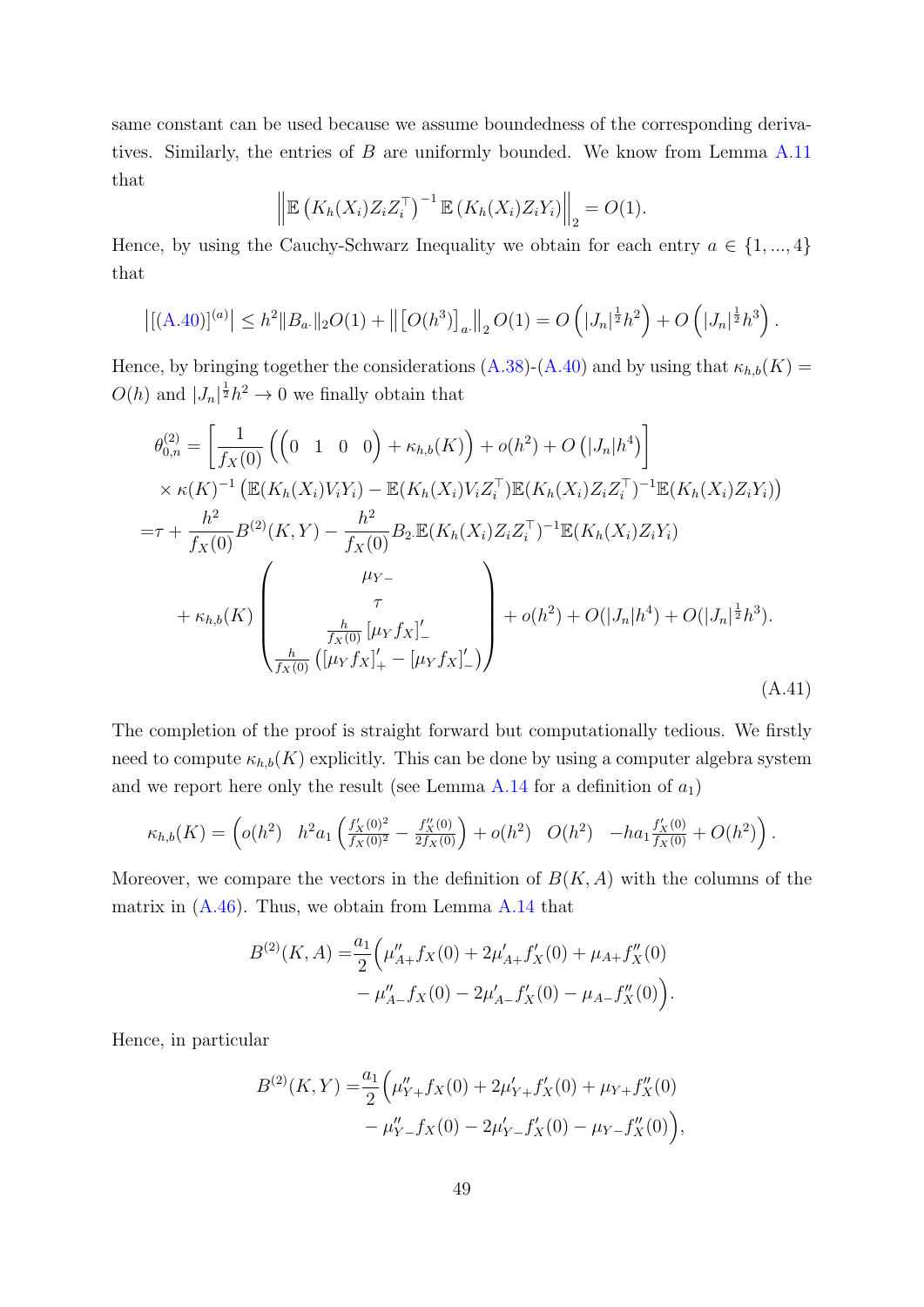<span id="page-49-1"></span>
$$
B^{(2)}(K, Z^{(k)}) = \frac{a_1}{2} \left( \mu''_{Z^{(k)}+} f_X(0) - \mu''_{Z^{(k)}-} f_X(0) \right). \tag{A.42}
$$

By combining the previous equations and replacing  $\tau = \mu_{Y+} - \mu_{Y-}$ , we finally obtain the desired expression for the bias: Firstly,

$$
\frac{h^2}{f_X(0)} B^{(2)}(K, Y) + \kappa_{h,b}(K) \begin{pmatrix} \mu_{Y-} \\ \tau \\ \frac{h}{f_X(0)} [\mu_Y f_X]_-' \\ \frac{h}{f_X(0)} ([\mu_Y f_X]_+' - [\mu_Y f_X]_-'] \end{pmatrix}
$$
  
\n
$$
= h^2 a_1 \left( \frac{1}{2} (\mu''_{Y+} - \mu''_{Y-}) + \frac{f'_X(0)}{f_X(0)} (\mu'_{Y+} - \mu'_{Y-}) + \frac{1}{2} \frac{f''_X(0)}{f_X(0)} (\mu_{Y+} - \mu_{Y-}) - \frac{1}{2} \frac{f''_X(0)}{f_X(0)} (\mu_{Y+} - \mu_{Y-}) - \frac{f'_X(0)}{f_X(0)^2} (\mu'_{Y+} f_X(0) + \mu'_{Y+} f_X(0) - \mu'_{Y-} f_X(0) - \mu'_{Y-} f_X(0)') \right) + o(h^2)
$$
  
\n
$$
= h^2 \frac{a_1}{2} (\mu''_{Y+} - \mu''_{Y-}) + o(h^2).
$$

And, secondly, we see that  $B_2$  has entries given by  $(A.42)$  and hence,

$$
\frac{h^2}{f_X(0)} B_2 \mathbb{E}(K_h(X_i) Z_i Z_i^{\top})^{-1} \mathbb{E}(K_h(X_i) Z_i Y_i)
$$
  
= 
$$
h^2 \frac{a_1}{2} \sum_{k \in J_n} \left( \mu''_{Z^{(k)}+} - \mu''_{Z^{(k)}-} \right) \left[ \mathbb{E}(K_h(X_i) Z_i Z_i^{\top})^{-1} \mathbb{E}(K_h(X_i) Z_i Y_i) \right]_k.
$$

 $\Box$ 

Replacing the above two expressions in [\(A.41\)](#page-48-0) completes the proof.

#### A.4.2 Supporting Results

<span id="page-49-0"></span>**Lemma A.11.** Let 
$$
\|\mathbb{E} (K_h(X_i) Z_i Z_i^{\top})^{-1}\|_2 = O(1)
$$
. Then,  

$$
\|\mathbb{E} (K_h(X_i) Z_i Z_i^{\top})^{-1} \mathbb{E} (K_h(X_i) Z_i Y_i)\|_2 = O(1).
$$

 $\left| \int f \right|$  $\left(\sigma_{Z-}^2 + \sigma_{Z+}^2\right)^{-1}$   $\Big\|_2 = O(1)$  we have that  $\|\gamma_n\|_2 = O(1)$ , where  $\gamma_n$  is defined below [\(2.8\)](#page-7-0).

Proof. Denote  $\beta = \mathbb{E}\left(K_h(X_i)Z_iZ_i^{\top}\right)^{-1}\mathbb{E}\left(K_h(X_i)Z_iY_i\right)$  and let  $\varepsilon = Y_i - Z_i^{\top}\beta$ . Then,  $\mathbb{E}\left(K_h(X_i)Z_i\varepsilon\right)=0.$  We want to proof that

$$
\|\beta\|_2^2 = \mathbb{E}\left(K_h(X_i)Z_i^\top Y_i\right) \mathbb{E}\left(K_h(X_i)Z_iZ_i^\top\right)^{-2} \mathbb{E}\left(K_h(X_i)Z_iY_i\right) = O(1).
$$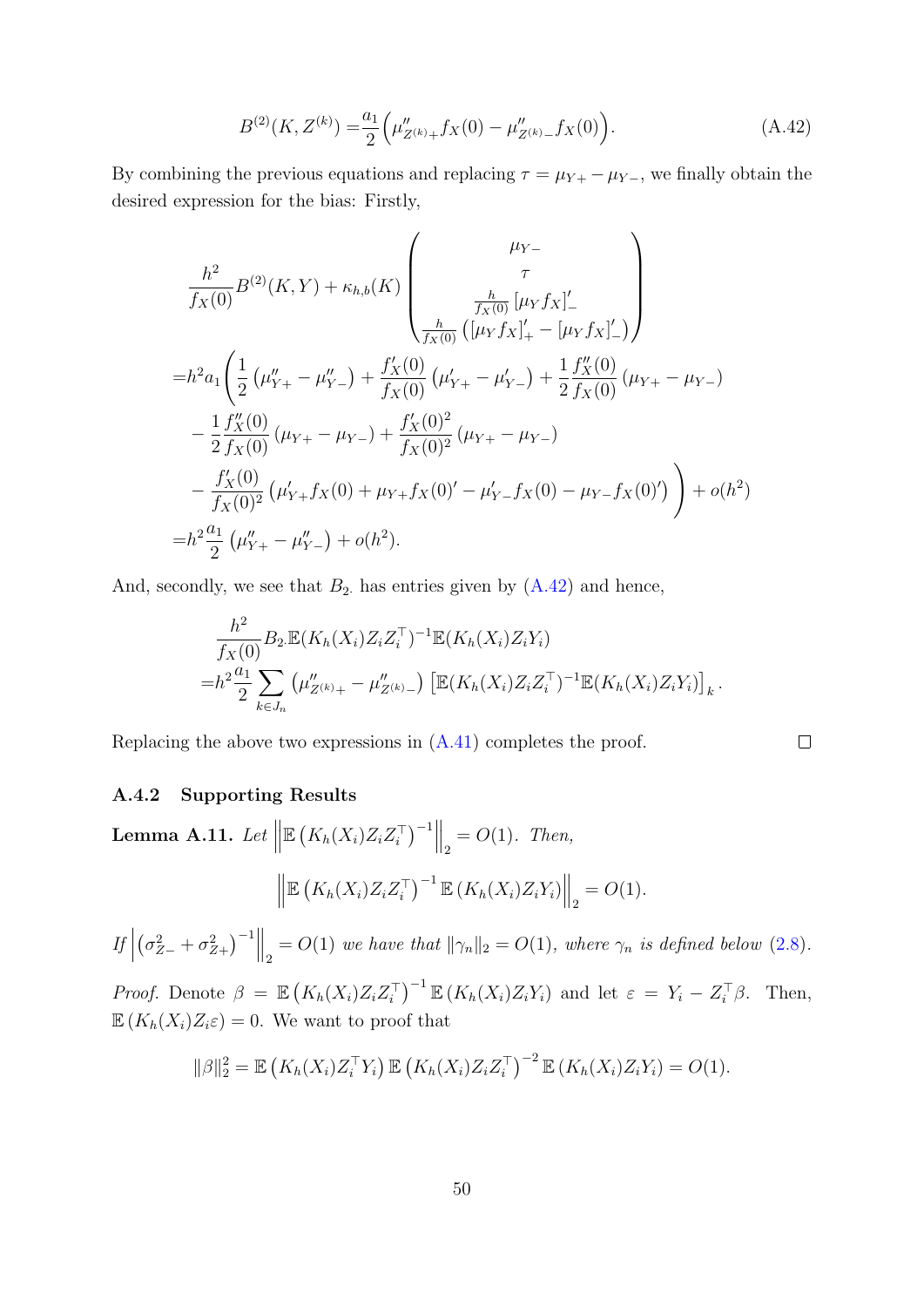Using all these properties and notation, we get for any constant  $c > 0$ 

$$
\mathbb{E}\left(K_h(X_i)Y_i^2\right) - c\|\beta\|_2^2 = \mathbb{E}\left(K_h(X_i)\varepsilon^2\right) + \beta^\top \mathbb{E}\left(K_h(X_i)Z_iZ_i^\top\right)\beta - c\|\beta\|_2^2
$$
\n
$$
\geq \mathbb{E}\left(K_h(X_i)Z_i^\top Y_i\right) \mathbb{E}\left(K_h(X_i)Z_iZ_i^\top\right)^{-1} \mathbb{E}\left(K_h(X_i)Z_iY_i\right) - c\|\beta\|_2^2
$$
\n
$$
= \mathbb{E}\left(K_h(X_i)Z_i^\top Y_i\right) \left(\mathbb{E}\left(K_h(X_i)Z_iZ_i^\top\right)^{-1} - c\mathbb{E}\left(K_h(X_i)Z_iZ_i^\top\right)^{-2}\right) \mathbb{E}\left(K_h(X_i)Z_iY_i\right).
$$

Hence, the proof is complete if there is a constant  $c > 0$  such that

$$
M_c = \mathbb{E}\left(K_h(X_i)Z_iZ_i^\top\right)^{-1} - c\mathbb{E}\left(K_h(X_i)Z_iZ_i^\top\right)^{-2}
$$

is positive semi-definite. Recall that  $||A||_2$  denote the largest eigenvalue (in absolute value) of A if A is a symmetric matrix. By assumption we can choose  $0 < c \leq$  $\begin{array}{c} \hline \end{array}$  $\mathbb{E}\left(K_h(X_i)Z_iZ_i^\top\right)^{-1}\Big\|$ −1 <sup>-1</sup>, that is, whenever  $\mu$  is an eigenvalue of  $\mathbb{E}\left(K_h(X_i)Z_iZ_i^{\top}\right)^{-1}$  it holds that  $c \leq \mu^{-1}$ . Let now  $(\mu, v)$  be an eigenvalue-eigenvector pair of  $\mathbb{E}\left(K_h(X_i)Z_iZ_i^\top\right)^{-1}$ . We get

$$
M_c v = \left( \mathbb{E} \left( K_h(X_i) Z_i Z_i^\top \right)^{-1} - c \mathbb{E} \left( K_h(X_i) Z_i Z_i^\top \right)^{-2} \right) v = (\mu - c\mu^2) v.
$$

Since for each symmetric matrix an orthogonal basis of eigenvectors can be found, we see that all eigenvalues of  $M_c$  are of the form  $\mu - c\mu^2$  where  $\mu$  is an eigenvalue of  $\mathbb{E}(K_h(X_i)Z_iZ_i^{\top})^{-1}$ . By the choice of c we have  $\mu - c\mu^2 \geq 0$  and hence we conclude that  $M_c$  is positive semi-definite.

The proof for  $\gamma_n$  can be carried out along the same lines. Here the starting point is  $\varepsilon_{+} = Y_{i} - \mu_{Y+} - (Z_{i} - \mu_{Z+})^{\top} \gamma_{n}$  and  $\varepsilon_{-} = Y_{i} - \mu_{Y-} - (Z_{i} - \mu_{Z-})^{\top} \gamma_{n}$ . Then,

$$
\mathbb{E}(\varepsilon_+(Z_i - \mu_{Z+})|X_i = 0+) + \mathbb{E}(\varepsilon_-(Z_i - \mu_{Z-})|X_i = 0-)
$$
  
= $\sigma_{YZ+}^2 + \sigma_{ZY-}^2 - (\sigma_{Z+}^2 + \sigma_{Z-}^2) \gamma_n = 0$ 

and consequently

$$
\mathbb{E}(Y_i^2 | X_i = 0+) + \mathbb{E}(Y_i^2 | X_i = 0-)
$$
  
=  $\mathbb{E}(\varepsilon_+^2 | X_i = 0+) + \mathbb{E}(\varepsilon_-^2 | X_i = 0-) + \gamma_n^\top (\sigma_{Z+}^2 + \sigma_{Z-}^2) \gamma_n$ .

 $\Box$ 

Now we can proceed in the same way as before.

<span id="page-50-0"></span>**Lemma A.12.** Let  $f_X$  be three times continuously differentiable. A be an arbitrary random variable such that  $\mu_A(x) = \mathbb{E}(A|X_i = x)$  is well defined and is three times onesided differentiable at 0. The derivatives extend continuously to 0 and the third derivatives are bounded around 0. Suppose moreover that the kernel K is symmetric with  $K^{(4)} < \infty$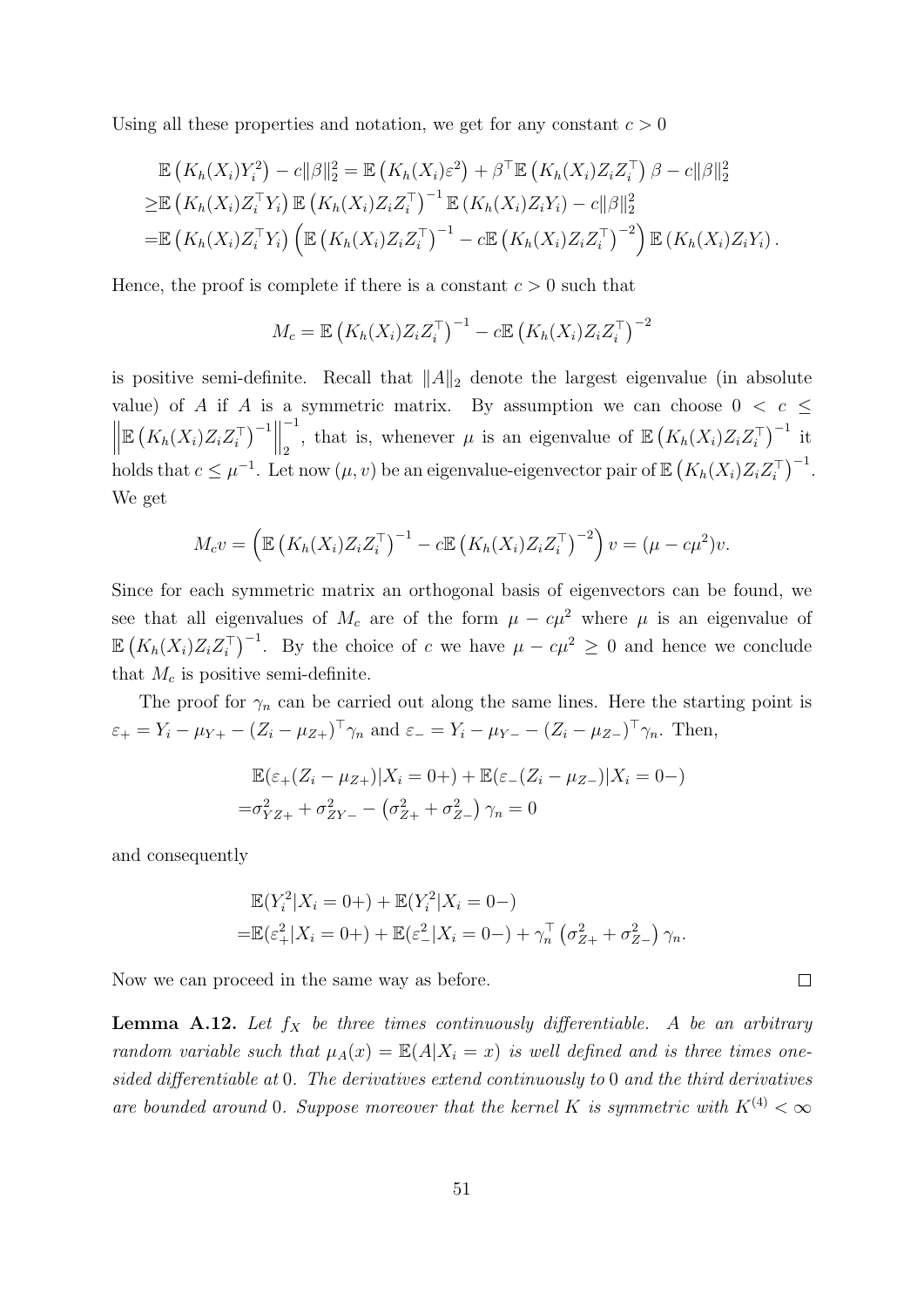(in particular:  $\kappa(K)$  is invertible by Lemma [A.2\)](#page-33-0). Define  $\tau_A = \mu_{A+} - \mu_{A-}$  and

$$
B(K, A) = \frac{1}{2}\kappa(K)^{-1} \left[ \begin{pmatrix} K_+^{(2)} \\ K_+^{(2)} \\ K_+^{(3)} \\ K_+^{(3)} \end{pmatrix} [\mu_A f_X]_+^{\prime\prime} + \begin{pmatrix} K_-^{(2)} \\ 0 \\ K_-^{(3)} \\ 0 \end{pmatrix} [\mu_A f_X]_-^{\prime\prime} \right].
$$

Then,

$$
\kappa(K)^{-1} \mathbb{E}(K_h(X_i)V_i A) = \begin{pmatrix} f_X(0)\mu_{A-} \\ f_X(0)\tau_A \\ h \left[ \mu_A f_X \right]'_- \\ h \left( \left[ \mu_A f_X \right]'_+ - \left[ \mu_A f_X \right]'_- \right) \end{pmatrix} + h^2 B(K, A) + O(h^3).
$$

*Proof.* By using an argument as in  $(A.7)$  we obtain

$$
\mathbb{E}\left(K_h(X_i)V_iA\right) = \begin{pmatrix} K_+^{(0)} \\ K_+^{(0)} \\ K_+^{(1)} \\ K_+^{(1)} \end{pmatrix} \mu_{A+}f_X(0) + \begin{pmatrix} K_-^{(0)} \\ 0 \\ K_-^{(1)} \\ 0 \end{pmatrix} \mu_{A-}f_X(0) \tag{A.43}
$$
\n
$$
\begin{bmatrix} K_+^{(1)} \\ K_+^{(1)} \end{bmatrix} \mu_{A+}f_X(0) + \begin{pmatrix} K_+^{(0)} \\ 0 \\ K_-^{(1)} \\ 0 \end{pmatrix} \mu_{A+}f_X(0)
$$

<span id="page-51-1"></span><span id="page-51-0"></span>
$$
+ h \begin{pmatrix} K_+^{(1)} \\ K_+^{(2)} \\ K_+^{(2)} \\ K_+^{(2)} \end{pmatrix} [\mu_A f_X]_+' + \begin{pmatrix} K_- \\ 0 \\ K_-^{(2)} \\ 0 \end{pmatrix} [\mu_A f_X]_-' \begin{pmatrix} 0 \\ 0 \\ 0 \end{pmatrix} (A.44)
$$

<span id="page-51-2"></span>
$$
\begin{bmatrix}\n1 & 1 & 1 & 1 \\
1 & 1 & 1 & 1 \\
1 & 1 & 1 & 1 \\
1 & 1 & 1 & 1 \\
1 & 1 & 1 & 1 \\
1 & 1 & 1 & 1\n\end{bmatrix}\n\begin{bmatrix}\nK_{+}^{(2)} \\
K_{+}^{(2)} \\
K_{+}^{(3)}\n\end{bmatrix}\n\begin{bmatrix}\n\mu_{A}f_{X}\n\end{bmatrix}_{+}^{u} +\n\begin{bmatrix}\nK_{-}^{(2)} \\
0 \\
K_{-}^{(3)}\n\end{bmatrix}\n\begin{bmatrix}\n\mu_{A}f_{X}\n\end{bmatrix}_{-}^{u}\n\begin{bmatrix}\n+O(h^{3}).\n\end{bmatrix} \quad (A.45)
$$

We treat the expression above line by line. For [\(A.43\)](#page-51-0) we note that  $\mu_{A+} = \tau_A + \mu_{A-}$ . Thus we obtain by comparing with the columns of  $\kappa(K)$  and by using the kernel properties that

$$
\kappa(K)^{-1}(A.43) = f_X(0)\kappa(K)^{-1} \left[ \tau_A \begin{pmatrix} K_+^{(0)} \\ K_+^{(0)} \\ K_+^{(1)} \\ K_+^{(1)} \end{pmatrix} + \mu_{A-} \begin{pmatrix} 1 \\ K_+^{(0)} \\ 0 \\ K_+^{(1)} \end{pmatrix} \right] = f_X(0) \begin{pmatrix} \mu_{A-} \\ \tau_A \\ 0 \\ 0 \end{pmatrix}.
$$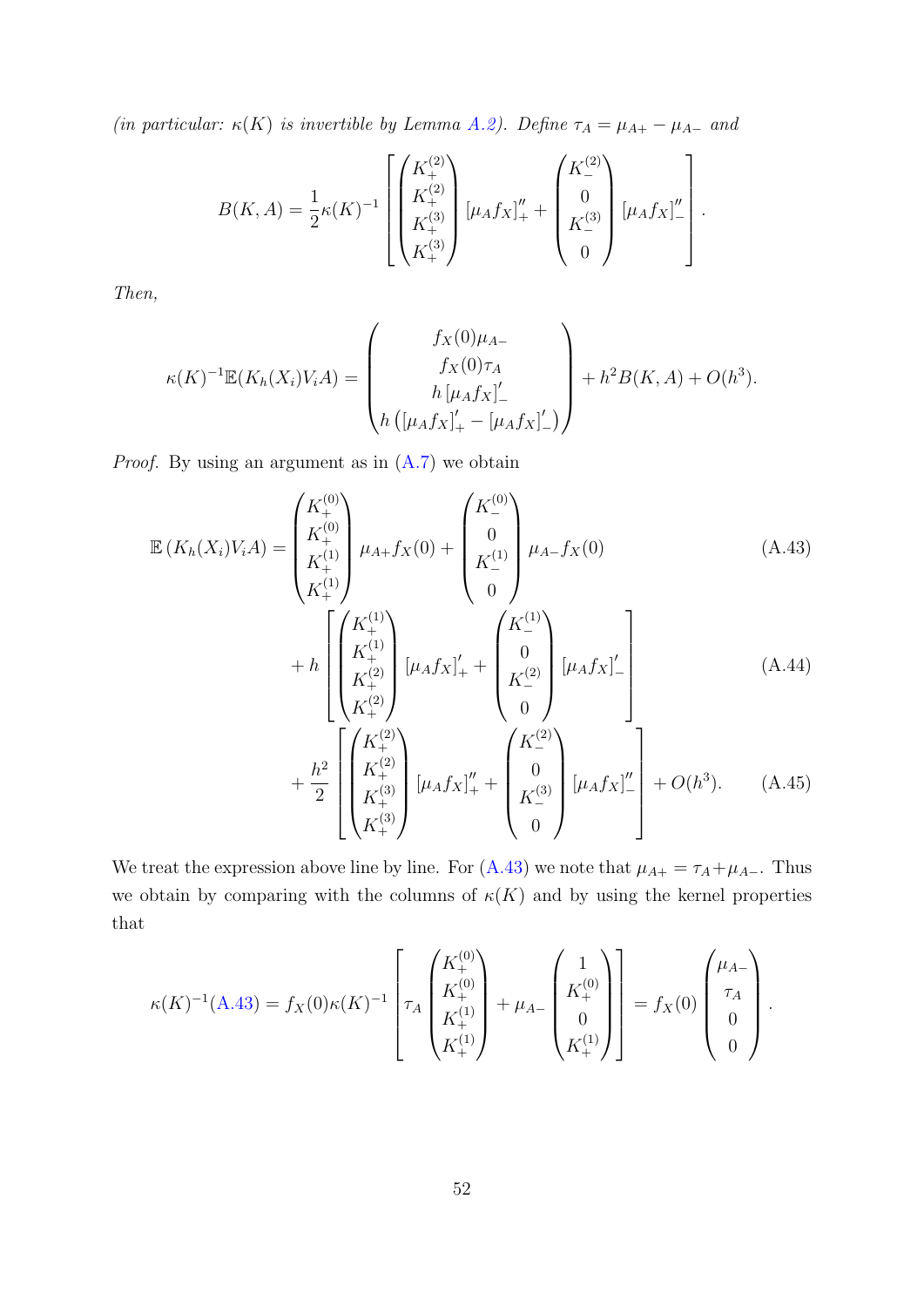For [\(A.44\)](#page-51-1) we obtain by the same argument

$$
\kappa(K)^{-1}(A.44) = h\kappa(K)^{-1} \left[ \begin{pmatrix} K^{(1)}_+ \\ K^{(1)}_+ \\ K^{(2)}_+ \\ K^{(2)}_+ \end{pmatrix} [\mu_A f_X]_+ + \begin{pmatrix} 0 \\ K^{(1)}_+ \\ K^{(2)}_+ \\ K^{(2)}_+ \end{pmatrix} - \begin{pmatrix} K^{(1)}_+ \\ K^{(1)}_+ \\ K^{(2)}_+ \\ K^{(2)}_+ \end{pmatrix} [\mu_A f_X]_-' \right]
$$
  
=  $h \begin{pmatrix} 0 \\ 0 \\ [\mu_A f_X]_-' \\ [\mu_A f_X]_+' - [\mu_A f_X]_-' \end{pmatrix}.$ 

This proves the statement because  $\kappa(K)^{-1}(A.45) = h^2 B(K, A) + O(h^3)$  $\kappa(K)^{-1}(A.45) = h^2 B(K, A) + O(h^3)$  $\kappa(K)^{-1}(A.45) = h^2 B(K, A) + O(h^3)$ .

<span id="page-52-0"></span>**Lemma A.13.** Let K be symmetric with  $K^{(4)}$ ,  $(K^2)^{(2)} < \infty$ ,  $f_X$  three times differentiable with  $f_X(0) \neq 0$ ,  $\|\mathbb{E}(K_h(X_i)Z_iZ_i^{\top})^{-1}\|_2 = O(1)$  and  $h \to 0, nh \to \infty$ . Suppose that for all  $n \in \mathbb{N}$  and all  $k \in J_n$  the functions  $\mu_{Z^{(k)}}(x) = \mathbb{E}(Z_i^{(k)})$  $i^{(k)}|X_i = x$  are differentiable with  $\mu_{Z^{(k)}}(0) = \mu'_{Z^{(k)}}(0) = 0$  and one-sided differentiable up to order three. The third derivatives extend continuously to zero and fulfil  $(A.34)$  and  $(A.35)$ . Then,

 $\Box$ 

$$
\left[ \left( I - \mathbb{E} \left( K_h(X_i) V_i V_i^\top \right)^{-1} \mathbb{E} (K_h(X_i) V_i Z_i^\top) \mathbb{E} (K_h(X_i) Z_i Z_i^\top)^{-1} \mathbb{E} (K_h(X_i) Z_i V_i^\top) \right)^{-1} \right]_2.
$$
  
= 
$$
\left( 0 \quad 1 \quad 0 \quad 0 \right) + O(|J_n| h^4).
$$

*Proof.* Let  $a, b \in \{1, ..., 4\}$  and  $k \in J_n$  be arbitrary. We have by an expansion of the type [\(A.7\)](#page-34-1) for the choices  $L(u) = K(u)$ ,  $L(u) = K(u)1(u \ge 0)$ ,  $L = K(u)u$  and  $L(u) =$  $K(u)u\mathbb{1}(u \geq 0)$  because  $\mu_{Z^{(k)}}(0) = \mu'_{Z^{(k)}}(0) = 0$  that

$$
[\gamma_{V,n}]_{k,\cdot} = \mathbb{E}\left(K_h(X_i)V_iZ_i^{(k)}\right)^{\top}
$$
  
=  $\frac{1}{2}h^2\left([\mu_{Z^{(k)}}f_X]_{-}^{"}\ [\mu_{Z^{(k)}}f_X]_{+}^{"}-[\mu_{Z^{(k)}}f_X]_{-}^{"}\right)\left(\begin{matrix}K^{(2)} & K_{+}^{(2)} & 0 & K_{+}^{(3)}\\ K_{+}^{(2)} & K_{+}^{(2)} & K_{+}^{(3)} & K_{+}^{(3)}\end{matrix}\right)+O(h^3).$ 

Here  $O(h^3)$  has to be understood as row-vector where all entries are  $O(h^3)$ . By the assumptions on the third derivatives, we have, in addition, that the  $O(h^3)$  has the same constants for all choices of  $k \in J_n$ . Thus, we find a constant  $C > 0$  such that for all  $a, b \in \{1, ..., 4\}$ 

$$
\left[\gamma_{V,n}^{\top} \mathbb{E}(K_h(X_i)Z_iZ_i^{\top})^{-1}\gamma_{V,n}\right]_{a,b}^2 \leq \left\| [\gamma_{V,n}]_{a}\right\|_2^2 \left\| \mathbb{E}(K_h(X_i)Z_iZ_i^{\top})^{-1} \right\|_2^2 \left\| [\gamma_{V,n}]_{\cdot,b} \right\|_2^2
$$
  

$$
\leq |J_n|^2 Ch^8 \left\| \mathbb{E}(K_h(X_i)Z_iZ_i^{\top})^{-1} \right\|_2^2 = O(|J_n|^2 h^8)
$$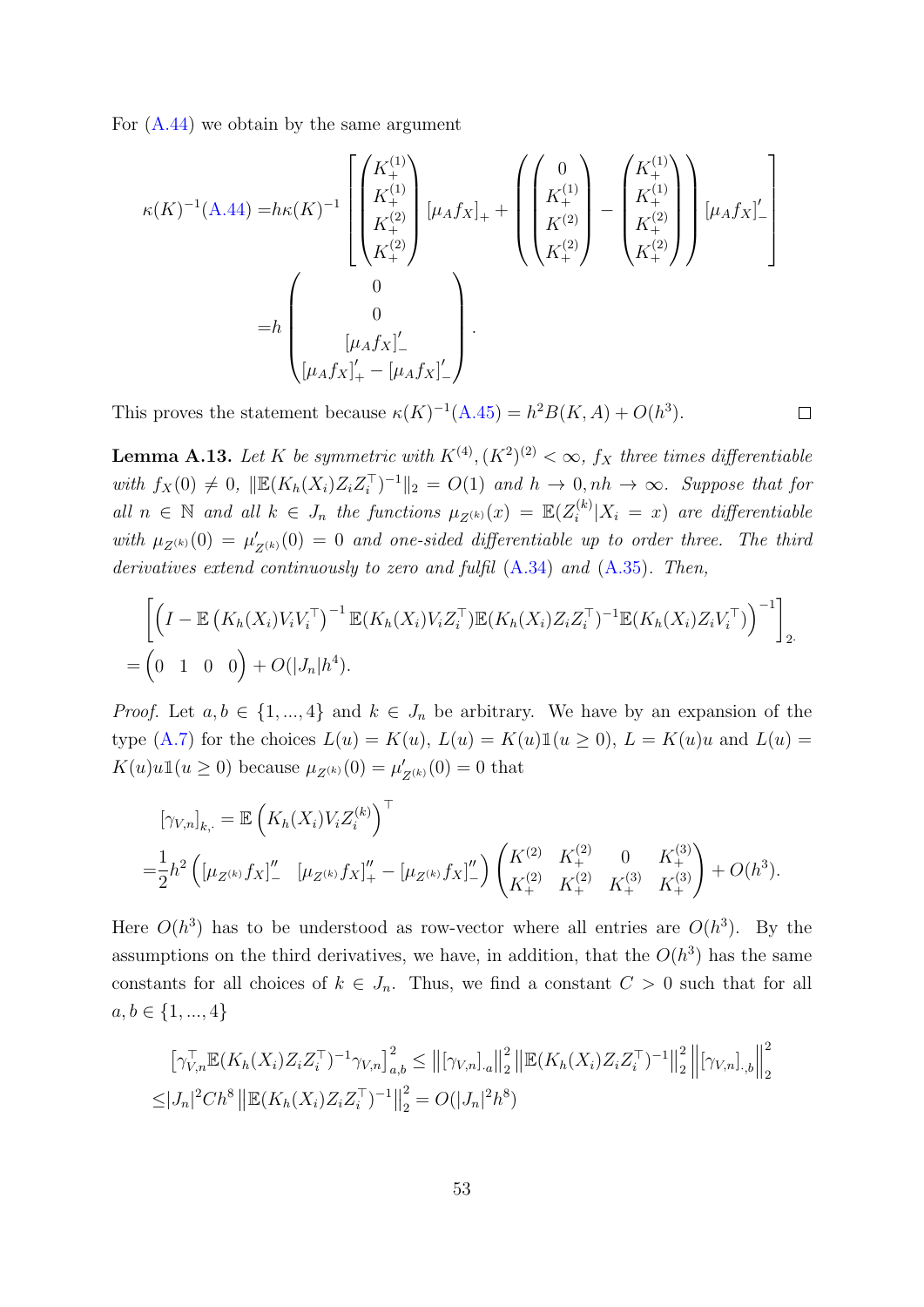since  $\left\| \mathbb{E}(K_h(X_i)Z_iZ_i^{\top})^{-1} \right\|$ 2  $\frac{2}{2} = O(1)$  by assumption. Hence we obtain that

$$
\kappa(K)^{-1} \gamma_{V,n}^{\top} \mathbb{E}(K_h(X_i) Z_i Z_i^{\top})^{-1} \gamma_{V,n} = O(|J_n| h^4),
$$

where  $O(|J_n|h^4)$  means here a  $4 \times 4$  matrix which entries are each of order  $O(|J_n|h^4)$ . We obtain from  $(A.9)$  in Lemma [A.3](#page-34-3) that (use that matrix inversion is a continuous operation)

$$
\mathbb{E}\left(K_h(X_i)V_iV_i^{\top}\right)^{-1} = \frac{1}{f_X(0)}\kappa(K)^{-1} + O(h).
$$

Bringing the previous two results together, we get

$$
I - \mathbb{E} (K_h(X_i)V_iV_i^{\top})^{-1} \gamma_{V,n}^{\top} \mathbb{E} (K_h(X_i)Z_iZ_i^{\top})^{-1} \gamma_{V,n}
$$
  
=  $I - \frac{1}{f_X(0)} \kappa(K)^{-1} \gamma_{V,n}^{\top} \mathbb{E} (K_h(X_i)Z_iZ_i^{\top})^{-1} \gamma_{V,n}$   
 $- \left( \mathbb{E} (K_h(X_i)V_iV_i^{\top})^{-1} - \frac{1}{f_X(0)} \kappa(K)^{-1} \right) \gamma_{V,n}^{\top} \mathbb{E} (K_h(X_i)Z_iZ_i^{\top})^{-1} \gamma_{V,n}$   
=  $I + O(|J_n|h^4)$ .

By using the formula for the inverse of block matrices we can read off for the second row

$$
\left[ \left( I - \mathbb{E} \left( K_h(X_i) V_i V_i^\top \right)^{-1} \gamma_{V,n}^\top \mathbb{E} \left( K_h(X_i) Z_i Z_i^\top \right)^{-1} \gamma_{V,n} \right)^{-1} \right]_2
$$
  
= 
$$
\left( 0 \quad 1 \quad 0 \quad 0 \right) + O(|J_n| h^4).
$$

 $\Box$ 

<span id="page-53-0"></span>**Lemma A.14.** Let K be a symmetric kernel such that  $\kappa(K)$  is invertible and  $K^{(4)} < \infty$ . Then,

$$
\kappa(K)^{-1} = \frac{1}{\left(K_+^{(1)}\right)^2 - \frac{1}{2}K_+^{(2)}} \begin{pmatrix} -K_+^{(2)} & K_+^{(2)} & -K_+^{(1)} & K_+^{(1)} \\ K_+^{(2)} & -2K_+^{(2)} & K_+^{(1)} & 0 \\ -K_+^{(1)} & K_+^{(1)} & -\frac{1}{2} & \frac{1}{2} \\ K_+^{(1)} & 0 & \frac{1}{2} & -1 \end{pmatrix}.
$$

In particular, for

$$
a_2 = \frac{K_+^{(3)} - 2K_+^{(1)}K_+^{(2)}}{K_+^{(2)} - 2\left(K_+^{(1)}\right)^2}, \quad a_1 = \frac{2\left(K_+^{(2)}\right)^2 - 2K_+^{(1)}K_+^{(3)}}{K_+^{(2)} - 2\left(K_+^{(1)}\right)^2}
$$

$$
b_2 = \frac{K_+^{(4)} - 2K_+^{(1)}K_+^{(3)}}{K_+^{(2)} - 2\left(K_+^{(1)}\right)^2}, \quad b_1 = \frac{2K_+^{(2)}K_+^{(3)} - 2K_+^{(1)}K_+^{(4)}}{K_+^{(2)} - 2\left(K_+^{(1)}\right)^2}
$$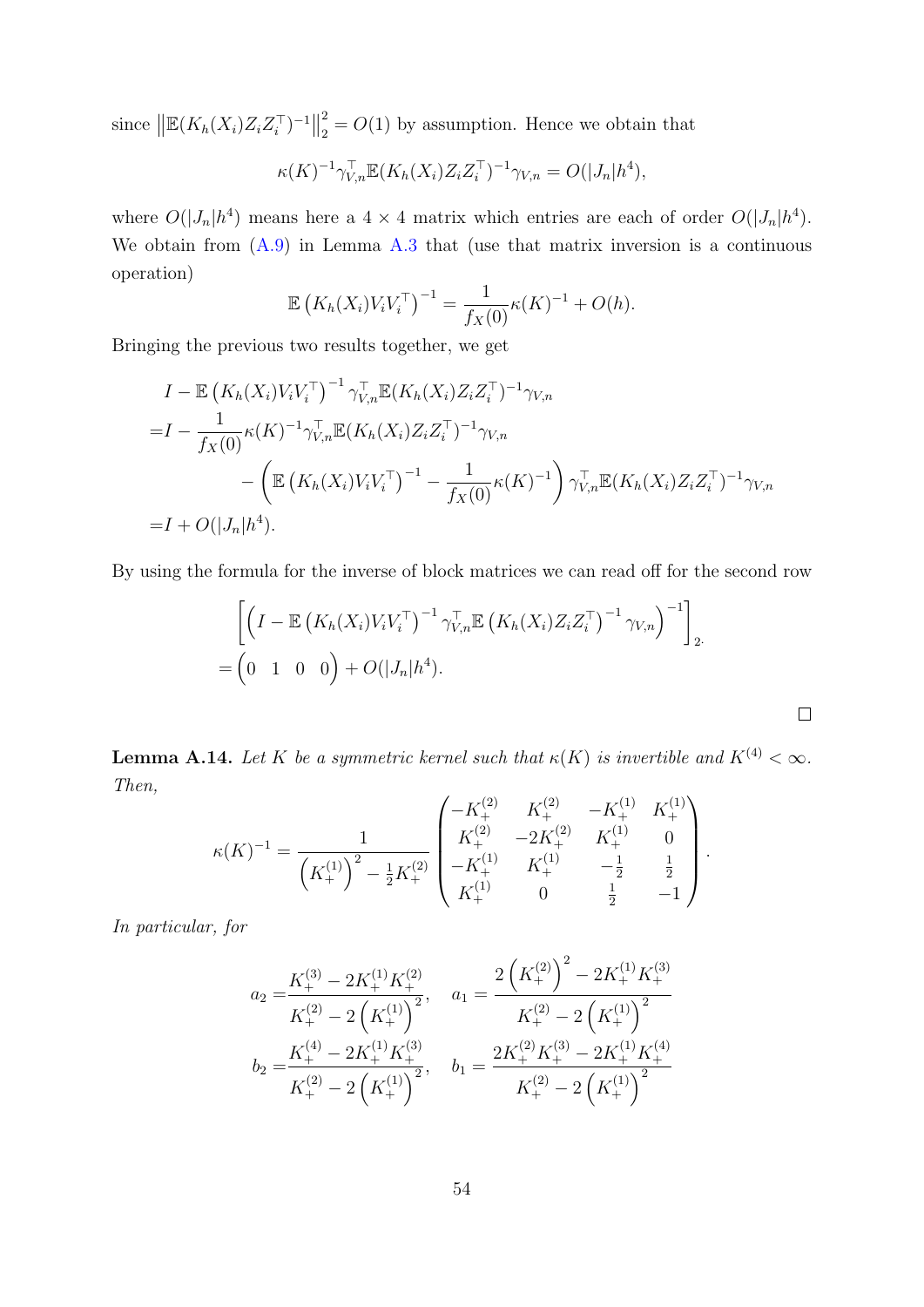it holds that

<span id="page-54-1"></span>
$$
\kappa(K)^{-1} \begin{pmatrix} 0 & K_{+}^{(1)} & 2K_{+}^{(2)} & K_{+}^{(2)} \\ K_{+}^{(1)} & K_{+}^{(1)} & K_{+}^{(2)} & K_{+}^{(2)} \\ 2K_{+}^{(2)} & K_{+}^{(2)} & 0 & K_{+}^{(3)} \\ K_{+}^{(2)} & K_{+}^{(2)} & K_{+}^{(3)} & K_{+}^{(3)} \end{pmatrix} = \begin{pmatrix} 0 & 0 & a_{1} & 0 \\ 0 & 0 & 0 & a_{1} \\ 1 & 0 & -a_{2} & 0 \\ 0 & 1 & 2a_{2} & a_{2} \end{pmatrix} . \tag{A.46}
$$

.

and

$$
\kappa(K)^{-1} \begin{pmatrix} 2K_+^{(2)} & K_+^{(2)} & 0 & K_+^{(3)} \\ K_+^{(2)} & K_+^{(2)} & K_+^{(3)} & K_+^{(3)} \\ 0 & K_+^{(3)} & 2K_+^{(4)} & K_+^{(4)} \\ K_+^{(3)} & K_+^{(3)} & K_+^{(4)} & K_+^{(4)} \end{pmatrix} = \begin{pmatrix} a_1 & 0 & -b_1 & 0 \\ 0 & a_1 & 2b_1 & b_1 \\ 0 & a_1 & 2b_1 & b_1 \\ -a_2 & 0 & b_2 & 0 \\ 2a_2 & a_2 & 0 & b_2 \end{pmatrix}
$$

 $\binom{1}{+}^2 < K_+^{(2)}$  and thus we do not divide by *Proof.* Note that by Jensen's Inequality  $2\left(K_{+}^{(1)}\right)$ zero. The remainder of the proof is direct calculation.  $\Box$ 

<span id="page-54-0"></span>**Lemma A.15.** Let all conditions of Lemma  $A.3$  hold and suppose that the kernel K is symmetric such that  $\kappa(K)$  is invertible and  $K^{(4)} < \infty$ . Then,

$$
\kappa(K)^{-1} \mathbb{E}(K_h(X_i)V_iV_i^{\top})
$$
\n
$$
= f_X(0)I + f'_X(0)h \begin{pmatrix} 0 & 0 & a_1 & 0 \\ 0 & 0 & 0 & a_1 \\ 1 & 0 & -a_2 & 0 \\ 0 & 1 & 2a_2 & a_2 \end{pmatrix} + h^2 \frac{f''_X(0)}{2} \begin{pmatrix} a_1 & 0 & -b_1 & 0 \\ 0 & a_1 & 2b_1 & b_1 \\ -a_2 & 0 & b_2 & 0 \\ 2a_2 & a_2 & 0 & b_2 \end{pmatrix} + o(h^2),
$$

where  $a_1, a_2, b_1, b_2$  are defined in Lemma [A.14.](#page-53-0)

*Proof.* By  $(A.9)$  from Lemma  $A.3$  and Lemma  $A.14$  we obtain that (use symmetry of the kernel)

$$
\kappa(K)^{-1} \mathbb{E}(K_h(X_i)V_iV_i^{\top})
$$
\n
$$
= f_X(0)I + f'_X(0)h\kappa(K)^{-1} \begin{pmatrix} 0 & K_+^{(1)} & K_-^{(2)} & K_+^{(2)} \\ K_+^{(1)} & K_+^{(1)} & K_+^{(2)} & K_+^{(2)} \\ K_-^{(2)} & K_+^{(2)} & 0 & K_+^{(3)} \\ K_+^{(2)} & K_+^{(2)} & K_+^{(3)} & K_+^{(3)} \\ K_+^{(2)} & K_+^{(2)} & K_+^{(3)} & K_+^{(3)} \\ K_+^{(2)} & K_+^{(2)} & K_+^{(3)} & K_+^{(3)} \\ 0 & K_+^{(3)} & K_+^{(4)} & K_+^{(4)} \\ K_+^{(3)} & K_+^{(3)} & K_+^{(4)} & K_+^{(4)} \end{pmatrix} + o(h^2)
$$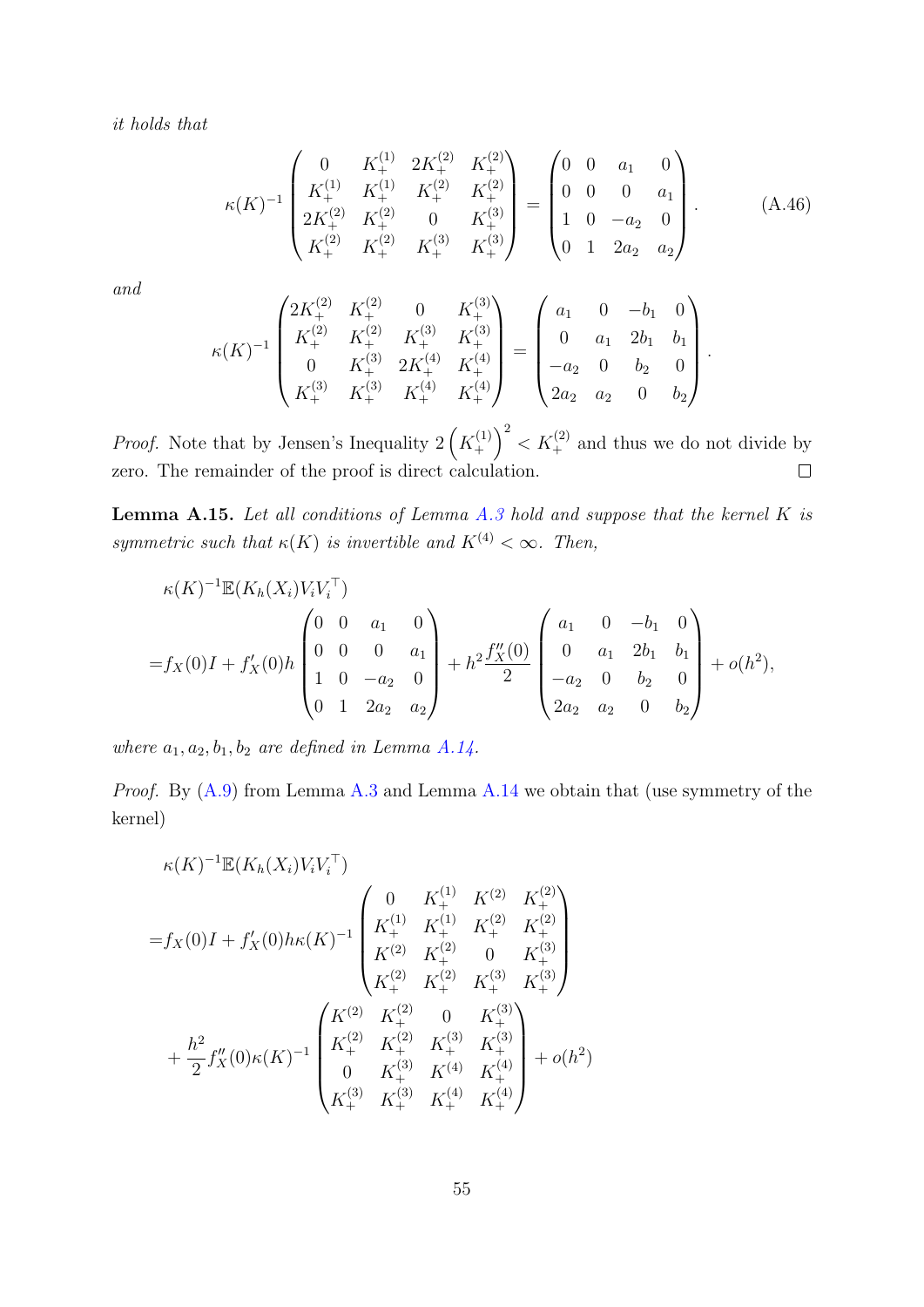$$
=f_X(0)I + f'_X(0)h\begin{pmatrix} 0 & 0 & a_1 & 0 \ 0 & 0 & 0 & a_1 \ 1 & 0 & -a_2 & 0 \ 0 & 1 & 2a_2 & a_2 \end{pmatrix} + h^2 \frac{f''_X(0)}{2} \begin{pmatrix} a_1 & 0 & -b_1 & 0 \ 0 & a_1 & 2b_1 & b_1 \ -a_2 & 0 & b_2 & 0 \ 2a_2 & a_2 & 0 & b_2 \end{pmatrix} + o(h^2).
$$

### <span id="page-55-1"></span>A.5 The Lasso as Model Selector

#### A.5.1 The Result and Proof Structure

The following two theorems show that the number of covariates selected by the Lasso is comparable to the size of the set  $J_n$  and that  $C_n$  as defined in  $(A.2)$  converges to zero quick enough. These properties of the Lasso estimator are relevant for showing that it can be used as a model selection procedure. Note that  $\mathbb{E}(K_b(X_i)Z_i) = 0$  is not guaranteed. However, since we only care about  $\widetilde{\gamma}_n$  and since we argued in the proof of Theorem [1](#page-14-1) that the value of  $\widetilde{\gamma}_n$  does not change if we change the centralization of the  $Z_i$ , we may assume in the following without loss of generality that  $\mathbb{E}(K_b(X_i)Z_i) = 0$ . We will also use the abbreviation  $\mathbf{r}_n(b) = \mathbf{r}_n(J_n, b)$ .

Define for a sequence  $\lambda_n \geq 0$  and numbers  $0 < w^{(l)} \leq 1 < w^{(u)} < \infty$  the event

$$
\mathcal{T}(b) = \left\{ 2 \left\| \frac{1}{n} \mathbf{V}^\top \mathbf{K}_b \mathbf{r}_n(b) \right\|_{\infty} \le \frac{1}{2} \lambda_n \text{ and}
$$
  

$$
2 \sup_{k=1,\dots,p_n} \left| \frac{1}{nb} \sum_{i=1}^n \hat{\omega}_{n,k}^{-1} Z_i^{(k)} K\left(\frac{X_i}{b}\right) r_i(J_n, b) \right| \le \frac{1}{2} \lambda_n \right\}.
$$

Moreover, we denote by  $\widetilde{\mathcal{T}}(b)$  the intersection of the events  $\mathcal{T}(b)$  and

$$
w^{(l)} \le \min_{k \in J_n^c} \hat{\omega}_{n,k} \le \max_{k=1,\dots,p_n} \hat{\omega}_{n,k} \le w^{(u)}.
$$

We will show in Corollary [A.17,](#page-58-1) that we can choose  $w^{(l)} \leq 1 < w^{(u)}$  and  $C > 0$  such that for  $\lambda_n = C \sqrt{\frac{\log p_n}{nb}}$ ,  $\mathbb{P}(\widetilde{\mathcal{T}}(b)) \to 1$ .

<span id="page-55-0"></span>**Theorem A.2.** Let (CTB), (AS), (CV) and (TCS,  $(3.2)$ ,  $(3.3)$  for  $h = b$ ) as well as  $RSE(|J_n| \log n, J_n, b)$  and  $CC(\bar{w}, J_n)$  hold and suppose that  $f_X$  is continuous,  $p_n \to \infty$ ,  $b \to 0$  and  $\log p_n / nb \to 0$ . Then,  $|\hat{J}_n| = O_P(|J_n|)$ .

*Proof.* Note firstly that we may restrict to the event  $\widetilde{\mathcal{T}}(b)$  because of Corollary [A.17.](#page-58-1) Moreover  $\Phi(|J_n| \log n, J_n) = O_P(1)$  by Assumption RSE( $|J_n| \log n, J_n, b$ ). We may thus also restrict to the event  $\Phi(|J_n| \log n, J_n) \leq \Phi_0$  for some (possibly large but fixed)  $\Phi_0 > 0$ . Similarly, since CC  $(\bar{w}, J_n)$  holds, we may assume that  $k(\bar{w}, J_n)^{-1} \leq k(\bar{w})^{-1} < \infty$ . On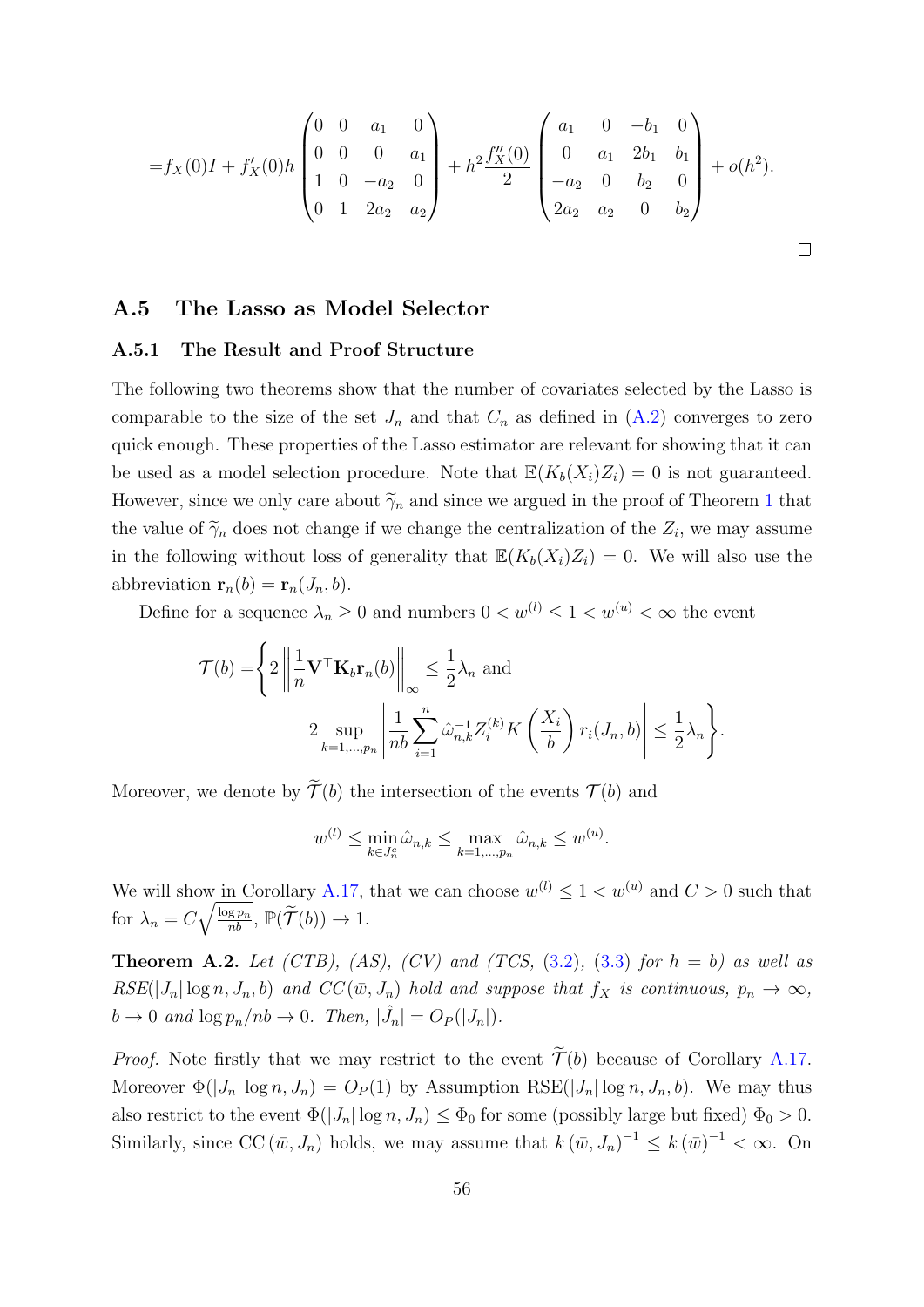these events, we have for all  $m \leq |J_n| \log n$  (see Lemma [A.20](#page-61-0) for a definition of  $L_n$ )

$$
2L_n|J_n|\Phi(\min(m,n),J_n) \le 2\left(\frac{4w^{(u)}}{w^{(l)}}\right)^2\frac{4}{k(\bar{w})}\Phi_0|J_n|.
$$

Thus, for n large enough, there are  $m \in \mathbb{N}$  which fulfill  $m \leq |J_n| \log n$  and  $m \in \mathcal{M}$ . For each such  $m$  we get from Lemma [A.20](#page-61-0) that

$$
\left|\hat{J}_n\right| \le |J_n| + \left|\hat{J}_n \setminus J_n\right| \le |J_n| \left(1 + L_n \Phi(\min(m, n), J_n)\right) \le |J_n| \left(1 + \left(\frac{4w^{(u)}}{w^{(l)}}\right)^2 \frac{4}{k(\bar{w})} \Phi_0\right)
$$
\nwhich finishes the proof.

which finishes the proof.

<span id="page-56-0"></span>**Theorem A.3.** Let  $(AS)$ ,  $(CTB)$ ,  $(CV)$ ,  $(MS)$ ,  $(BW)$ ,  $(TCS (3.2), (3.3)$  $(TCS (3.2), (3.3)$  $(TCS (3.2), (3.3)$  $(TCS (3.2), (3.3)$  for h and b), (D conditions on  $\mu_Z$  and  $\mu'_Z$ ),  $CC(\bar{w}, J_n)$ ,  $RSE( |J_n| \log n, J_n, b)$  and  $RSE(0, J_n, h)$  for  $\tilde{Z}_i$ hold. Suppose that  $f_X$  is continuous and that  $p_n \to \infty$ . Then,  $\mathbb{P}(\hat{J}_n \supseteq J_{0,n}) \to 1$  and

$$
|C(J_{0,n})| = O_P\left(|J_n \setminus J_{0,n}| \cdot |J_n|\frac{\log p_n}{ng}\right).
$$

*Proof.* Since all assumptions of Theorem [A.2](#page-55-0) are assumed, we may use that  $|\hat{J}_n|$  =  $O(|J_n|)$ . Thus we have that  $\mathbb{P}(|\hat{J}_n| \leq \log n |J_n|) \to 1$  and therefore we may restrict to the event  $|\hat{J}_n| \leq \log n |J_n|$ . By Corollary [A.17](#page-58-1) we may also restrict to the event  $\widetilde{\mathcal{T}}(b)$ . Hence, we obtain on  $\widetilde{\mathcal{T}}(b) \cap \{|\hat{J}_n| \leq |J_n| \log n\}$ 

$$
\begin{split} \|\gamma_0(J_n,b)-\widetilde{\gamma}_n\|_2^2 \leq & \frac{1}{\varphi(|J_n|\log n, J_n)}\frac{1}{n}\left\|\mathbf{K}_b^{\frac{1}{2}}\left(\mathbf{V}\mid \mathbf{Z}\right)\begin{pmatrix} \theta_0(J_n,b)-\widetilde{\theta}_n\\\gamma_0(J_n,b)-\widetilde{\gamma}_n \end{pmatrix}\right\|_2^2\\ \leq & \frac{4\lambda_n^2|J_n|(w^{(u)})^2}{k\left(\bar{w},J_n\right)\varphi(|J_n|\log n, J_n)}. \end{split}
$$

Thus we find that on on  $\widetilde{\mathcal{T}}(b) \cap \{|\hat{J}_n| \leq |J_n| \log n\}$ , we have for any  $k \in \{1, ..., p_n\}$ 

$$
\left|\gamma_0^{(k)}(J_n, b) - \widetilde{\gamma}_n^{(k)}\right| \le \frac{2Cw^{(u)}}{\sqrt{k(\bar{w}, J_n)\varphi(|J_n| \log n, J_n)}} \sqrt{\frac{|J_n| \log p_n}{c_{g,1}ng}},
$$

where we used the properties of b specified in (BW). Since we assume  $CC(\bar{w}, J_n)$  and RSE( $|J_n| \log n$ ,  $J_n$ , b) and by Assumption (MS, [\(3.10\)](#page-12-0)), and the definition of  $J_{0,n}$ , we find that for  $k \in J_{0,n}$  necessarily  $\widetilde{\gamma}_n^{(k)} \neq 0$  and hence we have that on  $\widetilde{\mathcal{T}}_n(b) \cap \{|\hat{J}_n| \leq |J_n| \log n\},$  $\hat{J}_n \supseteq J_{0,n}$  and in particular  $\hat{J}_n \cap J_{0,n} = J_{0,n}$ . This proves  $\mathbb{P}(\hat{J}_n \supseteq J_{0,n}) \to 1$ . Moreover, we obtain on  $\mathcal{T}(b)$ 

$$
|C_n(J_{0,n})|
$$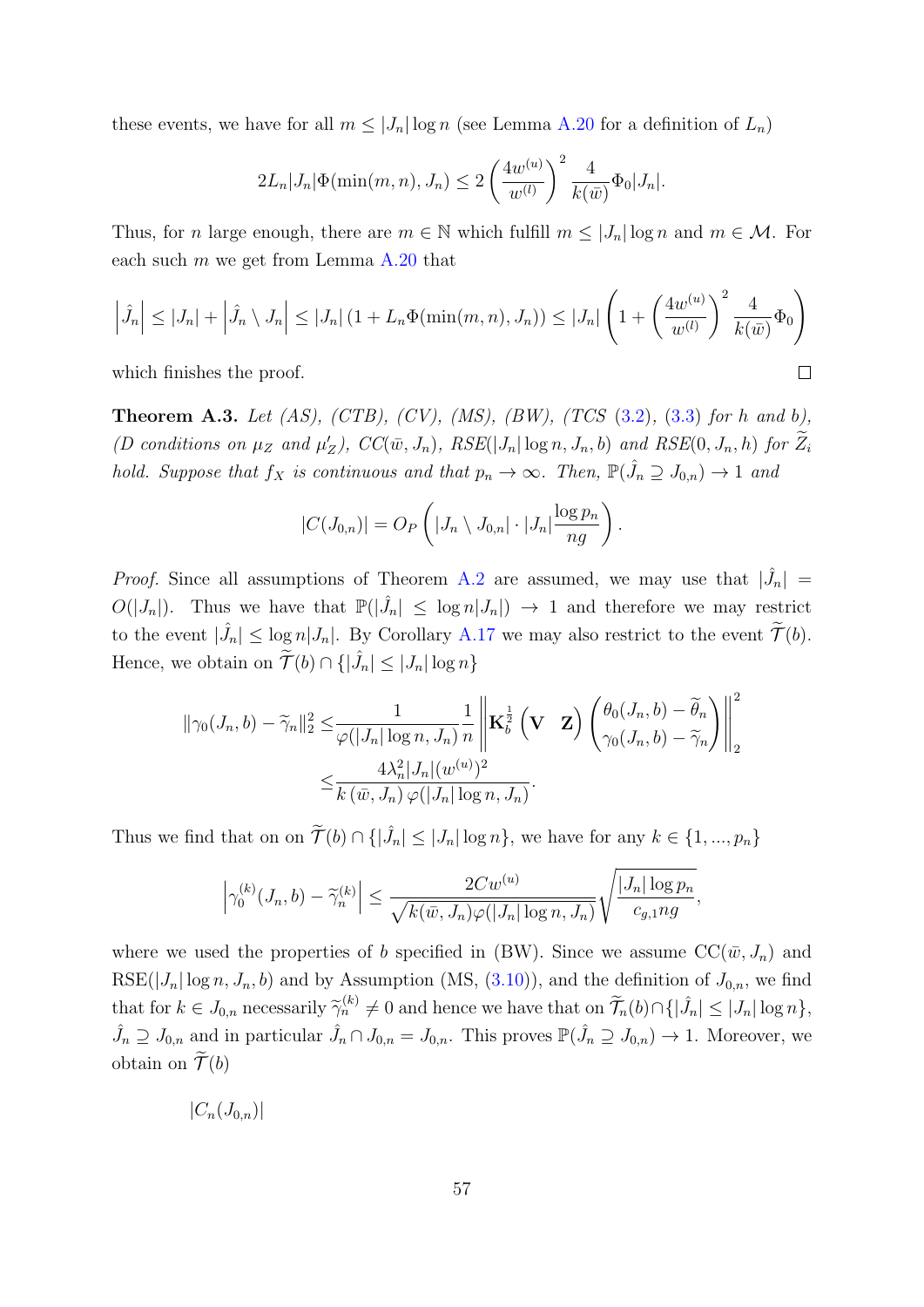$$
\begin{split}\n&= \left| \frac{1}{n} \left\| \mathbf{K}_{h}^{\frac{1}{2}} \left( \mathbf{Y} - \mathbf{V} \check{\theta}_{0} (J_{n}, h) - \widetilde{\mathbf{Z}} \left( \check{\gamma}_{0} (J_{n}, h) \right)_{\hat{J}_{n} \cap J_{0,n}} \right) \right\|_{2}^{2} \\
&- \frac{1}{n} \left\| \mathbf{K}_{h}^{\frac{1}{2}} \left( \mathbf{Y} - \mathbf{V} \check{\theta}_{0} (J_{n}, h) - \widetilde{\mathbf{Z}} \check{\gamma}_{0} (J_{n}, h) \right) \right\|_{2}^{2} \\
&= \left| \frac{1}{n} \left\| \mathbf{K}_{h}^{\frac{1}{2}} \left( \mathbf{r}_{n} (h) + \widetilde{\mathbf{Z}} \left( \gamma_{0} (J_{n}, h) \right)_{J_{n} \setminus J_{0,n}} \right) \right\|_{2}^{2} - \frac{1}{n} \left\| \mathbf{K}_{h}^{\frac{1}{2}} \mathbf{r}_{n} (h) \right\|_{2}^{2} \right| \\
&= \frac{1}{n} \left\| \mathbf{K}_{h}^{\frac{1}{2}} \widetilde{\mathbf{Z}} \left( \gamma_{0} (J_{n}, h) \right)_{J_{n} \setminus J_{0,n}} \right\|_{2}^{2} + \frac{2}{n} \mathbf{r}_{n} (h)^\top \mathbf{K}_{h} \widetilde{\mathbf{Z}} \left( \gamma_{0} (J_{n}, h) \right)_{J_{n} \setminus J_{0,n}} \\
&\leq \widetilde{\Phi}(0, J_{n}) \left\| \left( \gamma_{0} (J_{n}, h) \right)_{J_{n} \setminus J_{0,n}} \right\|_{2}^{2} + 2 \left\| \frac{1}{n} \mathbf{r}_{n} (h)^\top \mathbf{K}_{h} \widetilde{\mathbf{Z}} \right\|_{\infty} \left\| \left( \gamma_{0} (J_{n}, h) \right)_{J_{n} \setminus J_{0,n}} \right\|_{1}^{2},\n\end{split}
$$

where  $\Phi$  denotes the restricted eigenvalue from Definition [3.2](#page-11-3) for  $Z_i$  replaced by  $Z_i$ . From (MS), we obtain for some constant  $C_0 > 0$ 

$$
\left\| \left( \gamma_0(J_n, h) \right)_{J_n \setminus J_{0,n}} \right\|_2^2 \leq C_0 |J_n \setminus J_{0,n}| \frac{|J_n| \log p_n}{ng},
$$
  

$$
\left\| \left( \gamma_0(J_n, h) \right)_{J_n \setminus J_{0,n}} \right\|_1 \leq C_0 |J_n \setminus J_{0,n}| \sqrt{\frac{|J_n| \log p_n}{ng}}
$$

.

The statement of the lemma follows by invoking Lemma [A.1](#page-30-0) and  $RSE(0, J_n, h)$  for  $Z_i$ .

#### A.5.2 Supporting Results

In the proofs below we will work all the time with the same bandwidth sequence  $b$  and the same target set  $J_n$ . To simplify notation, we write therefore  $(\theta_{0,n}, \gamma_{0,n})$  instead of  $(\theta_0(J_n, b), \gamma_0(J_n, b))$  and  $\mathbf{r}_n(b)$  instead of  $\mathbf{r}_n(J_n, b)$ .

<span id="page-57-0"></span>**Lemma A.16.** Let (CTB), (CV),  $\mathbb{E}(K_b(X_i)Z_i) = 0$ ,  $p_n \to \infty$ ,  $b \to 0$  and  $\log p_n/nb \to 0$ be true. Then, there are numbers  $0 < w^{(l)} \leq 1 < w^{(u)} < \infty$  such that with probability converging to one

$$
w^{(l)} \le \min_{k=1,\dots,p_n} \hat{\omega}_{n,k} \le \max_{k=1,\dots,p_n} \hat{\omega}_{n,k} \le w^{(u)}.
$$

Proof. We note that

<span id="page-57-1"></span>
$$
\hat{\omega}_{n,k}^2 = \frac{1}{nb} \sum_{i=1}^n K \left(\frac{X_i}{b}\right)^2 \left(Z_i^{(k)}\right)^2 - b \left(\frac{1}{nb} \sum_{i=1}^n K \left(\frac{X_i}{b}\right) Z_i^{(k)}\right)^2.
$$
 (A.47)

We may apply Lemma [A.5](#page-35-0) with  $x > 1$  since (CTB,  $(3.13)$ ) holds. Hence,

$$
\mathbb{P}\left(\max_{k\in\{1,\ldots,p_n\}}\left|\frac{1}{nb}\sum_{i=1}^n\left(K\left(\frac{X_i}{b}\right)^2\left(Z_i^{(k)}\right)^2-\mathbb{E}\left(K\left(\frac{X_i}{b}\right)^2\left(Z_i^{(k)}\right)^2\right)\right)\right|\geq x\sqrt{\frac{\log p_n}{nb}}\right)
$$
  

$$
\leq p_n^{1-x}\to 0.
$$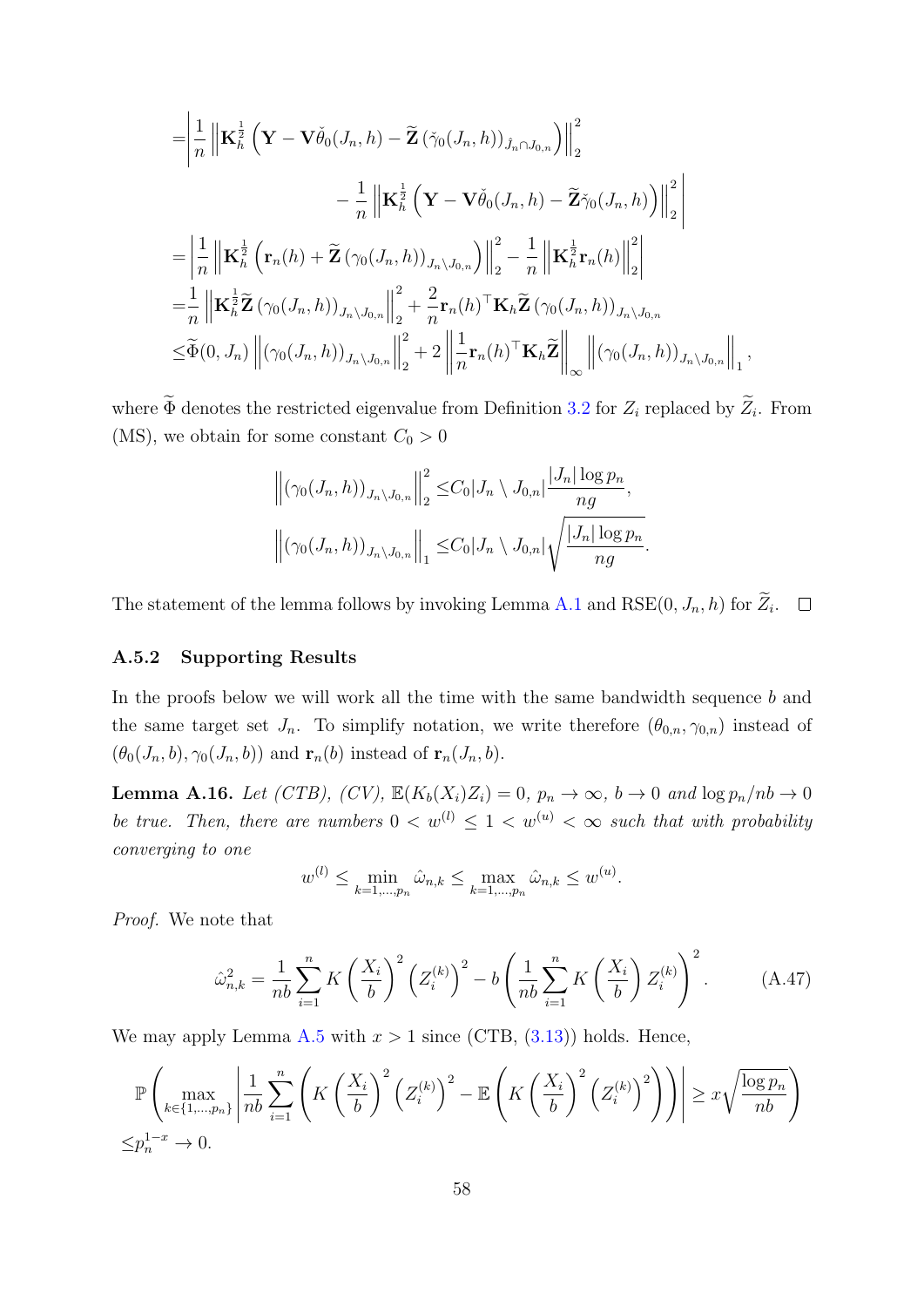Since  $\log p_n / nb \to 0$ , we conclude from assumption (CV) that the first part of [\(A.47\)](#page-57-1) is uniformly bounded with probability converging to 1. Similarly, (CTB, [\(3.12\)](#page-13-0)) together with  $\mathbb{E}(K_b(X_i)Z_i^{(k)})$  $i^{(k)}$  = 0 implies the same for the second part of [\(A.47\)](#page-57-1). Combining these two yields the result.  $\Box$ 

<span id="page-58-1"></span>Corollary [A.1](#page-30-0)7. Suppose that all assumptions of Lemmas A.1 and [A.16](#page-57-0) hold and let the conditions of Lemma [A.8](#page-44-0) for  $h = b$  hold. Then, there are choices of  $0 < w^{(l)} \leq 1 <$  $w^{(u)} < \infty$  and  $C \in (0, \infty)$  such that for  $\lambda_n = C\sqrt{\frac{\log p_n}{nb}}$ ,  $\mathbb{P}(\widetilde{\mathcal{T}}(b)) \to 1$ .

*Proof.* Note firstly that by  $(A.33)$  in Lemma [A.8](#page-44-0) the first condition in the definition of  $\mathcal T$ is true with probability converging to one for any choice  $C > 0$ . Lemmas [A.16](#page-57-0) and [A.1](#page-30-0) show that also the other events hold with probability converging to one for  $w^{(l)}$ ,  $w^{(u)}$  as in Lemma [A.16](#page-57-0) and  $C > 0$  large enough.  $\Box$ 

In the following we will always assume that we have chosen  $0 < w^{(l)} \leq 1 < w^{(u)} < \infty$ and  $C > 0$  as in Corollary [A.17.](#page-58-1) The following lemma is a version of a classical result about the performance of the Lasso estimator and the proof is along the lines of similar results like e.g. in Chapter 6.2.2 in van de Geer and Bühlmann [\(2011\)](#page-23-2) or in Theorem 1 of [Belloni and Chernozhukov](#page-21-4) [\(2013\)](#page-21-4). However, since we have here a localized, partially penalized model with variable weights, we provide the proof for completeness.

<span id="page-58-0"></span>**Lemma A.18.** On the event  $\widetilde{\mathcal{T}}(b)$  we have for  $\overline{w} = 3w^{(u)}/w^{(l)}$  that

$$
\frac{1}{n}\left\|\mathbf{K}_{b}^{\frac{1}{2}}\left(\mathbf{V}\mid\mathbf{Z}\right)\left(\frac{\theta_{0}(J_{n},b)-\widetilde{\theta}_{n}}{\gamma_{0}(J_{n},b)-\widetilde{\gamma}_{n}}\right)\right\|_{2}^{2}+w^{(l)}\lambda_{n}\left\|\left(\frac{\theta_{0}(J_{n},b)-\widetilde{\theta}_{n}}{\gamma_{0}(J_{n},b)-\widetilde{\gamma}_{n}}\right)\right\|_{1}\leq 4\frac{\lambda_{n}^{2}|J_{n}|(w^{(u)})^{2}}{k(\bar{w},J_{n})}.
$$

Proof of Lemma [A.18.](#page-58-0) The proof is analogous to the results in Chapter 6.2.2 of [van de](#page-23-2) Geer and Bühlmann [\(2011\)](#page-23-2). Define  $\widetilde{\alpha}_n = \begin{pmatrix} \theta_{0,n} & \gamma_{0,n} \end{pmatrix}^\top - \begin{pmatrix} \widetilde{\theta}_n & \widetilde{\gamma}_n \end{pmatrix}$  $\int$ <sup>T</sup>. When indexing  $\tilde{\alpha}_n$ by a set S we implicitly mean that  $S = (S_1, S_2)$  comprises two index sets. The first index set  $S_1 \subseteq \{1, ..., 4\}$  indicates which indices of the first part  $\theta_{0,n} - \widetilde{\theta}_n$  are included. The second index set  $S_2 \subseteq \{1, ..., p_n\}$  indicates which indices of the second part  $\gamma_{0,n} - \tilde{\gamma}_n$  are included. From now on, we let  $S_n = (\{1, ..., 4\}, J_n)$  and  $S_n^c = (\emptyset, J_n^c)$ .

On  $\mathcal{T}(b)$  and by using that  $(\gamma_{0,n})_{J_n^c} = 0$ , we obtain the following inequality chain (the first inequality is frequently called basic inequality)

$$
\frac{2}{n} \left\| \mathbf{K}_{b}^{\frac{1}{2}} \left( \mathbf{V} \mathbf{Z} \right) \widetilde{\alpha}_{n} \right\|_{2}^{2} \leq -4 \frac{1}{n} \mathbf{r}_{n}^{\top} \mathbf{K}_{b} \left( \mathbf{V} \mathbf{Z} \right) \widetilde{\alpha}_{n} + 2 \lambda_{n} \sum_{k=1}^{p_{n}} \widehat{\omega}_{n,k} \left( |\gamma_{0,n}^{(k)}| - |\widetilde{\gamma}_{n}^{(k)}| \right) \n\leq 4 \left\| \frac{1}{n} \mathbf{V}^{\top} \mathbf{K}_{b} \mathbf{r}_{n}(b) \right\|_{\infty} \cdot \left\| \theta_{0,n} - \widetilde{\theta}_{n} \right\|_{1} \n+ 4 \sup_{k=1,...,p_{n}} \left| \frac{1}{nb} \sum_{i=1}^{n} \widehat{\omega}_{n,k}^{-1} Z_{i}^{(k)} K \left( \frac{X_{i}}{b} \right) r_{i}(J_{n}, b) \right| \cdot \sum_{k=1}^{p_{n}} \widehat{\omega}_{n,k} \left| \gamma_{0,n}^{(k)} - \widetilde{\gamma}_{n}^{(k)} \right|
$$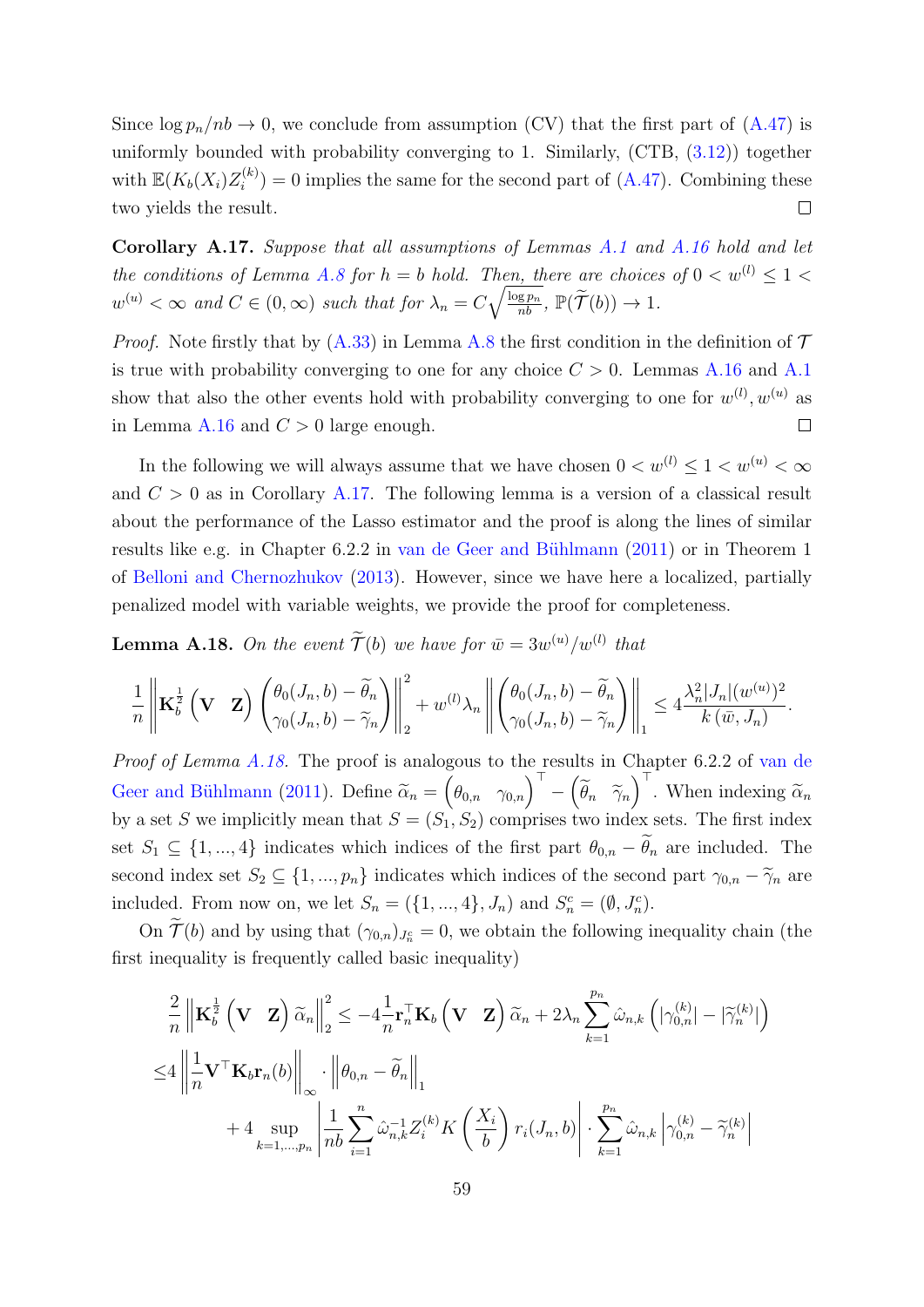$$
+ 2\lambda_n \sum_{k \in J_n} \hat{\omega}_{n,k} |\gamma_{0,n}^{(k)} - \tilde{\gamma}_n^{(k)}| - 2\lambda_n \sum_{k \in J_n^c} \hat{\omega}_{n,k} |\gamma_{0,n}^{(k)} - \tilde{\gamma}_n^{(k)}|
$$
  

$$
\leq \lambda_n \left\| \theta_{0,n} - \tilde{\theta}_n \right\|_1 + \lambda_n \sum_{k=1}^{p_n} \hat{\omega}_{n,k} |\gamma_{0,n}^{(k)} - \tilde{\gamma}_n^{(k)}|
$$
  

$$
+ 2\lambda_n \sum_{k \in J_n} \hat{\omega}_{n,k} |\gamma_{0,n}^{(k)} - \tilde{\gamma}_n^{(k)}| - 2\lambda_n \sum_{k \in J_n^c} \hat{\omega}_{n,k} |\gamma_{0,n}^{(k)} - \tilde{\gamma}_n^{(k)}|
$$
  

$$
\leq 3\lambda_n \left( \left\| \theta_{0,n} - \tilde{\theta}_n \right\|_1 + \sum_{k \in J_n} \hat{\omega}_{n,k} |\gamma_{0,n}^{(k)} - \tilde{\gamma}_n^{(k)}| \right) - \lambda_n \sum_{k \in J_n^c} \hat{\omega}_{n,k} |\gamma_{0,n}^{(k)} - \tilde{\gamma}_n^{(k)}|.
$$
 (A.48)

Since the left hand side of the above inequality chain is non-negative as the square of a norm, we conclude from the above that (use that  $w^{(u)} \geq 1$ )

$$
\left\| \left( \widetilde{\alpha}_n \right)_{S_n^c} \right\|_1 \leq \frac{1}{w^{(l)}} \sum_{k \in J_n^c} \widehat{\omega}_{n,k} \left| \gamma_{0,n}^{(k)} - \widetilde{\gamma}_n^{(k)} \right| \leq \frac{3}{w^{(l)}} \left( \left\| \theta_{0,n} - \widetilde{\theta}_n \right\|_1 + \sum_{k \in J_n} \widehat{\omega}_{n,k} |\gamma_{0,n}^{(k)} - \widetilde{\gamma}_n^{(k)}| \right)
$$
  

$$
\leq \frac{3w^{(u)}}{w^{(l)}} \left\| \left( \widetilde{\alpha}_n \right)_{S_n} \right\|_1.
$$

Thus, by definition of  $k(\bar{w}, J_n)$  in (CC), we conclude (use that  $w^{(u)} \geq 1$ )

<span id="page-59-0"></span>
$$
\|\theta_{0,n} - \widetilde{\theta}_n\|_1 + \sum_{k \in J_n} \hat{\omega}_{n,k} |\gamma_{0,n}^{(k)} - \widetilde{\gamma}_n^{(k)}| \le w^{(u)} \|(\widetilde{\alpha}_n)_{S_n}\|_1
$$
  

$$
\le w^{(u)} \sqrt{\frac{|J_n|}{nk (\bar{w}, J_n)}} \| \mathbf{K}_b^{\frac{1}{2}} (\mathbf{V} \mathbf{Z}) \widetilde{\alpha}_n \|_2.
$$

Using the above in [\(A.48\)](#page-59-0), we obtain (use  $w^{(l)} \leq 1$ )

$$
\frac{2}{n} \left\| \mathbf{K}_{b}^{\frac{1}{2}} \left( \mathbf{V} - \mathbf{Z} \right) \tilde{\alpha}_{n} \right\|_{2}^{2} + \lambda_{n} w^{(l)} \left\| \tilde{\alpha}_{n} \right\|_{1} \n\leq \frac{2}{n} \left\| \mathbf{K}_{b}^{\frac{1}{2}} \left( \mathbf{V} - \mathbf{Z} \right) \tilde{\alpha}_{n} \right\|_{2}^{2} + \lambda_{n} \left\| \theta_{0,n} - \tilde{\theta}_{n} \right\|_{1} + \lambda_{n} \sum_{k \in J_{n}} \hat{\omega}_{n,k} |\gamma_{0,n}^{(k)} - \tilde{\gamma}_{n}^{(k)}| \n+ \lambda_{n} \sum_{k \in J_{n}^{c}} \hat{\omega}_{n,k} |\gamma_{0,n}^{(k)} - \tilde{\gamma}_{n}^{(k)}| \n\leq 4\lambda_{n} \left( \left\| \theta_{0,n} - \tilde{\theta}_{n} \right\|_{1} + \sum_{k \in J_{n}} \hat{\omega}_{n,k} |\gamma_{0,n}^{(k)} - \tilde{\gamma}_{n}^{(k)}| \right) \n\leq 4w^{(u)} \lambda_{n} \sqrt{\frac{|J_{n}|}{nk (\bar{w}, J_{n})}} \left\| \mathbf{K}_{b}^{\frac{1}{2}} \left( \mathbf{V} - \mathbf{Z} \right) \tilde{\alpha}_{n} \right\|_{2} \n\leq \frac{1}{n} \left\| \mathbf{K}_{b}^{\frac{1}{2}} \left( \mathbf{V} - \mathbf{Z} \right) \tilde{\alpha}_{n} \right\|_{2}^{2} + \frac{4\lambda_{n}^{2} |J_{n}| (w^{(u)})^{2}}{k (\bar{w}, J_{n})}.
$$

Subtracting the regression error on both sides yields the statement of the lemma.  $\Box$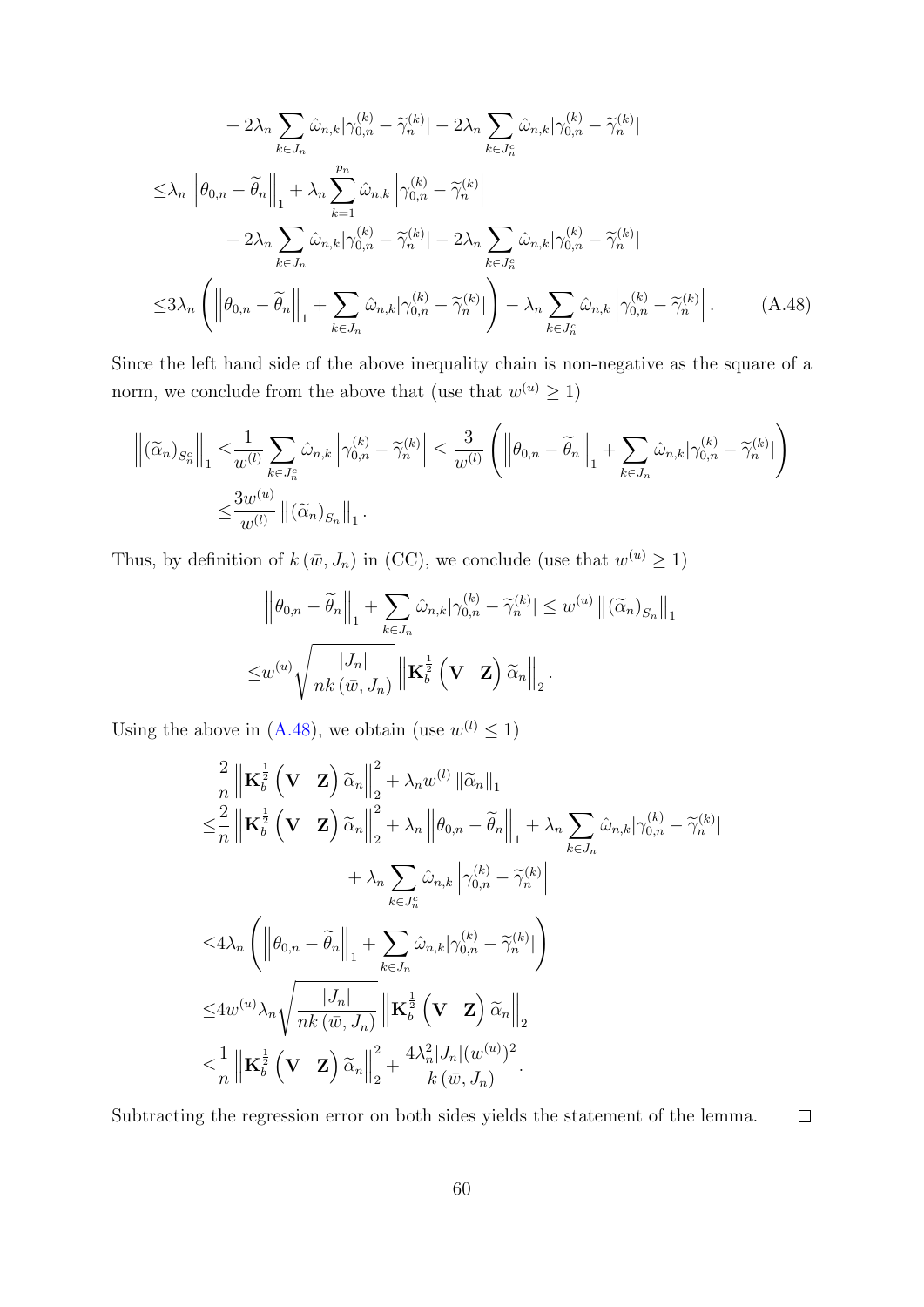The next lemma is a version of Lemma 2 in [Belloni and Chernozhukov](#page-21-4) [\(2013\)](#page-21-4) tailored to our situation.

<span id="page-60-1"></span>**Lemma A.19.** On the set  $\widetilde{\mathcal{T}}(b)$  we have

$$
\sqrt{|\hat{J}_n|} \leq 2\sqrt{\Phi(|\hat{J}_n|, J_n)} \frac{4w^{(u)}}{w^{(l)}} \frac{\sqrt{|J_n|}}{k(\bar{w}, J_n)^{\frac{1}{2}}}.
$$

Proof. The proof is based on the proof of Lemma 2 in [Belloni and Chernozhukov](#page-21-4) [\(2013\)](#page-21-4). We know from the KKT conditions (cf. Lemma 2.1 in van de Geer and Bühlmann  $(2011)$ that

$$
\frac{2}{n} \left| \sum_{i=1}^{n} K_b(X_i) Z_i^{(k)} \left( Y_i - V_i^{\top} \widetilde{\theta}_n - Z_i^{\top} \widetilde{\gamma}_n \right) \right| = \lambda_n \hat{\omega}_{n,k},
$$
  

$$
\frac{2}{n} \left| \sum_{i=1}^{n} K_b(X_i) V_i^{(l)} \left( Y_i - V_i^{\top} \widetilde{\theta}_n - Z_i^{\top} \widetilde{\gamma}_n \right) \right| = 0,
$$

for all  $k \in \hat{J}_n$  and all  $l = 1, ..., 4$ . From this observation, we conclude that

$$
\lambda_n \sqrt{|\hat{J}_n|} = \left( \sum_{k \in \hat{J}_n} \left( \frac{2}{n} \sum_{i=1}^n K_b(X_i) \frac{Z_i^{(k)}}{\hat{w}_{n,k}} \left( Y_i - V_i^\top \tilde{\theta}_n - Z_i^\top \tilde{\gamma}_n \right) \right)^2 \right)^{\frac{1}{2}}
$$
\n
$$
\leq \left( \sum_{k \in \hat{J}_n} \left( \frac{2}{n} \sum_{i=1}^n K_b(X_i) \frac{Z_i^{(k)}}{\hat{w}_{n,k}} r_i(J_n, b) \right)^2 \right)^{\frac{1}{2}}
$$
\n
$$
+ \left( \sum_{k \in \hat{J}_n} \left( \frac{2}{n} \sum_{i=1}^n K_b(X_i) \frac{Z_i^{(k)}}{\hat{w}_{n,k}} \left( V_i^\top \left( \theta_{0,n}(J_n, b) - \tilde{\theta}_n \right) + Z_i^\top (\gamma_{0,n}(J_n, b) - \tilde{\gamma}_n) \right) \right)^2 \right)^{\frac{1}{2}}
$$
\n
$$
\leq \left( \sum_{k \in \hat{J}_n} \left( \frac{2}{n} \sum_{i=1}^n K_b(X_i) \frac{Z_i^{(k)}}{\hat{w}_{n,k}} r_i(J_n, b) \right)^2 \right)^{\frac{1}{2}}
$$
\n
$$
+ \frac{1}{w^{(l)}} \frac{2}{n} \left( \left( \frac{V^\top}{Z(\hat{J}_n)^\top} \right) \mathbf{K}_b \left( \mathbf{V} \right) \left( \frac{\theta_{0,n}(J_n, b) - \tilde{\theta}_n}{\gamma_{0,n}(J_n, b) - \tilde{\gamma}_n} \right) \right)_{\equiv :c} \tag{A.49}
$$

Let  $\alpha = (\theta^{\top} \gamma^{\top})^{\top} \in \mathbb{R}^{4+p_n}$  be defined via

<span id="page-60-0"></span>
$$
\theta = c^{-1} \mathbf{V}^\top \mathbf{K}_b \left( \mathbf{V} \quad \mathbf{Z} \right) \begin{pmatrix} \theta_0(J_n, b) - \widetilde{\theta}_n \\ \gamma_0(J_n, b) - \widetilde{\gamma}_n \end{pmatrix},
$$

$$
\gamma_{\hat{J}_n} = c^{-1} \mathbf{Z} (\hat{J}_n)^\top \mathbf{K}_b \left( \mathbf{V} \quad \mathbf{Z} \right) \begin{pmatrix} \theta_0(J_n, b) - \widetilde{\theta}_n \\ \gamma_0(J_n, b) - \widetilde{\gamma}_n \end{pmatrix}, \quad \gamma_{\hat{J}_n^c} = 0.
$$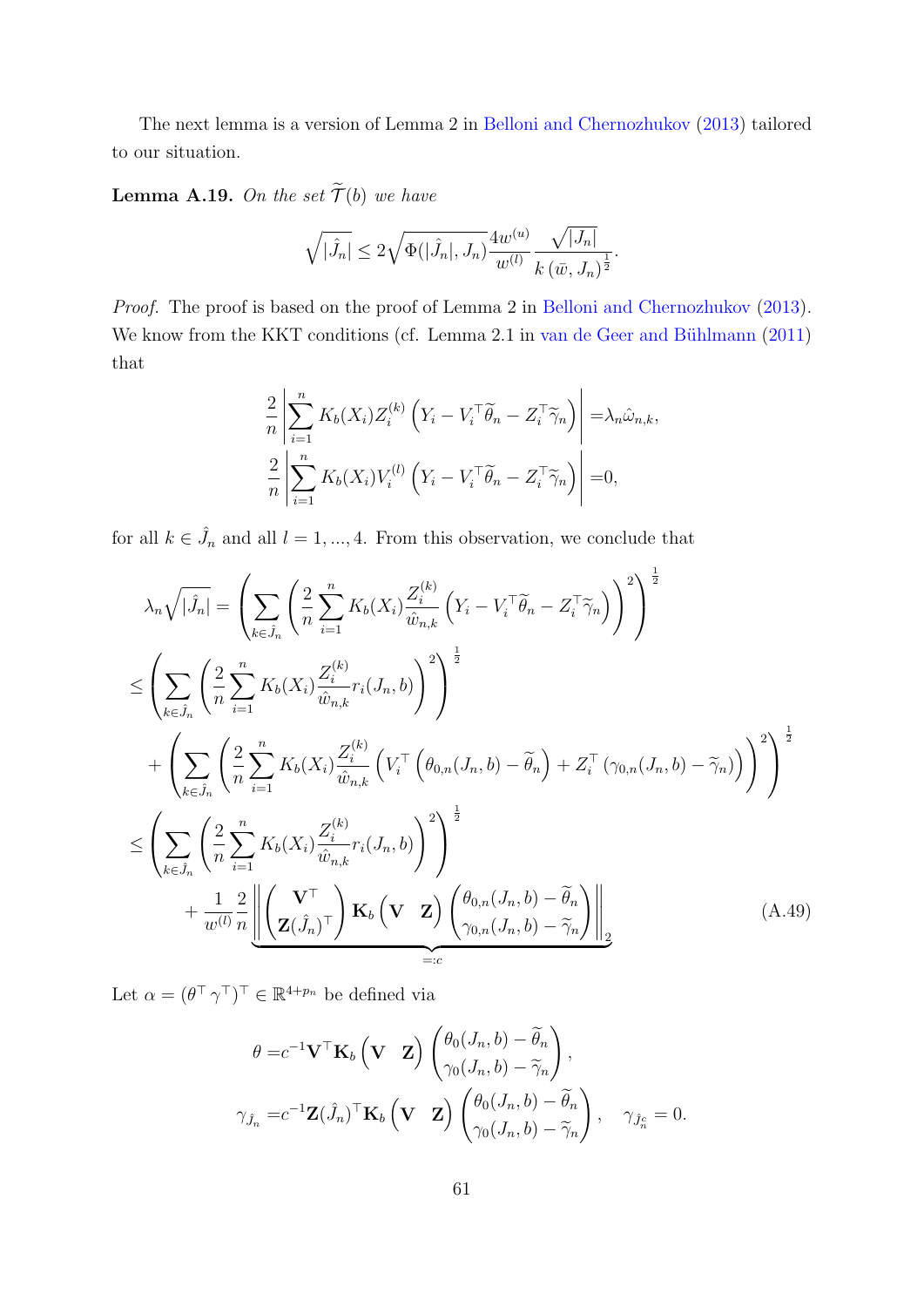Thus,  $\|\gamma\|_0 \leq |\hat{J}_n|$  and  $\|\alpha\|_2=1$ . Moreover, by definition of  $\alpha$  and of the restricted sparse eigenvalue, we get from Lemma [A.18](#page-58-0)

$$
\frac{1}{n} \left\| \begin{pmatrix} \mathbf{V}^{\top} \\ \mathbf{Z}(\hat{J}_{n})^{\top} \end{pmatrix} \mathbf{K}_{b} \left( \mathbf{V} - \mathbf{Z} \right) \begin{pmatrix} \theta_{0}(J_{n}, b) - \widetilde{\theta}_{n} \\ \gamma_{0}(J_{n}, b) - \widetilde{\gamma}_{n} \end{pmatrix} \right\|_{2} \n= \frac{1}{n} \left| \alpha^{\top} \begin{pmatrix} \mathbf{V}^{\top} \\ \mathbf{Z}^{\top} \end{pmatrix} \mathbf{K}_{b} \left( \mathbf{V} - \mathbf{Z} \right) \begin{pmatrix} \theta_{0}(J_{n}, b) - \widetilde{\theta}_{n} \\ \gamma_{0}(J_{n}, b) - \widetilde{\gamma}_{n} \end{pmatrix} \right| \n\leq \frac{1}{n} \left\| \alpha^{\top} \begin{pmatrix} \mathbf{V}^{\top} \\ \mathbf{Z}^{\top} \end{pmatrix} \mathbf{K}_{b}^{\frac{1}{2}} \right\|_{2} \left\| \mathbf{K}_{b}^{\frac{1}{2}} \left( \mathbf{V} - \mathbf{Z} \right) \begin{pmatrix} \theta_{0}(J_{n}, b) - \widetilde{\theta}_{n} \\ \gamma_{0}(J_{n}, b) - \widetilde{\gamma}_{n} \end{pmatrix} \right\|_{2} \n\leq \sqrt{\Phi(|\hat{J}_{n}|, J_{n}) 2w^{(u)} \frac{\lambda_{n} \sqrt{|\hat{J}_{n}|}}{k (\bar{w}, J_{n})^{\frac{1}{2}}}.}
$$

Using the above, we obtain on  $\widetilde{\mathcal{T}}(b)$ 

$$
(A.49) \leq \frac{1}{2}\lambda_n \sqrt{|\hat{J}_n|} + 4\sqrt{\Phi(|\hat{J}_n|, J_n)} \frac{\lambda_n \sqrt{|J_n|} w^{(u)}}{k(\bar{w}, J_n)^{\frac{1}{2}} w^{(l)}}.
$$

Thus, we obtain by rearranging

$$
\frac{1}{2}\lambda_n\sqrt{|\hat{J}_n|} \le 4\sqrt{\Phi(|\hat{J}_n|, J_n)} \frac{\lambda_n\sqrt{|J_n|}w^{(u)}}{k(\bar{w}, J_n)^{\frac{1}{2}}w^{(l)}}
$$
  

$$
\Leftrightarrow \sqrt{|\hat{J}_n|} \le 8\sqrt{\Phi(|\hat{J}_n|, J_n)} \frac{\sqrt{|J_n|}w^{(u)}}{k(\bar{w}, J_n)^{\frac{1}{2}}w^{(l)}}.
$$

Having established this result, we can also proof our own version of Theorem 3 in [Belloni and Chernozhukov](#page-21-4) [\(2013\)](#page-21-4).

<span id="page-61-0"></span>Lemma A.20. Denote

$$
L_n = \frac{4}{k(\bar{w}, J_n)} \left(\frac{4w^{(u)}}{w^{(l)}}\right)^2.
$$

On  $\widetilde{\mathcal{T}}(b)$  we have

$$
\left|\hat{J}_n \setminus J_n\right| \le L_n |J_n| \min_{m \in \mathcal{M}} \Phi(\min(m, n), J_n),
$$

where  $\Phi$  is defined in Definition [3.2](#page-11-3) and

$$
\mathcal{M} = \{m \in \mathbb{N} : m > |J_n|\Phi(\min(m, n), J_n)2L_n\}.
$$

Proof. The proof can be carried out along the same lines as the proof of Theorem 3 in [Belloni and Chernozhukov](#page-21-4) [\(2013\)](#page-21-4) by noting that their equation (A.2) reads in our case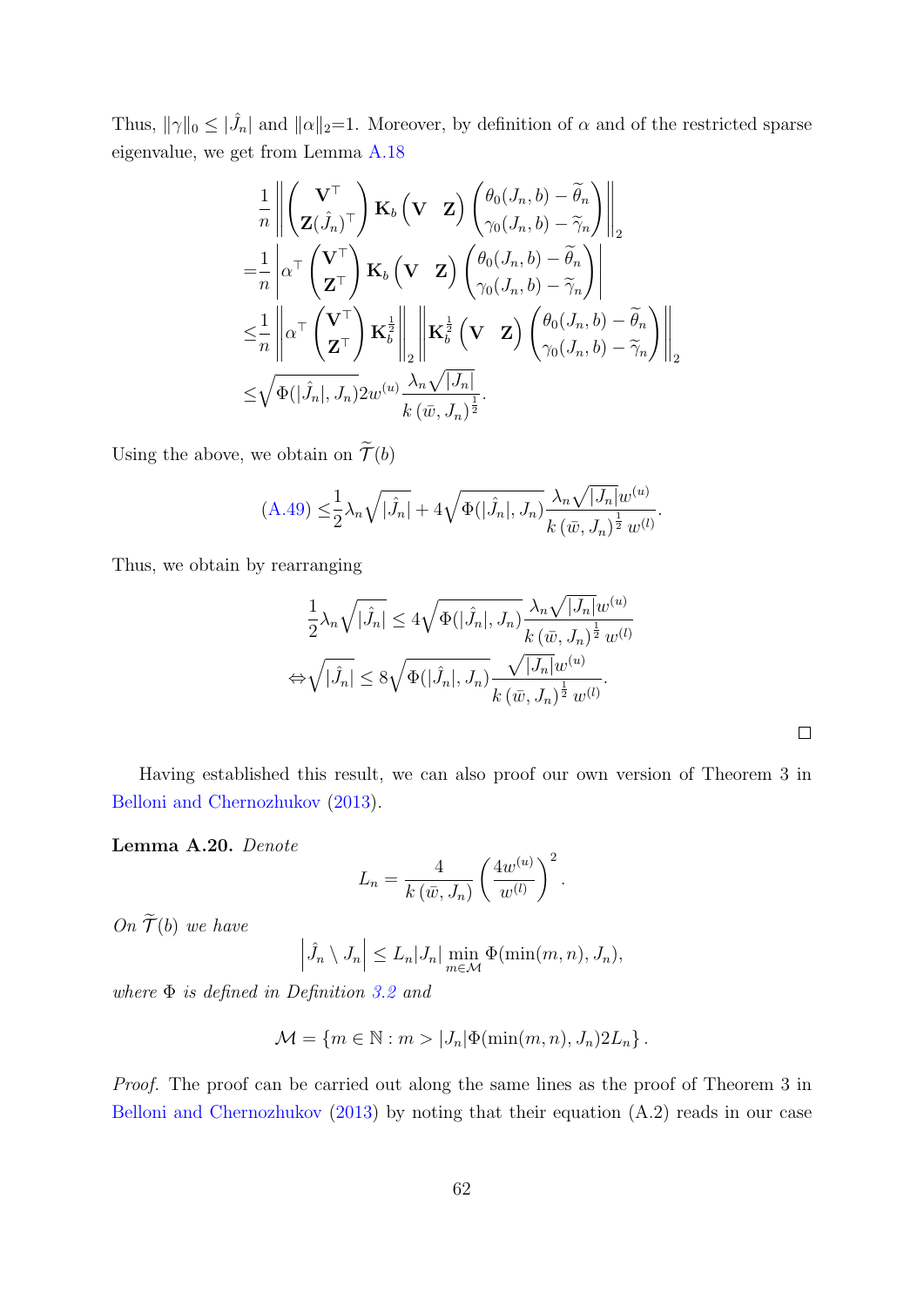(this is a consequence of Lemma [A.19\)](#page-60-1)

$$
|\hat{J}_n \setminus J_n| \leq |J_n| \Phi(|\hat{J}_n|, J_n) L_n.
$$

 $\Box$ 

# <span id="page-62-0"></span>B Details on Lasso Parameter Choice

In this section, we give a formal description of the tuning parameter choices for the localized Lasso that we mention in Section [4.](#page-17-0) Since the implementation of cross-validation is straightforward, we focus on the two other methods, which both aim at finding a value of  $\lambda$  such that the set  $\mathcal{T}(b)$  defined in Section [A.5](#page-55-1) has a large probability. We begin with describing our adaptation of the method from [Belloni et al.](#page-21-1) [\(2013\)](#page-21-1) to our RD setting. In this algorithm  $\hat{w}_{n,k}$  is replaced by an estimate of

$$
w_{n,k} = \sqrt{\mathbb{E}\left(K_h(X)\left(Z_i^{(k)}r_i(J_n,b)\right)^2\right)}.
$$

One then sets  $\lambda = 2c$ √  $\overline{nb}$  $\Phi^{-1}(1-\gamma/2p_n)$ , where  $\Phi$  is the standard normal distribution function and, following [Belloni et al.](#page-21-1) [\(2013\)](#page-21-1),  $c = 1.1$  and  $\gamma = 0.05$ . In order to construct estimates  $\hat{w}_{n,k}$  of the infeasible weights  $w_{n,k}$ , we employ the following algorithm:

- 1. Obtain residuals  $\hat{r}_i$  from estimating a standard local linear RD regression without covariates.
- 2. Compute

$$
\hat{w}_{n,k} = \sqrt{\frac{1}{nb} \sum_{i=1}^{n} K\left(\frac{X_i}{b}\right)^2 \left(Z_i^{(k)} \hat{r}_i\right)^2}.
$$

- 3. Fit the model with covariates, using  $\hat{w}_{n,k}$  as penalty loadings and  $\lambda$  as described above. Compute new residuals  $\hat{r}_i$  and let  $\hat{J}_n$  be the set of covariates which receive a non-zero parameter.
- 4. Update the penalty loadings as

$$
\hat{w}_{n,k} = \sqrt{\frac{1}{nb} \sum_{i=1}^{n} K\left(\frac{X_i}{b}\right)^2 \left(Z_i^{(k)} \hat{r}_i\right)^2} \cdot \sqrt{\frac{nb}{nb - |\hat{J}|_n + 4}}.
$$

5. Repeat steps 3-4 until either the absolute change in the updated penalty loadings is smaller than  $\nu$ , or after K repetitions. In Section [4,](#page-17-0) we choose  $\nu = 10^{-5}$  and  $K = 10$ .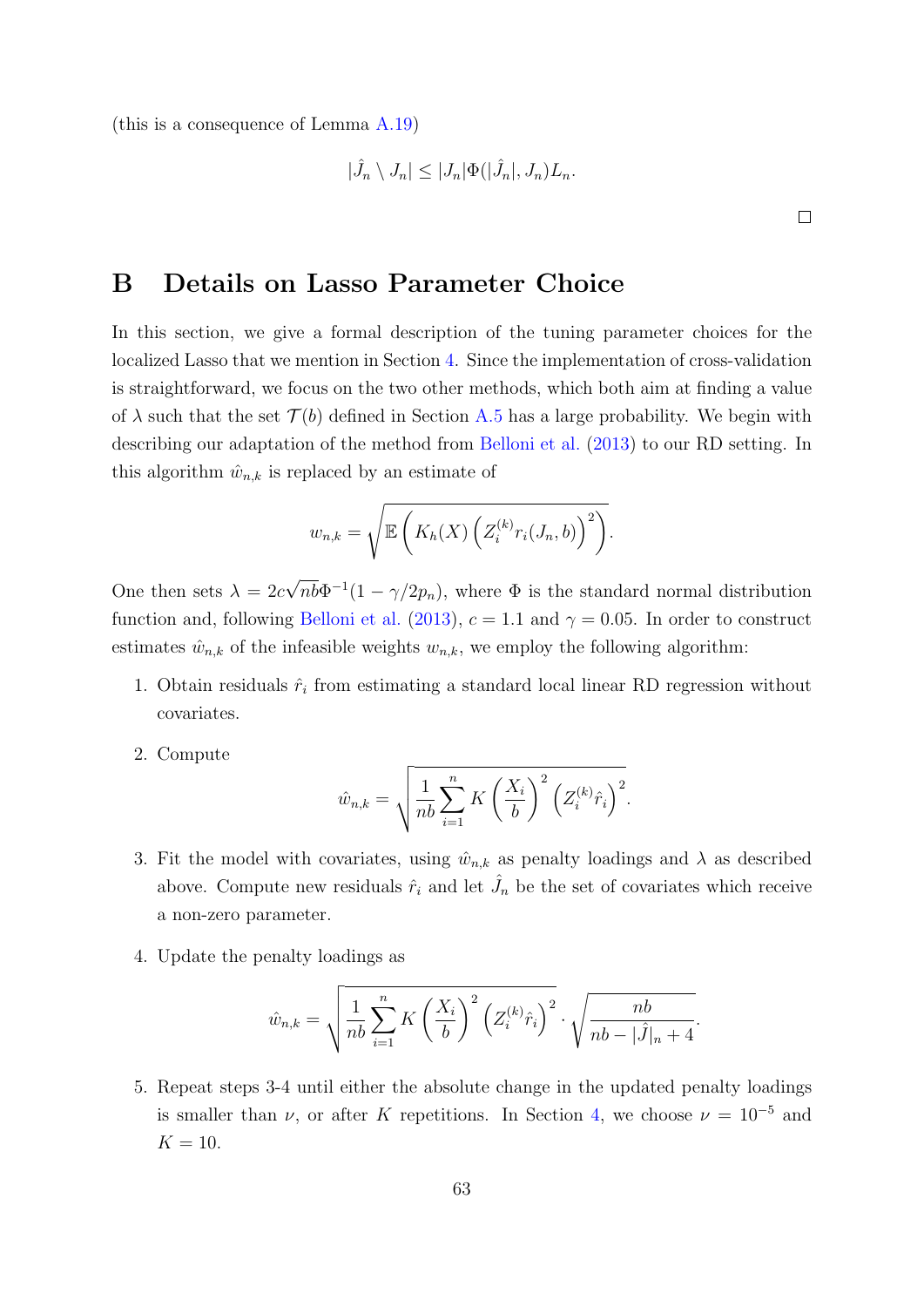We also adapt the method of [Lederer and Vogt](#page-22-8) [\(2021\)](#page-22-8) to our RD setting. Here all notation is the same as in the main paper. The algorithm is as follows:

- 1. Define a sequence of M values  $0 < \lambda_1 < ... < \lambda_M$  such that for  $\lambda_M$  all parameters are estimated to be zero.
- 2. Compute for all  $m = 1, ..., M$  the estimators using  $\lambda_k$  as tuning parameter and compute the corresponding empirical residuals  $\hat{r}_i(\lambda_k)$ .
- 3. Compute  $e^{(1)},...,e^{(L)}$ , where each  $e_l$  comprises of n i.i.d. standard normal random variables.
- 4. Compute for each  $m = 1, ..., M$ :

$$
\left\{\max_{k=1,\dots,p_n} \left|\frac{2}{nb}\sum_{i=1}^n \hat{w}_{n,k} K\left(\frac{X_i}{b}\right) Z_i^{(k)} \hat{r}_i(\lambda_m) e_i^{(l)}\right| : l=1,\dots,L\right\},\right\}
$$

and let  $\hat{q}_{\alpha}(\lambda_m)$  be the empirical  $\alpha$ -quantile of the above set.

- 5. Let  $\hat{m} = \min\{m : \hat{q}_{\alpha}(\lambda_{m'}) \leq \lambda_{m'} \text{ for all } m' \geq m\}$  if  $\hat{q}_{\alpha}(\lambda_M) \leq \lambda_M$  and  $\hat{m} = M$ otherwise.
- 6. Choose  $\lambda_{\hat{m}}$  as the value of the tuning parameter. In Section [4,](#page-17-0) we choose  $M = 5p_n$ ,  $L = 100$  and  $\alpha = 0.05$ .

# C Additional Simulations

### <span id="page-63-0"></span>C.1 Simulation Results with Robust Bias Correction

In this section we show the same analysis as in Section [4.2,](#page-17-2) except that we use the bandwidth selection and standard error computations as implemented in the package rdrobust. The results are shown in Table [C.1.](#page-64-1) The interpretation of the results is very similar to those presented in the main text. An important difference, however, is that the standard errors from rdrobust underestimate the true standard deviation of all estimators, including the baseline and linear adjustment estimators with only a single covariate, by a factor that is at least about 10%, and increases with the number of selected covariates. Correspondingly, confidence intervals based on the different estimators undercover slightly in cases where the number of selected covariates is small, and exhibit substantial distortions otherwise. Otherwise, the different methods for choosing the Lasso tuning parameter show the same tendency as observed in Section [4.2:](#page-17-2) Cross-Validation (CV) chooses many covariates while the other two methods select a lower number of covariates.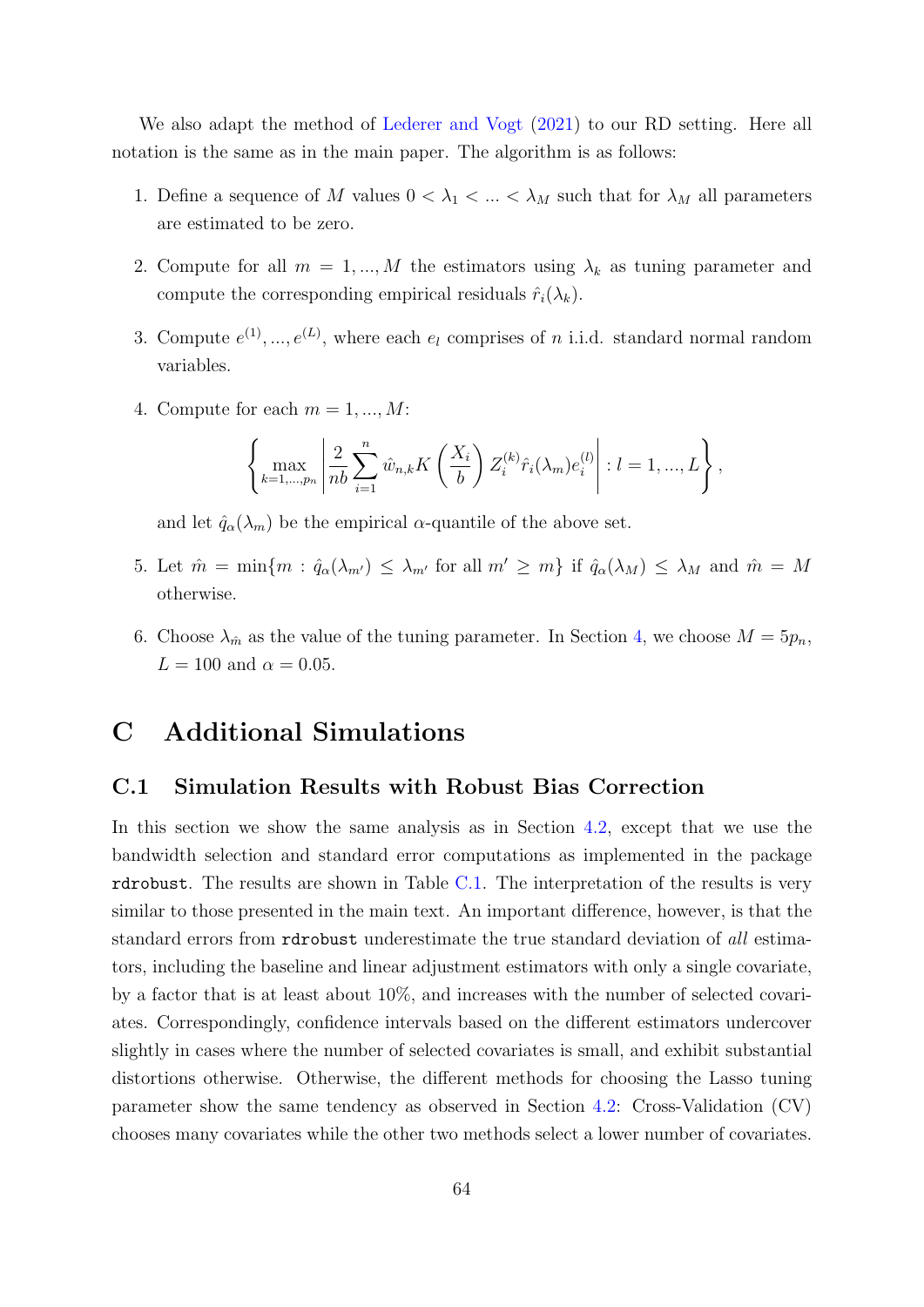<span id="page-64-1"></span>

| Covariate Selection      | $\#\text{Cov}.$ | <b>Bias</b> | <b>SD</b> | Avg. SE | CI Length | Coverage |
|--------------------------|-----------------|-------------|-----------|---------|-----------|----------|
| Lasso $(CV)$             | 11.4            | 0.0149      | 0.0335    | 0.0227  | 0.1295    | 86.9     |
| Lasso (BCH)              | 2.5             | 0.0155      | 0.0341    | 0.0281  | 0.1617    | 93.0     |
| Lasso $(LV)$             | 3.2             | 0.0154      | 0.0331    | 0.0270  | 0.1550    | 92.6     |
| Fixed: No Covariates     | 0.0             | 0.0171      | 0.0588    | 0.0524  | 0.3015    | 94.0     |
| Fixed: Covariate 1       | 1.0             | 0.0164      | 0.0379    | 0.0329  | 0.1519    | 91.8     |
| Fixed: Covariates 1-10   | 10.0            | 0.0149      | 0.0309    | 0.0245  | 0.1126    | 88.3     |
| Fixed: Covariates 1-30   | 30.0            | 0.0132      | 0.0332    | 0.0221  | 0.1011    | 82.2     |
| Fixed: Covariates 1–50   | 50.0            | 0.0117      | 0.0374    | 0.0193  | 0.0892    | 72.0     |
| Fixed: Optimal Covariate |                 | 0.0159      | 0.0318    | 0.0270  | 0.1555    | 93.4     |

Table C.1: Simulation Results for rdrobust

Results based on 10000 Monte Carlo replications when the method from rdrobust is used for inference. For each estimator, the table shows shows average number of selected covariates  $(\text{\#Cov.})$ , the bias (Bias), the standard deviation (SD), the average value of the final estimator's standard error (SE), the average length of the corresponding confidence interval for the parameter of interest (CI Length), and the share of simulation runs in which the respective confidence interval covered the true parameter value (Coverage).

# <span id="page-64-0"></span>C.2 Simulation in a Non-Sparse Setting

We complement the results from Section [4.2](#page-17-2) by investigating a non-sparse setup. We use the same data generating process as in Section [4.2,](#page-17-2) except that we chose  $\alpha$  differently, namely

$$
\alpha = (\underbrace{\alpha_0 \ldots \alpha_0}_{50 \text{times}}, \underbrace{0, \ldots, 0}_{150 \text{times}}),
$$

where  $\alpha_0 = 0.3883765$ . This choice guarantees that Y has the same variance as with the choice of  $\alpha$  from Section [4.2.](#page-17-2) As before we use a sample size of  $n = 1,000$  and we consider 10, 000 Monte-Carlo repetitions. In this setup, there are thus 50 covariates of roughly equal importance, which is a large number given the rather moderate sample size. The tables  $C.2$  (using RDHonest) and  $C.3$  (using rdrobust) show the simulation results. We see that the performance of the Lasso critically depends on the method used to determine the tuning parameter. While Cross-Validation (CV) chooses too many covariates and results in biased standard errors and CI under-coverage, the method (BCH) is very conservative in selecting very few covariates. While this is no problem for the coverage, the standard deviation could be lower when more covariates are incorporated: The method (LV) selects more covariates but not too many to cause problems for the coverage. These patterns appear for both RDHonest and rdrobust.